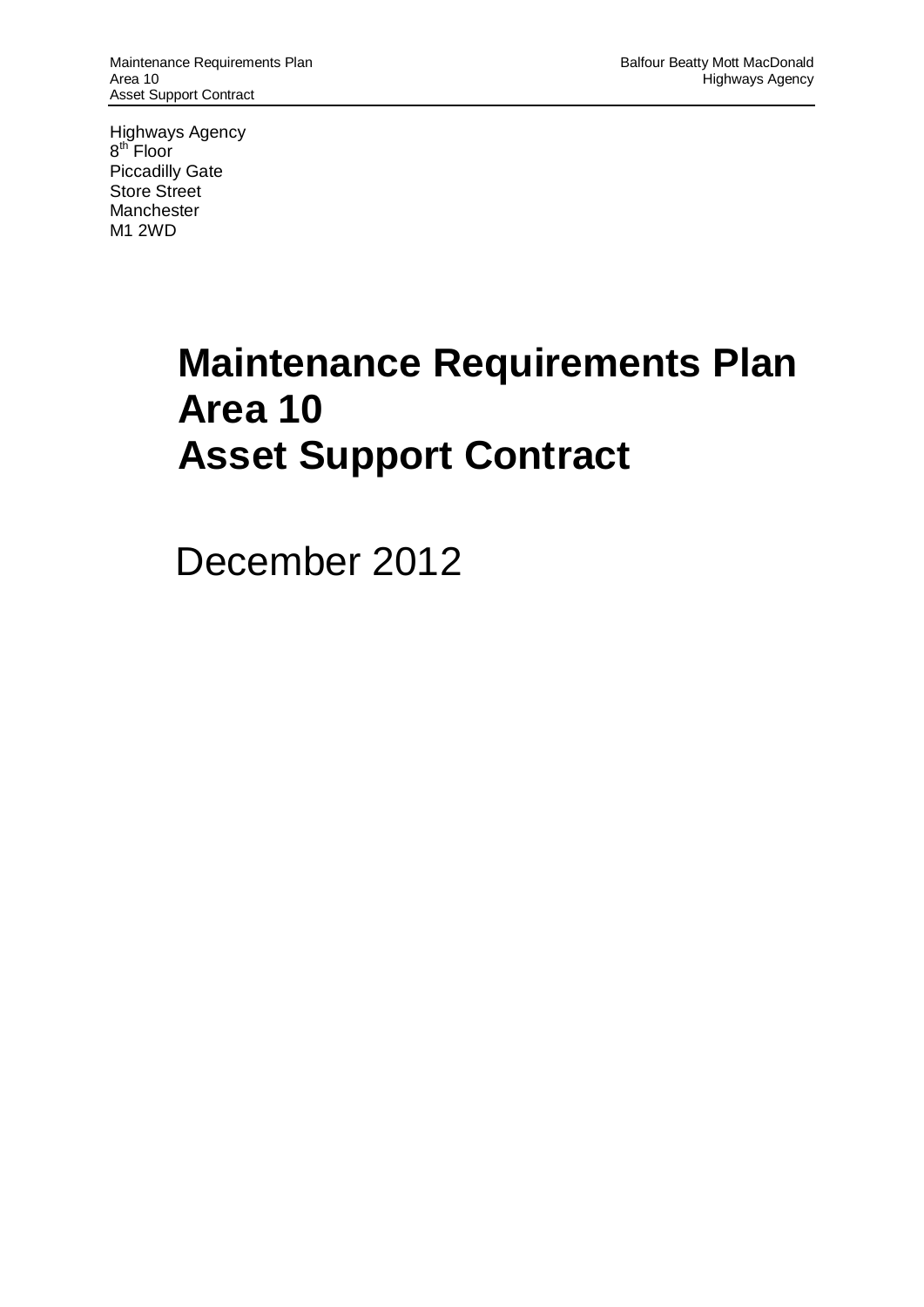# **Maintenance Requirements Plan Area 10 Asset Support Contract**

|     |                  | <b>Issue and Revision Record</b> |          |                    |
|-----|------------------|----------------------------------|----------|--------------------|
| Rev | Date             | Checker                          | Approver | Description        |
|     | 10/10/12         | J. Lee                           | S. Pate  | <b>First Draft</b> |
|     | $1.1 \t21/11/12$ | J. Lee                           | S. Pate  | Review<br>updates  |
|     | 1.2 13/12/12     | J. Lee                           | S. Pate  | Review<br>updates  |

This document has been prepared for the titled project or named part thereof and should not be relied upon or used for any other project without an independent check being carried out as to its suitability and prior written authority of Balfour Beatty Mott MacDonald being obtained. Balfour Beatty Mott MacDonald accepts no responsibility or liability for the consequence of this document being used for a purpose other than the purposes for which it was commissioned. Any person using or relying on the document for such other purpose agrees, and will by such use or reliance be taken to confirm his agreement to indemnify Balfour Beatty Mott MacDonald for all loss or damage resulting therefrom. Balfour Beatty Mott MacDonald accepts no responsibility or liability for this document to any party other than the person by whom it was commissioned.

To the extent that this report is based on information supplied by other parties, Balfour Beatty Mott MacDonald accepts no liability for any loss or damage suffered by the client, whether contractual or tortious, stemming from any conclusions based on data supplied by parties other than Balfour Beatty Mott MacDonald and used by Balfour Beatty Mott MacDonald in preparing this report.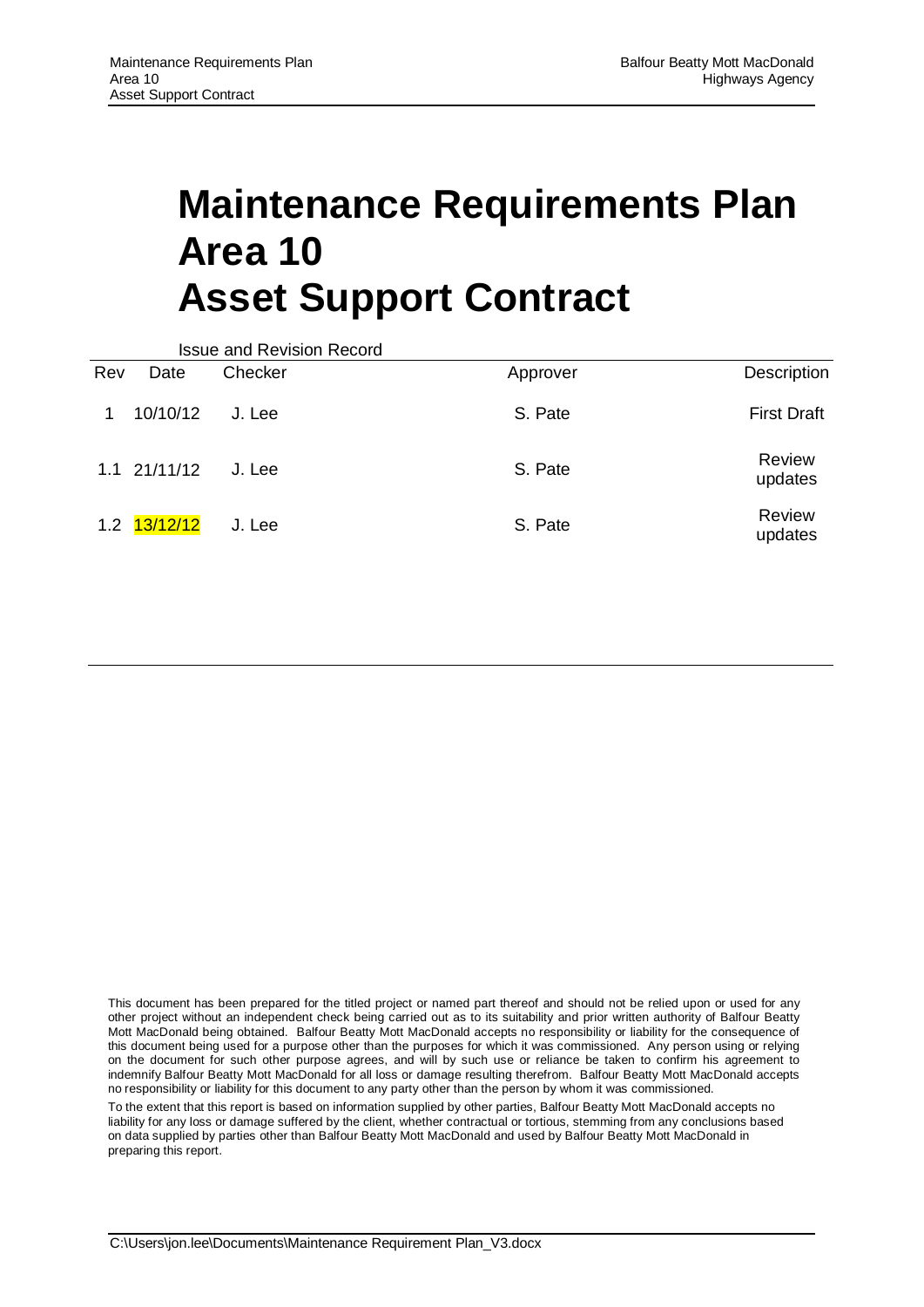#### Table of Contents

| 1              |     | Description of Area 10 Network                                                                       | $1 - 1$ |
|----------------|-----|------------------------------------------------------------------------------------------------------|---------|
| $\overline{2}$ |     | Requirements under the ASC Contract                                                                  | $2 - 1$ |
|                | 2.1 | <b>AMOR Performance Requirements</b>                                                                 | $2 - 1$ |
|                | 2.2 | Procedures                                                                                           | $2 - 2$ |
|                | 2.3 | Asset Maintenance Objective                                                                          | $2 - 2$ |
|                | 2.4 | <b>Asset Grouping</b>                                                                                | $2 - 3$ |
| 3              |     | <b>Network Risk Model</b>                                                                            | $3 - 4$ |
|                | 3.1 | <b>Network Asset Risk Model</b>                                                                      | $3 - 4$ |
|                | 3.2 | <b>Risk Managed Inspection Process</b>                                                               | $3 - 4$ |
|                | 3.3 | Develop a programme of Route inspections based on the risk characteristics.<br>$3 - 1$               |         |
|                | 3.4 | <b>Risk Characteristics Review</b>                                                                   | $3 - 3$ |
|                | 3.5 | Route and Condition Inspection Asset Group                                                           | $3-5$   |
|                | 3.6 | Collection of Data, update of records and photographic evidence                                      | $3 - 7$ |
|                | 3.7 | Analysis of defect data, to establish make safe and repair process                                   | $3 - 7$ |
| 4              |     | Risk-Managed Make Safe and Repair Process                                                            | $4 - 1$ |
|                | 4.1 | Assessment of defect.                                                                                | $4 - 1$ |
|                | 4.2 | <b>Preventative Maintenance</b>                                                                      | $4 - 1$ |
| 5              |     | Roadspace Planning and Network Occupancy Opportunities                                               | $5 - 1$ |
| Appendix A     |     | <b>Risk Assessments &amp; Activity Notes</b>                                                         | $A-1$   |
| A.1            |     | Part 5 - Drainage Risk Assessment                                                                    | $A-1$   |
| A.2            |     | Part 5 – Drainage Risk Managed Inspection Activity Note                                              | $A-5$   |
| A.3            |     | Part 5 – Drainage Activity Notes for Risk managed Make Safe and Repair<br>Procedure                  | $A - 7$ |
| A.4            |     | Part 6 - Fences, Screens and Environmental Barriers                                                  | $A-9$   |
| A.5            |     | Part 6 - Fences; Screens and Environmental Barrier Risk Managed Inspection<br><b>Activity Note</b>   | A-11    |
| A.6            |     | Part 6 - Fences, Screens and Environmental Barriers - Risk managed Make<br>Safe and Repair Procedure | $A-12$  |
| A.7            |     | Part 7 - Geotechnical                                                                                | $A-14$  |
| A.8            |     | Part 7 - Geotechnical Risk Managed Inspection Procedure                                              | $A-17$  |
| A.9            |     | Part 7 – Geotechnical - Risk managed Make Safe and Repair Procedure A-17                             |         |
| A.10           |     | Part 8 - Lighting                                                                                    | $A-18$  |
| A.11           |     | Part 8 - Lighting - Risk Managed Inspection Procedure                                                | $A-20$  |
| A.12           |     | Part 8 – Lighting - Risk managed Make Safe and Repair Procedure                                      | $A-23$  |
| A.13           |     | Part 9 - Paved Areas                                                                                 | $A-25$  |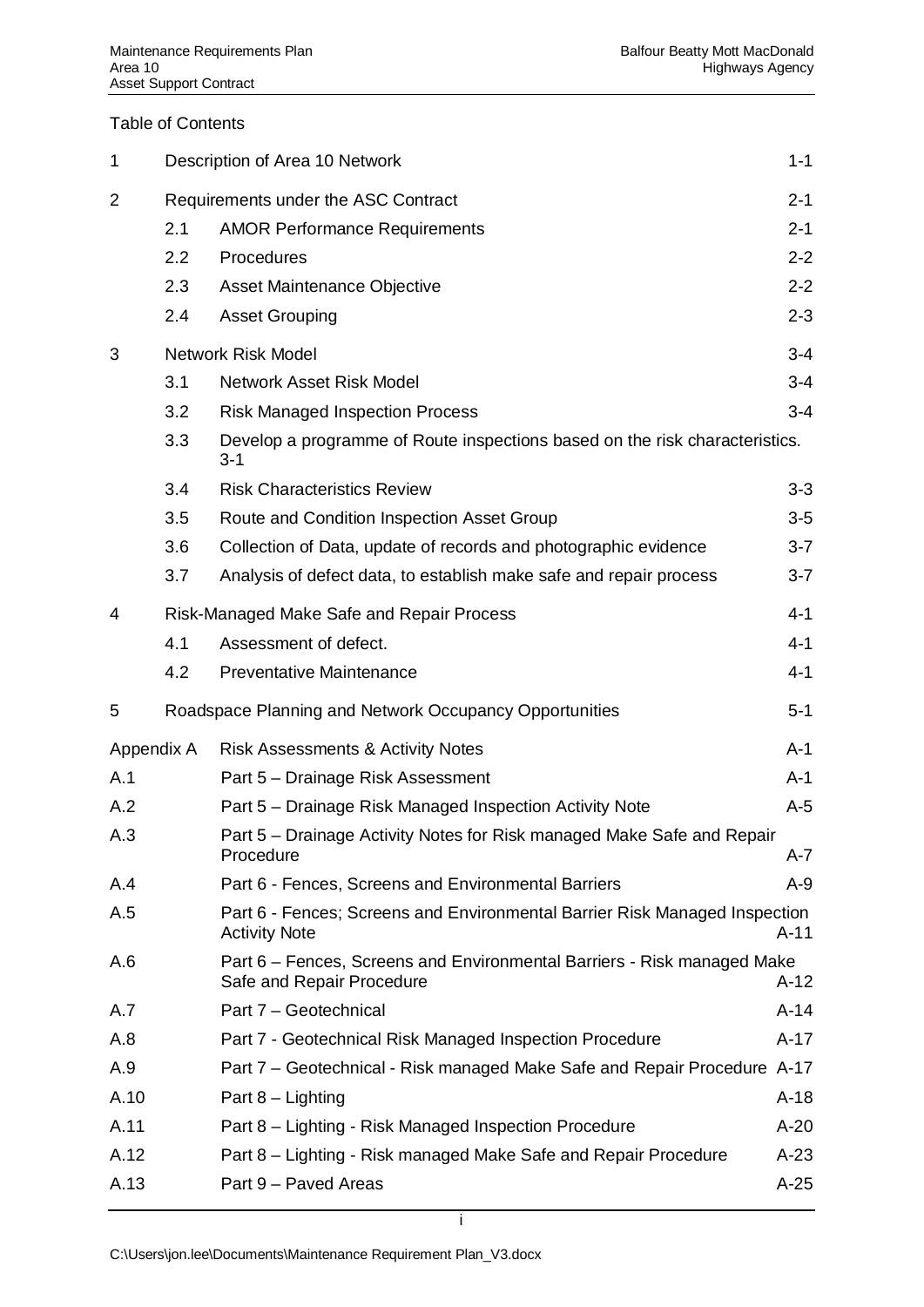| A.14       | Part 9 - Paved Areas - Risk Managed Inspection Procedure                                       | $A-28$ |
|------------|------------------------------------------------------------------------------------------------|--------|
| A.15       | Part 9 – Paved Areas - Risk managed Make Safe and Repair Procedure A-29                        |        |
| A.16       | Part 10 – Road markings and Road Studs                                                         | $A-31$ |
| A.17       | Part 10 – Road Markings and Road Studs - Risk Managed Inspection<br>Procedure                  | $A-33$ |
| A.18       | Part 10 – Road Markings and Road Studs - Risk managed Make Safe and<br><b>Repair Procedure</b> | $A-34$ |
| A.19       | Part 11 - Road Restraint Systems                                                               | $A-36$ |
| A.20       | Part 11 - Road Restraint Systems - Risk Managed Inspection Procedure A-39                      |        |
| A.21       | Part 11 – Road Restraint Systems - Risk managed Make Safe and Repair<br>Procedure              | $A-40$ |
| A.22       | Part 12 – Road Traffic Signs                                                                   | $A-42$ |
| A.23       | Part 12 – Road Traffic Signs - Risk Managed Inspection Procedure                               | $A-44$ |
| A.24       | Part 12 - Traffic Signs - Risk managed Make Safe and Repair Procedure A-45                     |        |
| A.25       | Part 13 - Soft Estate                                                                          | $A-47$ |
| A.26       | Part 13 - Soft Estate - Risk Managed Inspection Procedure                                      | $A-49$ |
| A.27       | Part 13 – Soft Estate - Risk managed Make Safe and Repair Procedure                            | $A-50$ |
| A.28       | Part 14 - Structures                                                                           | $A-53$ |
| A.29       | Part 14 – Structures - Risk Managed Inspection Procedure                                       | $A-55$ |
| A.30       | Part 14 - Structures - Risk managed Make Safe and Repair Procedure                             | $A-56$ |
| A.31       | Part 15 – Sweeping and Cleaning                                                                | $A-58$ |
| A.32       | Part 15 - Sweeping and Cleaning - Risk Managed Inspection Procedure                            | $A-60$ |
| A.33       | Part 15 Sweeping and Cleaning - Risk managed Make Safe and Repair<br>Procedure                 | $A-62$ |
| Appendix B | <b>Examples of Hazardous Defects</b>                                                           | $C-1$  |
| Appendix C | Risk managed Defect Management Process                                                         | $D-1$  |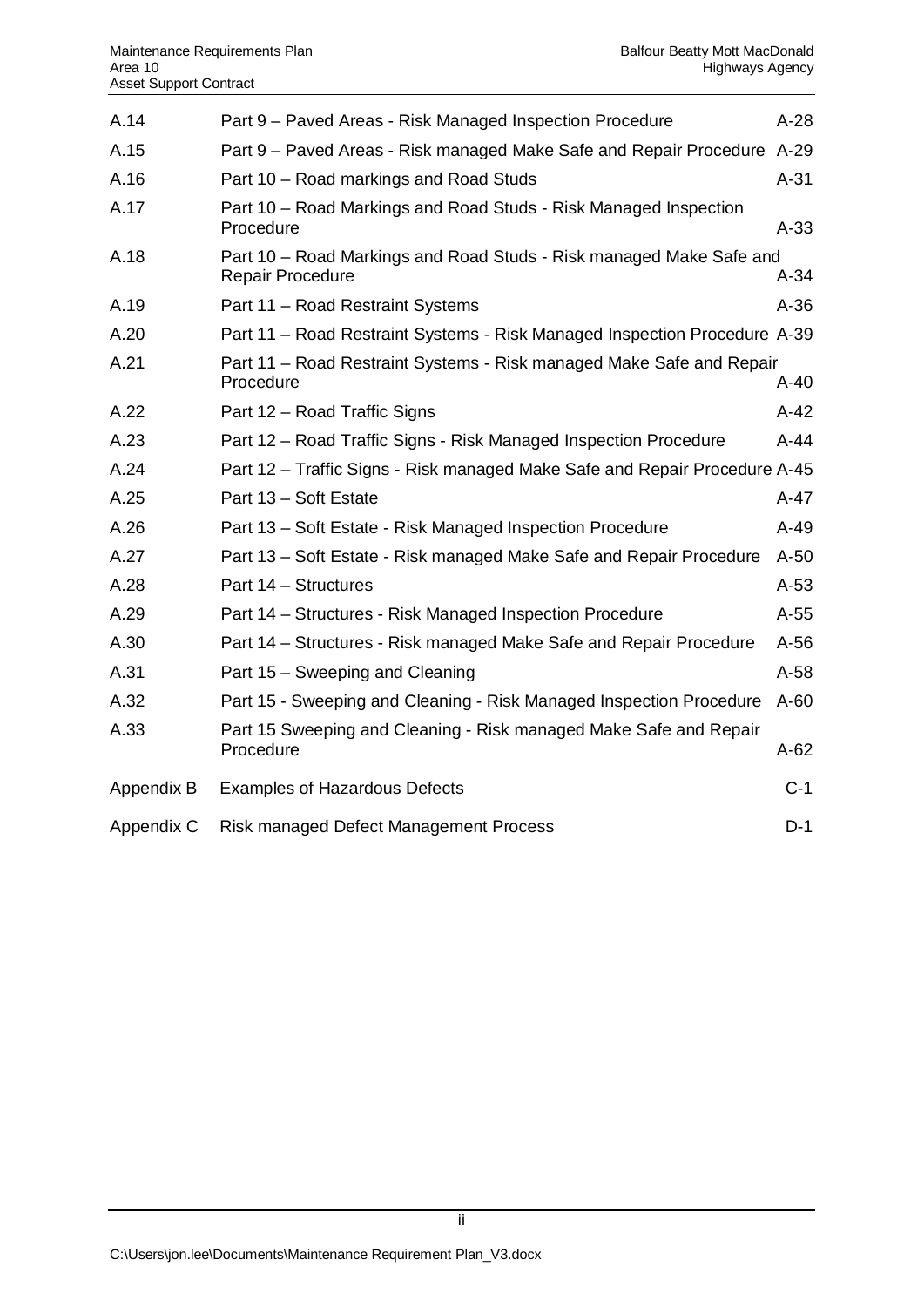## <span id="page-4-1"></span><span id="page-4-0"></span>**1 Description of Area 10 Network**

Balfour Beatty Mott MacDonald manages and operates the Area 10 Network covering the Motorways and All Purpose Trunk Roads in the North West Region of England. The area includes the motorway network around Greater Manchester, the main routes through Cheshire, Merseyside and West Lancashire.

The boundaries of the Area 10 network are shown in Figure 1.1 below.

The Area 10 network comprises of 440km (270 miles) of motorways, 80km (50 miles) of trunk roads within north-west England. This represents approximately 10% of the Highways Agency's Strategic Road Network (SRN).



**Figure 1.1: Area 10 Network Map**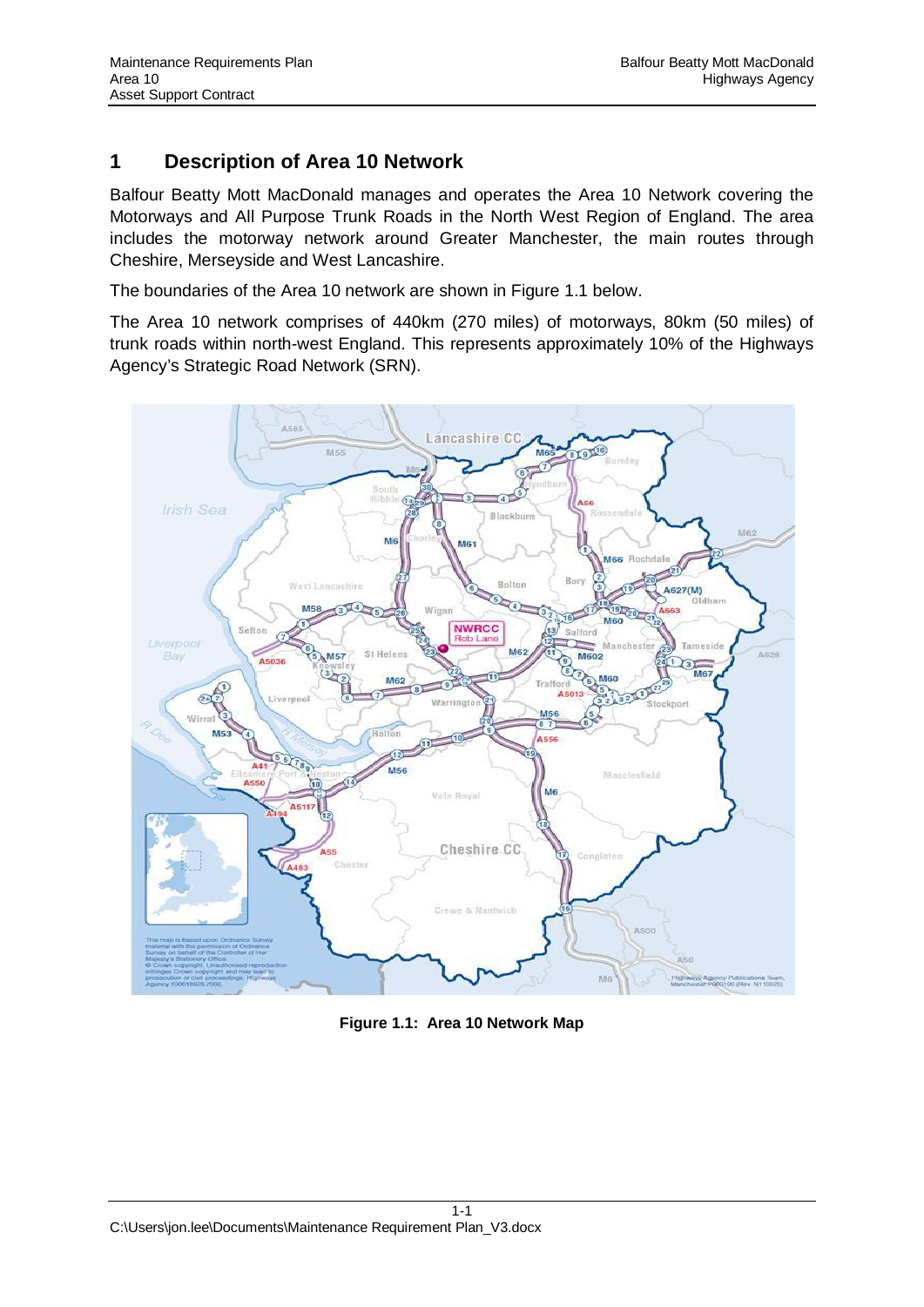# <span id="page-5-0"></span>**2 Requirements under the ASC Contract**

The maintenance requirements for Area 10 are outlined in the Asset Maintenance and Operational Requirements (AMOR) Version 1.7 July 2011, Area 10 Specific Requirements Parts 5 to 16 and Appendices 11 and 15. This plan must be read in conjunction with the following documents:

- Area 10 Contingency Plan
- Area 10 Severe Weather Plan
- Area 10 Incident Response Plan
- Area 10 Network Occupancy Plan
- Area 10 Geotechnical Asset Management Plan
- Area 10 Environmental Management Plan
- Area 10 Watchman Plan
- Area 10 Lighting Asset Management Plan

### <span id="page-5-1"></span>**2.1 AMOR Performance Requirements**

The AMOR Parts 5 to 16 identify the maintenance requirements, performance measures and performance level requirements for the asset groups as listed:-

- Part 5 Drainage Maintenance Requirement
- Part 6 Fences, Screens and Environmental Barriers Maintenance Requirement
- Part 7 Geotechnical Assets Maintenance Requirement
- Part 8 Lighting Maintenance Requirement
- Part 9 Paved Areas Maintenance Requirement
- Part 10 Road Markings and Road Studs Maintenance Requirement
- Part 11 Road Restraint Systems Maintenance Requirement
- Part 12 Road Traffic Signs Maintenance Requirement
- Part 13 Soft Estate Maintenance Requirement
- Part 14 Structures Maintenance Requirement
- Part 15 Sweeping and Cleaning Maintenance Requirement
- Part 16 Tunnels Maintenance Requirement (not used in Area 10)

The Maintenance Requirement Plan (MRP) structure has been centred on the approach outlined in AMOR, figure 0.3 whereby the service provider shall adopt a risk-managed approach to the inspection process; and figure 0.4, whereby the service provider shall adopt a risk-managed approach to a make safe and repair process.

The purpose of BBMM's MRP is to outline BBMM's intention for the delivery of maintenance taking into account the condition and age of the asset. System supplied sources of information provided by the Client, Provider and historic data have been utilised to develop this MRP. Strategy will be developed further, upon receipt and verification of previous service providers maintenance history. The MRP will be reviewed on an annual basis unless there is a significant change noted to the risk characteristics and frequencies.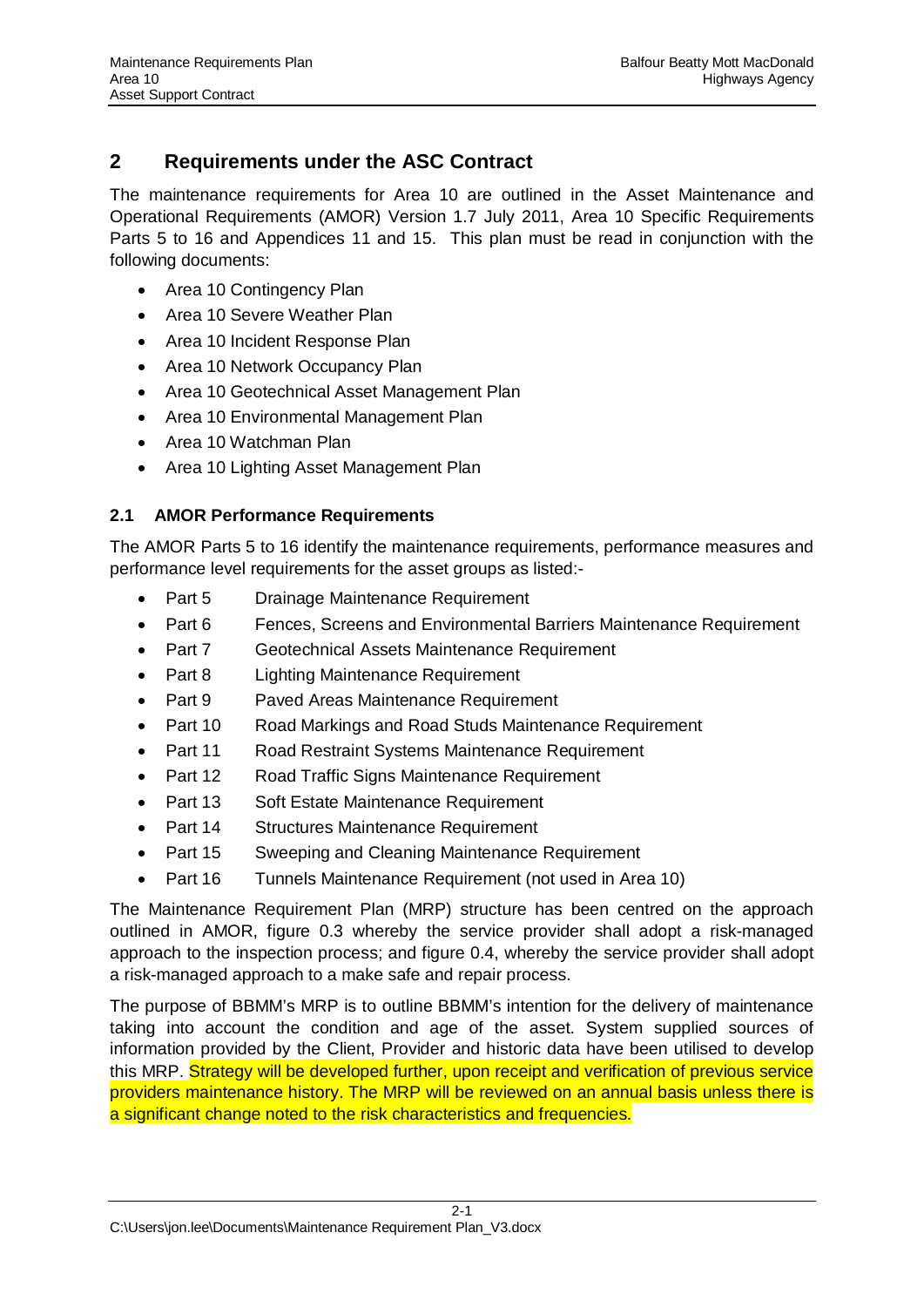The maintenance strategy has been and will continue to be derived from a robust riskmanaged inspection process, through continual review and development of detailed risk assessments of all asset groups.

#### <span id="page-6-0"></span>**2.2 Procedures**

This plan is produced in accordance with Annex 24 procedures 3.01 Develop Maintenance Requirements Plan. See Appendix A. The following processes and procedures also relate to the Maintenance Requirements Plan:-

#### **Process**

- 2.01 Inspect Asset Condition
- 2.02 Identify Maintenance Requirements
- 2.04 Manage Asset Data
- 2.05 Identify Schemes
- 3.01 Develop Maintenance Requirements Plan
- 3.04 Develop Schemes
- 4.01 Deliver Maintenance Requirements

#### **Procedure**

- 8 Defect Management Matrix (AMOR 0.4) Procedure
- 9 Departures From Standard (including AMOR 0.6) Procedure
- 22 Network Risk Model Procedure

OnePlace, the Business Management System is a BBMM management system which integrates all process groups. It is an extension of the quality management system. The Business Management System (BMS) ensures the deliverables meet the expectations of BBMM employees, customers and owners.

#### <span id="page-6-1"></span>**2.3 Asset Maintenance Objective**

The aim of this MRP is to manage defects to secure the safe use of the network in accordance with Highway Agency policies. To enable effective maintenance management, consideration within this plan is given to inspection, [interventions] response and repair times, taking into account and maximising network occupancy opportunities. At the handover of Area 10 BBMM expect the network to be handed over in a safe and serviceable condition to enable continued maintenance and compliance with Annex 20.1.6. of the Area 10 ASC Contract Service Information.

This MRP also considers preventative maintenance, including frequencies, timescales and resources to undertake these operations to reduce residual risk to road users and operatives on the network. Our risk managed approach to both our inspection process and make-safeand-repair procedure will be robust to ensure the condition of the asset meets the O&M requirements up to the end of its serviceable life. This will be demonstrated through sufficient documented evidence and assessment that HA/BBMM acted reasonably.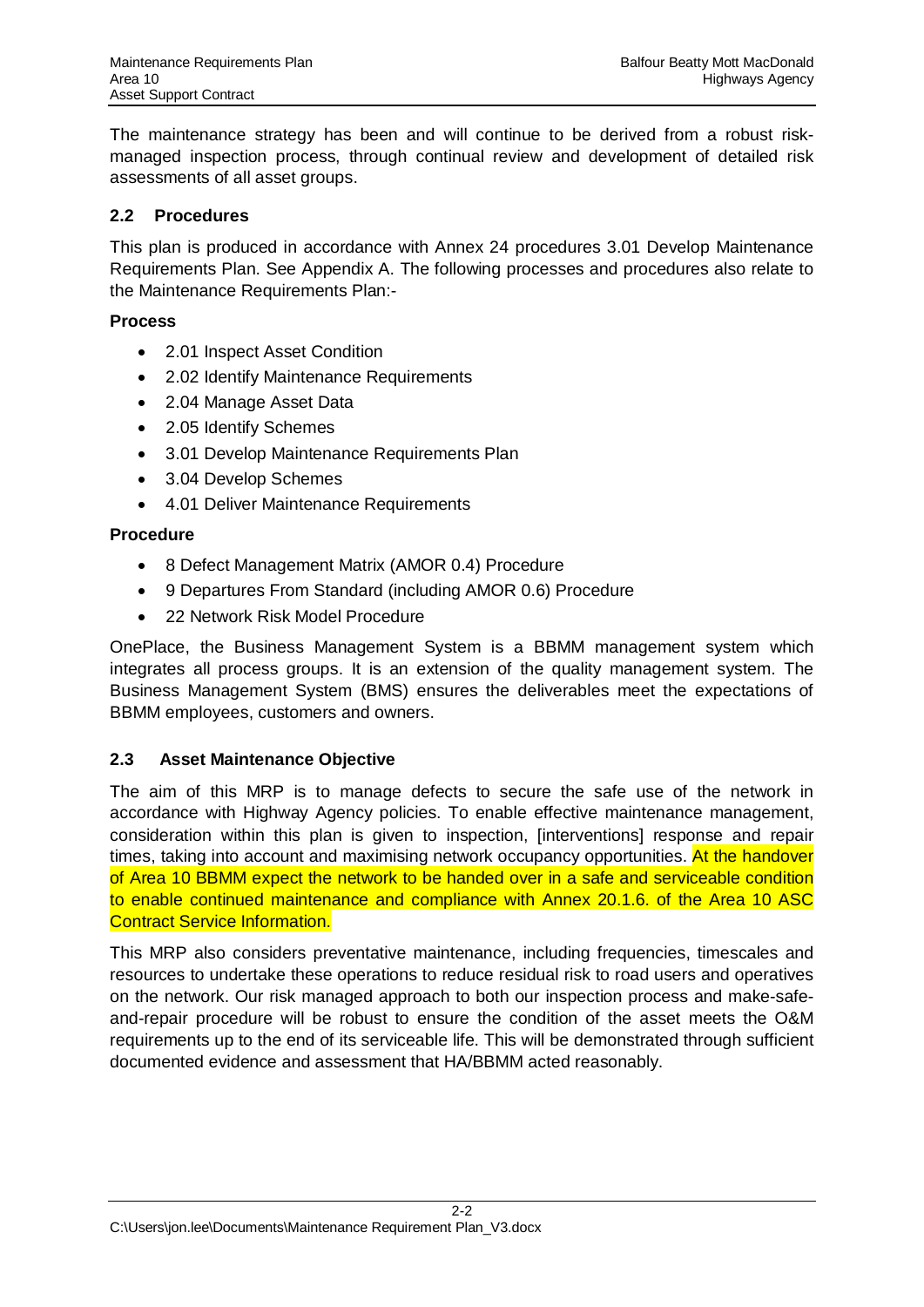Additionally, BBMM will identify all life-expired assets that are due for renewal, prioritising the need, utilising our Network Risk Model, according to the scale of the problem and its potential impact, and will develop a prioritised forward renewals programme to extend the serviceable life of those parts of the asset. Where defects are contained within life-expired parts of the asset, and are deteriorating to an extent that the network is becoming unsafe for use, we will liaise with HA and look to review and revise the renewals programme, either to bring the renewal scheme forward or agree a "do minimum" option for speedy delivery through the in-year programme. Refer to Appendix C.

The Asset Manager, with support from the Asset Champions, will seek to prioritise the asset needs of the network, utilising our Network Risk Model (see Quality Plan Procedure 22 in support of Process 2.02 'Identify Maintenance Requirements'), to determine which schemes should be identified and taken forward via Process 2.05 (Identify Schemes). In this way the prioritised forward programme of renewals schemes will be developed for life-expired assets, or for extending the life of assets where it is better value for money to do so rather than waiting for them to become life-expired.

The above, is underpinned by an expectation that funding will be provided for all assets that become life expired, as determined by the Asset Champions. Decisions will be based upon, design life expectation, manufacturer's recommendations, lifetime maintenance requirements and expected rates of deterioration. Reactive maintenance can be defined as an activity that has been unplanned and sits outside of a planned forward cyclic programme, and as detailed in the activity notes contained within this MRP.

### <span id="page-7-0"></span>**2.4 Asset Grouping**

Asset strategies will be developed for each asset group. The strategies will be underpinned by an inspection regime to confirm asset condition and thus enable the prioritisation of need.

Each Asset Group is assigned an Asset Champion. The Champions in liaison with the Asset Manager will review the inventory and condition data, assess gaps in the data that need to be filled and a review of risks associated with maintaining the safe serviceability of the assets. From this analysis, the Champions will determine optimised risk-managed inspection regimes for each of the Asset Groups, tailored as necessary to suit the demands of particular locations on the network to ensure they are suitable for the purpose.

 BBMM will follow the HA's strong lead in AMOR to challenge existing standards and find the optimal approach whilst not compromising safety. BBMM will propose a Departure from the Maintenance and Operational Requirements and submit in accordance with the Departures Submission guidance, as illustrated in AMOR Part 0, figure 0.6.

- Drainage the use of gully floats reducing the need for inspection frequency, with the floats instead providing evidence of when maintenance treatment is needed. BBMM have successfully trialled the use of gully floats with other maintenance divisions.
- Pavement Maintenance Response Teams (MRTs) undertaking inspections enroute to their maintenance activities to address safety defects, through find and fix regime of attending to potholes or delaying until safe to proceed.
- Lighting combining inspection with maintenance activity comprising cleaning and bulk lamp change. Lighting outages will be risk assessed against the requirements of AMOR Part 11, however the geometry and complexity of road layout will be considered when determining the rectification of outages. This may often lead to a reduction in the repair criteria outlined in AMOR Part 11, thus in turn requiring an application for a departure to be applied and agreed with HA Service Delivery Team.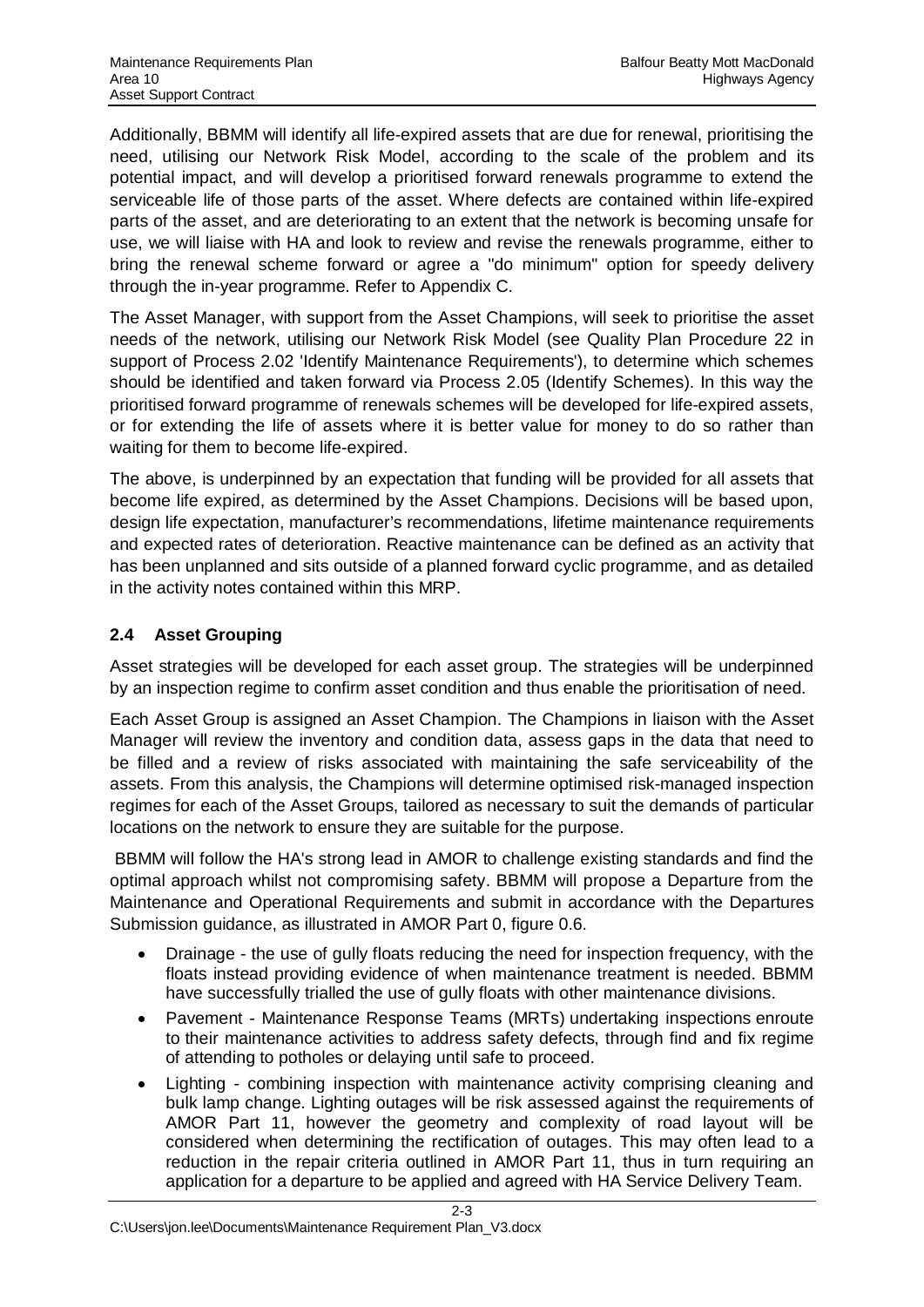- Structures General and Principal Inspections being outsourced with regular maintenance activities being undertaken by the MRTs. The inspection programme will take into account the historic data and the age of the structure when assessing the spacing between inspections. This in turn may lead to a reduction in inspections on certain structures from intervals of 6 years to 8 years, dependent upon risk assessment. Any deviation in prescribed intervals will be adopted through an agreed departure with the HA Service Delivery Team.
- Road Markings and Road Studs monitoring to determine when markings have deteriorated to the point when a renewal scheme is needed and to locate the need for occasional missing or faulty studs to be replaced by the MRTs.
- Road Restraint Systems barrier re-tensioning once, early during the contract and then re-tensioning locally following each repair to tensioned non proprietary systems or other innovative ways of checking subsequently that the barrier remains tensioned. Departure to current standards could required where identified throughout the cycle of maintenance, which will be pursued through HA Service Delivery Team. Current retensioning practice outlined in AMOR part 11 requires the shear pins to be replaced on tensioned non-proprietary systems.
- Soft Estate essentially monitoring and management to ensure safety is maintained through sight lines, asset visibility and functionality. Injurious weeds will be treated as detailed in the EMP.
- Traffic Signs undertaking a 2-yearly inspection and maintenance regime, with a relaxation on retro-reflectivity requirements so that testing is only undertaken when deemed necessary following a visual assessment and formally pending a departure.

This approach will provide the basis of our inspection regime at the start of the contract and we will continue its development as we acquire a more detailed working knowledge of the network assets and their associated risks.

# <span id="page-8-0"></span>**3 Network Risk Model**

### <span id="page-8-1"></span>**3.1 Network Asset Risk Model**

The Network Risk Model (NRM) is being developed by BBMM as part of its overall system capability. The model will take as inputs, HA objectives, inventory data, condition data and route service levels and through intelligence led risk analysis and prioritised need by asset group will feed an optimisation process for identifying schemes and maintenance requirements. This MRP is a stated output from the NRM; refer to procedure 22. This plan will be amended to fully align with the NRM as it is developed.

### <span id="page-8-2"></span>**3.2 Risk Managed Inspection Process**

The initial requirement of AMOR Part 0; figure 0.3 is to establish the risk characteristics for each of the asset groups to align with the Network Risk Model. This section explains how BBMM will Risk Assess each of the asset groups listed in section [2.1](#page-5-1). Once the initial risk characteristics have been considered these will assist in establishing the inspection regime to support Highways Agency policies and leave the network in a safe condition.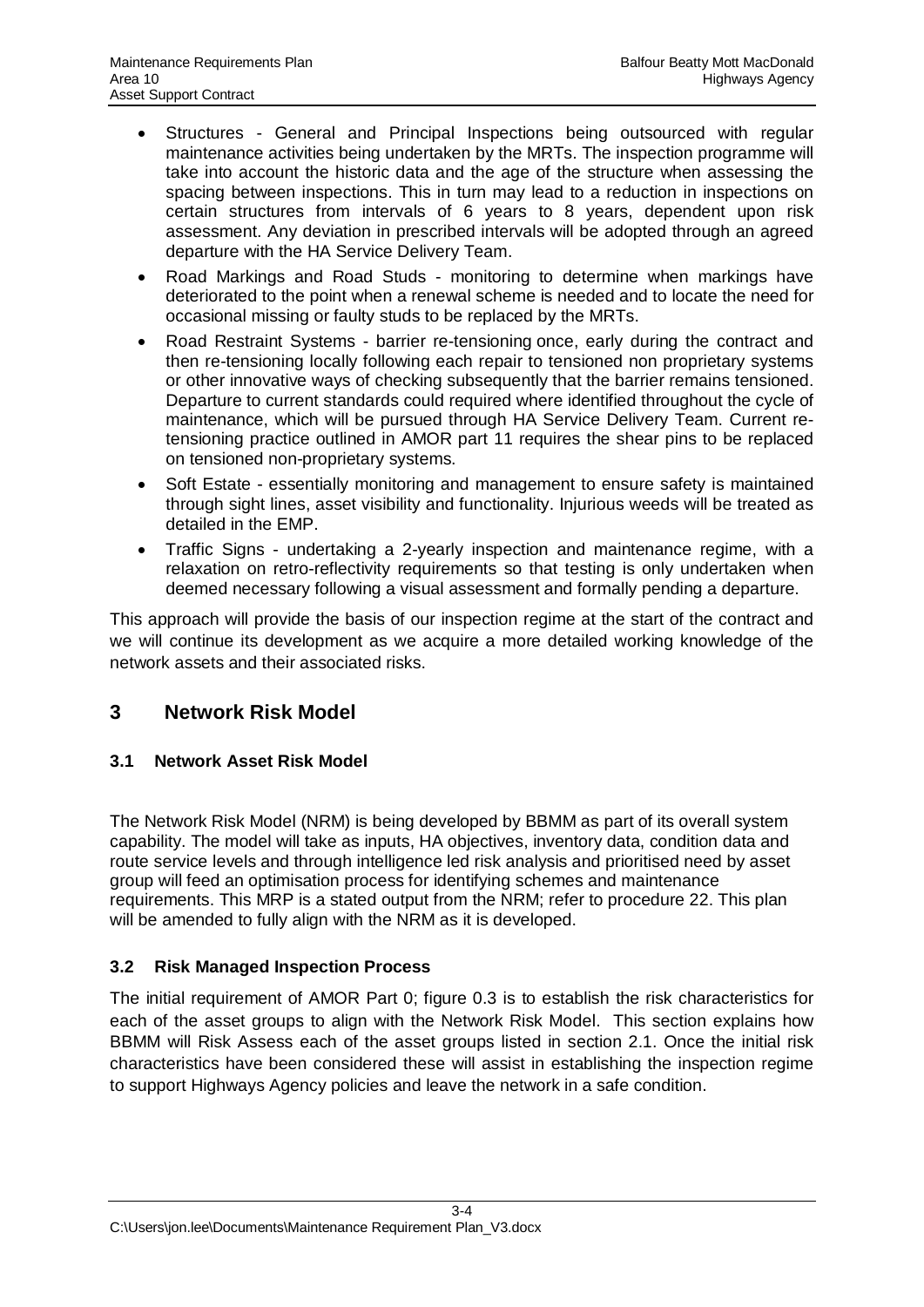To achieve this requirement, initial risk assessments will be undertaken identifying the hazards encountered with each asset group listed in section [2.1](#page-5-1) and risk level scored based on the 5 x 5 IOSH risk matrix. These risk assessments will assist in determining the risk managed inspection process strategy and contribute in determining route inspection frequencies.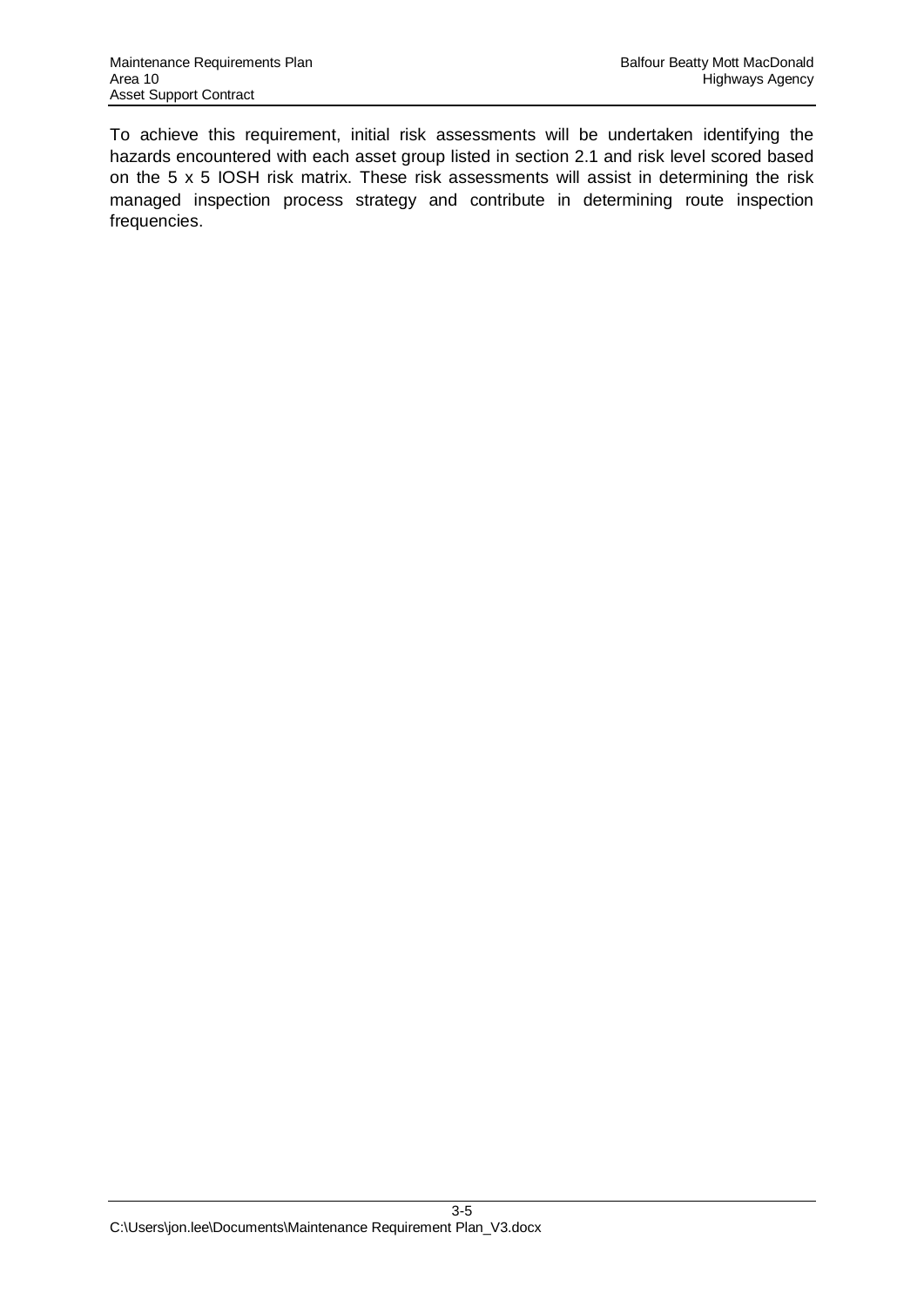|                                           | 5         | 5                | 10                               | 15 <sub>1</sub>   | 20                                   | 25 |  |  |  |  |  |
|-------------------------------------------|-----------|------------------|----------------------------------|-------------------|--------------------------------------|----|--|--|--|--|--|
|                                           | 4         | 4                | 8                                | 12 <sup>2</sup>   | 16                                   | 20 |  |  |  |  |  |
| <b>CONSEQUENCE</b>                        | 3         | 3                | 6                                | 9                 | 12                                   | 15 |  |  |  |  |  |
|                                           | 2         | 2                | 4                                | 6                 | 8                                    | 10 |  |  |  |  |  |
|                                           | 1         |                  | $\overline{2}$                   | 3                 | 4                                    | 5  |  |  |  |  |  |
|                                           |           | 2<br>3<br>1<br>4 |                                  |                   |                                      |    |  |  |  |  |  |
|                                           |           |                  |                                  | <b>LIKELIHOOD</b> |                                      |    |  |  |  |  |  |
|                                           | $17 - 25$ | improvements     | Unacceptable - make immediate    |                   |                                      |    |  |  |  |  |  |
|                                           | $10 - 16$ | timescale        |                                  |                   | Tolerable - improve within specified |    |  |  |  |  |  |
|                                           | $5 - 9$   |                  | Adequate - assess at next review |                   |                                      |    |  |  |  |  |  |
| $1 - 4$<br>Acceptable - Maintain controls |           |                  |                                  |                   |                                      |    |  |  |  |  |  |

**Figure 3.1: 5 x 5 Risk Matrix**

### **Likelihood Rankings:-**

| Very Unlikely          | 1 in a million chance of the hazardous event occurring |
|------------------------|--------------------------------------------------------|
| Unlikely               | 1 in 100,000 chance of hazardous event occurring       |
| <b>Fairly Unlikely</b> | 1 in 10,000 chance of hazardous event occurring.       |
| Likely                 | 1 in 1,000 chance of hazardous event occurring         |
| Very Likely            | 1 in 100 chance of hazardous event occurring           |

### **Consequence Rankings:-**

| Insignificant | Ino injury, damage or loss                                    |
|---------------|---------------------------------------------------------------|
| Minor         | minor consequence, injury or loss                             |
| Moderate      | consequence resulting in 3 day injury, damage or loss         |
| Major         | consequence resulting in injury, damage or loss beyond 3 days |
| Catastrophic  | potential loss of life or property                            |

All initial risk assessments for each of the asset groups listed in section 2.1 are located in Appendix A, and will be uploaded into BBMM BMS. These risk assessments will be subject to annual review, undertaken by the designated Asset Champion overseen by the Asset Manager:-

### <span id="page-10-0"></span>**3.3 Develop a programme of Route inspections based on the risk characteristics.**

Where the initial assessment identifies an unacceptable risk, mitigation will be pursued to ensure the risk is eliminated or sufficiently reduced to protect end users. The nominated Asset Champion shall establish the hazard mitigation measures required for each of the AMOR asset groups, parts 5 to 15.

Process activity notes are contained within Appendix A which outline the risk-managed inspection process to be adopted for each asset group listed in Section 2.1. These activity notes follow the inspection process detailed in figure 0.3, AMOR Part 0.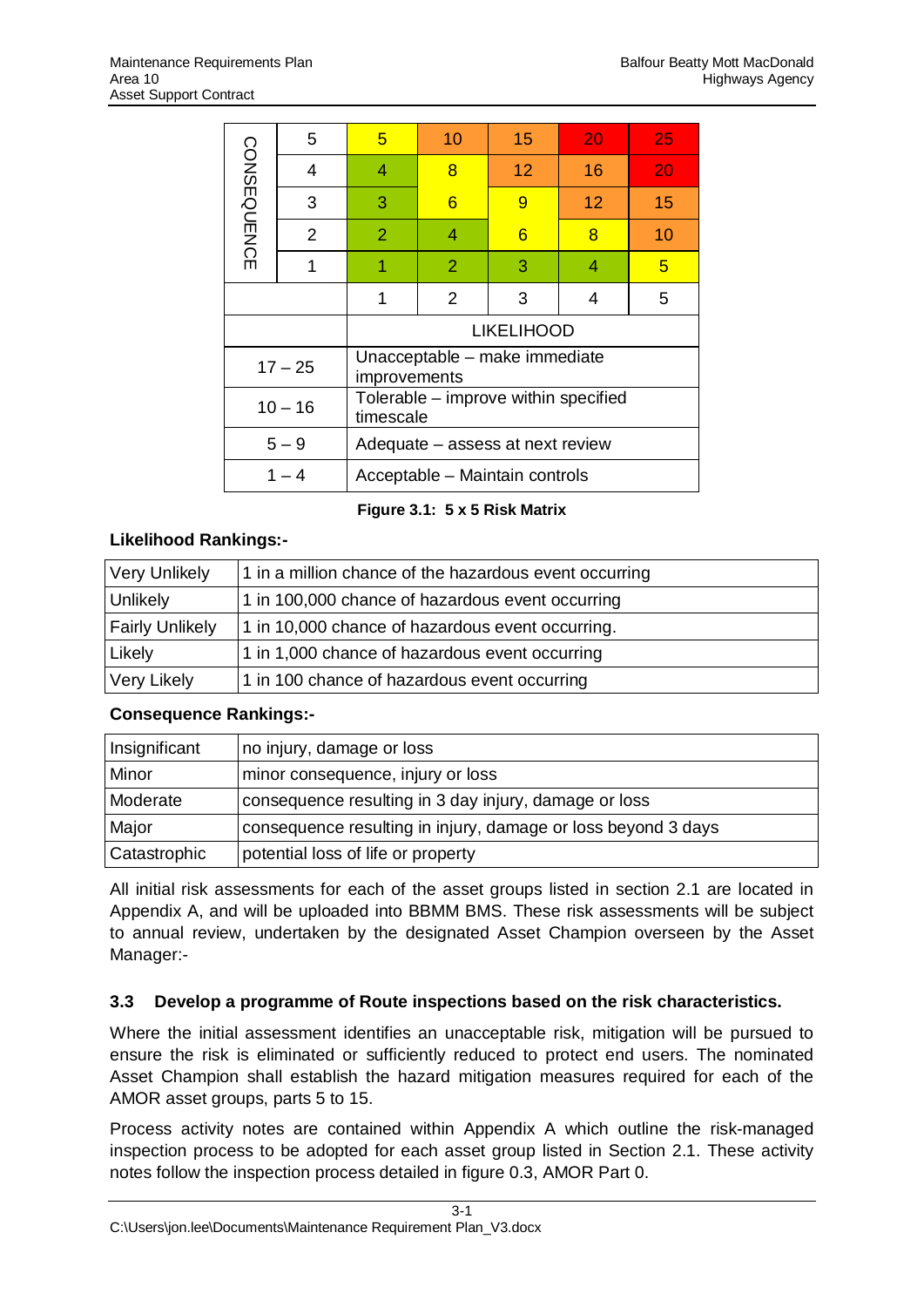The Asset Champions will determine if the asset is beyond its serviceable life, through a review of condition data and design life of the asset. If that is the case a renewal scheme will be identified for inclusion in the forward programme.

 Hazardous defects will be identified when carrying out Route inspections, with the MRT's contributing to these on a daily basis. The programme for these inspections will be developed utilising a risk strategy looking at trends over previous years from data provided by the previous service provider. The historic data utilised will include information obtained from the following sources:-

- Flood Hotspot Report
- VRS Strikes contained with RMMS
- Pothole reports contained within RMMS
- Area 10 Risk Register
- Traffic Volumes
- Network Condition

During the initial month after mobilisation the route inspections will be carried out by the MRT's at traffic speed, to verify and confirm historic data approach strategy is correct. The inspection will immediately identify record and enable hazardous defects to be made safe, where risk assessment will allow. The proposed initial frequencies for month one post access date are as follows:-

- All motorways, including slip roads to receive a daily inspection.
- APTR's to receive a weekly inspection to confirm data currently held
- $\bullet$  Subways; footways and cycle ways monthly.

Route inspection frequency, post month one, will be based on historic data to determine likelihood of a hazard occurring on a particular route, considering the main risks characteristics encountered. Figure 3.2 has grouped the historic data to determine proposed route inspection frequencies. Since access date a review of inspection frequencies has been undertaken, which in turn adjusted frequencies based on adjusted likelihood and local knowledge/intelligence. The review will then be on an annual basis unless there is a significant change noted to the risk characteristics and frequencies.

Data for VRS strikes and potholes obtained from RMMS data supplied by the previous service provider with figures based on 2010 data. Risk scores will be based on the following criteria for VRS strikes and potholes:-

- Greater than 20 per  $KM Risk Factor 3$
- Greater than 10, however less than  $20 -$  Risk Factor 2
- $\bullet$  Less than 10 Risk Factor 1

Flooding Hot Spot data and entries in the risk register will assist in producing a balanced risk score:-

- Score of 2 to be applied for each risk highlighted
- Score of 1 for where a risk is not present

Traffic flow risk factor scores are based on the same principles as contained with Appendix 11 of AMOR document, with data obtained from HA traffic data 2010:-

- $\bullet$  High traffic flow >30k/carriageway/day Risk Factor 3
- Medium traffic flow 20-30k/carriageway/day Risk Factor 2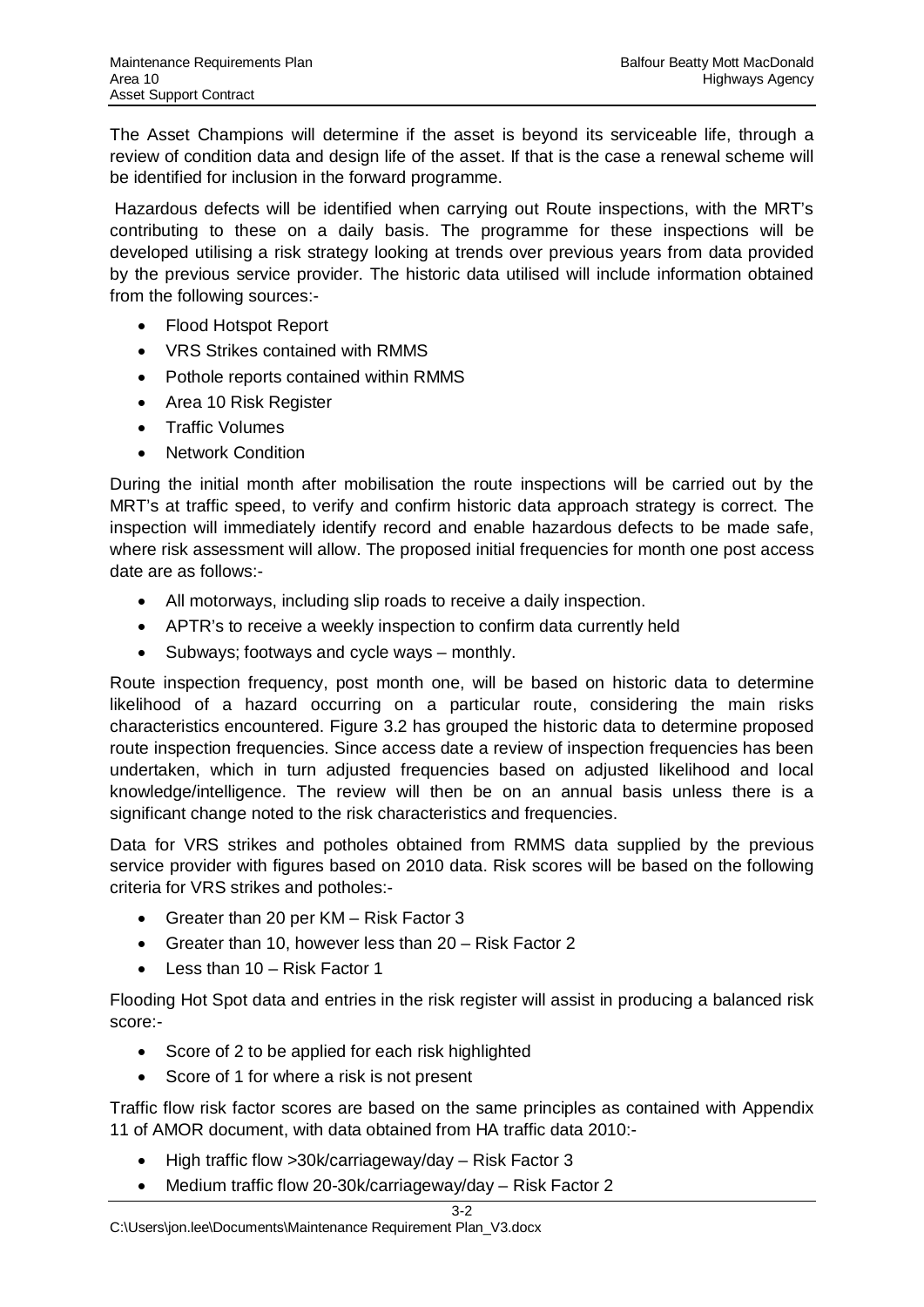• Low traffic flow <20k/carriageway/day – Risk factor 1

Resultant Risk Factor to determine frequency as follows:-

- $\bullet$  Greater than or equal to 36 Daily Route inspection
- $\bullet$  Between 6 and 36 (inclusive) Weekly Route inspection
- $\bullet$  Less than 6 Monthly Route inspection

Risk based methodology for determining risk based inspection frequencies has been based around a similar approach adopted in TRMM, whereby Category A roads were patrolled daily and inspected weekly, Category B roads were inspected weekly and Category C roads were inspected every 28 days.

#### <span id="page-12-0"></span>**3.4 Risk Characteristics Review**

As Risk Assessments develop, it is likely the frequencies will change on routes. These frequencies may reduce through betterment of the asset or increase as other assets deteriorate. The overall impact on resources should remain balanced across the area network. BBMM will examine the risk characteristics at each review.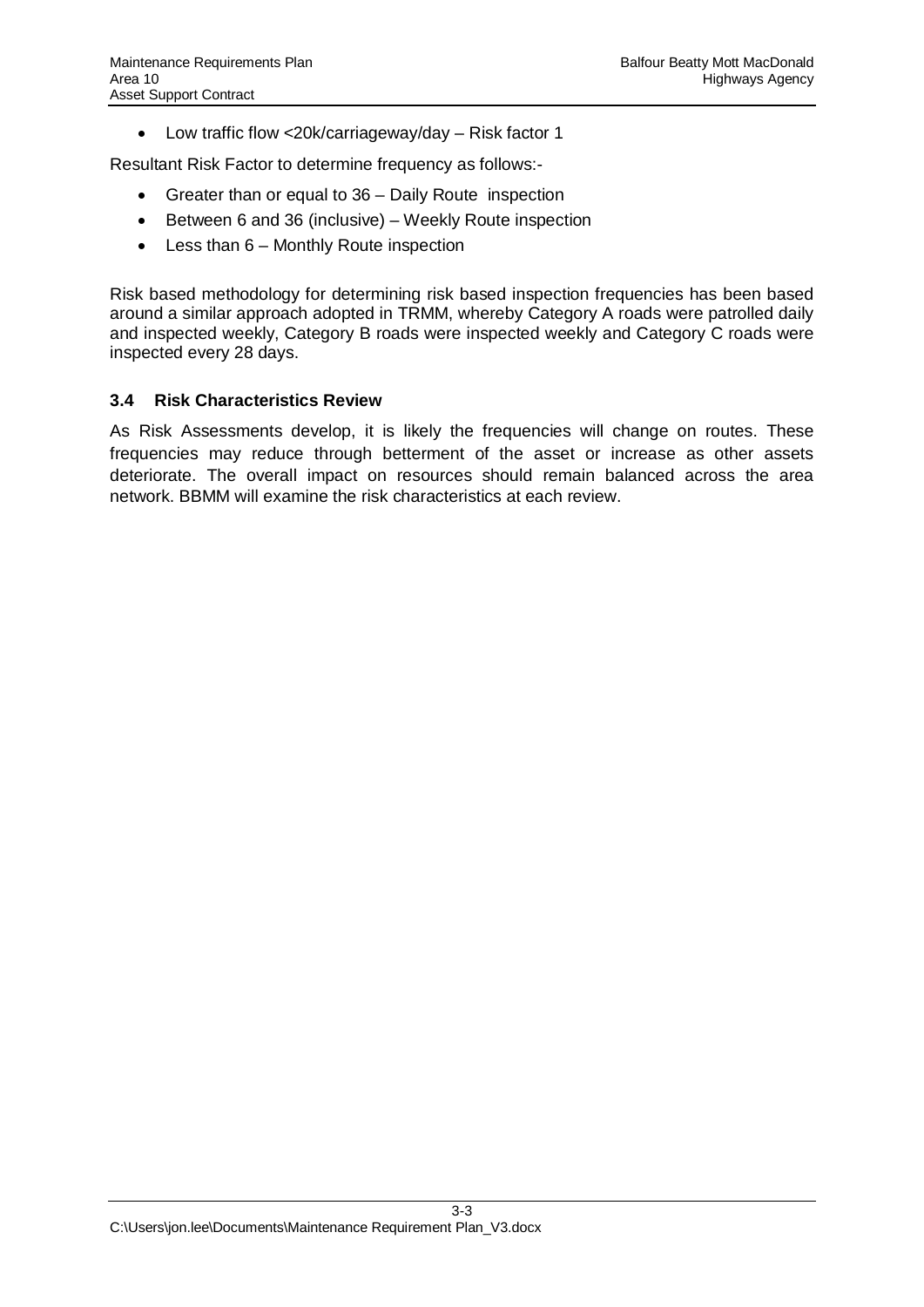| Route                     | <b>Route Km</b>                    | Number of VRS strikes over 5<br>years | Strikes per Route Km | Resultant strike rate per week<br>(Risk Hador) | Strike rate per week per<br><b>Route Km</b> | Number of potholes over 5<br>years | Potroles per Route KH | Potential identified potholes<br>per week (Risk Factor) | Potholes per week per Route<br>Κm | Number of flooding hot spots<br>identified (Risk Factor) | Register, requiring inspection.<br><u>Are there specific rocations</u><br>identified on Area 10 Risk<br>ملاءامنها | Traffic Volumes (apply same<br>principle as AMM129) | Resultant Kisk Factor   | <b>Proposed Route inspection</b><br><b>Frequency</b> |
|---------------------------|------------------------------------|---------------------------------------|----------------------|------------------------------------------------|---------------------------------------------|------------------------------------|-----------------------|---------------------------------------------------------|-----------------------------------|----------------------------------------------------------|-------------------------------------------------------------------------------------------------------------------|-----------------------------------------------------|-------------------------|------------------------------------------------------|
| M56                       | 55.63<br>$\overline{2}$            | 1147                                  | 20.62                | $\ensuremath{\mathsf{3}}$                      | 0.08                                        | 758                                | 13.63                 | $\overline{\mathbf{c}}$                                 | 0.05                              | 3(2)                                                     | 1                                                                                                                 | 3                                                   | 36                      | Daily                                                |
| M <sub>6</sub>            | 86.35<br>$\,6\,$                   | 1807                                  | 20.93                | $\ensuremath{\mathsf{3}}$                      | 0.08                                        | 1925                               | 22.29                 | $\ensuremath{\mathsf{3}}$                               | 0.09                              | 20<br>(2)                                                | A10.<br>080<br>(2)                                                                                                | 3                                                   | 108                     | Daily                                                |
| M60                       | 58.13<br>6                         | 1608                                  | 27.66                | $\ensuremath{\mathsf{3}}$                      | 0.11                                        | 1243                               | 21.38                 | 3                                                       | 0.08                              | 0(1)                                                     | A10.<br>127<br>Daily<br>(2)                                                                                       | 3                                                   | 54                      | Daily                                                |
| M62                       | 51.50<br>$\overline{\mathbf{4}}$   | 1060                                  | 20.58                | 3                                              | 0.08                                        | 1286                               | 24.97                 | 3                                                       | 0.10                              | 1(2)                                                     | A10.<br>126<br>Daily<br>(2)                                                                                       | 3                                                   | 108                     | Daily                                                |
| A41                       | 0.628                              | 5                                     | 7.96                 | $\mathbf 1$                                    | 0.03                                        | 12                                 | 19.11                 | $\overline{c}$                                          | 0.07                              | $\mathbf 1$                                              | 1                                                                                                                 | 1                                                   | $\mathbf{1}$            | Monthly                                              |
| A483                      | 4.177                              | 26                                    | 6.22                 | $\mathbf{1}$                                   | 0.02                                        | 22                                 | 5.27                  | $\mathbf 1$                                             | 0.02                              | 0(1)                                                     | $\mathbf{1}$                                                                                                      | $\overline{2}$                                      | $\overline{c}$          | Monthly                                              |
| A494                      | 4.488                              | 17                                    | 3.79                 | $\mathbf 1$                                    | 0.01                                        | $\pmb{0}$                          | 0.00                  | 1                                                       | 0.00                              | 1                                                        | $\mathbf 1$                                                                                                       | $\mathbf 1$                                         | 1                       | Monthly                                              |
| A503<br>$\,6$<br>A510     | 5.249                              | 70                                    | 13.34                | $\overline{c}$                                 | 0.05                                        | 406                                | 77.35                 | 3                                                       | 0.30                              | 0(1)                                                     | $\mathbf 1$                                                                                                       | 2                                                   | 12                      | Weekly                                               |
| $\ensuremath{\mathsf{3}}$ | 2.003                              | $\boldsymbol{9}$                      | 4.49                 | 1                                              | 0.02                                        | 26                                 | 12.98                 | $\mathbf{2}$                                            | 0.05                              | 0(1)                                                     | $\mathbf 1$                                                                                                       | 3                                                   | $\,6$                   | Weekly                                               |
| A511<br>$\overline{7}$    | 1.759                              | $\mathbf 0$                           | 0.00                 | 1                                              | 0.00                                        | $\pmb{0}$                          | 0.00                  | 1                                                       | 0.00                              | 0(1)                                                     | $\mathbf 1$                                                                                                       | 2                                                   | $\overline{\mathbf{c}}$ | Monthly                                              |
| A55                       | 13.53<br>$\ensuremath{\mathsf{3}}$ | 76                                    | 5.62                 | 1                                              | 0.02                                        | 53                                 | 3.92                  | 1                                                       | 0.02                              | 0(1)                                                     | 1                                                                                                                 | 2                                                   | $\overline{\mathbf{c}}$ | Monthly                                              |
| A550                      | 7.896                              | 1                                     | 0.13                 | 1                                              | 0.00                                        | 15                                 | 1.90                  | 1                                                       | 0.01                              | 0(1)                                                     | 1                                                                                                                 | 1                                                   | 1                       | <b>Monthly</b>                                       |
| A556                      | 6.753                              | 10                                    | 1.48                 | $\mathbf{1}$                                   | 0.01                                        | 151                                | 22.36                 | 3                                                       | 0.09                              | 0(1)                                                     | $\mathbf{1}$                                                                                                      | $\overline{2}$                                      | 6                       | Weekly                                               |
| A56                       | 15.08<br>$\overline{4}$            | 168                                   | 11.14                | $\overline{2}$                                 | 0.04                                        | 95                                 | 6.30                  | 1                                                       | 0.02                              | 0(1)                                                     | A10.<br>078<br>(2)                                                                                                | $\overline{2}$                                      | $\bf 8$                 | Weekly                                               |
| A <sub>59</sub>           | 1.255                              | $\overline{2}$                        | 1.59                 | $\mathbf{1}$                                   | 0.01                                        | 22                                 | 17.53                 | $\overline{2}$                                          | 0.07                              | $\mathbf{1}$                                             | $\mathbf{1}$                                                                                                      | $\mathbf 1$                                         | $\overline{2}$          | Monthly                                              |
| A627<br>(M)               | 6.606                              | 160                                   | 24.22                | 3                                              | 0.09                                        | 87                                 | 13.17                 | $\overline{2}$                                          | 0.05                              | 0(1)                                                     | 1                                                                                                                 | $\overline{c}$                                      | 12                      | Weekly                                               |
| A663                      | 4.361                              | 64                                    | 14.68                | $\overline{2}$                                 | 0.06                                        | 243                                | 55.72                 | 3                                                       | 0.21                              | 0(1)                                                     | 1                                                                                                                 | $\mathbf 1$                                         | 6                       | Weekly                                               |
| M67                       | 7.656                              | 154                                   | 20.11                | 3                                              | 0.08                                        | 64                                 | 8.36                  | 1                                                       | 0.03                              | 0(1)                                                     | 1                                                                                                                 | $\overline{c}$                                      | $\,6$                   | Weekly                                               |
| M53                       | 32.03                              | 369                                   | 11.52                | $\overline{2}$                                 | 0.04                                        | 737                                | 23.01                 | $\mathfrak{S}$                                          | 0.09                              | 16<br>(2)                                                | 1                                                                                                                 | 3                                                   | 18                      | Weekly                                               |
| M57                       | 16.08<br>$\boldsymbol{9}$          | 189                                   | 11.75                | $\mathbf{2}$                                   | 0.05                                        | 156                                | 9.70                  | 1                                                       | 0.04                              | 0(1)                                                     | 1                                                                                                                 | 3                                                   | 6                       | Weekly                                               |
| M58                       | 18.65<br>$\overline{7}$            | 148                                   | 7.93                 | 1                                              | 0.03                                        | 142                                | 7.61                  | 1                                                       | 0.03                              | 1(2)                                                     | $\mathbf 1$                                                                                                       | $\overline{2}$                                      | 4                       | Monthly                                              |
| M602                      | 6.958                              | 177                                   | 25.44                | 3                                              | 0.10                                        | 72                                 | 10.35                 | $\overline{2}$                                          | 0.04                              | 0(1)                                                     | $\mathbf{1}$                                                                                                      | 3                                                   | 18                      | Weekly                                               |
| M61                       | 43.59<br>$\mathfrak{S}$            | 798                                   | 18.31                | $\mathbf{2}$                                   | 0.07                                        | 365                                | 8.37                  | $\mathbf{1}$                                            | 0.03                              | 3(2)                                                     | $\mathbf 1$                                                                                                       | $\ensuremath{\mathsf{3}}$                           | 12                      | Weekly                                               |

3-4

C:\Users\jon.lee\Documents\Maintenance Requirement Plan\_V3.docx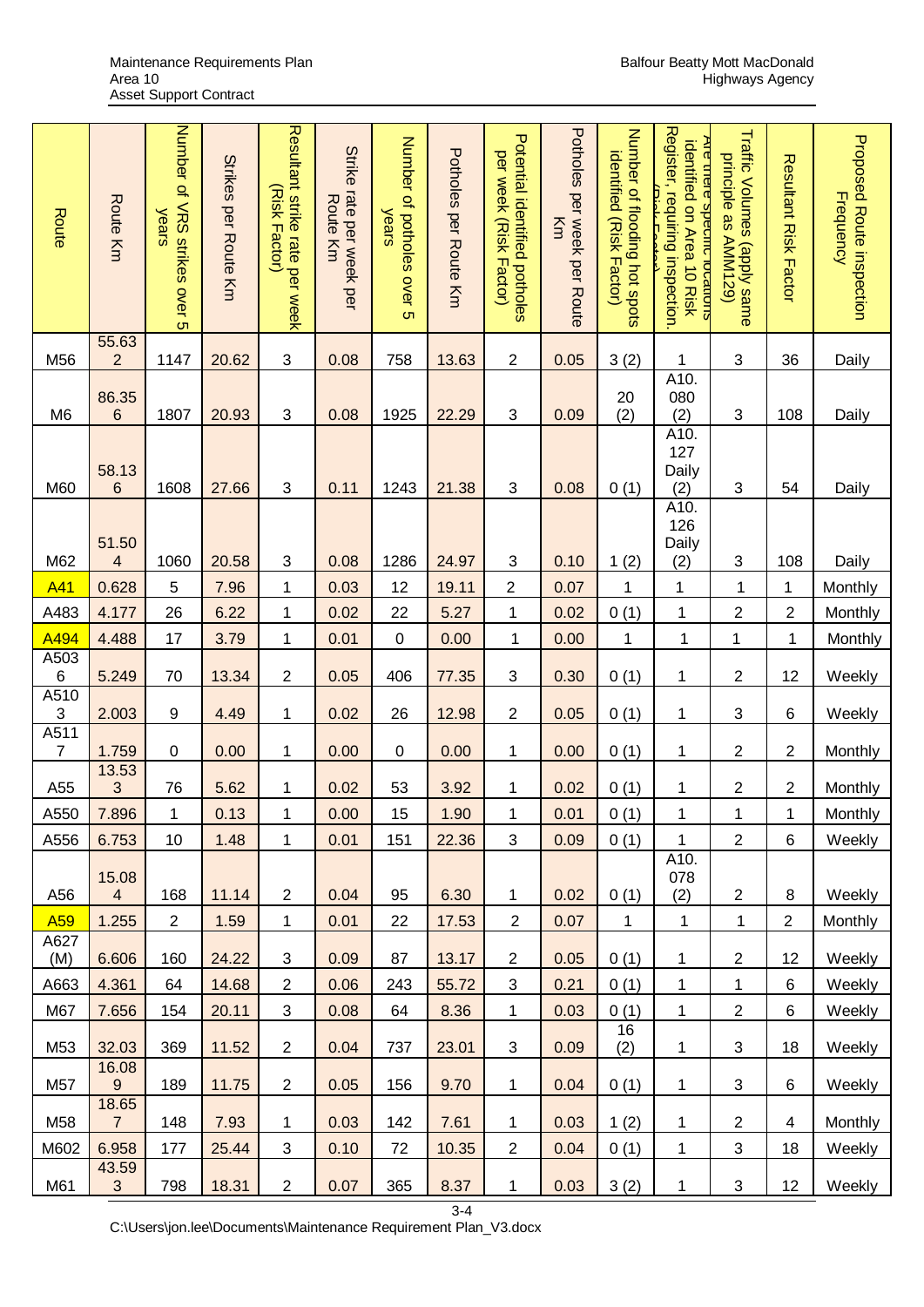| Route | Route<br>Κm             | Number<br>$\mathbf{Q}_n$<br><b>NRS</b><br>years<br>strikes<br><b>OVer</b><br><b>ហា</b> | <b>Strikes</b><br>per<br>Route<br>Km | Resultant<br>(Risk<br>strike<br>ᆩ<br>actor)<br>rate<br>per<br><b>Week</b> | Strike<br>rate<br>Route<br>per<br>Km<br><b>Week</b><br>per | Number<br>$Q_n$<br>potholes<br>ears<br>Over<br>$\sigma$ | Potholes<br>per<br>Route<br>Km | Potential<br>per<br>week<br>identified<br>(Risk<br>m.<br>potholes<br>actor) | Potholes<br>per<br>Km<br><b>Week</b><br>per<br>Route | Number<br>identified<br>Q,<br>flooding<br>(Risk<br>╖<br>pot<br>actor<br>spots | <b>Register</b><br>identified<br>urere<br>requiring<br>$\overline{S}$<br><b>P</b><br>Area<br>inspection<br><b>Docation</b><br>$\vec{0}$<br><b>Risk</b> | Traffic<br>principle<br>Volumes<br>8S<br>AMM129)<br><b>Krdde</b> )<br>same | Resultant<br><b>Risk</b><br>Factor | Proposed<br><b>Frequency</b><br>Route inspection |
|-------|-------------------------|----------------------------------------------------------------------------------------|--------------------------------------|---------------------------------------------------------------------------|------------------------------------------------------------|---------------------------------------------------------|--------------------------------|-----------------------------------------------------------------------------|------------------------------------------------------|-------------------------------------------------------------------------------|--------------------------------------------------------------------------------------------------------------------------------------------------------|----------------------------------------------------------------------------|------------------------------------|--------------------------------------------------|
| M65   | 32.23<br>8              | 407                                                                                    | 12.62                                | $\overline{2}$                                                            | 0.05                                                       | 369                                                     | 11.45                          | $\overline{2}$                                                              | 0.04                                                 | 0(1)                                                                          | 1                                                                                                                                                      | 2                                                                          | 8                                  | Weekly                                           |
|       |                         |                                                                                        |                                      |                                                                           |                                                            |                                                         |                                |                                                                             |                                                      |                                                                               | A10.                                                                                                                                                   |                                                                            |                                    |                                                  |
| M66   | 14.29<br>$\overline{7}$ | 237                                                                                    | 16.58                                | 2                                                                         | 0.06                                                       | 198                                                     | 13.85                          | $\overline{2}$                                                              | 0.05                                                 | 0(1)                                                                          | 126<br>(2)                                                                                                                                             | 3                                                                          | 24                                 | Weekly                                           |

#### **Figure 3.2: – Route Inspection Matrix**

A hazardous defect can be defined as damage to the asset that has a potential to cause loss, harm, danger or nuisance to persons or property.

Examples of hazardous defects are located in Appendix B.

#### <span id="page-14-0"></span>**3.5 Route and Condition Inspection Asset Group**

The inspection regime will comprise of a programme of condition inspections at frequencies delivered through risk assessments, see Appendix A. For certain assets condition surveys will be necessary to supplement visual inspections. The following summaries both visual inspections and condition surveys for each asset group.

Surveys to assist in the confirmation of condition are currently subject to discussions within early warnings and will be clarified under subsequent versions of the MRP.

BBMM expect the MRT's to identify hazardous defects to be located during the route inspections. All other defects are to be identified through Asset Inspections, including establishment of monitoring regime.

Inspections will be carried out for each of the maintenance headings, with ownership within the specialist plans as detailed below:-

- $\bullet$  Pt 5 Drainage
	- o Route inspections to monitor network risk areas
	- o Specialist surveys such as CCTV will be undertaken and programme developed to determine future renewal schemes.
- Pt 6 Fences, Screens and Environmental Barriers
	- o Network hazards will be indentified and monitored through route inspections
	- o Specialist surveys will be carried out as specified within the Environmental Management Plan.
- Pt 7 Geotechnical Asset
	- o Network hazards will be indentified through the Geotechnical Asset Management Plan and monitored through the route inspections
	- o Specialist surveys will be carried out as specified with Geotechnical Asset Management Plan (GAMP)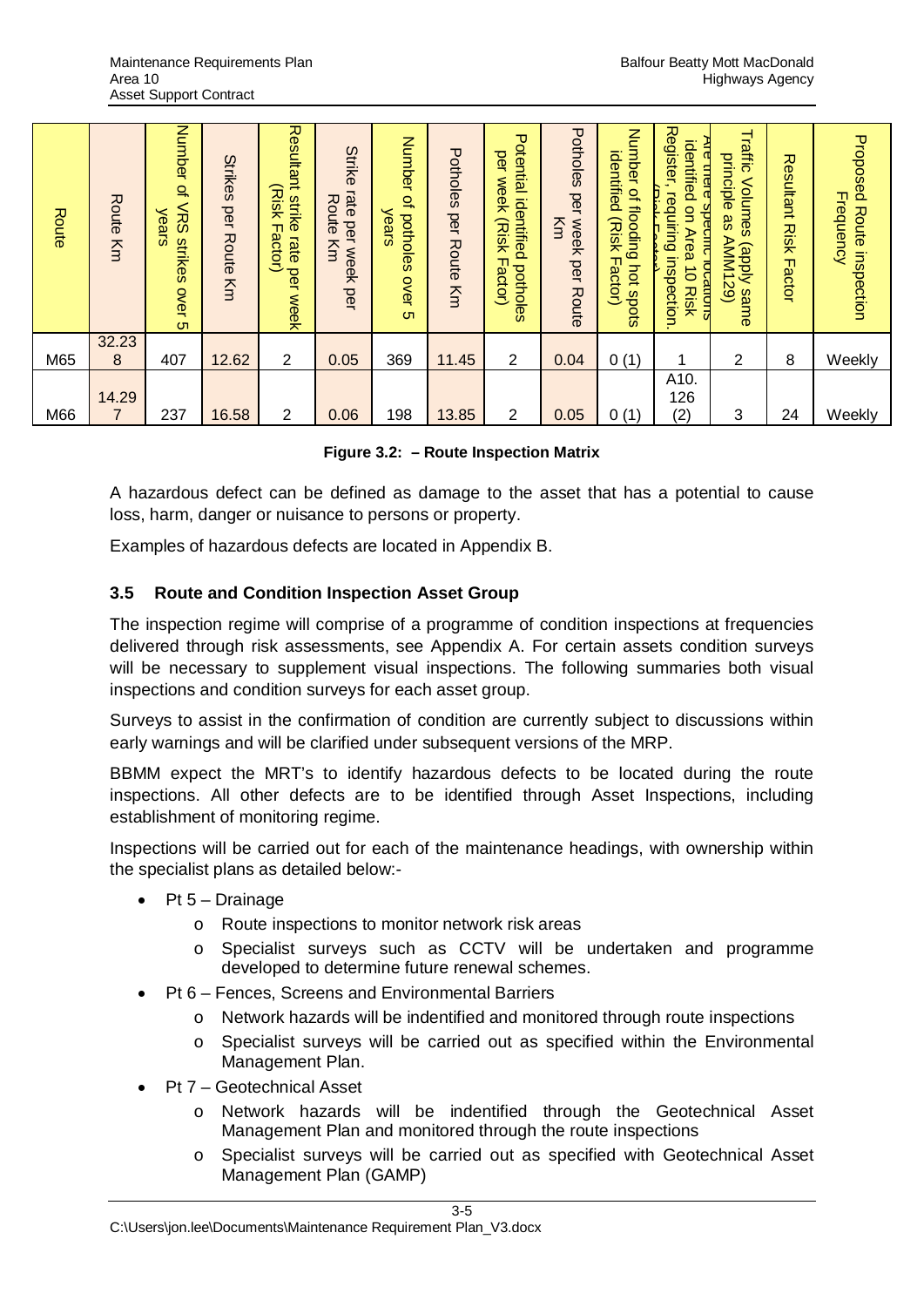- $\bullet$  Pt 8 Lighting Maintenance
	- o Electrical and structural safety hazards will be identified through detailed inspections with frequencies determined in the LAMP. Route inspections will supplement detailed inspections and monitor potential network hazards or identify new hazards that occur outside the planned detailed inspections.
- $\bullet$  Pt 9 Paved Areas
	- o Route inspections will identify hazardous defects with a defined AMOR performance level requirement.
	- $\circ$  Specialist surveys to assist in the condition assessment will be carried out. including TRACS; Scrim; Deflectograph and visual surveys.
- Pt 10 Road markings and Road Studs
	- o Route inspections will identify and monitor hazardous defects as defined in TD26/07, and highlight potential areas that may deteriorate to beyond serviceable life.
	- o All specialist reflectivity surveys will be carried out to support future renewals programme.
- Pt 11 Road Restraint Systems
	- o Route inspections will identify and monitor hazardous defects that affect the structural integrity of the RRS and will be scored in accordance with Appendix 11 of the AMOR contract document.
	- o Specialist surveys in accordance with BS 7669-3 and manufacturer's recommendations will be carried out with re-tensioning and combined with other maintenance activities.
- Pt 12 Road Traffic Signs
	- o Route inspections will identify and monitor hazardous defects as defined in TD25, night inspections will identify potential reflectivity issues. These inspections will highlight any potential equipment that is life expired for further specialist inspection.
	- o All specialist surveys, inclusive of reflectivity testing will be undertaken to determine the condition of the asset and identify network issues as part of the condition assessments, as equipment will be deemed to be at the end of its serviceable life.
	- o Electrical aspects of signs will be deemed specialist surveys and will be inspected in accordance with the LAMP.
- Pt 13 Soft Estate
	- o Route inspections will identify and monitor hazardous defects. These inspections will monitor hazard related issues that are identified within the Environmental Management Plan.
	- o All specialist surveys will be managed through the Environmental Management Plan to assess stability of assets.
- $\bullet$  Pt 14 Structures
	- o General Inspections and Principal Inspections will identify and monitor hazardous defects. These inspections will monitor hazard related issues that arise from the General and Principle inspections that are managed in SMIS.
	- o All specialist surveys will be managed through the General and Principal Inspections programme within SMIS.
- $\bullet$  Pt 15 Sweeping and Cleaning
	- o Route inspections will identify and monitor hazardous areas.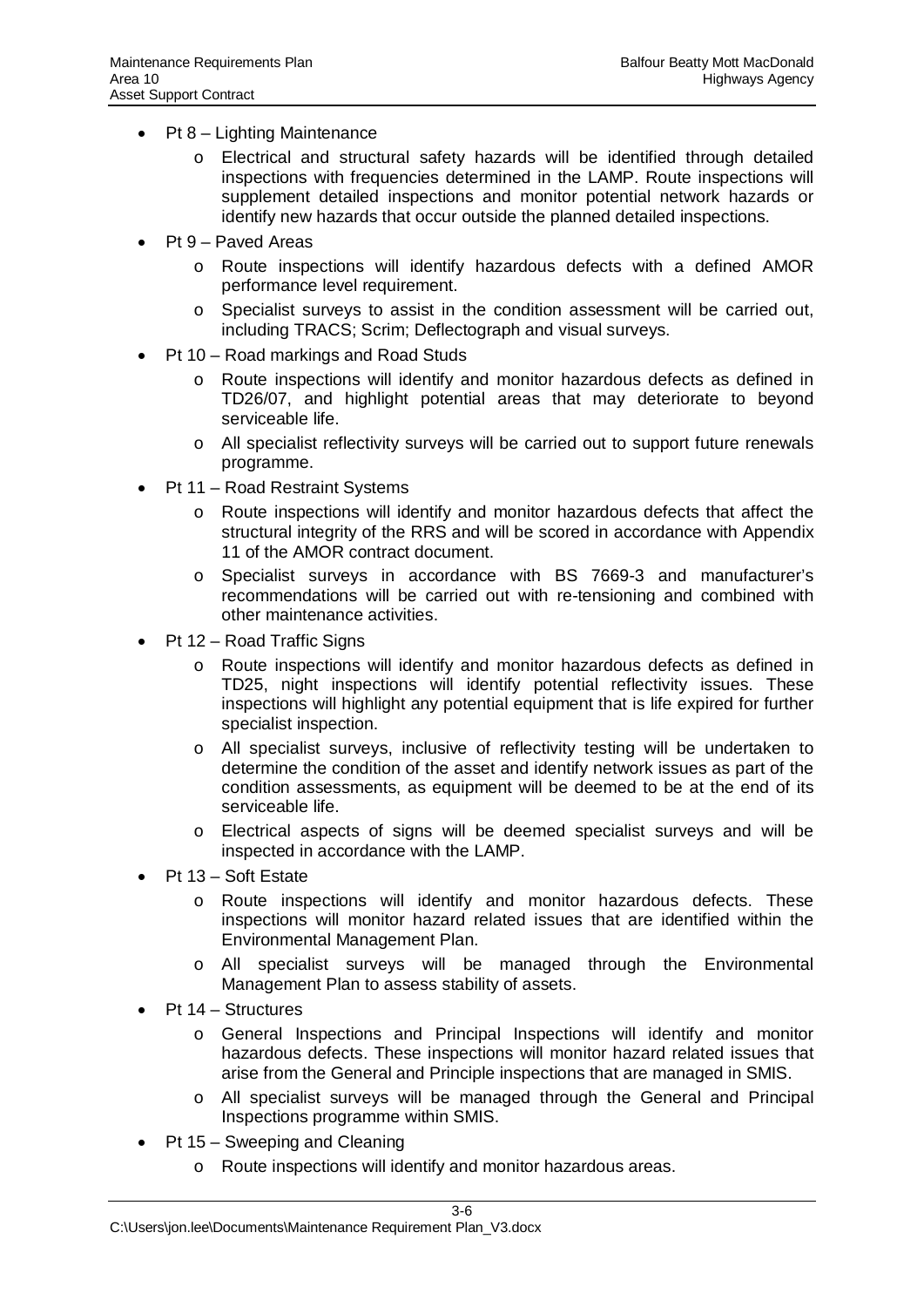$\circ$  Non hazard related issues will be monitored through the Watchman Plan; Environmental Amenity Index and Environmental Management Plan

#### <span id="page-16-0"></span>**3.6 Collection of Data, update of records and photographic evidence**

A full suite of CONFIRM modules will be used to collect asset/condition data and capture maintenance activities. The use of BBMM tablets (running the Confirm Connect software) will allow BBMM to make use of the latest technologies, ensure accurate data capture, and achieve operational efficiencies. Photographs will be captured on-site using the BBMM tablets, transferred to the Confirm host system via 3G, and linked to the associated records. This will ensure BBMM operatives have access to information in a timely manner, and that all photographic records are geo-referenced or correctly tagged as required.

Information requirements for IAM IS will be met via a number of interfaces, ensuring compatibility and alignment of both systems. Confirm data will also be shared with OnePlace applications to support other BBMM operational requirements such as Customer Services and Red & Green Claims data capture. This will allow BBMM to benefit from maintaining a single source of truth, provide widespread access to information for all BBMM staff, and achieve a secure and fully auditable information asset.

Confirm is also the primary incident management system for the NCC.

#### <span id="page-16-1"></span>**3.7 Analysis of defect data, to establish make safe and repair process**

The Asset Manager will be responsible for analysing all data captured through the inspections detailed in Appendix A. The Asset Manager will determine and prioritise maintenance that is required to mitigate hazards and prevent and further deterioration to the asset.

This will not apply to life expired assets. In the event the asset is life expired and there is a potential for the onset of a hazard the Asset Manager must ensure that safety is not compromised and remains first priority. If hazard mitigation has been invoked, which does not renew the asset, the Asset Manager will notify the Employer and Asset Management Leader to agree forward action. Refer to Appendix C.

Life expired assets will be determined based on manufacturers design life of asset, previous maintenance history, risk register and specific highlighted problems that affect the integrity of the asset. An example of a life expired asset could focus on the delamination of current thin surfacing products used on the motorway and trunk road networks.

BBMM expectation are that data appertaining to the asset condition together with previous maintenance history will be provided by the previous service provider. Noting any shortfalls that will be gathered through the gap analysis.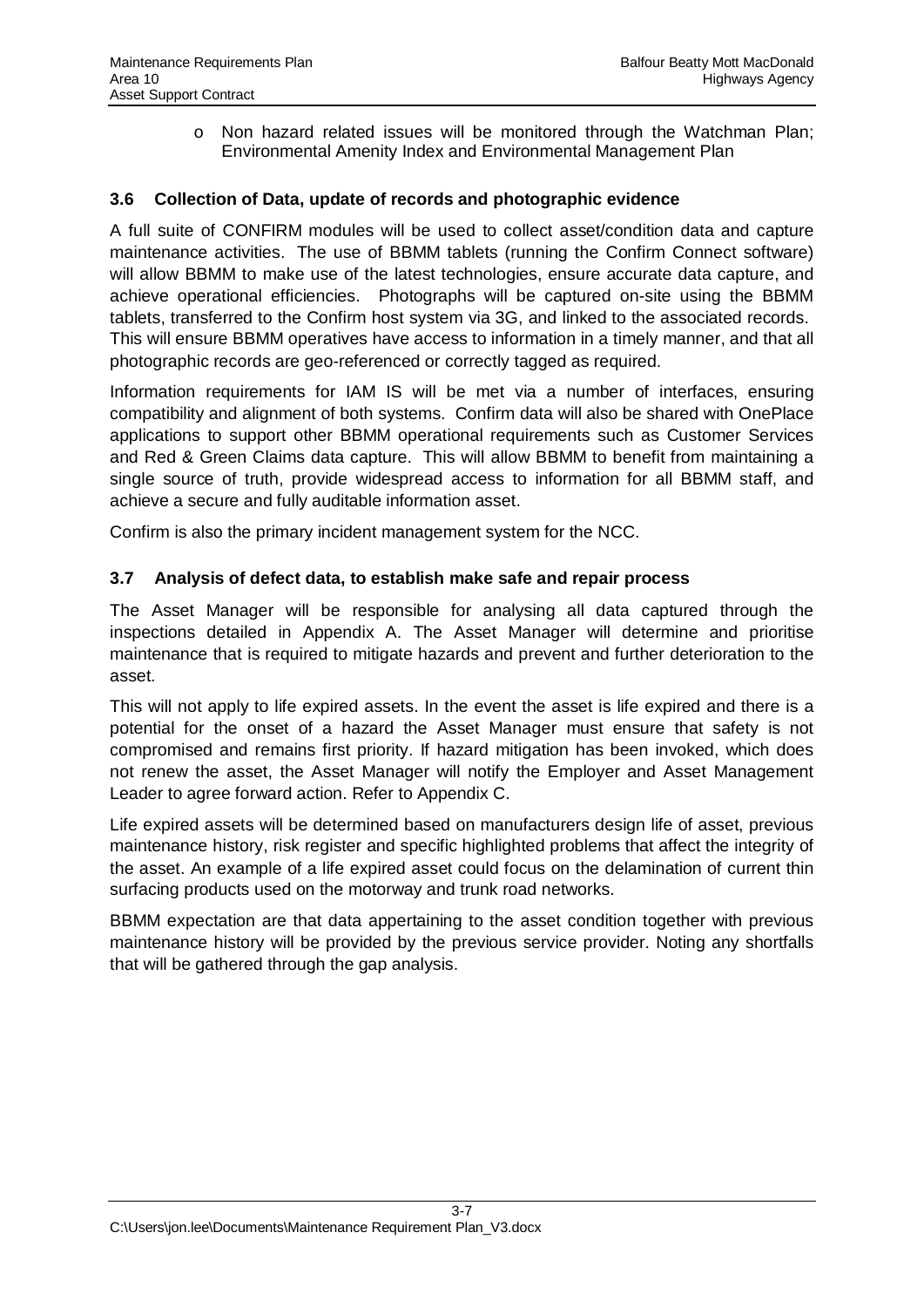# <span id="page-17-0"></span>**4 Risk-Managed Make Safe and Repair Process**

Risk-managed make safe and repair process will be focused on defect prioritisation, preventative maintenance, make safe options, temporary and permanent repairs. All permanent repairs will be associated with defects within the serviceable life of the asset and that are not already captured within a forward renewals scheme, immediate hazard mitigation shall be addressed at all times by BBMM to support HA Policies.

Permanent repairs will be carried out, for example utilising HAPAS approved products, to assets within their serviceable life unless already included within a renewal scheme. Where a renewal scheme exists, assessment will be made dependent upon scheme deliverable timescale.

Process activity notes are contained within Appendix A which outlines the risk-managed make safe and repair process to be adopted for each asset group listed in Section 2.1. These activity notes follow the make safe and repair process detailed in figure 0.4, AMOR Part 0.

### <span id="page-17-1"></span>**4.1 Assessment of defect.**

Responsibilities for delivery and rectification will be identified, and captured within the delivery programme.

• Refer to Appendix C for defect management process.

All identified defects shall have any associated hazards mitigated within 24 hours of notification. Following hazard mitigation the defect shall be assessed to determine repair methodology and if temporary repair is required in the interim. Consideration shall be given to the defects as follows:-

- The Asset Champion will determine if the defect can be left until next round of programmed inspections without further detriment to the asset. The assessment will be based on previous network information, experience and manufacturers guidance to assess further deterioration of considered asset.
- Defect to be reviewed in conjunction with forward renewals programme, and assessment made to determine if it can be left until commencement of small works scheme, without further detriment to the asset. Small works schemes shall focus on renewal techniques which involve least disruption to the network and reinstate asset with a serviceable life, examples of which will include inlay schemes and joint infills.

### <span id="page-17-2"></span>**4.2 Preventative Maintenance**

Preventative maintenance will be undertaken to avoid deterioration to the asset where deemed practicable and will be covered within the Risk managed approach to the repair process and will be contained within the Activity notes in Appendix A. Preventative maintenance could comprise of either a cyclic based activity, for example gully emptying or a do minimum scheme to life expired assets, already within a forward programme, refer to defect process in Appendix C.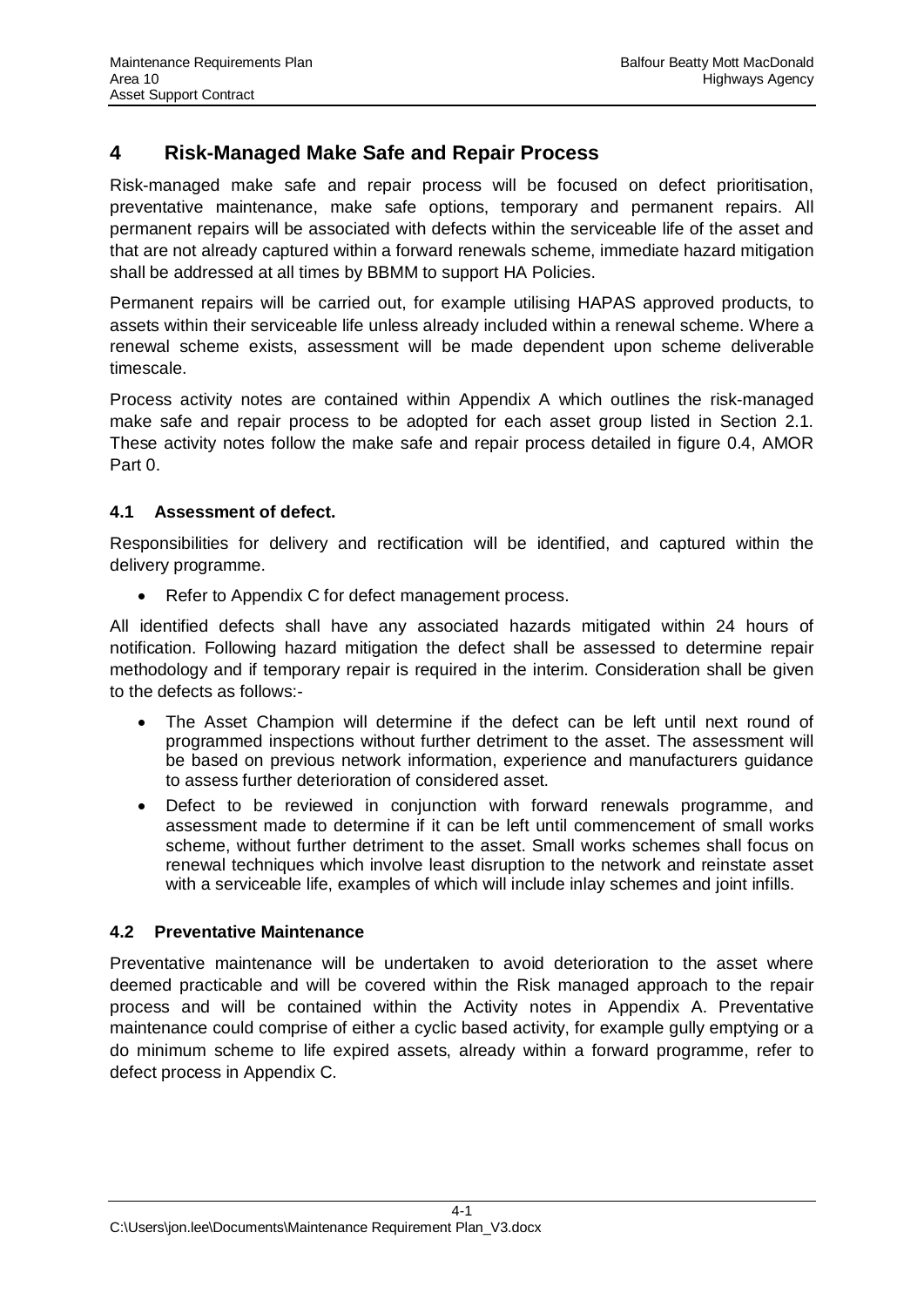# <span id="page-18-0"></span>**5 Roadspace Planning and Network Occupancy Opportunities**

The MRP shall be read in conjunction with the Network Occupancy Plan, as referred to within AMOR Part 2; Managing Network Occupancy Operational Requirements. The Network Managers shall review delivery requirements based on the outcomes from the Risk managed methodology to make safe and repair defects for the maintenance requirements for AMOR Parts 5 to 15.

The defects shall be made safe and repaired through a robust planning and programming strategy, working closely with the Asset Champions. The programme shall consider the Network Occupancy Optimisation (Working Windows) Procedure, which will ultimately consider maximising all road space opportunities.

The Network Managers shall ensure resource is available prior to applying for road space approval; consideration shall be given to residual site specific health & safety risks and controls considerations to ensure that the works are able to continue upon approval of the closure restrictions. Site specific risks that could be considered may include the following:-

- Collaborative working with other contractors who are sharing closures.
- Overhead power lines
- Working adjacent to water
- Working at height
- Additional lighting
- Incident History
- Pedestrians
- **•** Environmental Considerations
- **Welfare**

The Asset Champions will issue the approved closure restriction report to the ASC Depot Managers, Occupancy Teams and Construction Teams. Upon approval the Depot Managers shall ensure that the delivery programme is resourced and locked.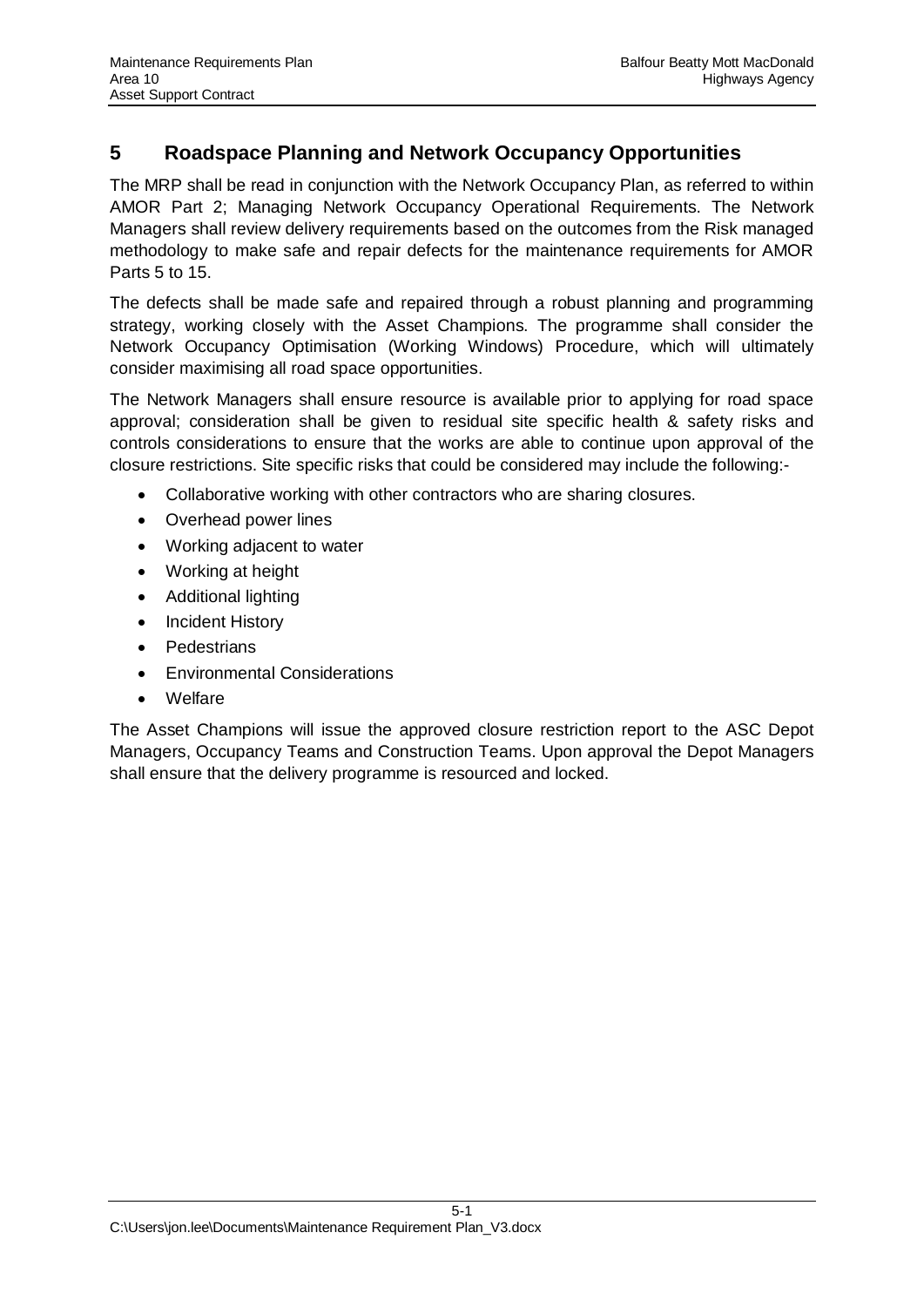# <span id="page-19-0"></span>**Appendix A Risk Assessments & Activity Notes**

#### <span id="page-19-1"></span>**A.1 Part 5 – Drainage Risk Assessment**

| <b>Assessors Name</b>                                    |                                                                                                                                                             | Date of<br><b>Assessment</b>                    |                            | <b>Assessment of Risk</b><br>(based on 5x5 Matrix) |                  |                                   |                                                                                                                                                                                                                                                                                    |                              | <b>Residual Risk</b><br>(based on 5x5 Matrix) |                                    | <b>Date</b>                      |                                                                                                                         |
|----------------------------------------------------------|-------------------------------------------------------------------------------------------------------------------------------------------------------------|-------------------------------------------------|----------------------------|----------------------------------------------------|------------------|-----------------------------------|------------------------------------------------------------------------------------------------------------------------------------------------------------------------------------------------------------------------------------------------------------------------------------|------------------------------|-----------------------------------------------|------------------------------------|----------------------------------|-------------------------------------------------------------------------------------------------------------------------|
| <b>Work Activity</b>                                     | <b>Hazardous Event</b>                                                                                                                                      | Persons /<br><b>Property</b><br><b>Affected</b> | Level<br><b>Likelihood</b> | Consequen<br>Level<br>ດ<br>Õ                       | <b>Risk Leve</b> | <b>Risk Controls</b><br>Required? | <b>Risk Controls</b>                                                                                                                                                                                                                                                               | Probable<br><b>ikelihood</b> | Potential<br>Consequence                      | <b>New</b><br>Level<br><b>Risk</b> | Further<br>Controls<br>Required? | <b>Review</b><br><b>Period</b>                                                                                          |
| Part 5 - Drainage<br>Maintenance<br>Requirement<br>(5.1) | Flood Impacts<br>Flooding on trafficked<br>surface due to<br>blocked gully at low<br>points and cross fall<br>transition                                    | Asset, Road<br>User and<br>Property             | 3                          | 4                                                  | 12               | Yes                               | Route Inspection Frequencies<br>as detailed in Figure 3.2 and<br>Risk Managed Inspection<br>Process in Appendix A.2.<br>Introduction of gully floats and<br>preventative maintenance<br>programme will reduce the<br>likelihood of occurrence,<br>referred to within Appendix A.3. | 2                            | $\overline{2}$                                | 4                                  | <b>No</b>                        | Review 12<br>monthly to<br>coincide with<br>a full weather<br>cycle or at<br>recognised<br>increase in<br>flood events. |
| Part 5 - Drainage<br>Maintenance<br>Requirement<br>(5.2) | Flood Impacts<br>Flooding on trafficked<br>surface due to<br>blocked CD&K units,<br>weir kerbs and<br>Aquamax at low<br>points and cross fall<br>transition | Asset,<br>Property and<br>Environment           | 3                          | 4                                                  | 12               | Yes                               | Route Inspection Frequencies<br>as detailed in Figure 3.2 and<br>Risk Managed Inspection<br>Process in Appendix A.2.<br>Structures preventative<br>maintenance will address the<br>Aquamax detritus, as identified<br>in Appendix B.3.                                             | $\overline{2}$               | 3                                             | 6                                  | <b>No</b>                        | Review 12<br>monthly to<br>coincide with<br>a full weather<br>cycle or at<br>recognised<br>increase in<br>flood events. |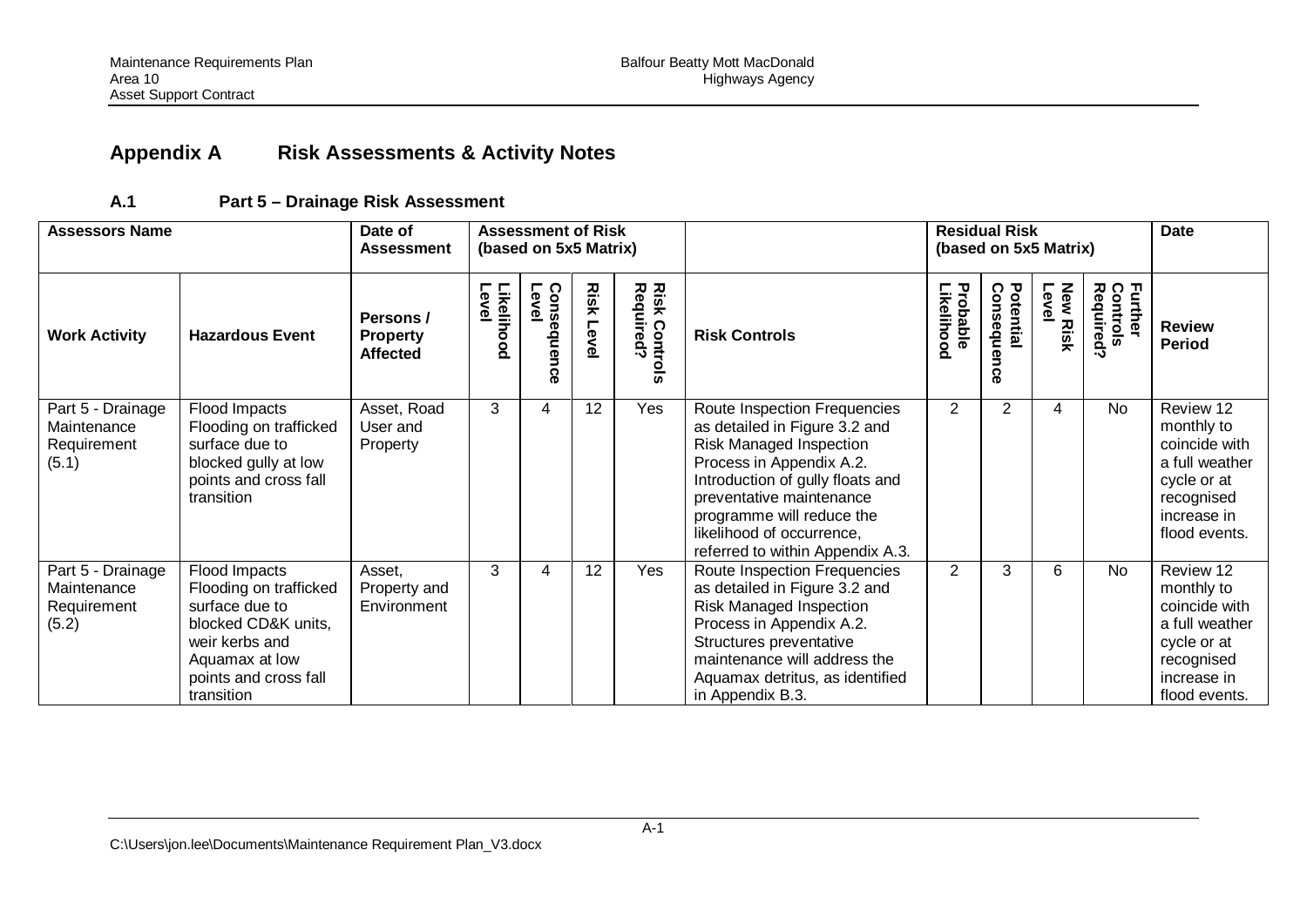| <b>Assessors Name</b>                                    |                                                                                                                                                                                   | Date of<br><b>Assessment</b>                    |                     | <b>Assessment of Risk</b><br>(based on 5x5 Matrix) |                   |                                   |                                                                                                                                                                                                                      |                                   | <b>Residual Risk</b><br>(based on 5x5 Matrix) |                          |                                  | <b>Date</b>                                                                                                             |
|----------------------------------------------------------|-----------------------------------------------------------------------------------------------------------------------------------------------------------------------------------|-------------------------------------------------|---------------------|----------------------------------------------------|-------------------|-----------------------------------|----------------------------------------------------------------------------------------------------------------------------------------------------------------------------------------------------------------------|-----------------------------------|-----------------------------------------------|--------------------------|----------------------------------|-------------------------------------------------------------------------------------------------------------------------|
| <b>Work Activity</b>                                     | <b>Hazardous Event</b>                                                                                                                                                            | Persons /<br><b>Property</b><br><b>Affected</b> | Likelihood<br>Level | Consequence<br>Level                               | <b>Risk Level</b> | <b>Risk Controls</b><br>Required? | <b>Risk Controls</b>                                                                                                                                                                                                 | Probable<br>.<br><b>ikelihood</b> | Potential<br>Consequence                      | <b>New Risk</b><br>Level | Further<br>Controls<br>Required? | <b>Review</b><br><b>Period</b>                                                                                          |
| Part 5 - Drainage<br>Maintenance<br>Requirement<br>(5.3) | <b>Flood Impacts</b><br>Flooding on trafficked<br>surface due to<br>blocked or no<br>drainage grips near<br>low points                                                            | Road user<br>and property                       | 3                   | 4                                                  | 12                | Yes                               | Route Inspection Frequencies<br>as detailed in Figure 3.2 and<br><b>Risk Managed Inspection</b><br>Process in Appendix A2.<br>Preventative maintenance will<br>be detailed in Appendix A3.                           | 2                                 | 3                                             | 6                        | <b>No</b>                        | Review 12<br>monthly to<br>coincide with<br>a full weather<br>cycle or at<br>recognised<br>increase in<br>flood events. |
| Part 5 - Drainage<br>Maintenance<br>Requirement<br>(5.4) | Flood Impacts<br>Flooding on trafficked<br>surface due to detritus<br>build up in channel<br>preventing clear<br>drainage path near<br>low points, such as<br>seasonal leaf fall. | Road user<br>and property                       | 4                   | 4                                                  | 16                | Yes                               | Route Inspection Frequencies<br>as detailed in Figure 3.2 and<br><b>Risk Managed Inspection</b><br>Process in Appendix A32<br>(Sweeping). Preventative<br>maintenance will be detailed in<br>Appendix A33 (Sweeping) | $\overline{2}$                    | 2                                             | 4                        | <b>No</b>                        | Review 6<br>monthly or<br>issues raised<br>from<br>Environmental<br>Amenity Index<br>Surveys.                           |
| Part 5 - Drainage<br>Maintenance<br>Requirement<br>(5.5) | Flood Impacts<br>Flooding on trafficked<br>surface due to detritus<br>build up on / adjacent<br>to filter drain                                                                   | Road user<br>and property                       | 3                   | 4                                                  | $12 \overline{ }$ | Yes                               | Route Inspection Frequencies<br>as detailed in Figure 3.2 and<br><b>Risk Managed Inspection</b><br>Process in Appendix A2.<br>Preventative maintenance will<br>be detailed in Appendix A3.                           | 2                                 | 2                                             | 4                        | <b>No</b>                        | Review 12<br>monthly to<br>coincide with<br>a full weather<br>cycle or at<br>recognised<br>increase in<br>flood events. |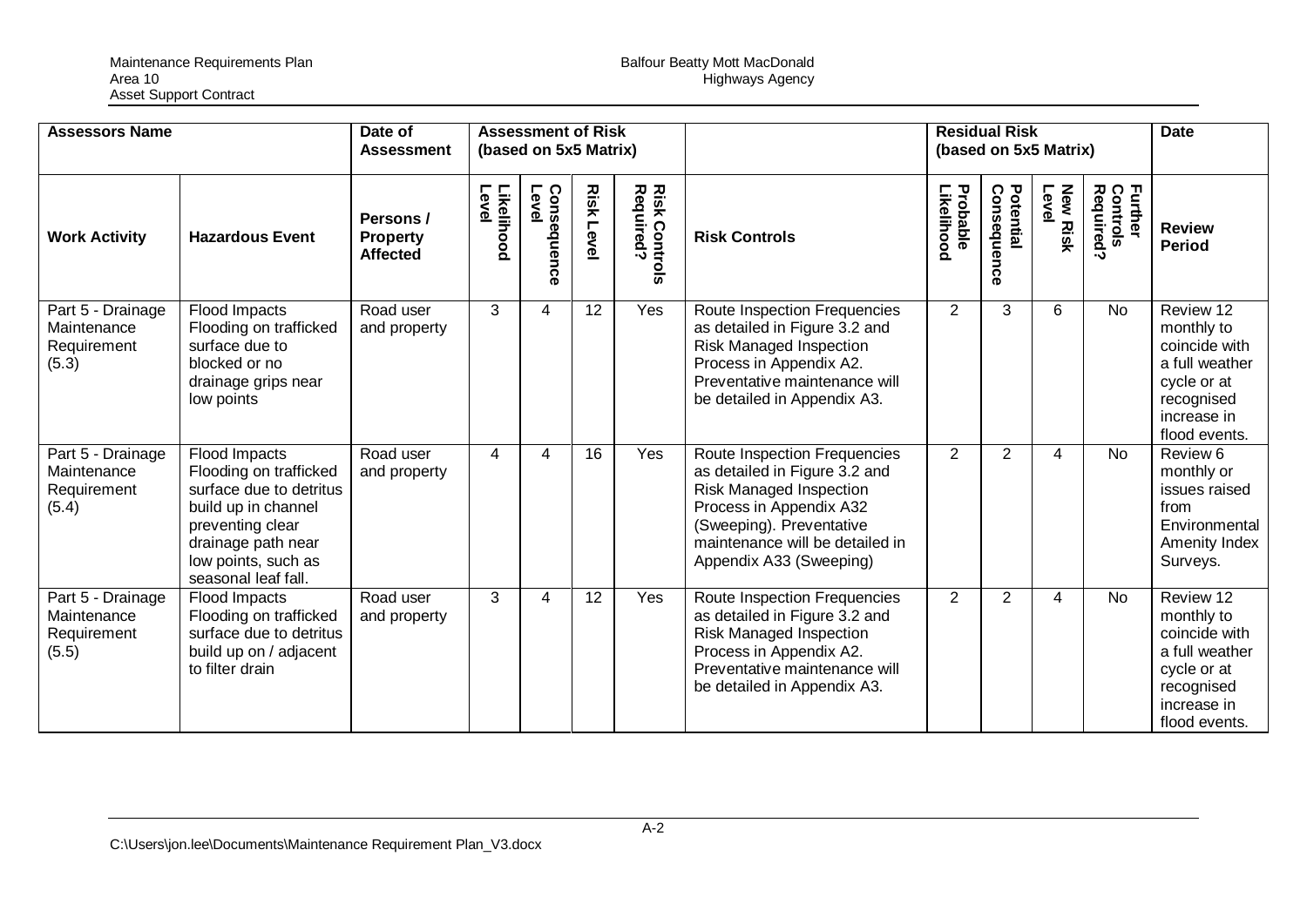| <b>Assessors Name</b>                                    |                                                                                                                           | Date of<br><b>Assessment</b>                    |                     | <b>Assessment of Risk</b><br>(based on 5x5 Matrix) |                   |                                    |                                                                                                                                                                                                                                                                                                   |                        | <b>Residual Risk</b><br>(based on 5x5 Matrix) |                          |                                  | <b>Date</b>                                                                                                             |
|----------------------------------------------------------|---------------------------------------------------------------------------------------------------------------------------|-------------------------------------------------|---------------------|----------------------------------------------------|-------------------|------------------------------------|---------------------------------------------------------------------------------------------------------------------------------------------------------------------------------------------------------------------------------------------------------------------------------------------------|------------------------|-----------------------------------------------|--------------------------|----------------------------------|-------------------------------------------------------------------------------------------------------------------------|
| <b>Work Activity</b>                                     | <b>Hazardous Event</b>                                                                                                    | Persons /<br><b>Property</b><br><b>Affected</b> | Likelihood<br>Level | Level<br>Consequenc<br>m                           | <b>Risk Level</b> | <b>Risk Controls<br/>Required?</b> | <b>Risk Controls</b>                                                                                                                                                                                                                                                                              | Probable<br>Likelihood | Potential<br>Consequence                      | Level<br><b>New Risk</b> | Further<br>Controls<br>Required? | <b>Review</b><br><b>Period</b>                                                                                          |
| Part 5 - Drainage<br>Maintenance<br>Requirement<br>(5.6) | Flood Impacts<br>Flooding to property<br>resultant from blocked<br>ditch /<br>watercourses/carrier<br>drains/outfalls     | Asset and<br>Property                           | 3                   | 3                                                  | 9                 | Yes                                | Identify hot spots from<br>Watchman reports. Route<br>inspection for visible<br>watercourses, otherwise through<br>programme of asset inspections,<br>referred to in Appendix A2.<br>Appendix A3 will deal with<br>planned preventative<br>maintenance to reduce the<br>likelihood of occurrence. | $\overline{2}$         | $\overline{2}$                                | 4                        | <b>No</b>                        | Review 12<br>monthly to<br>coincide with<br>a full weather<br>cycle or at<br>recognised<br>increase in<br>flood events. |
| Part 5 - Drainage<br>Maintenance<br>Requirement<br>(5.7) | Flood Impacts<br><b>Statutory undertakers</b><br>damage drainage<br>assets leading to<br>flood / other highway<br>defects | Road user<br>and property                       | 2                   | 3                                                  | 6                 | <b>No</b>                          | Monitor through NRSWA notices<br>and inspections.                                                                                                                                                                                                                                                 | 2                      | $\overline{2}$                                | 4                        | <b>No</b>                        | Review 12<br>monthly                                                                                                    |
| Part 5 - Drainage<br>Maintenance<br>Requirement<br>(5.8) | Maintenance<br>Requirement<br>Struck by vehicle<br>while attending to<br>drainage assets                                  | Operative                                       | 4                   | 4                                                  | 16                | Yes                                | Safe System of Work to<br>consider working methods and<br>maximising network occupancy<br>opportunities.                                                                                                                                                                                          | 2                      | 3                                             | 6                        | <b>No</b>                        | Review 12<br>monthly or in<br>the event of a<br>near miss                                                               |
| Part 5 - Drainage<br>Maintenance<br>Requirement<br>(5.9) | Maintenance<br>Requirement<br>Slips, trips and falls<br>attending to drainage<br>assets                                   | Operative                                       | 4                   | 4                                                  | 16                | Yes                                | Safe System of Work to<br>consider working methods and<br>maximising network occupancy<br>opportunities.                                                                                                                                                                                          | 2                      | 3                                             | 6                        | <b>No</b>                        | Review 12<br>monthly or in<br>the event of a<br>near miss                                                               |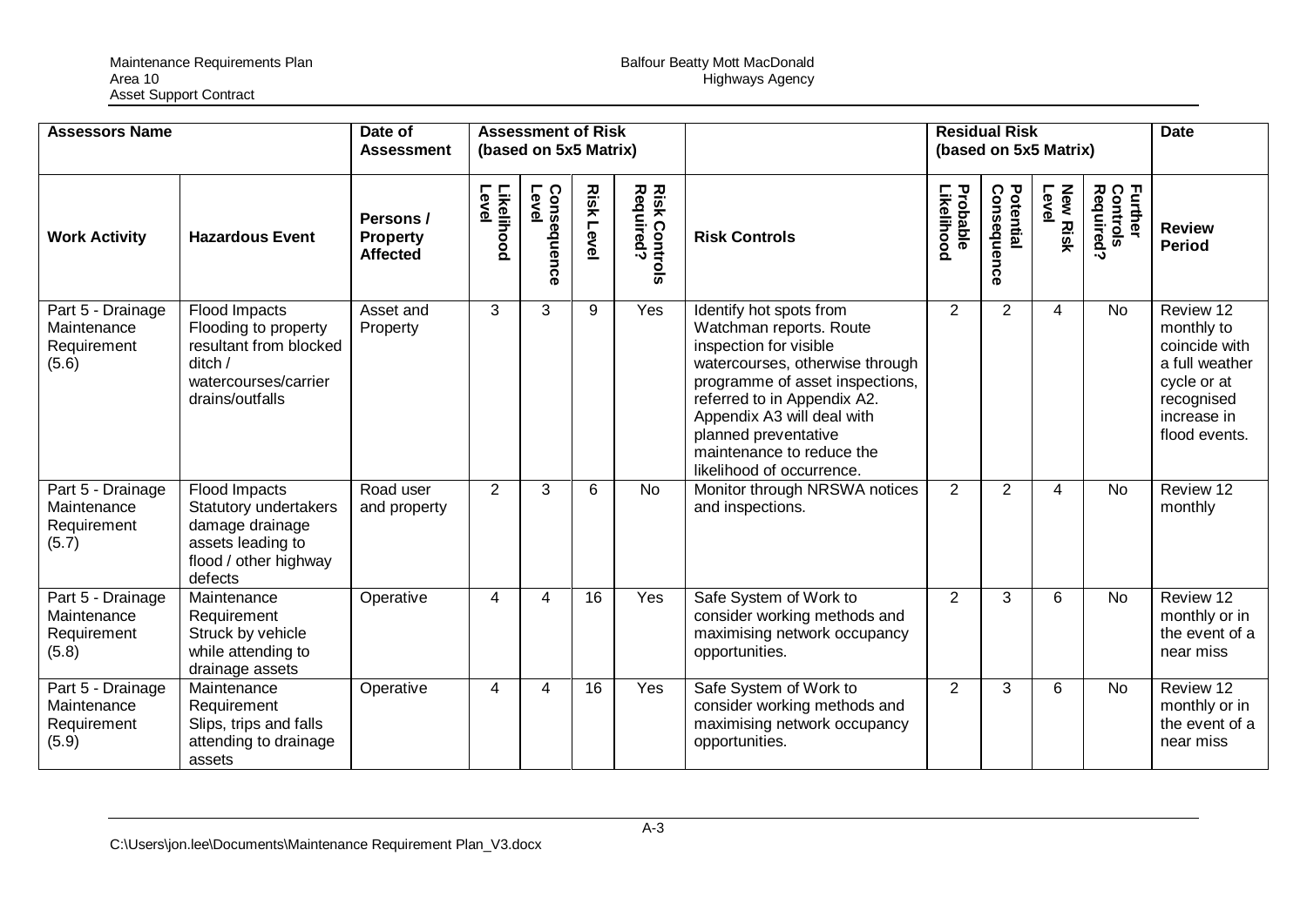| <b>Assessors Name</b>                                     |                                                                                                                                                                                                                            | Date of<br><b>Assessment</b>                    | <b>Assessment of Risk</b><br>(based on 5x5 Matrix) |                         |              |                                   |                                                                                                                                                      | <b>Residual Risk</b><br>(based on 5x5 Matrix) |                          |                          |                                                    | <b>Date</b>                    |
|-----------------------------------------------------------|----------------------------------------------------------------------------------------------------------------------------------------------------------------------------------------------------------------------------|-------------------------------------------------|----------------------------------------------------|-------------------------|--------------|-----------------------------------|------------------------------------------------------------------------------------------------------------------------------------------------------|-----------------------------------------------|--------------------------|--------------------------|----------------------------------------------------|--------------------------------|
| <b>Work Activity</b>                                      | <b>Hazardous Event</b>                                                                                                                                                                                                     | Persons /<br><b>Property</b><br><b>Affected</b> | Likelihood<br>Level                                | Consequer<br>Level<br>ດ | Risk<br>Leve | <b>Risk Controls</b><br>Required? | <b>Risk Controls</b>                                                                                                                                 | Probable<br>Likelihood                        | Potential<br>Consequence | <b>New Risk</b><br>Level | <b>Further</b><br>Control<br>Controls<br>Required? | <b>Review</b><br><b>Period</b> |
| Part 5 - Drainage<br>Maintenance<br>Requirement<br>(5.10) | Maintenance<br>Requirement<br>Working adjacent to<br>water                                                                                                                                                                 | Operative                                       | 3                                                  | 4                       | 12           | Yes                               | Use of trained site inducted<br>operatives will reduce the<br>likelihood. Permit to work<br>system to be implemented<br>adjacent to water.           | 1                                             | 3                        | 3                        | <b>No</b>                                          | 12 Months                      |
| Part 5 - Drainage<br>Maintenance<br>Requirement<br>(5.11) | Pollution Impact<br>Pollution to<br>watercourses due to<br>on network spillages                                                                                                                                            | Property and<br>wildlife                        | $\overline{2}$                                     | 4                       | 8            | <b>Yes</b>                        | Risk assessment in accordance<br>with HD45/09. Routine<br>inspections and maintenance of<br>drainage assets will reduce<br>likelihood of occurrence. | $\overline{2}$                                | 3                        | 6                        | <b>No</b>                                          | Review<br>12monthly            |
| Part 5 - Drainage<br>Maintenance<br>Requirement<br>(5.12) | <b>Structural Integrity</b><br>Defective drainage<br>causes undermining<br>of adjacent asset e.g.<br>bridge / pavement<br>/headwall/<br>geotechnical feature.<br>Resulting in<br>shortened life span /<br>failure of asset | Asset and<br>Property                           | 3                                                  | 3                       | 9            | <b>Yes</b>                        | Route Inspection Frequencies<br>as detailed in Figure 3.2.<br>Supplement with structures<br>inspections.                                             | $\overline{2}$                                | 3                        | 6                        | <b>No</b>                                          | Review 12<br>monthly           |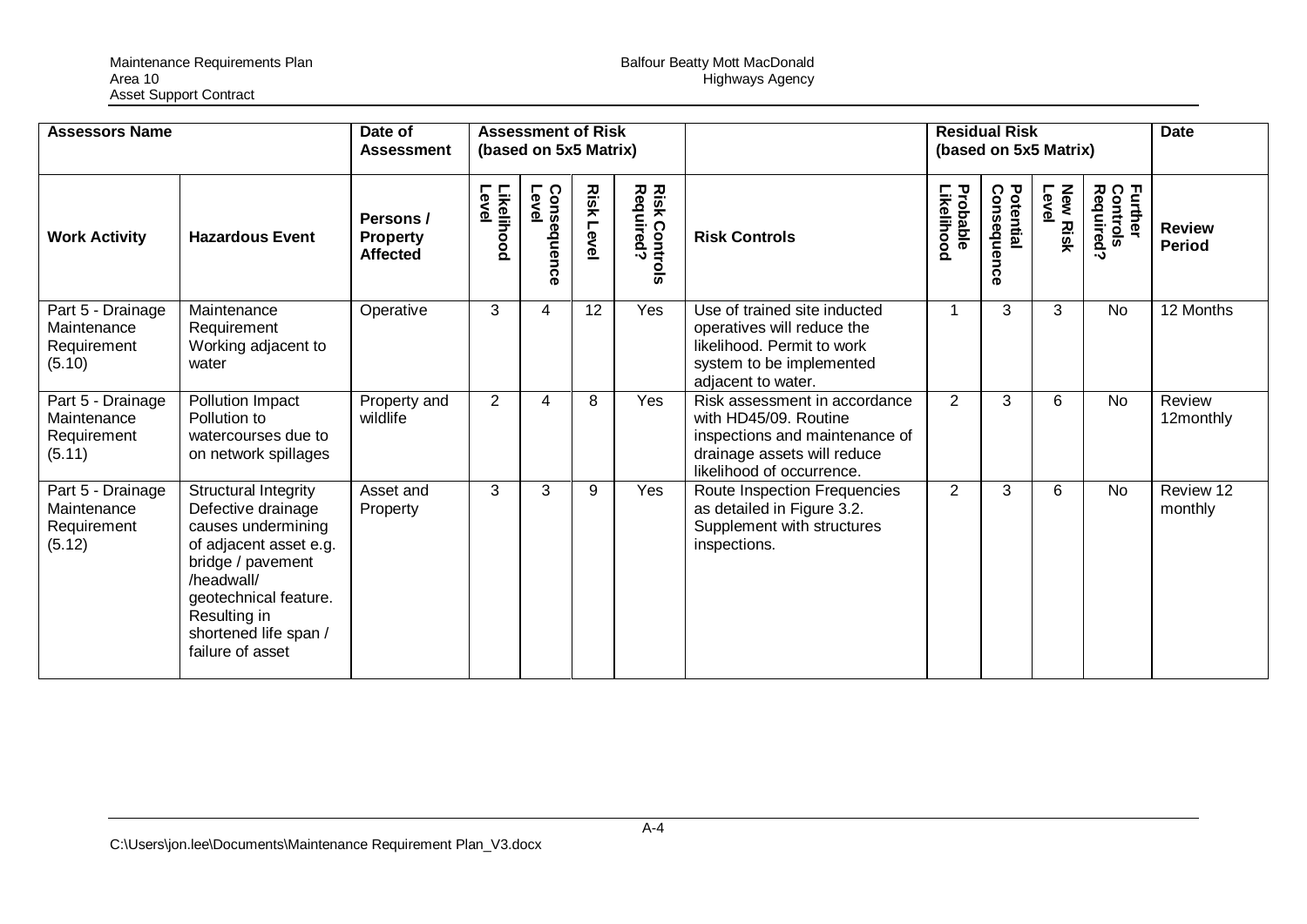#### <span id="page-23-0"></span>**A.2 Part 5 – Drainage Risk Managed Inspection Activity Note**

| To manage and maintain network free of flood events |
|-----------------------------------------------------|
| <b>Network Condition Data</b>                       |
| Asset Management Leader                             |
| <b>Asset Manager</b>                                |
| Asset Champion (Drainage Liaison Engineer)          |
| <b>Assess Risk for Each Asset Type</b>              |
|                                                     |

The Asset Management Leader and Drainage Liaison Engineer/Flood Champion will assess risk associated with drainage asset to develop inspection and maintenance programme. Consideration to be given to risk register, flood hot spot report and previous maintenance history. Risk Assessment for hazards associated with drainage are detailed in Appendix A.1.

Route inspections at per frequencies outlined in Figure 3.2 and inspections carried out during or immediately after a severe weather event with the potential to endanger safe passage or cause disruption on the Network, and includes snow, ice, heavy rain and high winds, will identify hazards associated with the following assets:-

- Gullies, in particular at low points and cross fall transitions
- Combined Drain & Kerb Units and other drainage channels
- Drainage grips adjacent to the carriageway

The Route inspections will identify locations of detritus build up in channels and adjacent to filter drains that is preventing the safe passage of surface water to the drainage inlet.

There are currently 44 identified flood hotspots on Area 10, which will be inspected during periods of moderate rainfall to ensure risk is mitigated due to potential for flooding. Refer to Figure 3.2. For number of locations per route.

Gully floats are being developed for introduction in to gullies which have limited visibility due to location, such as central reservations. The proposed device used will reduce unnecessary cleansing and traffic management and reduce the risk of surplus water on the carriageway.

Outfalls and culverts with a clear span or internal diameter less than 0.9m will be inspected annually where a risk is associated with damage to property or deterioration of the asset as identified by the Asset Champion (Drainage Liaison Engineer).

Location of pollution control pods are to be verified during the first month of the contract and inspected annually to ensure stocks are maintained, to comply with HD 45/09.

3. Activity **Are Relaxations or Enhancements Required** 

As the risk mitigation is with the Service Provider, it is foreseen that no relaxations or departures will be required for the duration of the contract.

4. Hold Point **Contain Belaxation or Enhancement Approval** 

Asset Champion (Drainage Liaison Engineer/Flood Champion) to review inspection regime annual.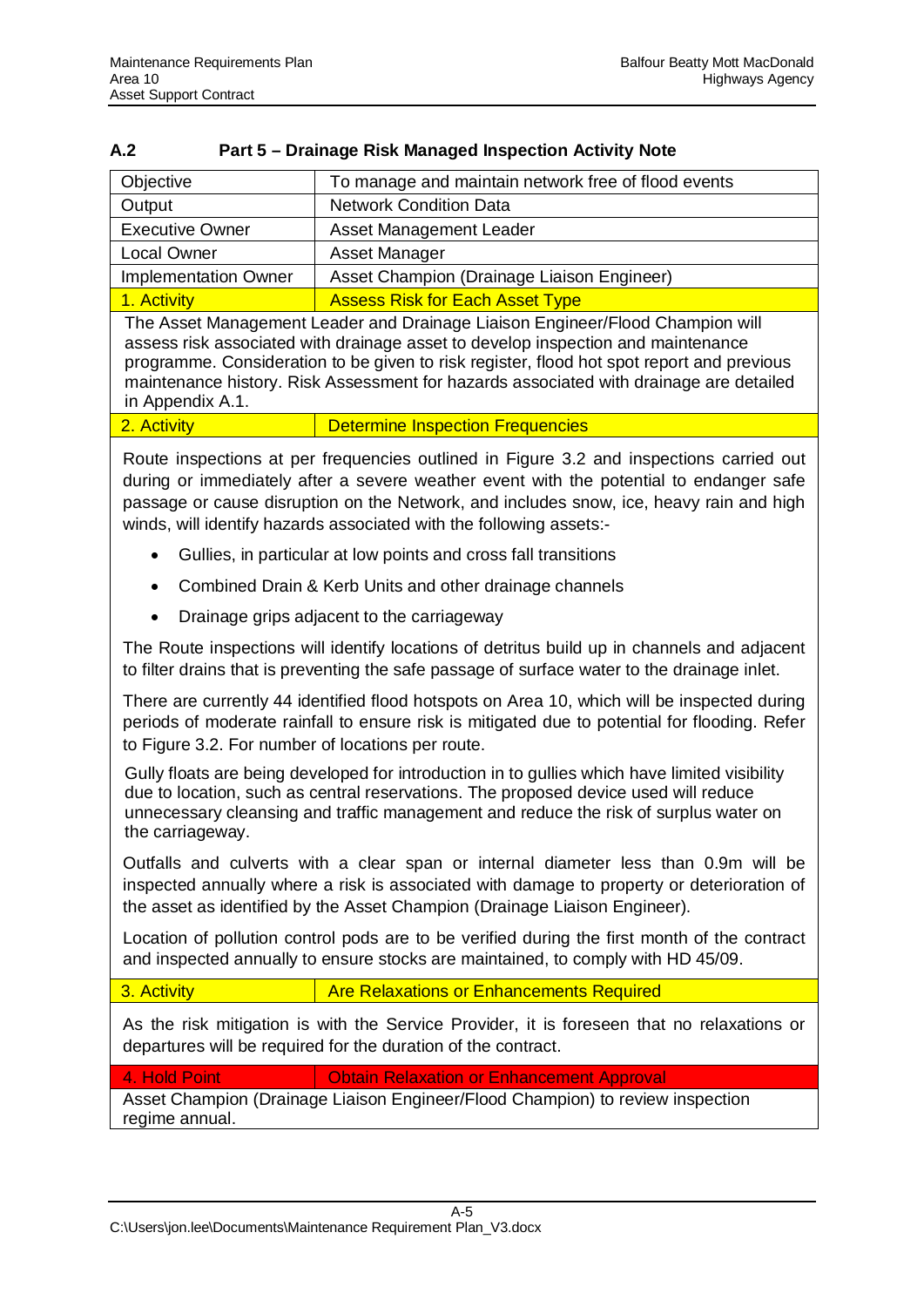| Area 10<br>Asset Support Contract                 | <b>Highways Agency</b>                                                                                                                                                                                                 |
|---------------------------------------------------|------------------------------------------------------------------------------------------------------------------------------------------------------------------------------------------------------------------------|
| 5. Activity                                       | <b>Update MRP as Required</b>                                                                                                                                                                                          |
| There are currently no updates required.          |                                                                                                                                                                                                                        |
| 6. Activity                                       | <b>Undertake Inspections</b>                                                                                                                                                                                           |
| hours.                                            | Route inspections are to be undertaken by the MRT's travelling at traffic speed in daylight                                                                                                                            |
| access arrangements and safe systems of work.     | Outfall and culvert inspections will be undertaken by the Asset Inspector and will consider                                                                                                                            |
|                                                   | Lone working will not be permitted to undertake inspections.                                                                                                                                                           |
| 7. Activity                                       | <b>Record Asset Condition</b>                                                                                                                                                                                          |
|                                                   | During the course of inspections data relating to the condition of the network will be<br>collected graded and added to CONFIRM and other Highways Agency databases.                                                   |
|                                                   | Drainage defects will be graded between A and D as determined by the MRP, as follows:-                                                                                                                                 |
| $\bullet$                                         | A – Defect is causing flooding and may cause damage/pollution to person/property<br>or asset, immediate response required and hazard mitigated within 24hrs. In any<br>event flood events to be closed within 28 days. |
| $\bullet$<br>flooding, and closed within 28 days. | B – Defect is likely to cause flooding, which may result in damage to<br>person/property or asset. MRT to ensure hazard is mitigated prior to potential                                                                |
| $\bullet$<br>up in watercourses.                  | C – Defect is likely to cause deterioration to asset in the event of flooding, MRT to<br>carry out routine maintenance, i.e. strimming of outfalls and removal of litter build                                         |
| $\bullet$                                         | D – Defect is superficial and unlikely to be detrimental to the asset. Defect to be<br>monitored and reviewed at next inspection.                                                                                      |
| $\mathbf{R}$<br><b>Activity</b>                   | Non Compliance                                                                                                                                                                                                         |

| 8. Activity      | <b>Non Compliance</b>                                                                                                                                                 |  |  |  |  |  |
|------------------|-----------------------------------------------------------------------------------------------------------------------------------------------------------------------|--|--|--|--|--|
|                  | Asset Champion (Drainage Liaison Engineer) to review inspection data and produce<br>maintenance schedule for rectification, either through MRP or transfer to Scheme. |  |  |  |  |  |
| 19. Hold Point ! | <b>Transfer to Maintenance Manager for Risk managed</b><br><b>Rectification – Refer to Appendix A3.</b>                                                               |  |  |  |  |  |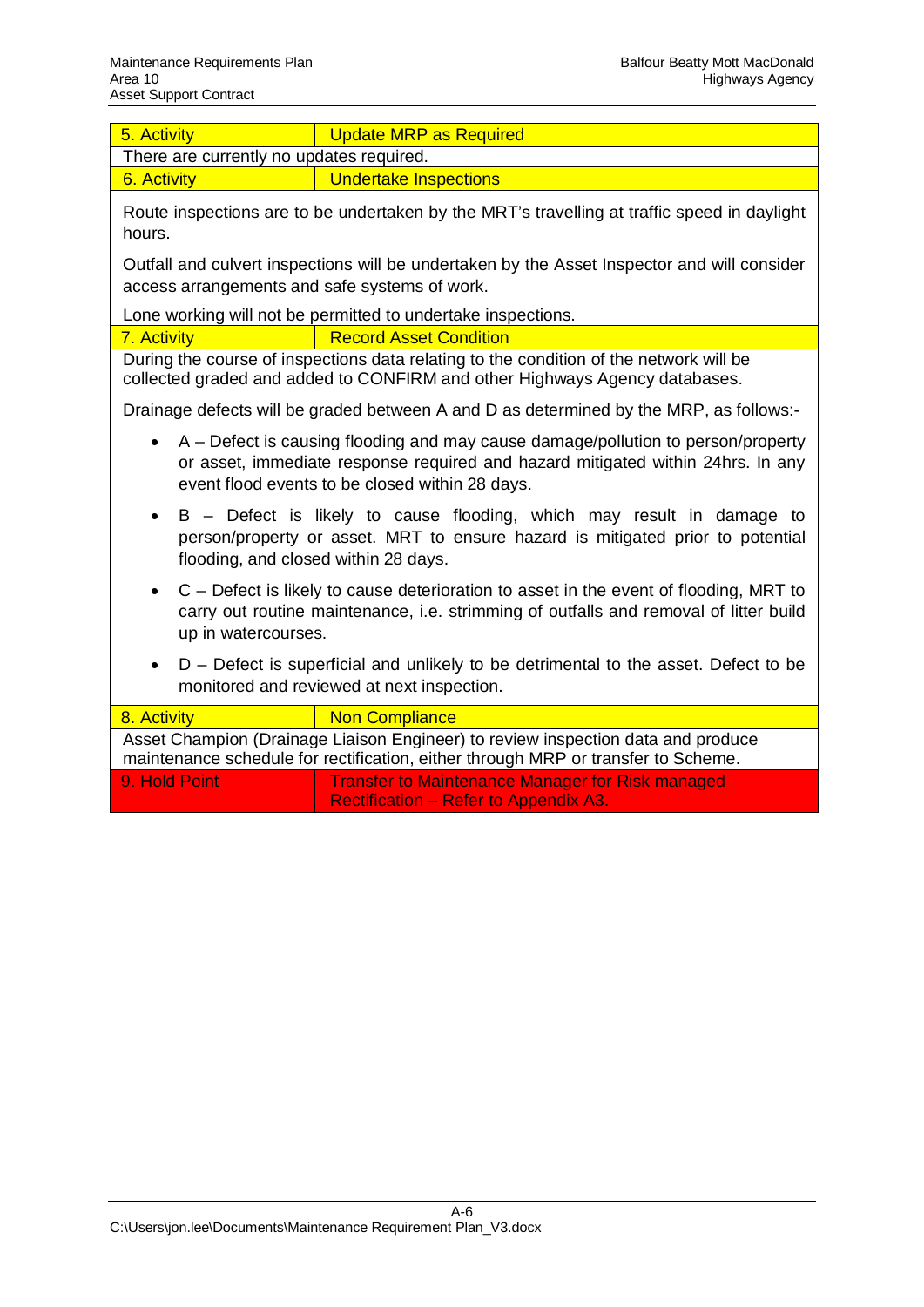<span id="page-25-0"></span>

| A.3 | Part 5 – Drainage Activity Notes for Risk managed Make Safe and Repair |
|-----|------------------------------------------------------------------------|
|     | <b>Procedure</b>                                                       |

| Objective                                                                                                                                                                                                                                                                                                                                                                                                                                | To address Drainage maintenance requirements.                                                                                                                                                                                                                                                                                                                                                                                                                                                                                                                                                                                                                 |  |  |  |  |  |  |  |
|------------------------------------------------------------------------------------------------------------------------------------------------------------------------------------------------------------------------------------------------------------------------------------------------------------------------------------------------------------------------------------------------------------------------------------------|---------------------------------------------------------------------------------------------------------------------------------------------------------------------------------------------------------------------------------------------------------------------------------------------------------------------------------------------------------------------------------------------------------------------------------------------------------------------------------------------------------------------------------------------------------------------------------------------------------------------------------------------------------------|--|--|--|--|--|--|--|
| Output                                                                                                                                                                                                                                                                                                                                                                                                                                   | Network free of Flood Events                                                                                                                                                                                                                                                                                                                                                                                                                                                                                                                                                                                                                                  |  |  |  |  |  |  |  |
| <b>Executive Owner</b>                                                                                                                                                                                                                                                                                                                                                                                                                   | <b>AMOR Service Leader</b>                                                                                                                                                                                                                                                                                                                                                                                                                                                                                                                                                                                                                                    |  |  |  |  |  |  |  |
| <b>Local Owner</b>                                                                                                                                                                                                                                                                                                                                                                                                                       | Maintenance Manager                                                                                                                                                                                                                                                                                                                                                                                                                                                                                                                                                                                                                                           |  |  |  |  |  |  |  |
| <b>Implementation Owner</b>                                                                                                                                                                                                                                                                                                                                                                                                              | <b>Network Supervisor</b>                                                                                                                                                                                                                                                                                                                                                                                                                                                                                                                                                                                                                                     |  |  |  |  |  |  |  |
| 10. Hold Point                                                                                                                                                                                                                                                                                                                                                                                                                           | Transfer from Asset Manager for Risk managed Rectification -<br><b>Refer to Appendix B.2</b>                                                                                                                                                                                                                                                                                                                                                                                                                                                                                                                                                                  |  |  |  |  |  |  |  |
|                                                                                                                                                                                                                                                                                                                                                                                                                                          | Maintenance Manager will programme and rectify non-compliance as identified by the<br>Asset Champion (Drainage Liaison Engineer/Flood Champion).                                                                                                                                                                                                                                                                                                                                                                                                                                                                                                              |  |  |  |  |  |  |  |
| 11. Activity                                                                                                                                                                                                                                                                                                                                                                                                                             | Site specific Risk Assessment of non-compliance                                                                                                                                                                                                                                                                                                                                                                                                                                                                                                                                                                                                               |  |  |  |  |  |  |  |
|                                                                                                                                                                                                                                                                                                                                                                                                                                          | The Supervisor is to carry out a site specific assessment of non-compliance and adopt<br>Risk managed approach to determine timescale for rectification for grade of defect. Safe<br>system of work to be raised, taking into account site specific hazards likely to be present<br>on site. To comply with gradings applied to the assessment, hazards are to be mitigated<br>within 24 hours and flood events closed within 28 days (as per grade A and B defects).<br>Grade C defects are to be programmed into MRT duties, and attended to with 6 months of<br>identification. Grade D defects are superficial and can be re-assessed at next inspection. |  |  |  |  |  |  |  |
| 12. Activity                                                                                                                                                                                                                                                                                                                                                                                                                             | Programme preventative maintenance and identify resource                                                                                                                                                                                                                                                                                                                                                                                                                                                                                                                                                                                                      |  |  |  |  |  |  |  |
| The Supervisor shall review current works programme within Area 10 to incorporate<br>Drainage maintenance into other activities where achievable through Risk managed<br>approach. The drainage maintenance will be carried out by a combination of Supply Chain<br>and MRT, as follows:-<br>Rectification of defects indentified by Asset Inspector.<br>Carry out full network Gully/Catchpit cleanse or assessment within 12 months of |                                                                                                                                                                                                                                                                                                                                                                                                                                                                                                                                                                                                                                                               |  |  |  |  |  |  |  |
|                                                                                                                                                                                                                                                                                                                                                                                                                                          | access date, adopting the following criteria:-                                                                                                                                                                                                                                                                                                                                                                                                                                                                                                                                                                                                                |  |  |  |  |  |  |  |
| Supply Chain to carry to all gullies and catchpit attendance to record level<br>O<br>of silt within traps.                                                                                                                                                                                                                                                                                                                               |                                                                                                                                                                                                                                                                                                                                                                                                                                                                                                                                                                                                                                                               |  |  |  |  |  |  |  |
| Gullies to be emptied if silt level is at 50 % or greater within the trap.<br>O<br>Results are to be recorded with CONFIRM.                                                                                                                                                                                                                                                                                                              |                                                                                                                                                                                                                                                                                                                                                                                                                                                                                                                                                                                                                                                               |  |  |  |  |  |  |  |
| Gully float to be installed to offside gullies and as directed by the Drainage<br>O<br>Liaison Engineer.                                                                                                                                                                                                                                                                                                                                 |                                                                                                                                                                                                                                                                                                                                                                                                                                                                                                                                                                                                                                                               |  |  |  |  |  |  |  |
| 13. Hold Point                                                                                                                                                                                                                                                                                                                                                                                                                           | Review training capabilities of assigned resource and issue<br><b>Safe System of Work</b>                                                                                                                                                                                                                                                                                                                                                                                                                                                                                                                                                                     |  |  |  |  |  |  |  |
| Network Manager prior to release of Hold Point.                                                                                                                                                                                                                                                                                                                                                                                          | Safe system of work (SSW) Permit to be produced by supervisor and to be approved by                                                                                                                                                                                                                                                                                                                                                                                                                                                                                                                                                                           |  |  |  |  |  |  |  |
| 14. Activity                                                                                                                                                                                                                                                                                                                                                                                                                             | <b>Handover Briefing</b>                                                                                                                                                                                                                                                                                                                                                                                                                                                                                                                                                                                                                                      |  |  |  |  |  |  |  |
| Supervisor to brief ganger into SSW at shift handover, ensuring all resource is available to<br>undertake assigned task.                                                                                                                                                                                                                                                                                                                 |                                                                                                                                                                                                                                                                                                                                                                                                                                                                                                                                                                                                                                                               |  |  |  |  |  |  |  |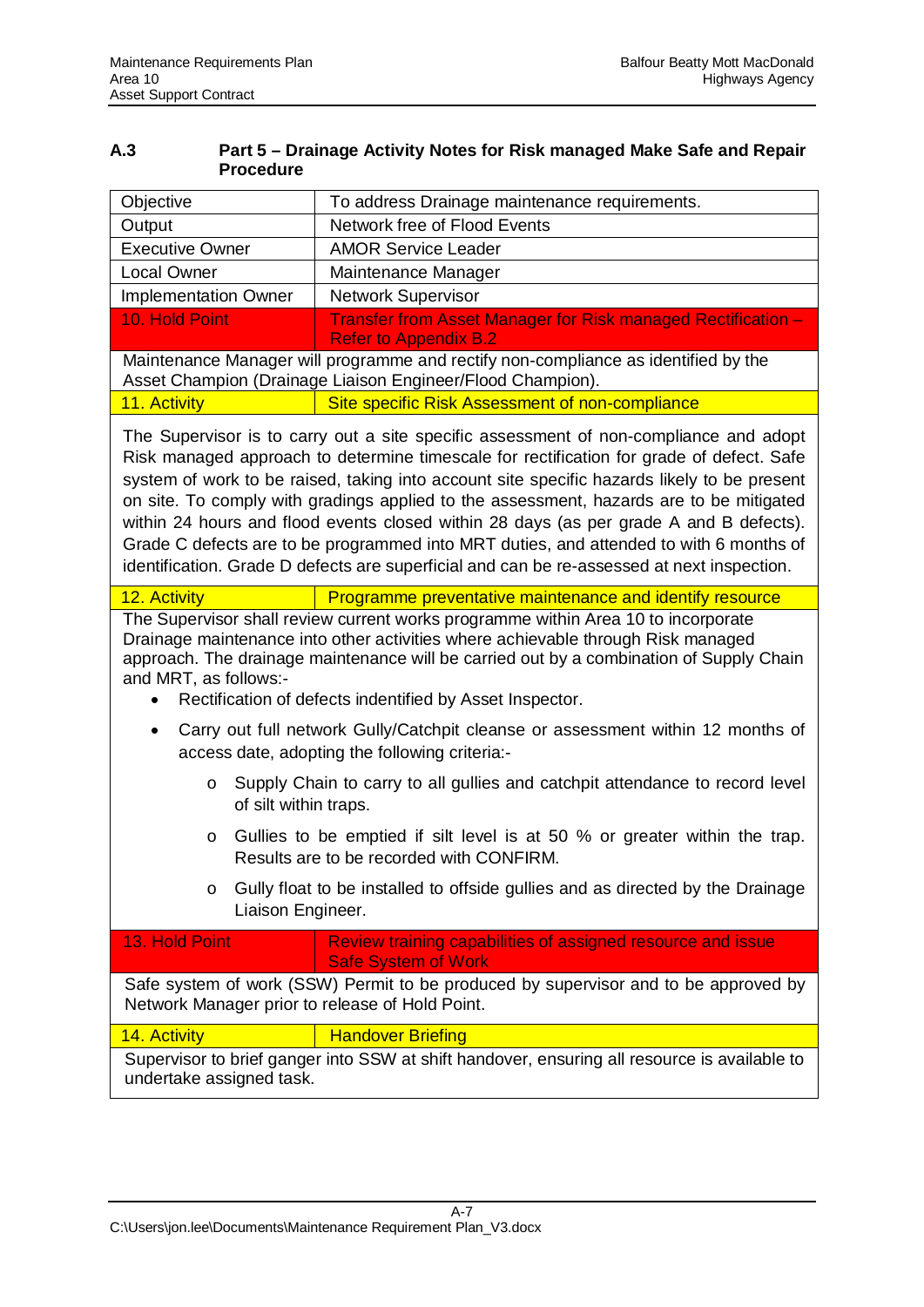| 15. Activity                                                                                                                                                                                                                                                           | Undertake drainage maintenance                                                                                                                                                                                                                                                                                                                      |  |  |  |  |  |  |  |
|------------------------------------------------------------------------------------------------------------------------------------------------------------------------------------------------------------------------------------------------------------------------|-----------------------------------------------------------------------------------------------------------------------------------------------------------------------------------------------------------------------------------------------------------------------------------------------------------------------------------------------------|--|--|--|--|--|--|--|
|                                                                                                                                                                                                                                                                        | Carry out activity in accordance with Safe System of Work and as directed by<br>Maintenance Manager and in agreement with agreed procedures. All waste arisings are to<br>be disposed off site and waste transfer notes filed centrally.                                                                                                            |  |  |  |  |  |  |  |
| 16. Activity                                                                                                                                                                                                                                                           | <b>Records Asset Condition</b>                                                                                                                                                                                                                                                                                                                      |  |  |  |  |  |  |  |
| The following records are to be collated on site and transferred to CONFIRM at end of<br>shift handover:-                                                                                                                                                              |                                                                                                                                                                                                                                                                                                                                                     |  |  |  |  |  |  |  |
| Record of number of gullies or other drainage features attended<br>Extent of maintenance undertaken<br>Condition of surrounding assets<br>٠<br>Any residual issues that were encountered.<br>٠<br>Location of gully floats installed<br>Update HADDMS where applicable |                                                                                                                                                                                                                                                                                                                                                     |  |  |  |  |  |  |  |
| 17. Activity                                                                                                                                                                                                                                                           | <b>End of shift Handover</b>                                                                                                                                                                                                                                                                                                                        |  |  |  |  |  |  |  |
| for review.                                                                                                                                                                                                                                                            | Supervisor and Maintenance Manager to discuss operation undertaken and record any<br>opportunities for improvement, taking into account the Task, Constraints of<br>Individuals/Operatives and the Environment. All information to be returned to Network<br>Manager for works sign off and forwarded to Asset Champion (Drainage Liaison Engineer) |  |  |  |  |  |  |  |
| 18. Hold Point                                                                                                                                                                                                                                                         | <b>Transfer to data to Asset Champion (Drainage Liaison</b>                                                                                                                                                                                                                                                                                         |  |  |  |  |  |  |  |

Engineer) to review forward cyclic programme and strategy.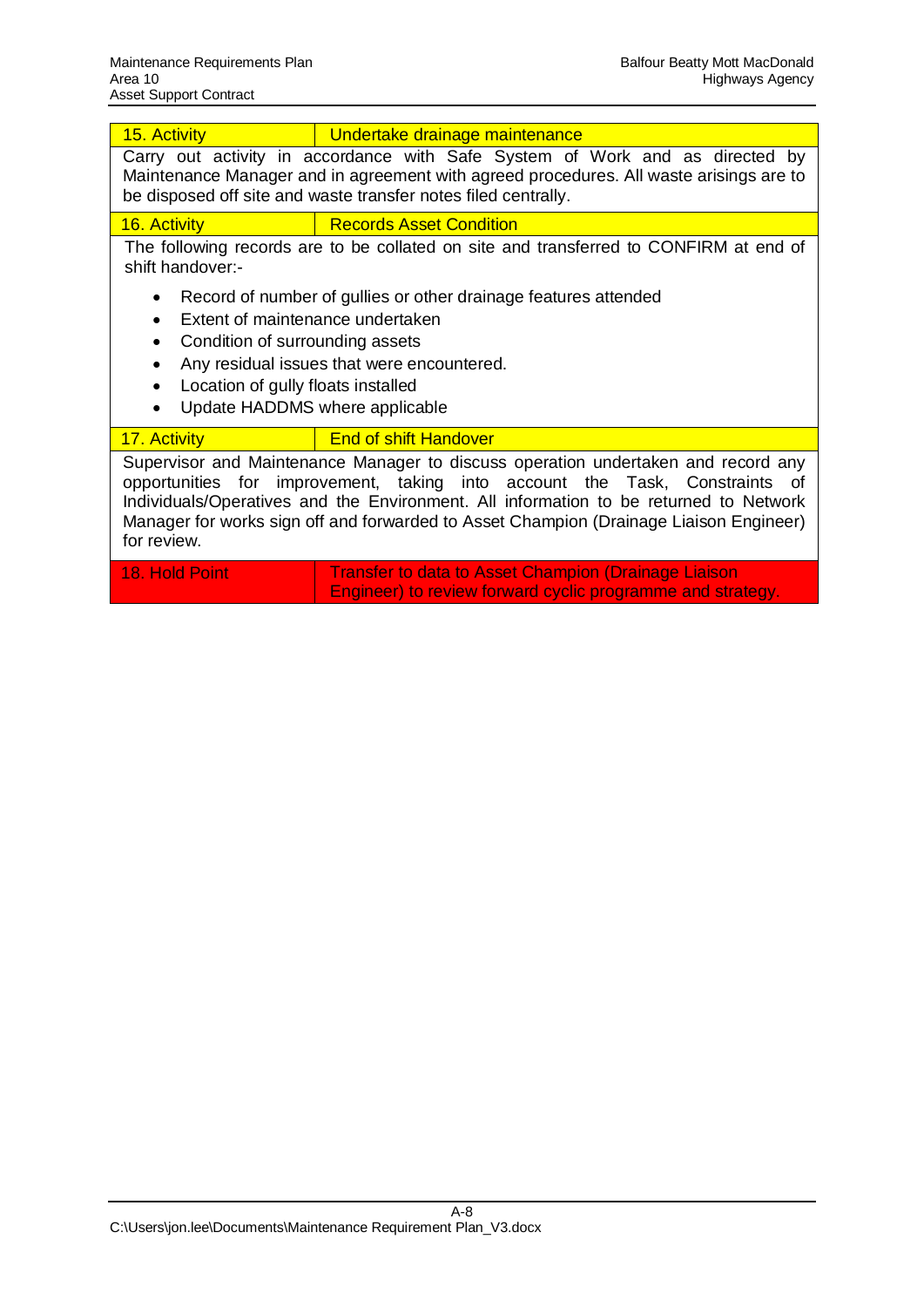| <b>Assessors Name</b><br>Date of<br><b>Assessment</b>                                                              |                                                                                                                   | <b>Assessment of Risk</b><br>(based on 5x5 Matrix) |                    |                        |                   |                                   | <b>Residual Risk</b><br>(based on 5x5 Matrix)                                                                                                                                                                                                                                                                    |                        |                              |                          | <b>Date</b>                      |                                |
|--------------------------------------------------------------------------------------------------------------------|-------------------------------------------------------------------------------------------------------------------|----------------------------------------------------|--------------------|------------------------|-------------------|-----------------------------------|------------------------------------------------------------------------------------------------------------------------------------------------------------------------------------------------------------------------------------------------------------------------------------------------------------------|------------------------|------------------------------|--------------------------|----------------------------------|--------------------------------|
| <b>Work Activity</b>                                                                                               | <b>Hazardous Event</b>                                                                                            | Persons /<br><b>Property</b><br><b>Affected</b>    | Likelihood<br>evel | Conseque<br>Level<br>ō | <b>Risk Level</b> | <b>Risk Controls</b><br>Required? | <b>Risk Controls</b>                                                                                                                                                                                                                                                                                             | Likelihood<br>Probable | Potential<br>Consequenc<br>Õ | <b>New Risk</b><br>Level | Further<br>Controls<br>Required? | <b>Review</b><br><b>Period</b> |
| Part 6 - Fences<br>Screens and<br>Environmental<br>Barriers (< 3m<br>high)<br>Maintenance<br>Requirements<br>(6.1) | Structural Integrity<br>Public or livestock<br>gaining access to<br>network.                                      | Public and live<br>stock.                          | 3                  | 3                      | 9                 | Yes                               | Route inspection regime to<br>identify immediate hazard of<br>missing boundary fence rails or<br>stock proofing. Frequencies<br>detailed in Figure 3.2. Asset<br>Inspection carried out, as per<br>process in Appendix A5, to<br>determine serviceable life of<br>asset, for inclusion in forward<br>programme.  | 2                      | $\overline{2}$               | 4                        | No                               | Review every<br>12 months      |
| Part 6 - Fences<br>Screens and<br>Environmental<br>Barriers (< 3m<br>high)<br>Maintenance<br>Requirements<br>(6.2) | <b>Structural Integrity</b><br>Fence/Wall collapse<br>resulting in injury to<br>persons or damage to<br>property. | Public and live<br>stock.                          | 3                  | 3                      | 9                 | Yes                               | Route inspection regime to<br>identify immediate hazard of<br>missing boundary fence rails or<br>stock proofing. Frequencies<br>detailed in Figure 3.2. Asset<br>Inspection carried out, as per<br>process in Appendix A.5, to<br>determine serviceable life of<br>asset, for inclusion in forward<br>programme. | 2                      | $\overline{2}$               | 4                        | No                               | Review every<br>12 months      |

## <span id="page-27-0"></span>**A.4 Part 6 - Fences, Screens and Environmental Barriers**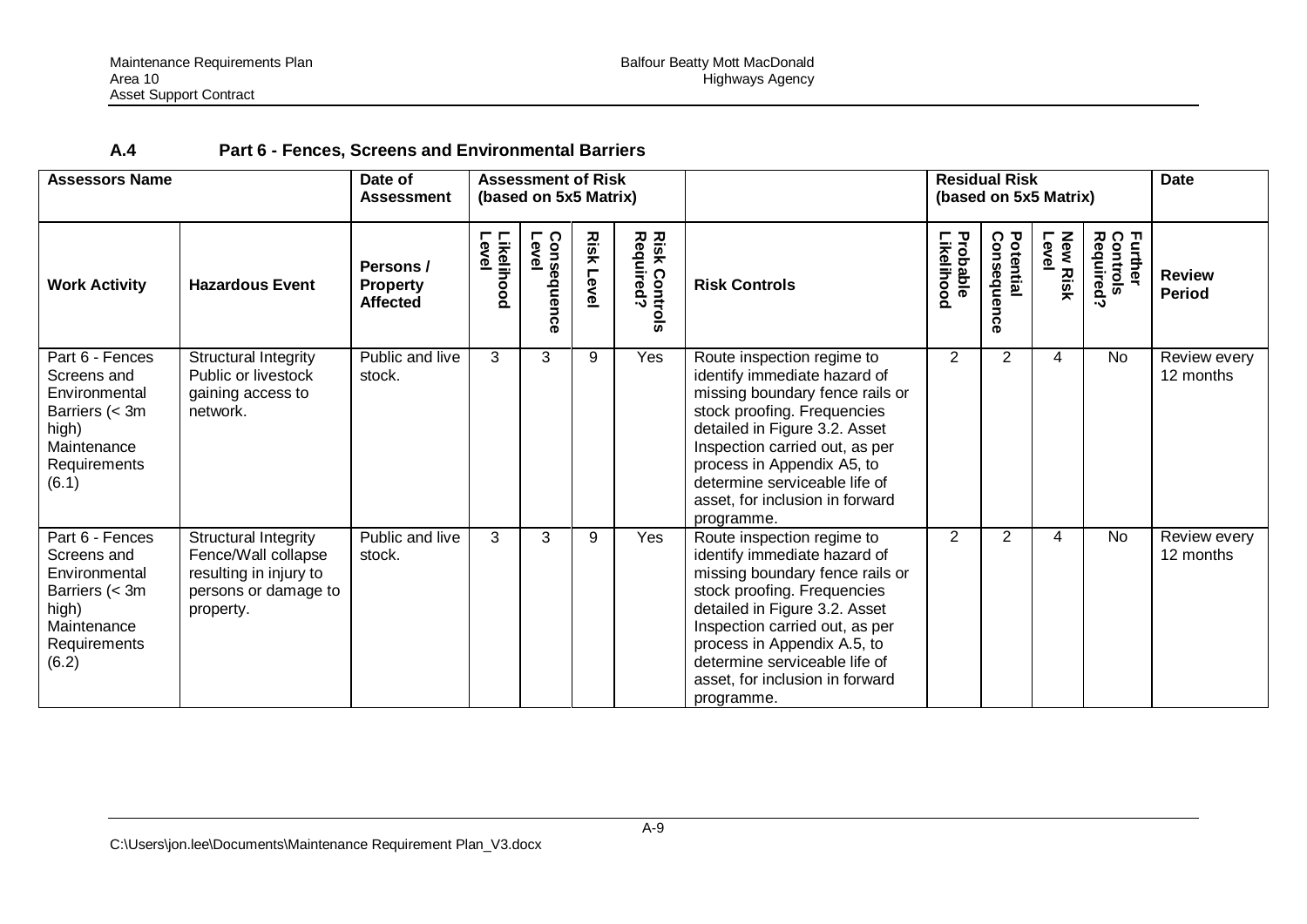| <b>Assessors Name</b>                                                                                              |                                                                                                                                 | Date of<br><b>Assessment</b>                    |                     | <b>Assessment of Risk</b><br>(based on 5x5 Matrix) |                   |                                    |                                                                                                                                                                                                                               |                        | <b>Residual Risk</b><br>(based on 5x5 Matrix) |                         |                                                    | <b>Date</b>                    |
|--------------------------------------------------------------------------------------------------------------------|---------------------------------------------------------------------------------------------------------------------------------|-------------------------------------------------|---------------------|----------------------------------------------------|-------------------|------------------------------------|-------------------------------------------------------------------------------------------------------------------------------------------------------------------------------------------------------------------------------|------------------------|-----------------------------------------------|-------------------------|----------------------------------------------------|--------------------------------|
| <b>Work Activity</b>                                                                                               | <b>Hazardous Event</b>                                                                                                          | Persons /<br><b>Property</b><br><b>Affected</b> | Level<br>Likelihood | Consequence<br>Level                               | <b>Risk Level</b> | <b>Risk Controls<br/>Required?</b> | <b>Risk Controls</b>                                                                                                                                                                                                          | Probable<br>Likelihood | Potential<br>Consequence                      | <b>New Risk</b><br>Leve | Controls<br>Required?<br><b>Further</b><br>Control | <b>Review</b><br><b>Period</b> |
| Part 6 - Fences<br>Screens and<br>Environmental<br>Barriers (< 3m<br>high)<br>Maintenance<br>Requirements<br>(6.3) | Maintenance<br>Requirement<br>Slips, trips and falls<br>while attending to<br>fences, screens and<br>environment al<br>barriers | Operative                                       | 4                   | 3                                                  | 12                | Yes                                | Use of trained site inducted<br>operatives, traffic management,<br>advance planning and<br>appropriate plant will reduce the<br>likelihood. The Risk managed<br>make safe and repair process is<br>detailed in Appendix A.6.  | 2                      | 2                                             | 4                       | <b>No</b>                                          | Review every<br>12 months      |
| Part 6 - Fences<br>Screens and<br>Environmental<br>Barriers (< 3m<br>high)<br>Maintenance<br>Requirements<br>(6.4) | Maintenance<br>Requirement<br>Working at height                                                                                 | Operative                                       | 3                   | 4                                                  | 12                | Yes                                | Identify locations and reduce<br>risk with site specific safe<br>systems of work. The Risk<br>managed make safe and repair<br>process is detailed in Appendix<br>A.6                                                          | $\overline{2}$         | 3                                             | 6                       | <b>No</b>                                          | Review every<br>12 months      |
| Part 6 - Fences<br>Screens and<br>Environmental<br>Barriers (< 3m<br>high)<br>Maintenance<br>Requirements<br>(6.5) | Maintenance<br>Requirement<br>Working adjacent to<br>water                                                                      | Operative                                       | 3                   | 4                                                  | 12                | <b>Yes</b>                         | Use of trained site inducted<br>operatives will reduce the<br>likelihood. Permit to work<br>system to be implemented<br>adjacent to water. The Risk<br>managed make safe and repair<br>process is detailed in Appendix<br>A.6 | $\overline{1}$         | 3                                             | 3                       | <b>No</b>                                          | 12 Months                      |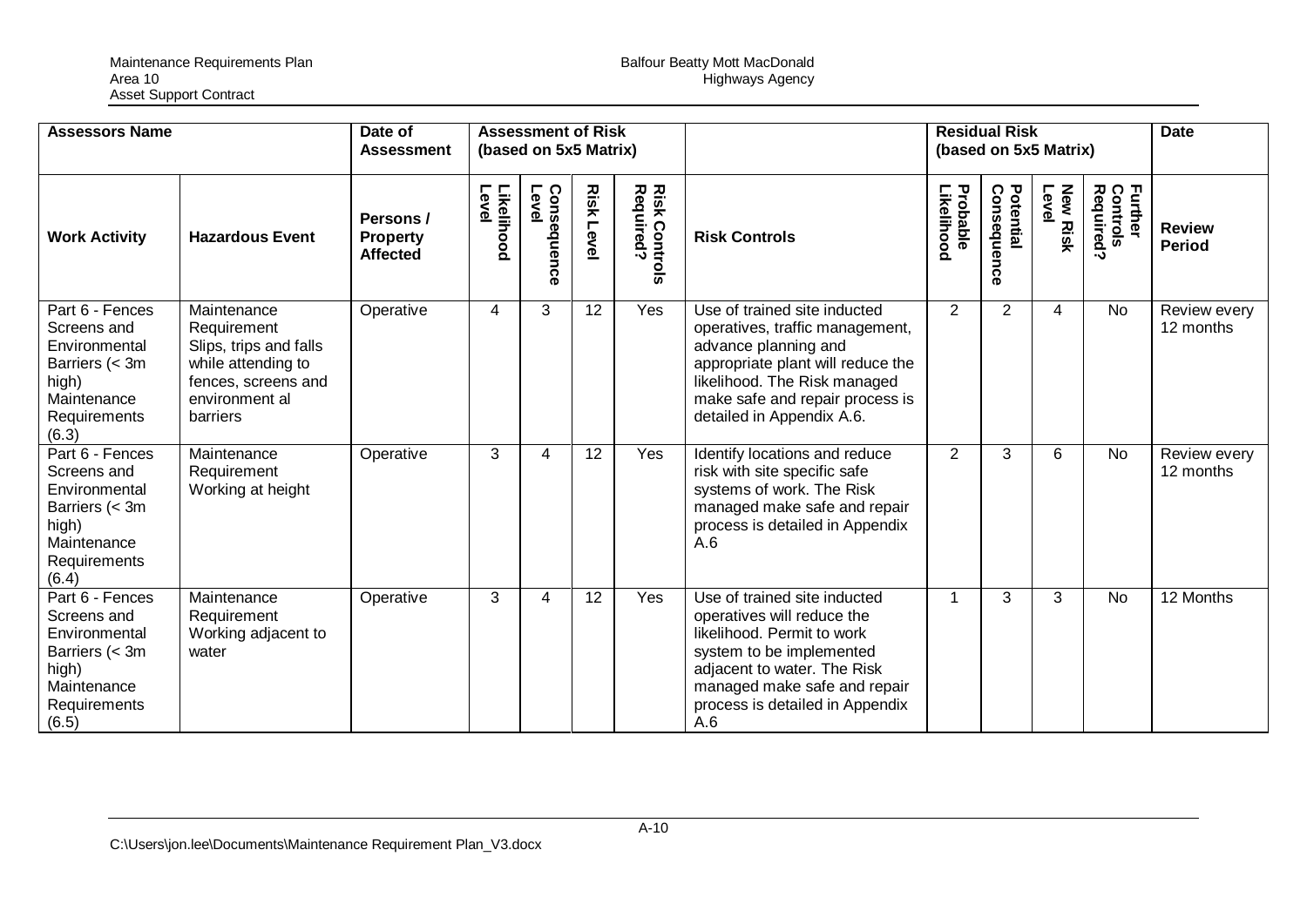<span id="page-29-0"></span>

| A.5 | Part 6 - Fences; Screens and Environmental Barrier Risk Managed |
|-----|-----------------------------------------------------------------|
|     | <b>Inspection Activity Note</b>                                 |

| Objective                   | To provide an accurate record of the condition of the asset in<br>accordance with AMOR Part 6 and mitigate any hazards<br>associated with public, property or live stock; |
|-----------------------------|---------------------------------------------------------------------------------------------------------------------------------------------------------------------------|
| Output                      | <b>Network Condition Data</b>                                                                                                                                             |
| <b>Executive Owner</b>      | Asset Management Leader                                                                                                                                                   |
| <b>Local Owner</b>          | <b>Asset Manager</b>                                                                                                                                                      |
| <b>Implementation Owner</b> | <b>Asset Champion</b>                                                                                                                                                     |
| 1. Activity                 | <b>Assess Risk for Each Asset Type</b>                                                                                                                                    |
|                             | The Asset Manager will assess risk associated with fences; screens and environmental                                                                                      |

barriers as identified in Appendix A.4. Consideration to be given to risk register; previous maintenance history, forward renewals programme and value management data.

2. Activity **Determine Inspection Frequencies** 

Route inspections will be undertaken at frequencies outlined in Figure 3.2. These inspections will be carried out at traffic speed, in daylight hours and will identify defects that can be seen from the main carriageway. It is anticipated that these inspections will identify hazard defects as follows:-

- Missing rails and stock proofing.
- Fences, screens and walls in imminent danger of collapse.

The Asset Manager will identify locations on the network that cannot be addressed by the route inspections and establish a regime to identify hazardous defects. This non driven inspection will be undertaken within the asset inspection, unless specific areas are identified through the watchman process or from the risk register.

The detailed Asset Inspection will be undertaken within the first 12 months of the contract and will be undertaken by the Asset Inspector. The Asset Inspection will consider the serviceable life of the asset during the asset inspection, recording both the defect encountered and the longevity of the asset.

Asset Inspection intervals beyond the initial 12 months will be based upon findings from the initial inspection and be determined by the Asset Manager.

3. Activity **Are Relaxations or Enhancements Required** 

As the risk mitigation is with the Service Provider, it is likely that no relaxations or departures will be required for the duration of the contract.

4. Hold Point **Contain Colombia Point Approval** 

The Asset Manager inspection programme review and strategy is to be agreed in advance by the Asset Management Leader.

5. Activity **Update MRP** as Required

Update MRP with revised inspection intervals and defect management strategy.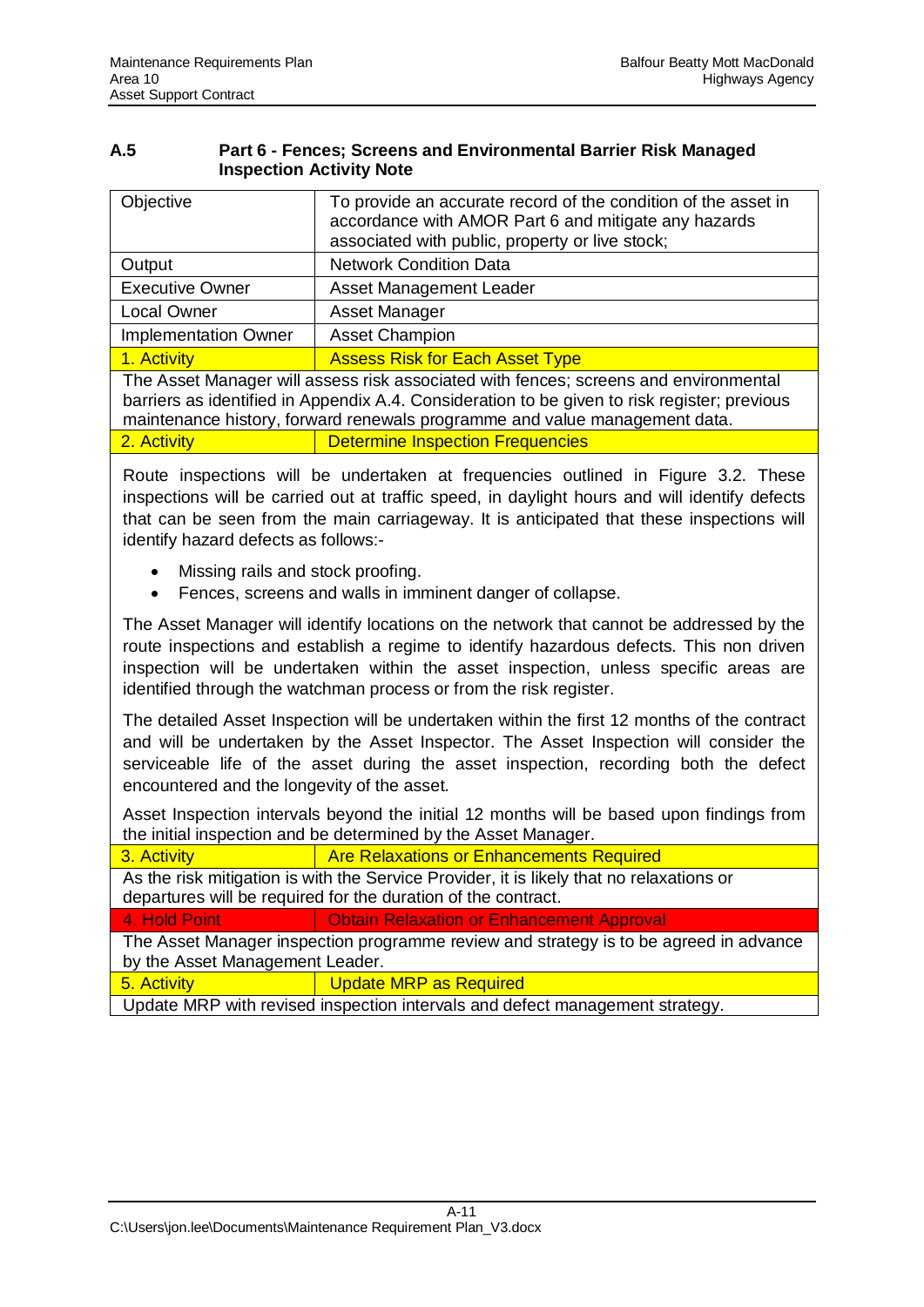6. Activity **Conservation Undertake Inspections** 

Route inspections are to be undertaken by the MRT's travelling at traffic speed in daylight hours.

Outfall and culvert inspections will be undertaken by the Asset Inspector and will consider access arrangements and safe systems of work.

Lone working will not be permitted to undertake outfall inspections.

| <b>Record Asset Condition</b> |
|-------------------------------|
|                               |

During the course of inspections data relating to the condition of the network will be collected and recorded on CONFIRM.

| 8. Activity | <b>Non Compliance</b> |
|-------------|-----------------------|
|             |                       |

The Asset Manager is to review inspection data and produce maintenance schedule for rectification, either through MRP or transfer to Value Management Scheme.

9. Hold Point **Transfer to Maintenance Manager for Risk managed** Rectification – Refer to Appendix A.6

#### <span id="page-30-0"></span>**A.6 Part 6 – Fences, Screens and Environmental Barriers - Risk managed Make Safe and Repair Procedure**

| Objective                   | To address Fences Screens and Environmental Barriers<br>maintenance requirements.                    |
|-----------------------------|------------------------------------------------------------------------------------------------------|
| Output                      | Resilient                                                                                            |
| <b>Executive Owner</b>      | <b>AMOR Service Leader</b>                                                                           |
| <b>Local Owner</b>          | Maintenance Manager                                                                                  |
| <b>Implementation Owner</b> | <b>Network Supervisor</b>                                                                            |
| 10. Hold Point              | <b>Transfer from Asset Manager for Risk managed Rectification -</b><br><b>Refer to Appendix A.5.</b> |

The Maintenance Manager will programme and rectify non-compliance as identified by the Asset Manager. All hazards that will allow access to the motorway network by persons or livestock are to be mitigated with 24 hours, permanent repair shall be followed up within 28 days (life expired asset defects are to be assessed in accordance with Value Management and Small Works programme). All other superficial defects are to be reassessed at next Asset Managed inspection.

11. Activity Site specific Risk Assessment of non-compliance

The Supervisor is to carry out a site specific assessment of non-compliance and adopt Risk managed approach to determine timescale for rectification for grade of defect. Safe system of work to be raised, taking into account site specific hazards likely to be present on site. The hazards will include the following:-

- Livestock
- x Working adjacent to water
- Working in long vegetation, resulting in slips trips and falls.
- Leptospirosis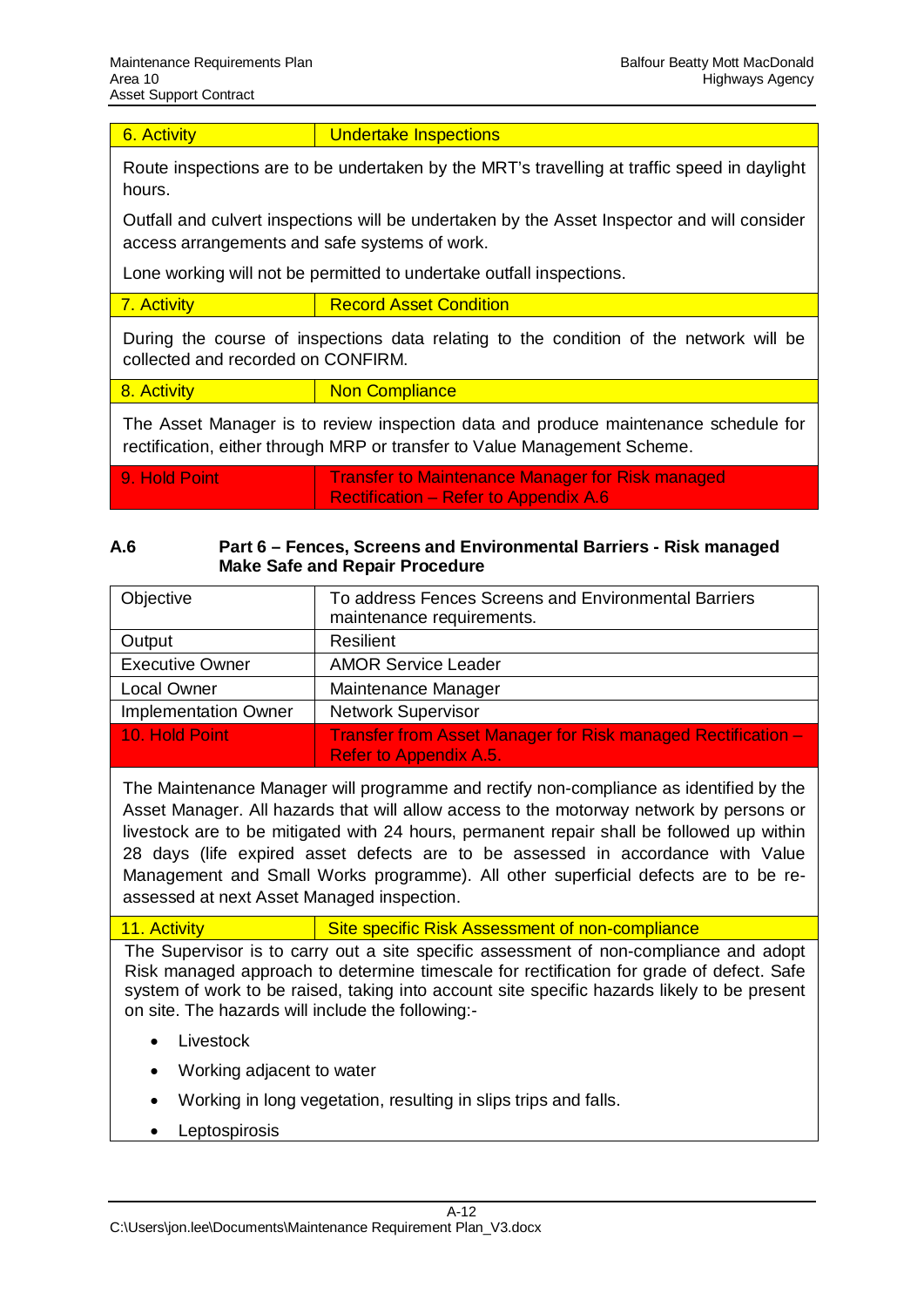| 12. Activity |  |  |
|--------------|--|--|
|              |  |  |

Programme and identify resource

The Supervisor shall review current works programme within Area 10 to incorporate Fence, Screen and Environmental Barrier maintenance into other activities where achievable through Risk managed approach. The defect maintenance will be carried out by the MRT or specialist sub-contractor, where a hazard is present to public, property or asset.

Life expired fences, screens and environmental barriers will be managed through the VM process.

| 13. Hold Point                                                                                                                                                                                                                                                                                                                           | Review training capabilities of assigned resource and issue<br><b>SSW</b>                 |  |  |  |  |  |  |  |
|------------------------------------------------------------------------------------------------------------------------------------------------------------------------------------------------------------------------------------------------------------------------------------------------------------------------------------------|-------------------------------------------------------------------------------------------|--|--|--|--|--|--|--|
| Safe System of Work (SSW) Permit produced by supervisor and to be approved by<br>Network Manager prior to release of Hold Point.                                                                                                                                                                                                         |                                                                                           |  |  |  |  |  |  |  |
| 14. Activity                                                                                                                                                                                                                                                                                                                             | <b>Handover Briefing</b>                                                                  |  |  |  |  |  |  |  |
| Supervisor to brief ganger into SSW at shift handover, ensuring all resource is available to<br>undertake assigned task.                                                                                                                                                                                                                 |                                                                                           |  |  |  |  |  |  |  |
| 15. Activity                                                                                                                                                                                                                                                                                                                             | <b>Undertake Fences Screens and Environmental Barriers</b><br>maintenance                 |  |  |  |  |  |  |  |
| Manager and agreed process.                                                                                                                                                                                                                                                                                                              | Carry out activity in accordance with Safe System of Work and as directed by Network      |  |  |  |  |  |  |  |
| 16. Activity                                                                                                                                                                                                                                                                                                                             | <b>Records Asset Condition</b>                                                            |  |  |  |  |  |  |  |
| handover:-                                                                                                                                                                                                                                                                                                                               | The following records are to be collated on site and passed to supervisor at end of shift |  |  |  |  |  |  |  |
|                                                                                                                                                                                                                                                                                                                                          | Record type, length and stock / wildlife proofing repaired                                |  |  |  |  |  |  |  |
| Nature of maintenance undertaken                                                                                                                                                                                                                                                                                                         |                                                                                           |  |  |  |  |  |  |  |
| Condition of surrounding assets                                                                                                                                                                                                                                                                                                          |                                                                                           |  |  |  |  |  |  |  |
|                                                                                                                                                                                                                                                                                                                                          | Any residual issues that were encountered.                                                |  |  |  |  |  |  |  |
| In the event that a temporary repair to third party fencing was carried out to maintain<br>safety exact location and nature of repair is to be recorded and forwarded to the Asset<br>Manager.                                                                                                                                           |                                                                                           |  |  |  |  |  |  |  |
| 17. Activity                                                                                                                                                                                                                                                                                                                             | <b>End of shift Handover</b>                                                              |  |  |  |  |  |  |  |
| Supervisor and Maintenance Manager to discuss operation undertaken and record any<br>opportunities for improvement, taking into<br>account the Task, Constraints<br>of<br>Individuals/Operatives and the Environment. All information to be returned to Network<br>Manager for works sign off and forwarded to Asset Manager for review. |                                                                                           |  |  |  |  |  |  |  |

18. Hold Point **Transfer to Asset Manager for approval and signing off defect.**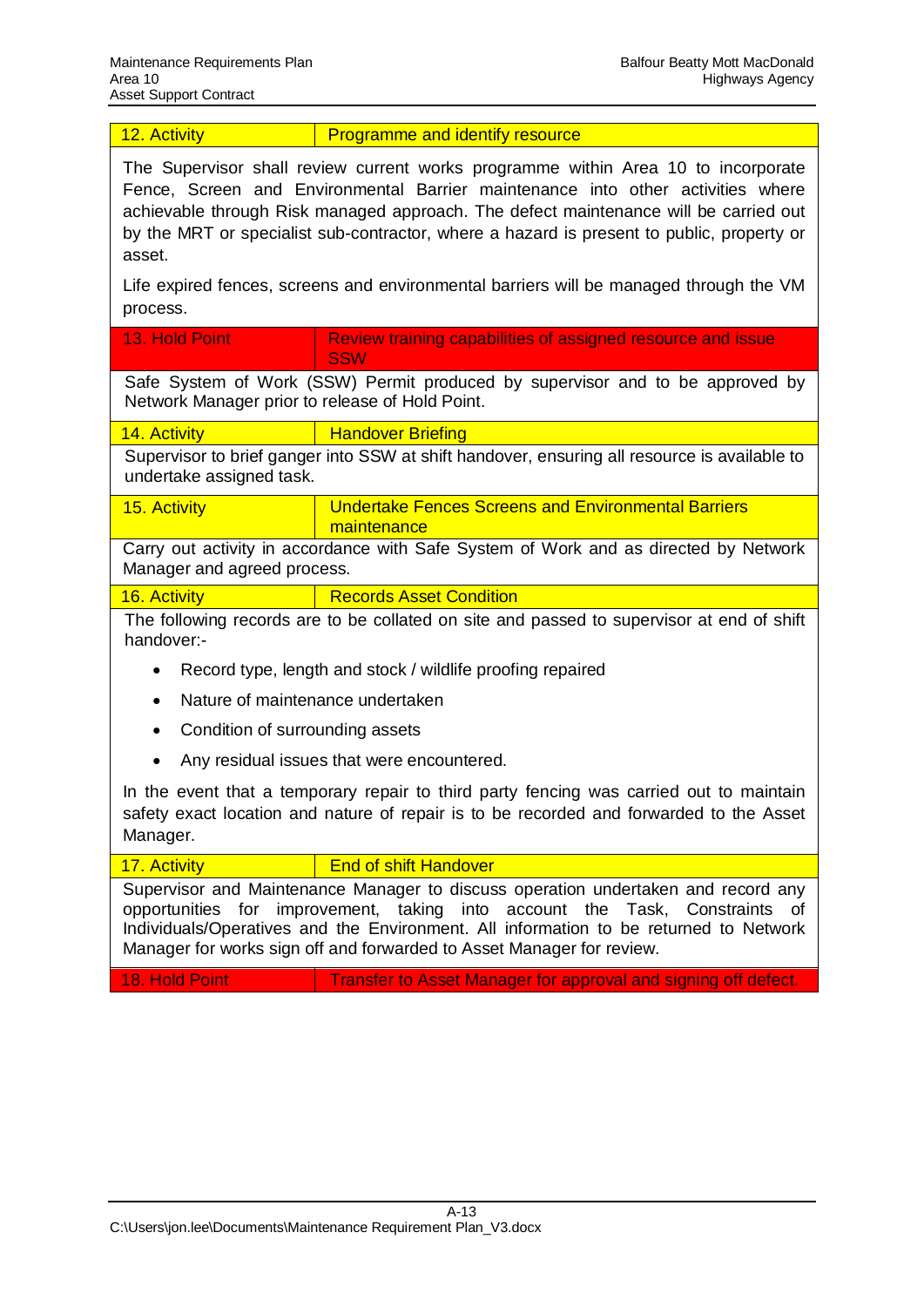## <span id="page-32-0"></span>**A.7 Part 7 – Geotechnical**

| <b>Assessors Name</b>                      |                                                                                                            | Date of<br><b>Assessment of Risk</b><br>(based on 5x5 Matrix)<br>Assessment |                       |                         |                  | <b>Residual Risk</b><br>(based on 5x5 Matrix) |                                                                                                                                                                                                                                                                                                                                                                                    |                        | <b>Date</b>              |                          |                                  |                                |
|--------------------------------------------|------------------------------------------------------------------------------------------------------------|-----------------------------------------------------------------------------|-----------------------|-------------------------|------------------|-----------------------------------------------|------------------------------------------------------------------------------------------------------------------------------------------------------------------------------------------------------------------------------------------------------------------------------------------------------------------------------------------------------------------------------------|------------------------|--------------------------|--------------------------|----------------------------------|--------------------------------|
| <b>Work Activity</b>                       | <b>Hazardous Event</b>                                                                                     | Persons /<br><b>Property</b><br><b>Affected</b>                             | Likelihood<br>Level   | Consequen<br>Level<br>ດ | <b>Risk Leve</b> | <b>Risk Controls</b><br>Required?             | <b>Risk Controls</b>                                                                                                                                                                                                                                                                                                                                                               | Probable<br>-ikelihood | Potential<br>Consequence | <b>New Risk</b><br>Level | Further<br>Controls<br>Required? | <b>Review</b><br><b>Period</b> |
| Part 7 -<br>Geotechnical<br>Assets $(7.1)$ | Embankment or<br>cutting slope failure.                                                                    | Public,<br>property and<br>infrastructure<br>asset                          | 3                     | 4                       | 12               | Yes                                           | Identify safety critical defects<br>while on route inspection, refer<br>to fig 3.2.1 for frequencies and<br>Risk Managed Inspection<br>process in Appendix A.8. All<br>physical works (inc. surveys and<br>renewals) will be managed in<br>the GAMP and in accordance<br>with HD 41 to develop a robust<br>Tactical Asset Management,<br>Annual or Principal Inspection<br>regime. | 2                      | 3                        | 6                        | No                               | Review 12<br>monthly           |
| Part 7 -<br>Geotechnical<br>Assets (7.2)   | A56 Woodcliffe<br>cutting, potential land<br>slips as identified on<br>Area 10 Risk Register<br>(A10.078). | Result in<br>closure of A56                                                 | $\boldsymbol{\Delta}$ | 3                       | 12               | Yes                                           | Continue with weekly route<br>inspection routine, to mitigate<br>hazard. Review contingency<br>plan in place. Risk Register<br>report as of 11th Sept 2012<br>states that main ground<br>investigation complete, phase 2<br>out for pricing.                                                                                                                                       | $\overline{2}$         | $\overline{2}$           | 4                        | <b>No</b>                        | Progress<br>update weekly      |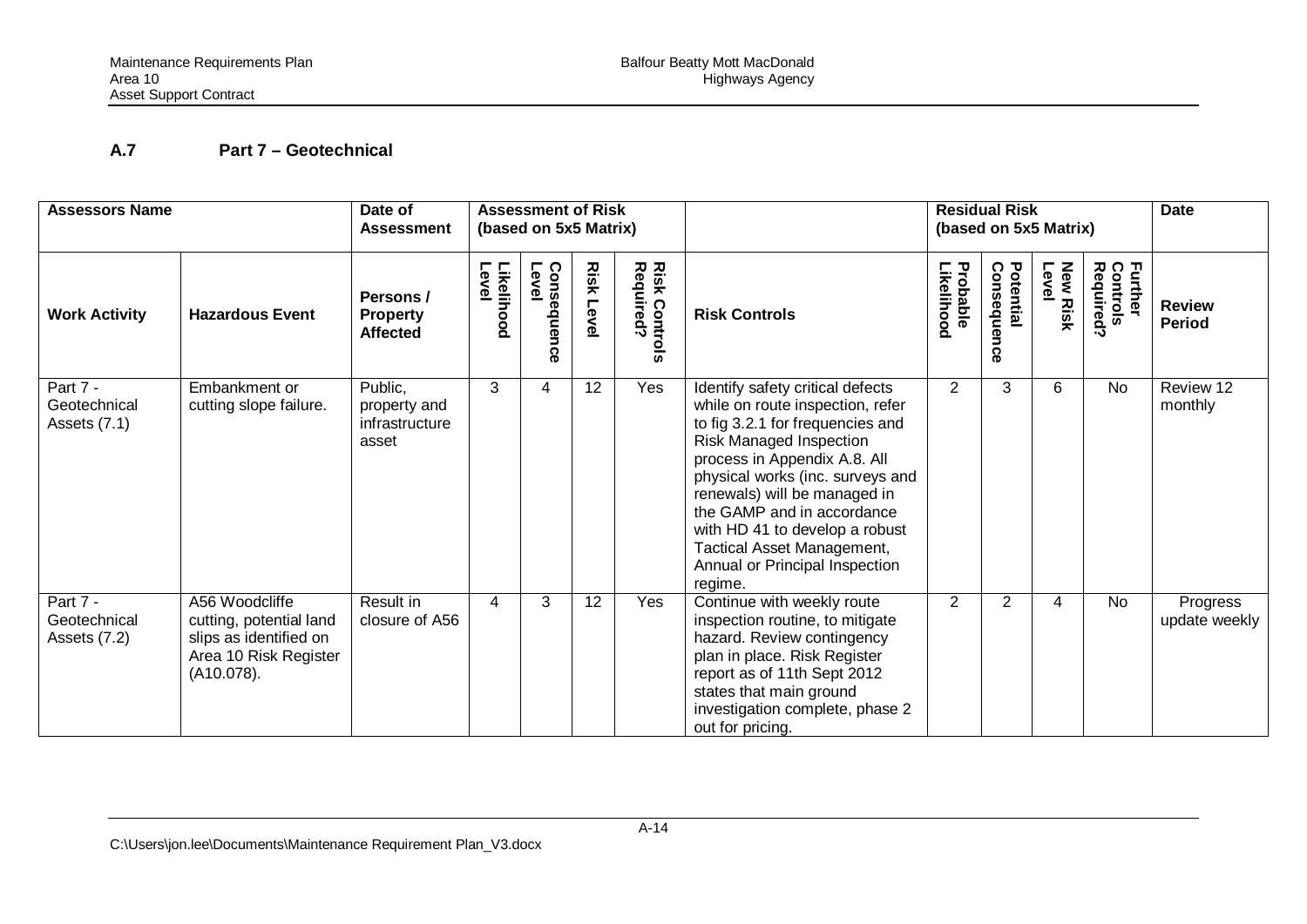| <b>Assessors Name</b>                    |                                                                                                                                                                                                                    | Date of<br><b>Assessment</b>                                                                                   | <b>Assessment of Risk</b><br>(based on 5x5 Matrix) |                      |                  |                                    | <b>Residual Risk</b><br>(based on 5x5 Matrix)                                                                                                                                                                                                                                                                      |                        |                          | <b>Date</b>       |                                         |                                |
|------------------------------------------|--------------------------------------------------------------------------------------------------------------------------------------------------------------------------------------------------------------------|----------------------------------------------------------------------------------------------------------------|----------------------------------------------------|----------------------|------------------|------------------------------------|--------------------------------------------------------------------------------------------------------------------------------------------------------------------------------------------------------------------------------------------------------------------------------------------------------------------|------------------------|--------------------------|-------------------|-----------------------------------------|--------------------------------|
| <b>Work Activity</b>                     | <b>Hazardous Event</b>                                                                                                                                                                                             | Persons /<br><b>Property</b><br><b>Affected</b>                                                                | Likelihood<br>Level                                | Consequence<br>Level | <b>Risk Leve</b> | <b>Risk Controls<br/>Required?</b> | <b>Risk Controls</b>                                                                                                                                                                                                                                                                                               | Likelihood<br>Probable | Potential<br>Consequence | New Risk<br>Level | Required?<br><b>Further</b><br>Controls | <b>Review</b><br><b>Period</b> |
| Part 7 -<br>Geotechnical<br>Assets (7.3) | M66 Woodcliffe<br>cutting, embankment<br>slip has resulted in<br>exposure of bank seat<br>piled foundations as<br>identified on Area 10<br><b>Risk Register</b><br>(A10.079).                                      | Result in<br>closure of<br>M66, risk of<br>pedestrian<br>injury and<br>infringement<br>onto 3rd party<br>land. | 3                                                  | 3                    | 9                | Yes                                | Continue with weekly route<br>inspection routine, to mitigate<br>hazard. Risk Register report as<br>of 11th Sept 2012 states that<br>main ground investigation<br>completed and feasibility study<br>in progress, monitoring ongoing.<br>Insufficient data to draw any<br>meaningful conclusions at this<br>point. | 2                      | 3                        | 6                 | <b>No</b>                               | Progress<br>update weekly      |
| Part 7 -<br>Geotechnical<br>Assets (7.4) | M6 J29/M65 J1 -<br>Landslip at River<br>Lostock as identified<br>on Area 10 Risk<br>Register (A10.080).                                                                                                            | Short term<br>closure of M6.<br>risk of to 3rd<br>parties and<br>interruption of<br>gas supply.                | 3                                                  | 4                    | 12               | Yes                                | Continue with daily route<br>inspection routine, to mitigate<br>hazard. Risk Register report as<br>of 11th Sept 2012 states that EA<br>consent has been obtained,<br>majority of remedial work has<br>been undertaken, with<br>landscaping outstanding.                                                            | 1                      | 3                        | 3                 | <b>No</b>                               | Progress<br>update weekly      |
| Part 7 -<br>Geotechnical<br>Assets (7.5) | M53 J11/M56 Slip<br>Road and emergency<br>access road land slip.<br>Safety Fence is<br>compromised and<br>restricted emergency<br>access to M56 and<br>M53, as identified on<br>Area 10 Risk Register<br>(A10.094) | personal<br>injury accident                                                                                    | 2                                                  | 3                    | 6                | <b>No</b>                          | Continue with weekly route<br>inspection routine, to mitigate<br>hazard. Gateway 0 has been<br>submitted awaiting HA<br>agreement. Submit scheme<br>through VM. Ground<br>Investigation contractor on site<br>4th July 2012.                                                                                       | $\overline{2}$         | 2                        | 4                 | <b>No</b>                               | Progress<br>update weekly      |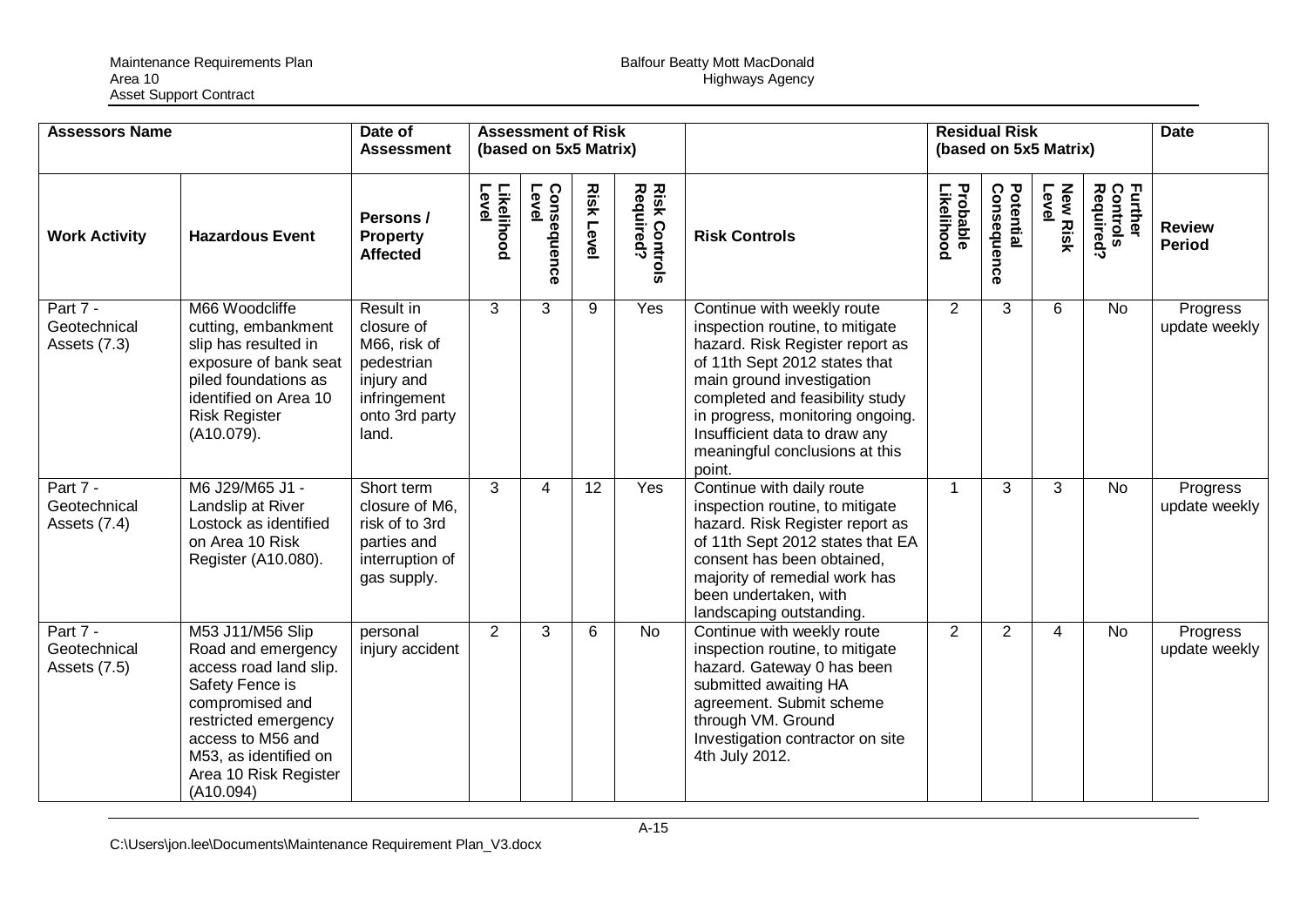Maintenance Requirements Plan Balfour Beatty Mott MacDonald Area 10 Highways Agency Asset Support Contract

| <b>Assessors Name</b>                    | Date of<br><b>Assessment</b>                                                    |                                                 | <b>Assessment of Risk</b><br>(based on 5x5 Matrix) |                                 |              |                                                                |                                                                                                                                                                                                                                                                                                     | <b>Residual Risk</b>           | (based on 5x5 Matrix)      |                            | Date                            |                                |
|------------------------------------------|---------------------------------------------------------------------------------|-------------------------------------------------|----------------------------------------------------|---------------------------------|--------------|----------------------------------------------------------------|-----------------------------------------------------------------------------------------------------------------------------------------------------------------------------------------------------------------------------------------------------------------------------------------------------|--------------------------------|----------------------------|----------------------------|---------------------------------|--------------------------------|
| <b>Work Activity</b>                     | <b>Hazardous Event</b>                                                          | Persons /<br><b>Property</b><br><b>Affected</b> | Likelihood<br>Level                                | Lev<br>O.<br>nseque<br> <br> al | Risk<br>Leve | <b>Risk Com<br/>Required</b><br>د٠<br>$\bar{\bar{\mathbf{w}}}$ | <b>Risk Controls</b>                                                                                                                                                                                                                                                                                | <b>Probable<br/>Likelihood</b> | Consequ<br>Potentia<br>င္ပ | New<br>Leve<br><b>Risk</b> | Further<br>Controls<br>Required | <b>Review</b><br><b>Period</b> |
| Part 7 -<br>Geotechnical<br>Assets (7.6) | M66 MP 02/09<br>Landslip as identified<br>on Area 10 Risk<br>Register (A10.096) | Personal<br>injury accident                     | $\mathbf{2}^{\circ}$                               | 3                               | 6            | no                                                             | Continue with weekly route<br>inspection routine, to mitigate<br>hazard. Gateway 0 has been<br>accepted by HA, investigation to<br>be conducted and submitted to<br>VM. Continue with Inspection<br>Routine. Risk Register update<br>as of 4th July 2012 detailed that<br>survey due later in July. | 2                              |                            | 4                          | no                              | Progress<br>update weekly      |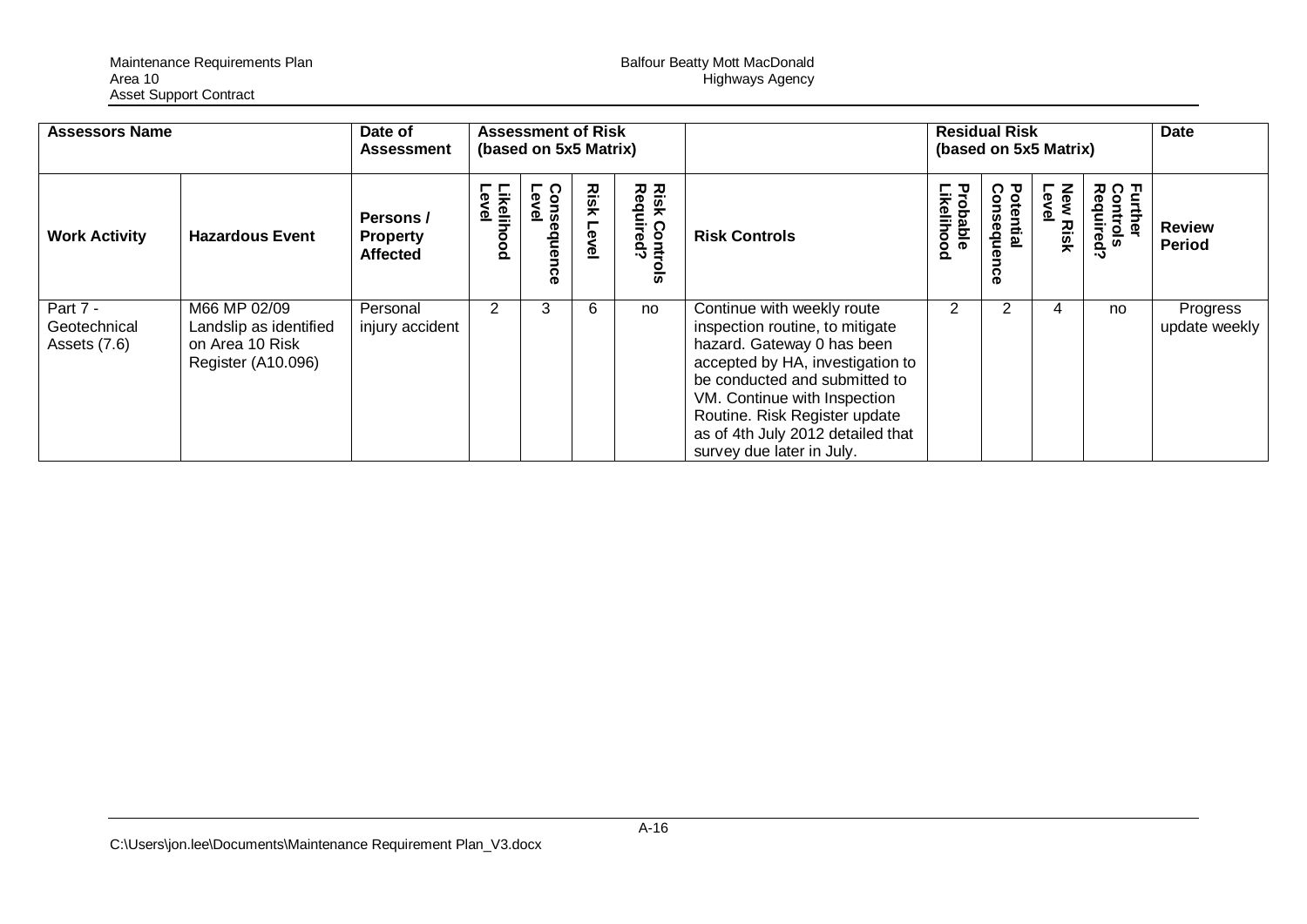<span id="page-35-0"></span>

| A.8 |                                                                |
|-----|----------------------------------------------------------------|
|     | <b>Part 7 - Geotechnical Risk Managed Inspection Procedure</b> |

| Objective                                                                                                                                                                                                                                                                                                                                                                                                                                         | To carry out short term management of safety critical defects                                                                                                                                                                                                    |  |  |  |  |  |  |
|---------------------------------------------------------------------------------------------------------------------------------------------------------------------------------------------------------------------------------------------------------------------------------------------------------------------------------------------------------------------------------------------------------------------------------------------------|------------------------------------------------------------------------------------------------------------------------------------------------------------------------------------------------------------------------------------------------------------------|--|--|--|--|--|--|
| Output                                                                                                                                                                                                                                                                                                                                                                                                                                            | <b>Network Condition Data</b>                                                                                                                                                                                                                                    |  |  |  |  |  |  |
| <b>Executive Owner</b>                                                                                                                                                                                                                                                                                                                                                                                                                            | Asset Management Leader                                                                                                                                                                                                                                          |  |  |  |  |  |  |
| <b>Local Owner</b>                                                                                                                                                                                                                                                                                                                                                                                                                                | Asset Manager                                                                                                                                                                                                                                                    |  |  |  |  |  |  |
| <b>Implementation Owner</b>                                                                                                                                                                                                                                                                                                                                                                                                                       | <b>Asset Champion</b>                                                                                                                                                                                                                                            |  |  |  |  |  |  |
| 1. Activity                                                                                                                                                                                                                                                                                                                                                                                                                                       | <b>Undertake Inspections</b>                                                                                                                                                                                                                                     |  |  |  |  |  |  |
|                                                                                                                                                                                                                                                                                                                                                                                                                                                   | Identify safety critical defects on route inspections, frequencies are detailed on Figure 3.2.<br>Route inspections will be utilised to monitor safety critical issues highlighted on the risk<br>register. Hazards are identified and assessed in Appendix A.7. |  |  |  |  |  |  |
| 2. Activity                                                                                                                                                                                                                                                                                                                                                                                                                                       | <b>Record Asset Condition</b>                                                                                                                                                                                                                                    |  |  |  |  |  |  |
| The GAMP will record condition during the course of inspections data relating to the<br>geometry, condition/performance of the earthworks will be collected on PocketGAD and<br>uploaded to HAGDMS in accordance with HD41/03. Safety critical issues will also be<br>recorded on CONFIRM and escalated to Area 10 Risk Register.<br>The risk register provided during mobilisation identified 5 geotechnical entries that require<br>monitoring. |                                                                                                                                                                                                                                                                  |  |  |  |  |  |  |
| 3. Activity                                                                                                                                                                                                                                                                                                                                                                                                                                       | Identify assets that require immediate attention                                                                                                                                                                                                                 |  |  |  |  |  |  |
| Where the condition of the asset is deemed unsafe or to impact on the safe operation of<br>another highway asset, the appropriate Network Manager shall be notified and appropriate<br>action taken, either remove spoil or install traffic management to manage risk.                                                                                                                                                                            |                                                                                                                                                                                                                                                                  |  |  |  |  |  |  |
| 4. Activity                                                                                                                                                                                                                                                                                                                                                                                                                                       | <b>Identify defective assets</b>                                                                                                                                                                                                                                 |  |  |  |  |  |  |
| Physical Works (including surveys and renewals) are outside the scope of the MRP and<br>will be managed through the GAMP                                                                                                                                                                                                                                                                                                                          |                                                                                                                                                                                                                                                                  |  |  |  |  |  |  |
| 5. Hold Point                                                                                                                                                                                                                                                                                                                                                                                                                                     | <b>Obtain Approval from AMOR Service Leader</b>                                                                                                                                                                                                                  |  |  |  |  |  |  |
| Approval by the AMOR Service Leader required to confirm action of safety critical defects<br>is acceptable.                                                                                                                                                                                                                                                                                                                                       |                                                                                                                                                                                                                                                                  |  |  |  |  |  |  |
| 6. Activity                                                                                                                                                                                                                                                                                                                                                                                                                                       | <b>Feedback - Update GAMP inspection regime</b>                                                                                                                                                                                                                  |  |  |  |  |  |  |
|                                                                                                                                                                                                                                                                                                                                                                                                                                                   | The safety critical defect to be escalated to the Asset Management Leader.                                                                                                                                                                                       |  |  |  |  |  |  |

#### <span id="page-35-1"></span>**A.9 Part 7 – Geotechnical - Risk managed Make Safe and Repair Procedure**

The MRP has a duty to carry out short term management of Safety Critical Defects. Existing defects will be monitored through Route inspections, undertaken by the MRT's and the Area 10 Risk Register. Geotechnical defects that cause a hazard to persons or property shall have hazard mitigated with 24 hours, and early warning notice raised. Solution to be agreed with the Employer and managed in the GAMP.

The Geotechnical Maintenance Plan will manage inspections as detailed in HD 41. All physical works (including surveys and renewals) will be managed in the GAMP.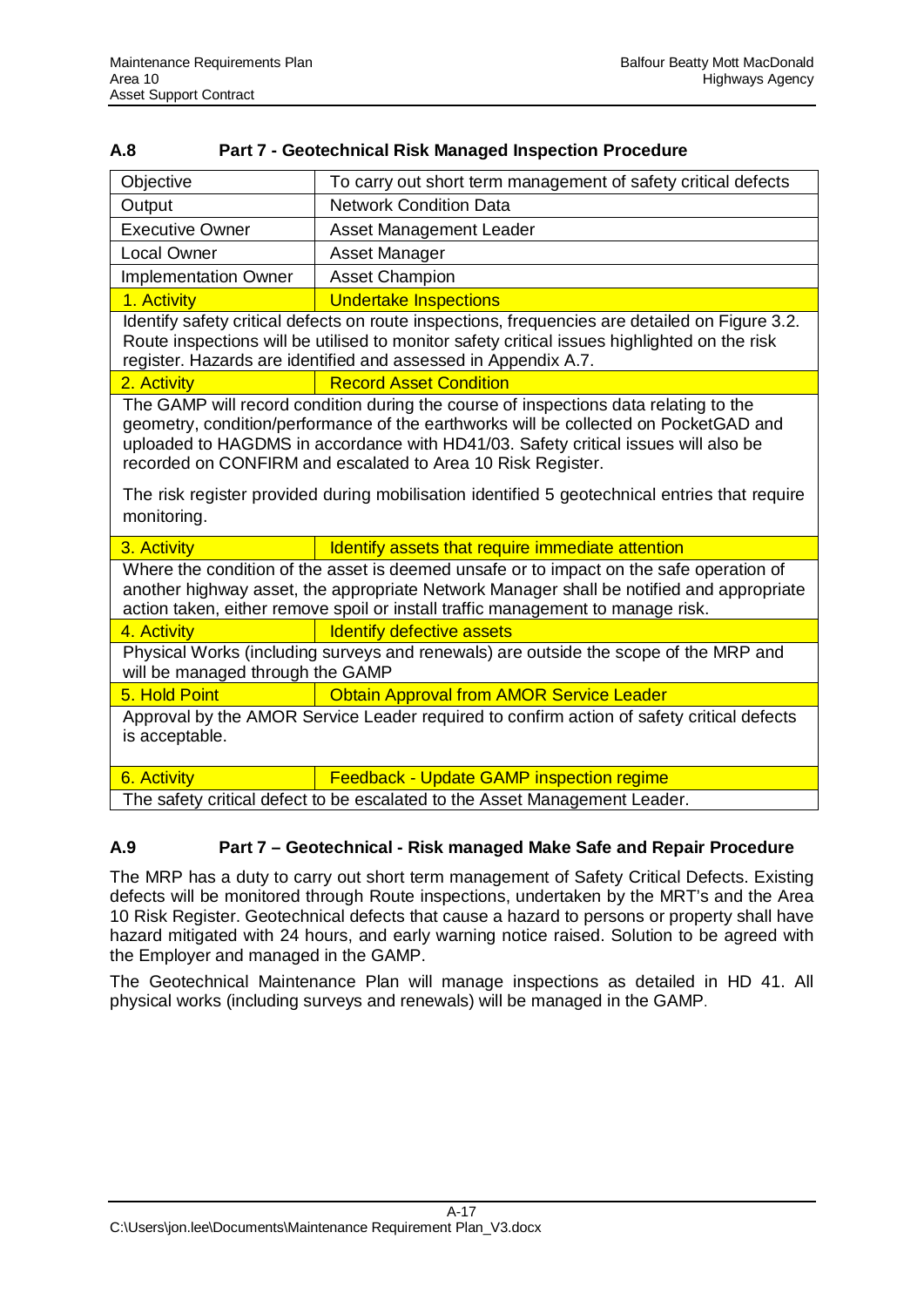**A.10 Part 8 – Lighting**

| <b>Assessors Name</b>                                 |                                                                                                                     | Date of<br><b>Assessment</b>                                                               | <b>Assessment of Risk</b><br>(based on 5x5 Matrix) |                               |                 |                                   |                                                                                                                                                                                                                                                                                                                                                                                                                        | <b>Residual Risk</b><br>(based on 5x5 Matrix) |                          | <b>Date</b>              |                                  |                                |
|-------------------------------------------------------|---------------------------------------------------------------------------------------------------------------------|--------------------------------------------------------------------------------------------|----------------------------------------------------|-------------------------------|-----------------|-----------------------------------|------------------------------------------------------------------------------------------------------------------------------------------------------------------------------------------------------------------------------------------------------------------------------------------------------------------------------------------------------------------------------------------------------------------------|-----------------------------------------------|--------------------------|--------------------------|----------------------------------|--------------------------------|
| <b>Work Activity</b>                                  | <b>Hazardous Event</b>                                                                                              | Persons /<br><b>Property</b><br><b>Affected</b>                                            | Likelihood<br>Level                                | Level<br><b>Conseque</b><br>š | Risk<br>Level   | <b>Risk Controls</b><br>Required? | <b>Risk Controls</b>                                                                                                                                                                                                                                                                                                                                                                                                   | Probable<br>Likelihood                        | Consequence<br>Potential | <b>New Risk</b><br>Level | Further<br>Controls<br>Required? | <b>Review</b><br><b>Period</b> |
| Part 8 - Lighting<br>Maintenance<br>Requirement (8.1) | A defect which may<br>result in an<br>unacceptable<br>structural or electrical<br>hazard to persons or<br>property. | Public,<br>highway<br>assets, 3rd<br>party asset<br>owners,<br>Maintenance<br>personnel    | 3                                                  | 5                             | 15              | Yes                               | Undertake route inspections in<br>accordance with frequencies<br>identified in Figure 3.2. Carry<br>out scouting, initial 7 times per<br>annum, as outlined in AMOR<br>and as referenced in Appendix<br>A.11 and to maintain to an<br>appropriate level. Principal<br>Inspections in accordance with<br>LAMP. Manage defects through<br>regular maintenance, monitoring<br>and renewal, referring to<br>Appendix A.12. | $\overline{2}$                                | 3                        | 6                        | <b>No</b>                        | Review every<br>2 years        |
| Part 8 - Lighting<br>Maintenance<br>Requirement (8.2) | A defect which results<br>in an unacceptable<br>level of lighting.                                                  | Road user,<br>highway<br>assets, 3rd<br>party asset<br>owners,<br>Maintenance<br>personnel | 3                                                  | 4                             | $\overline{12}$ | Yes                               | Undertake route inspections in<br>accordance with frequencies<br>identified in Figure 3.2. Carry<br>out scouting, initial 7 times per<br>annum, as outlined in AMOR<br>and as referenced in Appendix<br>A.11 and to maintain to an<br>appropriate level. Principal<br>Inspections in accordance with<br>LAMP. Manage defects through<br>regular maintenance, monitoring<br>and renewal, referring to<br>Appendix A.12. | $\overline{2}$                                | 3                        | 6                        | <b>No</b>                        | Review every<br>2 years        |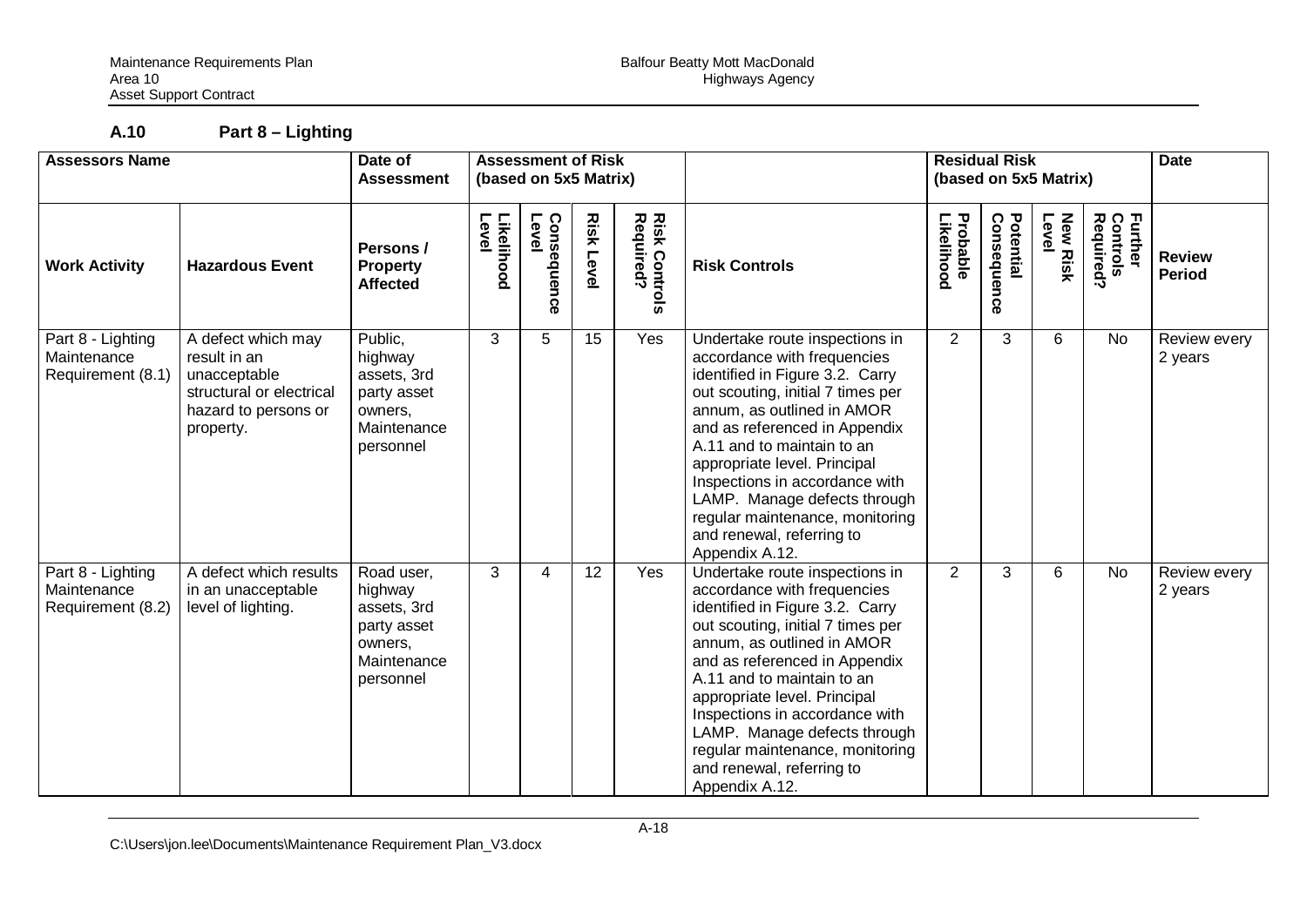| <b>Assessors Name</b><br><b>Assessment of Risk</b><br>Date of<br>(based on 5x5 Matrix)<br><b>Assessment</b> |                                                                                                                               |                                                 | <b>Residual Risk</b><br>(based on 5x5 Matrix) |                          |                   | <b>Date</b>                        |                                                                                                                                                                                                                                      |                        |                          |                          |                                                    |                                |
|-------------------------------------------------------------------------------------------------------------|-------------------------------------------------------------------------------------------------------------------------------|-------------------------------------------------|-----------------------------------------------|--------------------------|-------------------|------------------------------------|--------------------------------------------------------------------------------------------------------------------------------------------------------------------------------------------------------------------------------------|------------------------|--------------------------|--------------------------|----------------------------------------------------|--------------------------------|
| <b>Work Activity</b>                                                                                        | <b>Hazardous Event</b>                                                                                                        | Persons /<br><b>Property</b><br><b>Affected</b> | Level<br>Likelihood                           | Consequenc<br>Level<br>Õ | <b>Risk Level</b> | <b>Risk Controls<br/>Required?</b> | <b>Risk Controls</b>                                                                                                                                                                                                                 | Probable<br>Likelihood | Potential<br>Consequence | <b>New Risk</b><br>Level | <b>Further</b><br>Control<br>Controls<br>Required? | <b>Review</b><br><b>Period</b> |
| Part 8 - Lighting<br>Maintenance<br>Requirement (8.3)                                                       | Vehicle Strikes during<br>maintenance<br>operations                                                                           | Maintenance<br>personnel                        | 3                                             | 4                        | 12                | Yes                                | Carry out maintenance at low<br>traffic flows and with appropriate<br>traffic management, site specific<br>risk assessments to be<br>undertaken                                                                                      | 2                      | 3                        | 6                        | <b>No</b>                                          | Review 12<br>monthly           |
| Part 8 - Lighting<br>Maintenance<br>Requirement (8.4)                                                       | Working at Height                                                                                                             | Maintenance<br>personnel                        | 3                                             | 5                        | 15                | <b>Yes</b>                         | Ensure MEWP is maintained and<br>certificates in place to comply<br>with HSWA Lifting Regulations.<br>Site specific Risk Assessments<br>and Safe Working Procedures to<br>be recorded and implemented.                               | 1                      | $\overline{\mathcal{A}}$ | 4                        | No                                                 | Review 6<br>monthly            |
| Part 8 - Lighting<br>Maintenance<br>Requirement (8.5)                                                       | Risk of electric<br>shock/electrocution                                                                                       | Maintenance<br>personnel                        | 3                                             | 5                        | 15                | Yes                                | Ensure all personnel are trained<br>to comply with Electrical<br>Regulations, and safe systems<br>of work in place and reviewed.<br>Site specific Risk Assessments<br>and Safe Working Procedures to<br>be recorded and implemented. | $\overline{2}$         | 3                        | 6                        | <b>No</b>                                          | Review 6<br>monthly            |
| Part 8 - Lighting<br>Maintenance<br>Requirement (8.6)                                                       | Risk of slips, trips falls<br>and injury from<br>working on Sloped<br>verges with long<br>grass/vegetation and<br>unlit areas | Maintenance<br>personnel                        | 3                                             | 4                        | 12                | Yes                                | Site specific risk assessments<br>and safe working procedures<br>required to highlight and<br>eliminate hazards.                                                                                                                     | $\overline{2}$         | 3                        | 6                        | <b>No</b>                                          | Review 6<br>monthly            |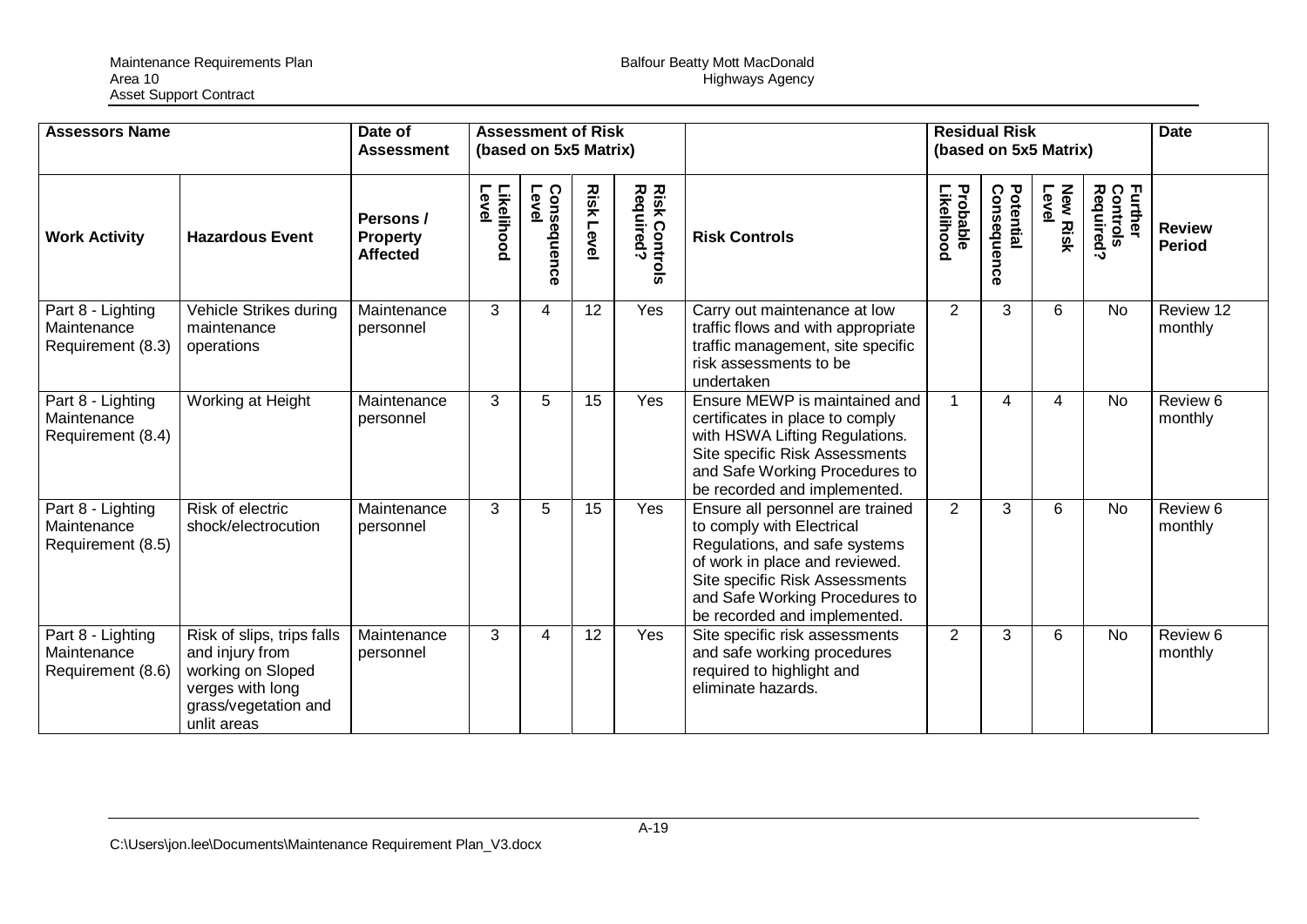## **A.11 Part 8 – Lighting - Risk Managed Inspection Procedure**

| Objective                            | To maintain lighting to a standard that does not present a<br>hazard to road user, road worker or third parties. Road lighting<br>is to continue to fulfil its intended purpose as an accident<br>reduction intervention. Other lighting continues to fulfil its<br>intended purpose: road traffic signs lighting to highlight the<br>location of a road traffic sign, gantry lighting to highlight the<br>presence of the sign and to help read the sign, and other<br>lighting (subway & access) is to provide route guidance and<br>hazard identification. |  |  |  |  |  |
|--------------------------------------|---------------------------------------------------------------------------------------------------------------------------------------------------------------------------------------------------------------------------------------------------------------------------------------------------------------------------------------------------------------------------------------------------------------------------------------------------------------------------------------------------------------------------------------------------------------|--|--|--|--|--|
| Output                               | <b>Network Condition Data</b>                                                                                                                                                                                                                                                                                                                                                                                                                                                                                                                                 |  |  |  |  |  |
| <b>Executive Owner</b>               | Asset Management Leader                                                                                                                                                                                                                                                                                                                                                                                                                                                                                                                                       |  |  |  |  |  |
| <b>Local Owner</b>                   | Asset Manager                                                                                                                                                                                                                                                                                                                                                                                                                                                                                                                                                 |  |  |  |  |  |
| <b>Implementation Owner</b>          | <b>Asset Champion</b>                                                                                                                                                                                                                                                                                                                                                                                                                                                                                                                                         |  |  |  |  |  |
| 1. Activity                          | <b>Assess Risk for Each Asset Type</b>                                                                                                                                                                                                                                                                                                                                                                                                                                                                                                                        |  |  |  |  |  |
| programme and value management data. | The Asset Manager will assess risk associated with lighting as identified in Appendix A.10.<br>Consideration to be given to risk register; previous maintenance history, forward renewals                                                                                                                                                                                                                                                                                                                                                                     |  |  |  |  |  |
| 2. Activity                          | <b>Determine Inspection Frequencies</b>                                                                                                                                                                                                                                                                                                                                                                                                                                                                                                                       |  |  |  |  |  |

Route inspections will be undertaken at frequencies outlined in Figure 3.2. These inspections will be carried out at traffic speed, in daylight hours and will identify defects that can be seen from the main carriageway. It is anticipated that these inspections will identify hazardous defects as follows. For assets that are not visible while undertaking route inspections at traffic speed, supplementary inspections will be undertaken during maintenance operations (including lamp scouting and lighting maintenance), such as strimming to assess and identify network hazards:-

- Damaged columns and lit signs.
- Missing doors.
- Damaged feeder pillars.

The Asset Manager will programme Lighting Operational Performance Surveys ("scouting") as scheduled in AMOR, deliverable 5. A survey will be undertaken in each of the following months, April; August; October; November; January and February amounting to 6 per annum, plus one additional undertaken within 5 days following 26th December. All results are to be reported to Employer by the third working day the following month, with the exception of the 26th December scout, which shall be with the Employer within 10 working days after 26th December.

The Asset Manager shall develop and implement an annual Lighting Asset Management Plan (LAMP), to demonstrate how the outcomes and deliverables will be achieved in the forthcoming year.

3. Activity **Are Relaxations or Enhancements Required** The Asset Manager will arrange for scouts to be undertaken in the first 12 months of the contract to comply with Amor deliverable 5. The results will be analysed in conjunction with LAMP and maintenance deliverables to determine revised scouting regime, based on risk and consequence.

4. Hold Point **Contain Relaxation or Enhancement Approval**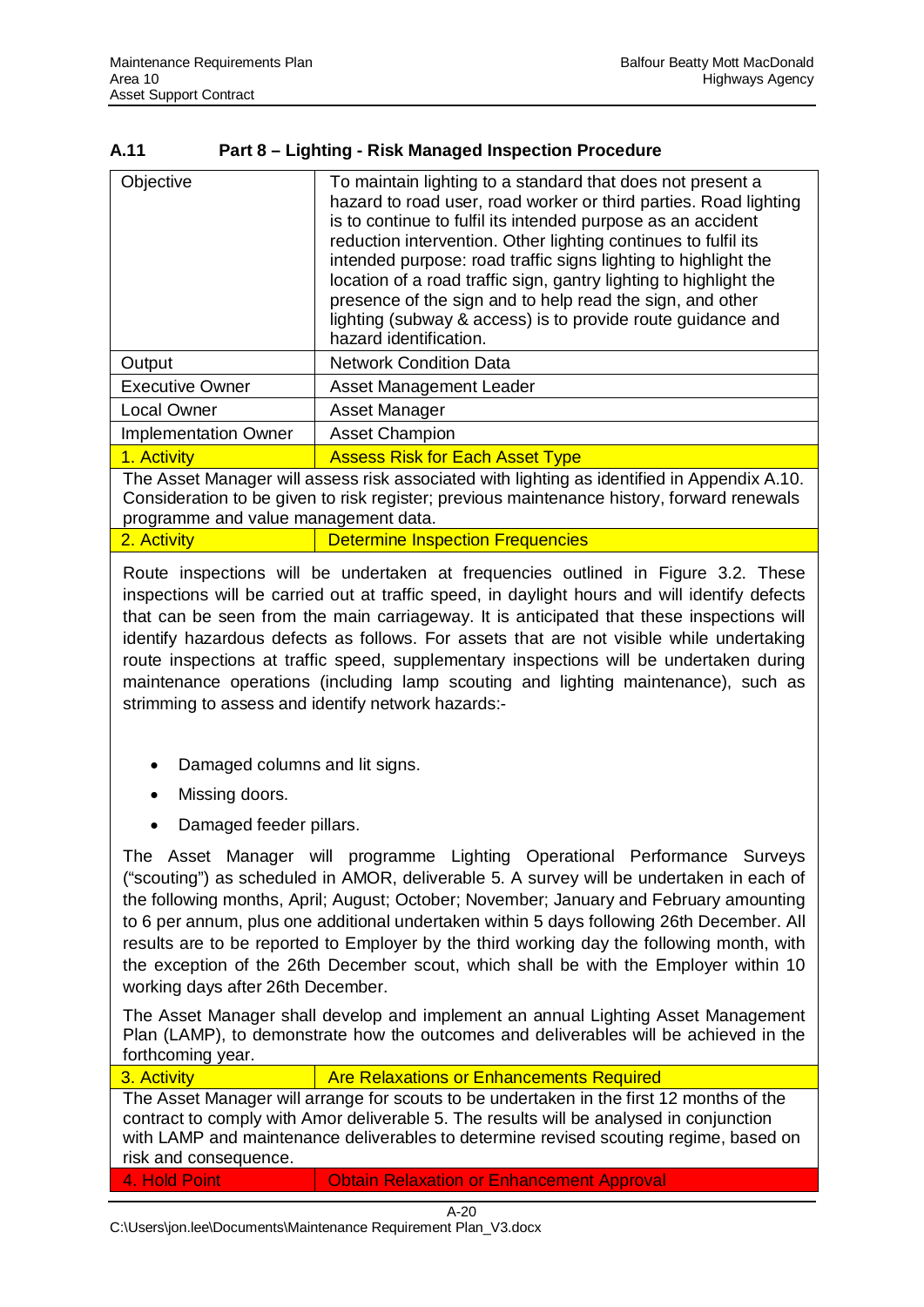The Asset Manager will obtain approval to proceed with relaxation through Asset Management Leader and Employer.

5. Activity **Update MRP** as Required

Update MRP with revised inspection intervals and defect management strategy. In any event the MRP will be subject to a review every 2 years.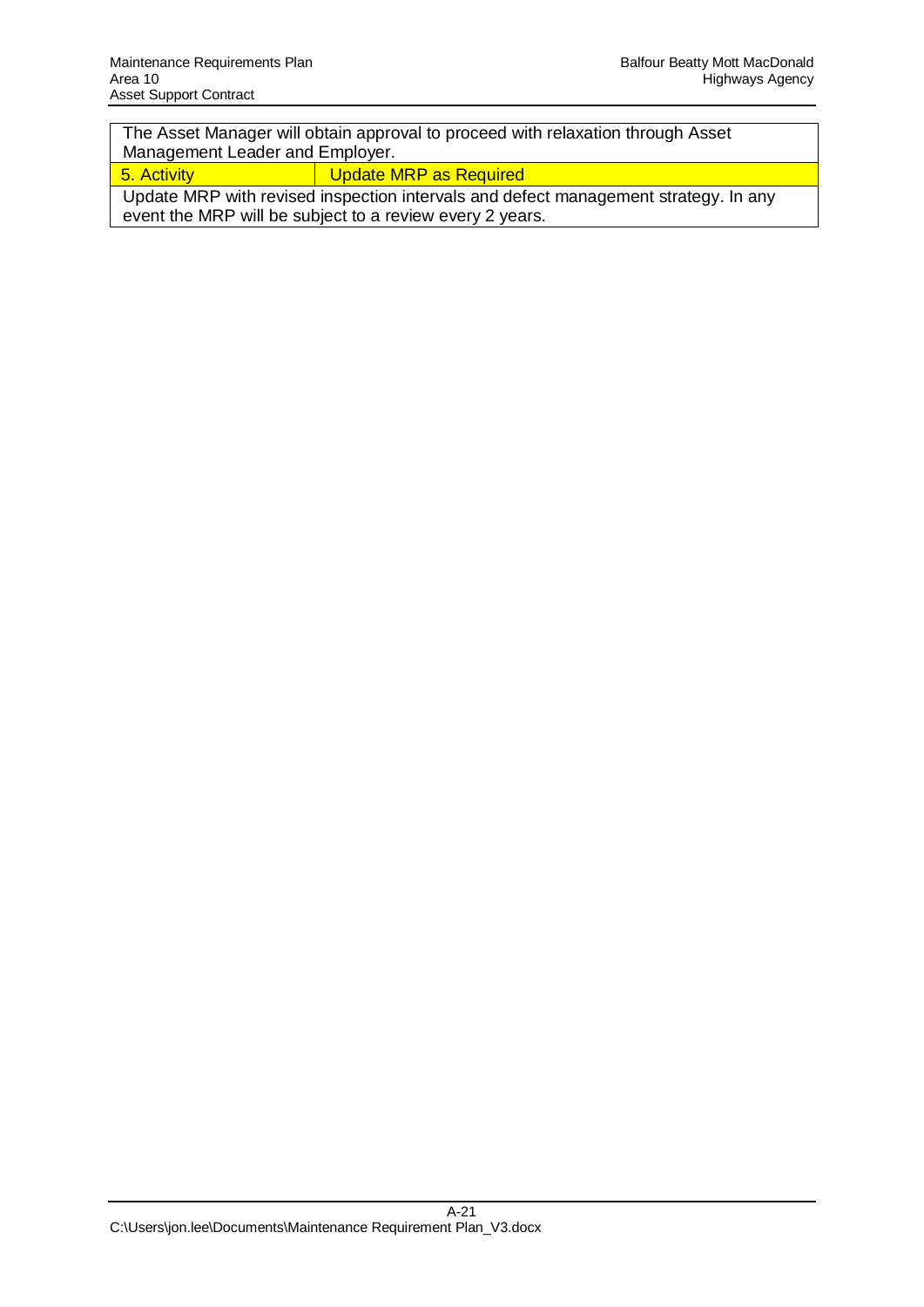| 6. Activity                                                                                                                                                                                                                                             | <b>Undertake Inspections</b>                                                                                                                                                                                                                                                                                                                                                                                                                                                                                                                                                                                                                                                                                                                                    |  |  |  |  |  |  |  |  |
|---------------------------------------------------------------------------------------------------------------------------------------------------------------------------------------------------------------------------------------------------------|-----------------------------------------------------------------------------------------------------------------------------------------------------------------------------------------------------------------------------------------------------------------------------------------------------------------------------------------------------------------------------------------------------------------------------------------------------------------------------------------------------------------------------------------------------------------------------------------------------------------------------------------------------------------------------------------------------------------------------------------------------------------|--|--|--|--|--|--|--|--|
| hours.                                                                                                                                                                                                                                                  | Route inspections are to be undertaken by the MRT's travelling at traffic speed in daylight                                                                                                                                                                                                                                                                                                                                                                                                                                                                                                                                                                                                                                                                     |  |  |  |  |  |  |  |  |
| Scouting will be undertaken by street lighting team.                                                                                                                                                                                                    |                                                                                                                                                                                                                                                                                                                                                                                                                                                                                                                                                                                                                                                                                                                                                                 |  |  |  |  |  |  |  |  |
| 7. Activity                                                                                                                                                                                                                                             | <b>Record Asset Condition</b>                                                                                                                                                                                                                                                                                                                                                                                                                                                                                                                                                                                                                                                                                                                                   |  |  |  |  |  |  |  |  |
| During the course of inspections data relating to the condition of the network will be<br>collected and recorded on CONFIRM.                                                                                                                            |                                                                                                                                                                                                                                                                                                                                                                                                                                                                                                                                                                                                                                                                                                                                                                 |  |  |  |  |  |  |  |  |
| 8. Activity                                                                                                                                                                                                                                             | <b>Non Compliance</b>                                                                                                                                                                                                                                                                                                                                                                                                                                                                                                                                                                                                                                                                                                                                           |  |  |  |  |  |  |  |  |
| The Asset Manager is to review inspection data and produce maintenance schedule for<br>rectification, either through MRP or transfer to Value Management Scheme. The lighting<br>shall be maintained to performance levels in AMOR part 8, as follows:- |                                                                                                                                                                                                                                                                                                                                                                                                                                                                                                                                                                                                                                                                                                                                                                 |  |  |  |  |  |  |  |  |
| By last week in October<br>$\bullet$                                                                                                                                                                                                                    |                                                                                                                                                                                                                                                                                                                                                                                                                                                                                                                                                                                                                                                                                                                                                                 |  |  |  |  |  |  |  |  |
| Max no of sequential lamp failures $-1$ No<br>$\circ$<br>Max no of failures per no of lamps on Motorways 4 per 100; APTR's 1 per<br>O<br>24.<br>Overall lamp failures on Motorways and APTR's - 2%<br>$\circ$                                           |                                                                                                                                                                                                                                                                                                                                                                                                                                                                                                                                                                                                                                                                                                                                                                 |  |  |  |  |  |  |  |  |
| During operation of Greenwich Mean Time                                                                                                                                                                                                                 |                                                                                                                                                                                                                                                                                                                                                                                                                                                                                                                                                                                                                                                                                                                                                                 |  |  |  |  |  |  |  |  |
| $\circ$<br>O<br>O<br>$\circ$<br>O                                                                                                                                                                                                                       | Max no of sequential lamp failures $-2$ No<br>Failure rectification by next scouting survey - 100%<br>Max no of failures per no of consecutive lamps - 6 per 20<br>Failure rectification within 7 days - 100%<br>Overall lamp failures on Motorways and APTR's - 3%                                                                                                                                                                                                                                                                                                                                                                                                                                                                                             |  |  |  |  |  |  |  |  |
|                                                                                                                                                                                                                                                         | During operation of British Summer Time                                                                                                                                                                                                                                                                                                                                                                                                                                                                                                                                                                                                                                                                                                                         |  |  |  |  |  |  |  |  |
| $\circ$<br>O<br>$\circ$<br>O                                                                                                                                                                                                                            | Max no of sequential lamp failures $-2$ no<br>Failure rectification by next scouting survey - 100%<br>Max no of failures per no of consecutive lamps - 6 per 20<br>Failure rectification within 7 days - 100%                                                                                                                                                                                                                                                                                                                                                                                                                                                                                                                                                   |  |  |  |  |  |  |  |  |
|                                                                                                                                                                                                                                                         | The above performance levels are subject to relaxation with the agreement of the<br>Employer if the following criteria can be demonstrated:-                                                                                                                                                                                                                                                                                                                                                                                                                                                                                                                                                                                                                    |  |  |  |  |  |  |  |  |
| $\circ$<br>$\circ$<br>O<br>O<br>O<br>O                                                                                                                                                                                                                  | There has been a failure by 3rd party to facilitate or co-operate with fault<br>rectification, excluding sub-contractors and equipment suppliers.<br>The cause of the fault is such that fault rectification required substantial<br>remedial works requiring extensive planning and scheduling.<br>Access to site is not possible due to circumstances wholly outside the<br>control of the contractor.<br>The Employer has requested that the fault is not rectified.<br>A risk assessment has shown that the most appropriate action is to switch<br>off all or the vast majority of lights within the lighting scheme.<br>Adverse weather conditions prevent setting out of traffic management,<br>operation of equipment or effective fault rectification. |  |  |  |  |  |  |  |  |
| 9. Hold Point                                                                                                                                                                                                                                           | <b>Transfer to Maintenance Manager for Risk managed</b><br><b>Rectification - Refer to Appendix A.12.</b>                                                                                                                                                                                                                                                                                                                                                                                                                                                                                                                                                                                                                                                       |  |  |  |  |  |  |  |  |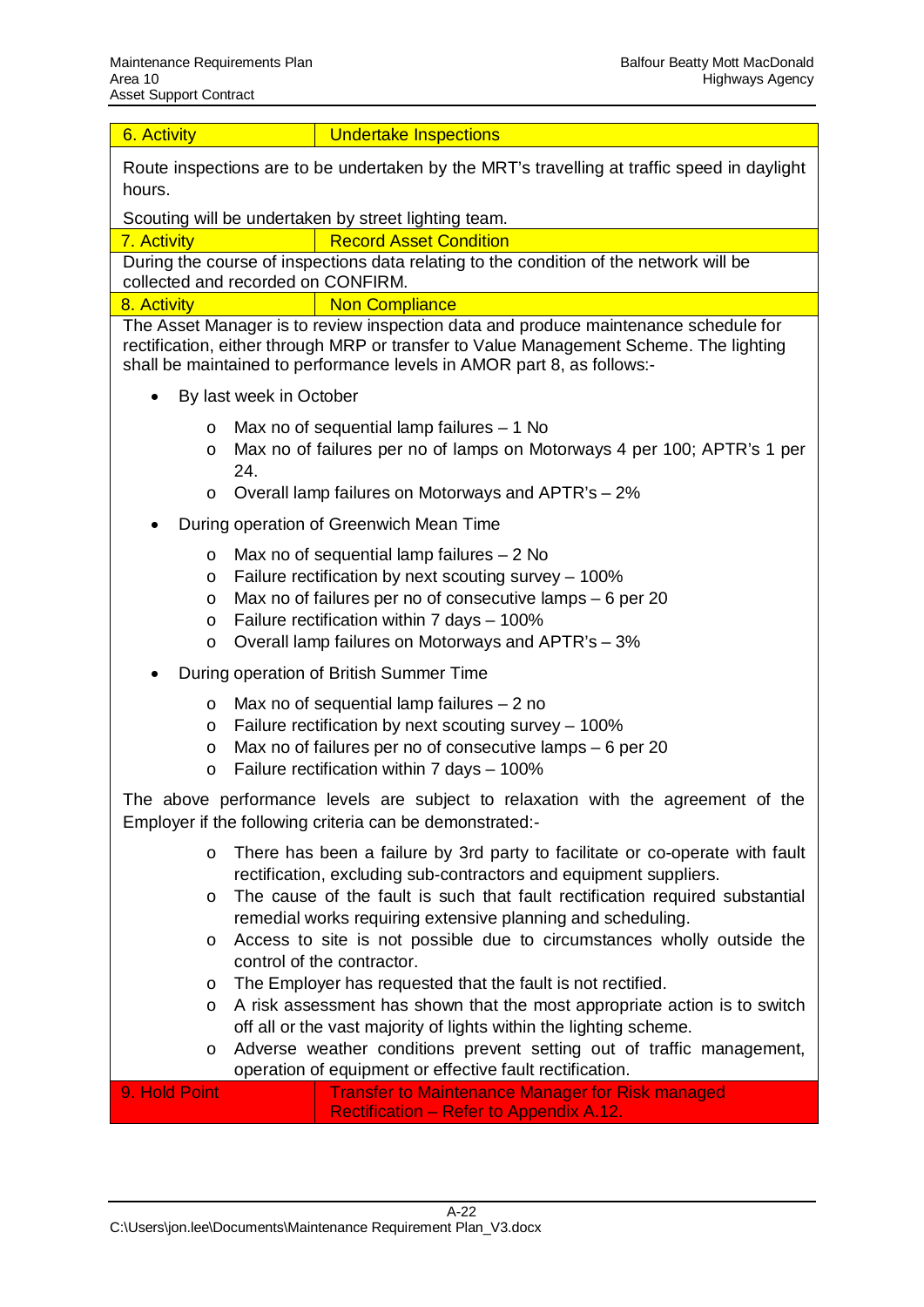| A.12 | Part 8 – Lighting - Risk managed Make Safe and Repair Procedure |
|------|-----------------------------------------------------------------|
|      |                                                                 |

| Objective                                                                                                                                                                                                                                                                                                                                                                                                                                                                                                                                                                                                                                                                                                                             | To implement the MRP with regards to Lighting Maintenance<br>Requirements. This will include how lighting condition will be<br>maintained to the appropriate level over the following five<br>years. The Lighting Maintenance section within the MRP must<br>be reviewed every two years. Develop and implement an<br>annual Lighting Asset Management Plan (LAMP) to<br>demonstrate how the outcomes and deliverables will be<br>achieved in the forthcoming year. Review this annually. |  |  |  |  |  |  |  |
|---------------------------------------------------------------------------------------------------------------------------------------------------------------------------------------------------------------------------------------------------------------------------------------------------------------------------------------------------------------------------------------------------------------------------------------------------------------------------------------------------------------------------------------------------------------------------------------------------------------------------------------------------------------------------------------------------------------------------------------|-------------------------------------------------------------------------------------------------------------------------------------------------------------------------------------------------------------------------------------------------------------------------------------------------------------------------------------------------------------------------------------------------------------------------------------------------------------------------------------------|--|--|--|--|--|--|--|
| Output                                                                                                                                                                                                                                                                                                                                                                                                                                                                                                                                                                                                                                                                                                                                | <b>Resilient</b>                                                                                                                                                                                                                                                                                                                                                                                                                                                                          |  |  |  |  |  |  |  |
| <b>Executive Owner</b>                                                                                                                                                                                                                                                                                                                                                                                                                                                                                                                                                                                                                                                                                                                | <b>AMOR Service Leader</b>                                                                                                                                                                                                                                                                                                                                                                                                                                                                |  |  |  |  |  |  |  |
| <b>Local Owner</b>                                                                                                                                                                                                                                                                                                                                                                                                                                                                                                                                                                                                                                                                                                                    | Network Manager                                                                                                                                                                                                                                                                                                                                                                                                                                                                           |  |  |  |  |  |  |  |
| <b>Implementation Owner</b>                                                                                                                                                                                                                                                                                                                                                                                                                                                                                                                                                                                                                                                                                                           | <b>Network Supervisor</b>                                                                                                                                                                                                                                                                                                                                                                                                                                                                 |  |  |  |  |  |  |  |
| 10. Hold Point                                                                                                                                                                                                                                                                                                                                                                                                                                                                                                                                                                                                                                                                                                                        | Transfer from Asset Manager for Risk managed Rectification -<br><b>Refer to Appendix A.11.</b>                                                                                                                                                                                                                                                                                                                                                                                            |  |  |  |  |  |  |  |
| The Maintenance Manager will programme and rectify non-compliance as identified by the<br>Asset Manager from the Risk Managed Inspection Process indentified within Appendix<br>A.11. Lighting hazards that are likely to cause harm to public or property shall be mitigated<br>within 24 hrs. Non compliance defects (see B.11.8) to be rectified within 7 days (subject to<br>relaxation), all other defects deemed superficial and rectified through either Bulk Lamp<br>Change or planned renewals programme. Life expired equipment shall be subject to VM<br>review and rectification through the Renewals Programme. Accident damage repairs that<br>are not covered by B.11.8 shall be repaired within 6 months of incident. |                                                                                                                                                                                                                                                                                                                                                                                                                                                                                           |  |  |  |  |  |  |  |
| 11. Activity                                                                                                                                                                                                                                                                                                                                                                                                                                                                                                                                                                                                                                                                                                                          | Site specific Risk Assessment of non-compliance                                                                                                                                                                                                                                                                                                                                                                                                                                           |  |  |  |  |  |  |  |
| The Supervisor is to carry out a site specific assessment of the identified non-compliance<br>and adopt Risk managed approach to determine timescale for rectification dependent<br>upon the grade of defect. Safe system of work to be raised, taking into account site<br>specific hazards likely to be present on site. The hazards will include the following:-                                                                                                                                                                                                                                                                                                                                                                   |                                                                                                                                                                                                                                                                                                                                                                                                                                                                                           |  |  |  |  |  |  |  |
| Working with electricity<br>Working at height<br>Leptospirosis                                                                                                                                                                                                                                                                                                                                                                                                                                                                                                                                                                                                                                                                        | Working in long vegetation, resulting in slips trips and falls.<br>Lone working will not be permitted, inclusive of scouting                                                                                                                                                                                                                                                                                                                                                              |  |  |  |  |  |  |  |
| 12. Activity                                                                                                                                                                                                                                                                                                                                                                                                                                                                                                                                                                                                                                                                                                                          | <b>Programme and identify resource</b>                                                                                                                                                                                                                                                                                                                                                                                                                                                    |  |  |  |  |  |  |  |
| specialist sub-contractor.                                                                                                                                                                                                                                                                                                                                                                                                                                                                                                                                                                                                                                                                                                            | The Supervisor shall review current works programme within Area 10 to incorporate<br>lighting maintenance (including scouting) into other activities where achievable through<br>Risk managed approach. The defect maintenance will be carried out by electrical                                                                                                                                                                                                                          |  |  |  |  |  |  |  |
|                                                                                                                                                                                                                                                                                                                                                                                                                                                                                                                                                                                                                                                                                                                                       | Life expired lighting defects will be managed through the VM process.                                                                                                                                                                                                                                                                                                                                                                                                                     |  |  |  |  |  |  |  |
| 13. Hold Point                                                                                                                                                                                                                                                                                                                                                                                                                                                                                                                                                                                                                                                                                                                        | Review training capabilities of assigned resource and issue<br><b>SSW</b>                                                                                                                                                                                                                                                                                                                                                                                                                 |  |  |  |  |  |  |  |
|                                                                                                                                                                                                                                                                                                                                                                                                                                                                                                                                                                                                                                                                                                                                       | Safe System of Work (SSW) Permit produced by supervisor and to be approved by<br>Maintenance Manager prior to release of Hold Point.                                                                                                                                                                                                                                                                                                                                                      |  |  |  |  |  |  |  |
| 14. Activity                                                                                                                                                                                                                                                                                                                                                                                                                                                                                                                                                                                                                                                                                                                          | <b>Handover Briefing</b>                                                                                                                                                                                                                                                                                                                                                                                                                                                                  |  |  |  |  |  |  |  |
| undertake assigned task.                                                                                                                                                                                                                                                                                                                                                                                                                                                                                                                                                                                                                                                                                                              | Supervisor to brief ganger into SSW at shift handover, ensuring all resource is available to                                                                                                                                                                                                                                                                                                                                                                                              |  |  |  |  |  |  |  |
| 15. Activity                                                                                                                                                                                                                                                                                                                                                                                                                                                                                                                                                                                                                                                                                                                          | Undertake lighting maintenance                                                                                                                                                                                                                                                                                                                                                                                                                                                            |  |  |  |  |  |  |  |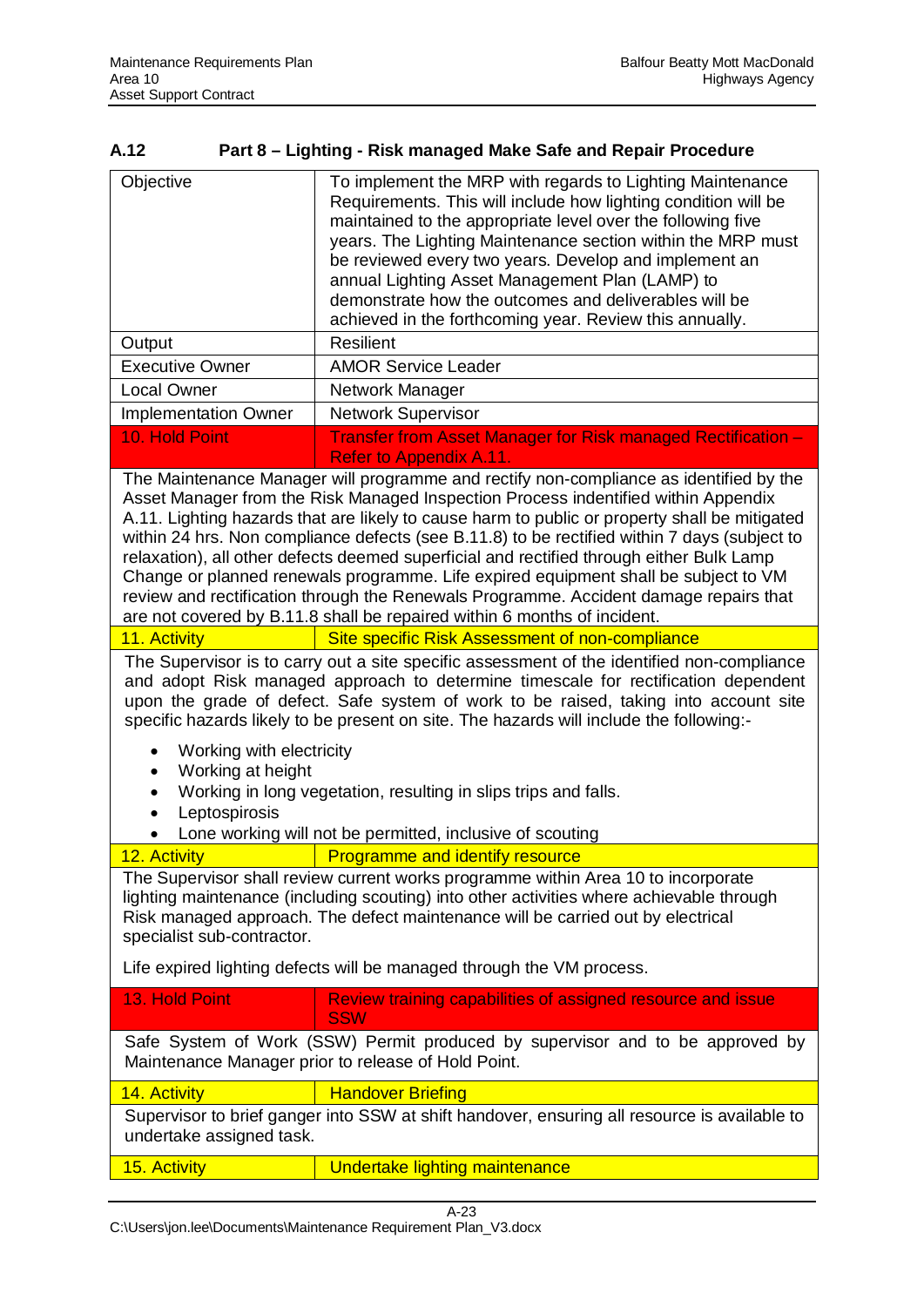Carry out activity in accordance with Safe System of Work and as directed by Maintenance Manager and to specified rectification period as agreed with Asset Manager. Bulk Lamp Change and asset inspection maintenance, shall be at prescribed intervals in the LAMP, determined by the previous providers maintenance programme in line with the RWSC. The BLC, electrical testing and asset inspection will be undertaken once during the life of the contract.

16. Activity Records Asset Condition

The following records are to be collated on site and passed to supervisor at end of shift handover:-

- Nature of maintenance undertaken inclusive of materials
- Condition of surrounding assets
- Any residual issues that were encountered.

## 17. Activity **End of shift Handover**

Supervisor and Maintenance Manager to discuss operation undertaken and record any opportunities for improvement, taking into account the Task, Constraints of Individuals/Operatives and the Environment. All information to be returned to Network Manager for works sign off and forwarded to Asset Manager for review.

18. Hold Point **Transfer to Asset Manager for approval and signing off defect.**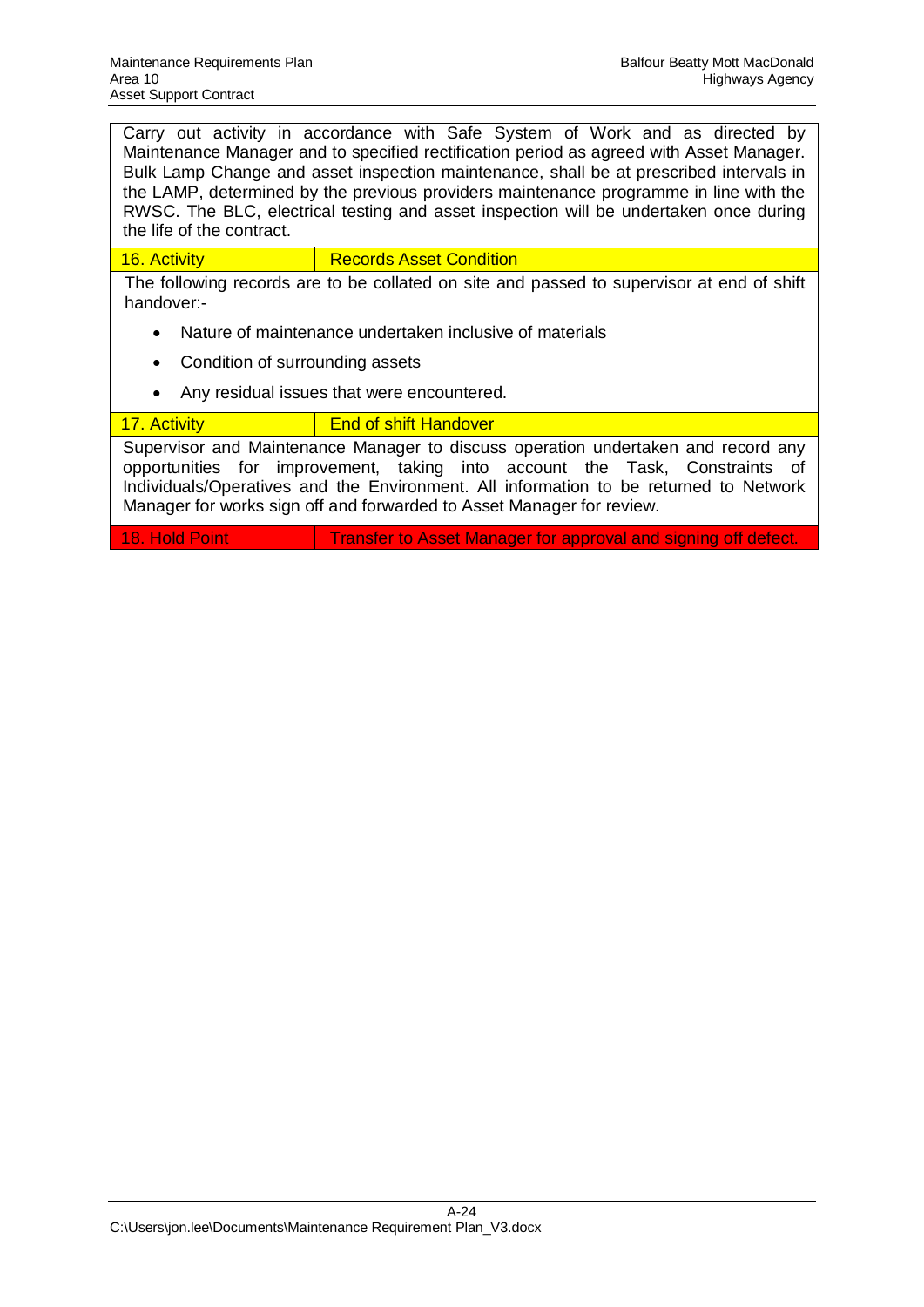# **A.13 Part 9 – Paved Areas**

| <b>Assessors Name</b>                                          |                                                                                  | Date of<br><b>Assessment of Risk</b><br>(based on 5x5 Matrix)<br><b>Assessment</b> |                     |                     | <b>Residual Risk</b><br>(based on 5x5 Matrix) |                                   |                                                                                                                                                                                                                                                                    | <b>Date</b>            |                          |                         |                                  |                                |
|----------------------------------------------------------------|----------------------------------------------------------------------------------|------------------------------------------------------------------------------------|---------------------|---------------------|-----------------------------------------------|-----------------------------------|--------------------------------------------------------------------------------------------------------------------------------------------------------------------------------------------------------------------------------------------------------------------|------------------------|--------------------------|-------------------------|----------------------------------|--------------------------------|
| <b>Work Activity</b>                                           | <b>Hazardous Event</b>                                                           | Persons/<br><b>Property</b><br><b>Affected</b>                                     | Level<br>Likelihood | Level<br>Consequenc | <b>Risk Leve</b>                              | <b>Risk Controls</b><br>Required? | <b>Risk Controls</b>                                                                                                                                                                                                                                               | Likelihood<br>Probable | Potential<br>Consequence | <b>New Risk</b><br>Leve | Further<br>Controls<br>Required? | <b>Review</b><br><b>Period</b> |
| Part 9 - Pavement<br>Areas<br>Maintenance<br>Requirement (9.1) | Carriageway failure<br>resulting in injury or<br>damage to person or<br>property | Road users                                                                         | 3                   | 4                   | 12                                            | Yes                               | Route inspections as per<br>frequencies detailed in Figure<br>3.2 and review of Asset<br>information held on databases.<br>such as HAPMS and TRACS.<br>Inspection process referred to in<br>Appendix A.14 and make safe<br>process referenced in Appendix<br>A.15. | $\overline{2}$         | 3                        | 6                       | <b>No</b>                        | 12 monthly                     |
| Part 9 - Pavement<br>Areas<br>Maintenance<br>Requirement (9.2) | Surface skidding<br>resistance below<br>standards                                | Road users                                                                         | 3                   | 4                   | $\overline{12}$                               | Yes                               | Annual SCRIM surveys. Follow<br>the HD 28 process. Follow the<br>IAN 49 process for newly laid<br>TSCS. Erect slippery road<br>warning signs where necessary,<br>as detailed in Appendix A.15.                                                                     | $\overline{2}$         | 3                        | 6                       | <b>No</b>                        | 12 monthly                     |
| Part 9 - Pavement<br>Areas<br>Maintenance<br>Requirement (9.3) | Footway/cycleway<br>surface causing trip<br>hazards                              | Pedestrians/<br>cyclists                                                           | 3                   | 4                   | 12                                            | Yes                               | Route inspections as per<br>frequencies detailed in Figure<br>3.2. Supplement with an asset<br>inspection as detailed in<br>Appendix A.14.                                                                                                                         | $\overline{2}$         | 3                        | 6                       | <b>No</b>                        | 12 monthly                     |
| Part 9 - Pavement<br>Areas<br>Maintenance<br>Requirement (9.4) | Struck by vehicle while<br>undertaking<br>maintenance activity                   | Operatives                                                                         | 3                   | 5                   | 15                                            | Yes                               | Site specific risk assessment<br>and safe system of work<br>required to reduce risk to<br>operatives working near live<br>lanes.                                                                                                                                   | $\overline{2}$         | 3                        | 6                       | <b>No</b>                        | 12 monthly                     |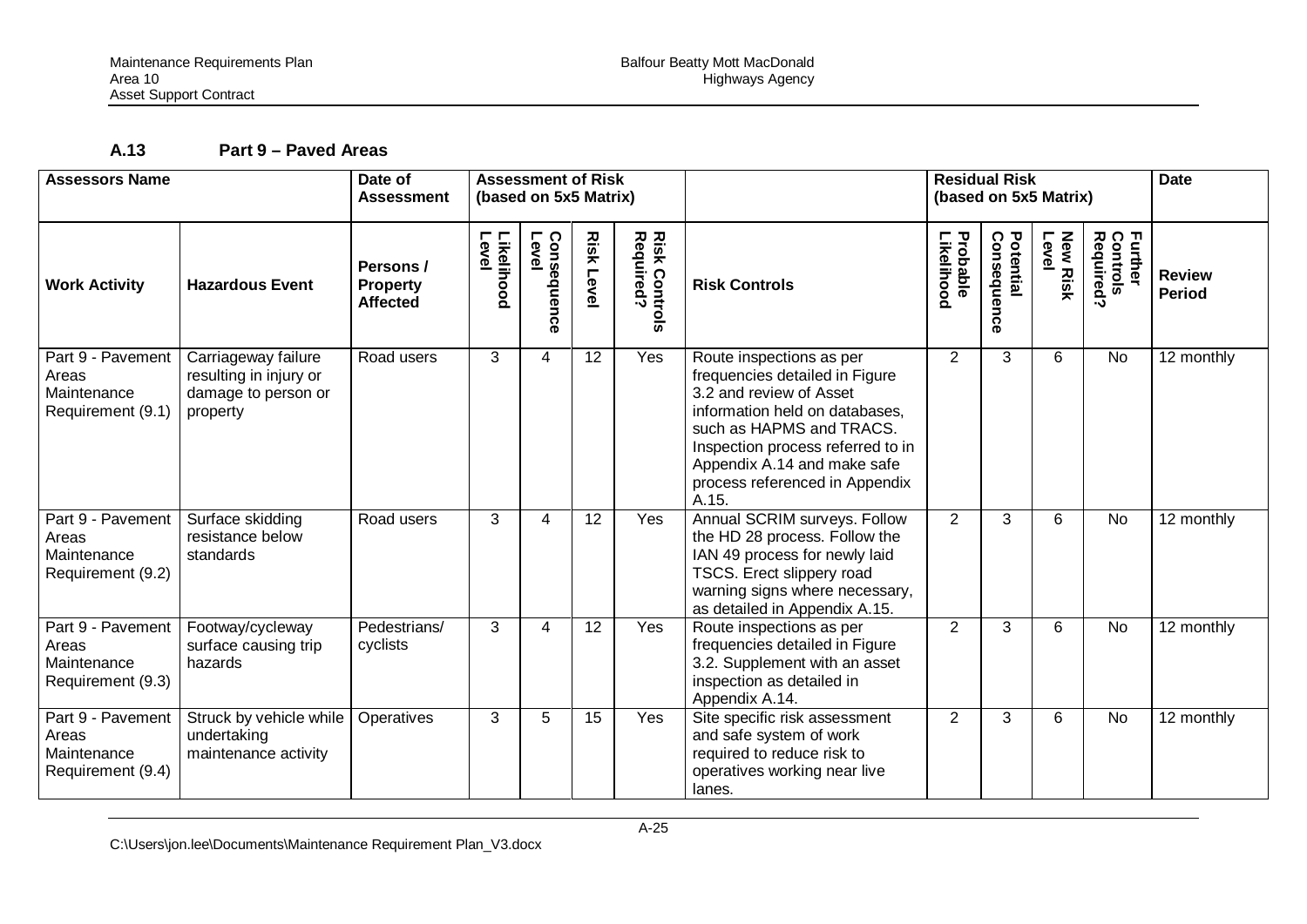| <b>Assessors Name</b>                                          |                                                                                                                                                                                      | Date of<br><b>Assessment</b>                    | <b>Assessment of Risk</b><br>(based on 5x5 Matrix) |                            |                     |                                   | <b>Residual Risk</b><br>(based on 5x5 Matrix)                                                                                                                                                                      |                        |                                 | <b>Date</b>              |                                  |                                |
|----------------------------------------------------------------|--------------------------------------------------------------------------------------------------------------------------------------------------------------------------------------|-------------------------------------------------|----------------------------------------------------|----------------------------|---------------------|-----------------------------------|--------------------------------------------------------------------------------------------------------------------------------------------------------------------------------------------------------------------|------------------------|---------------------------------|--------------------------|----------------------------------|--------------------------------|
| <b>Work Activity</b>                                           | <b>Hazardous Event</b>                                                                                                                                                               | Persons /<br><b>Property</b><br><b>Affected</b> | Likelihood<br>Level                                | Conse<br>Level<br>ăne<br>ō | <b>Risk</b><br>Leve | <b>Risk Controls</b><br>Required? | <b>Risk Controls</b>                                                                                                                                                                                               | Probable<br>-ikelihood | <b>Consequence</b><br>Potential | <b>New Risk</b><br>Level | Further<br>Controls<br>Required' | <b>Review</b><br><b>Period</b> |
| Part 9 - Pavement<br>Areas<br>Maintenance<br>Requirement (9.5) | Localised failures on<br>bridge decks<br>associated with use of<br>TSCS as recorded on<br>risk register (A10.068)                                                                    | Road users                                      | 3                                                  | 4                          | 12                  | Yes                               | Monitor through route<br>inspections, as per frequencies<br>detailed on Figure 3.2. Escalate<br>to Employer to instigate "do<br>minimum" repair through<br>renewals programme. Sign<br>accordingly to warn public. | 2                      | 3                               | 6                        | <b>No</b>                        | Review<br>monthly              |
| Part 9 - Pavement<br>Areas<br>Maintenance<br>Requirement (9.6) | M60 J22 to 24. Risk<br>register records<br>structural pavement<br>failure. Uneven<br>surface and water<br>spray due to excess<br>surface water may<br>lead to accidents<br>(A10.090) | Road users                                      | 3                                                  | 4                          | 12                  | Yes                               | Monitor through route<br>inspections, as per frequencies<br>detailed on Figure 3.2. Escalate<br>to Employer to instigate "do<br>minimum" repair through<br>renewals programme. Sign<br>accordingly to warn public. | 2                      | 3                               | 6                        | <b>No</b>                        | Review<br>monthly.             |
| Part 9 - Pavement<br>Areas<br>Maintenance<br>Requirement (9.7) | M62 Jct 11 to 12.<br>Bumps present with<br>risk of RTC due to loss<br>of control from<br>unexpected pavement<br>geometry. (A10.089)                                                  | Road users                                      | 3                                                  | 4                          | $\overline{12}$     | Yes                               | Monitor through route<br>inspections, as per frequencies<br>detailed on Figure 3.2. Escalate<br>to Employer to instigate "do<br>minimum" repair through<br>renewals programme. Sign<br>accordingly to warn public. | 2                      | 3                               | 6                        | <b>No</b>                        | Review<br>monthly.             |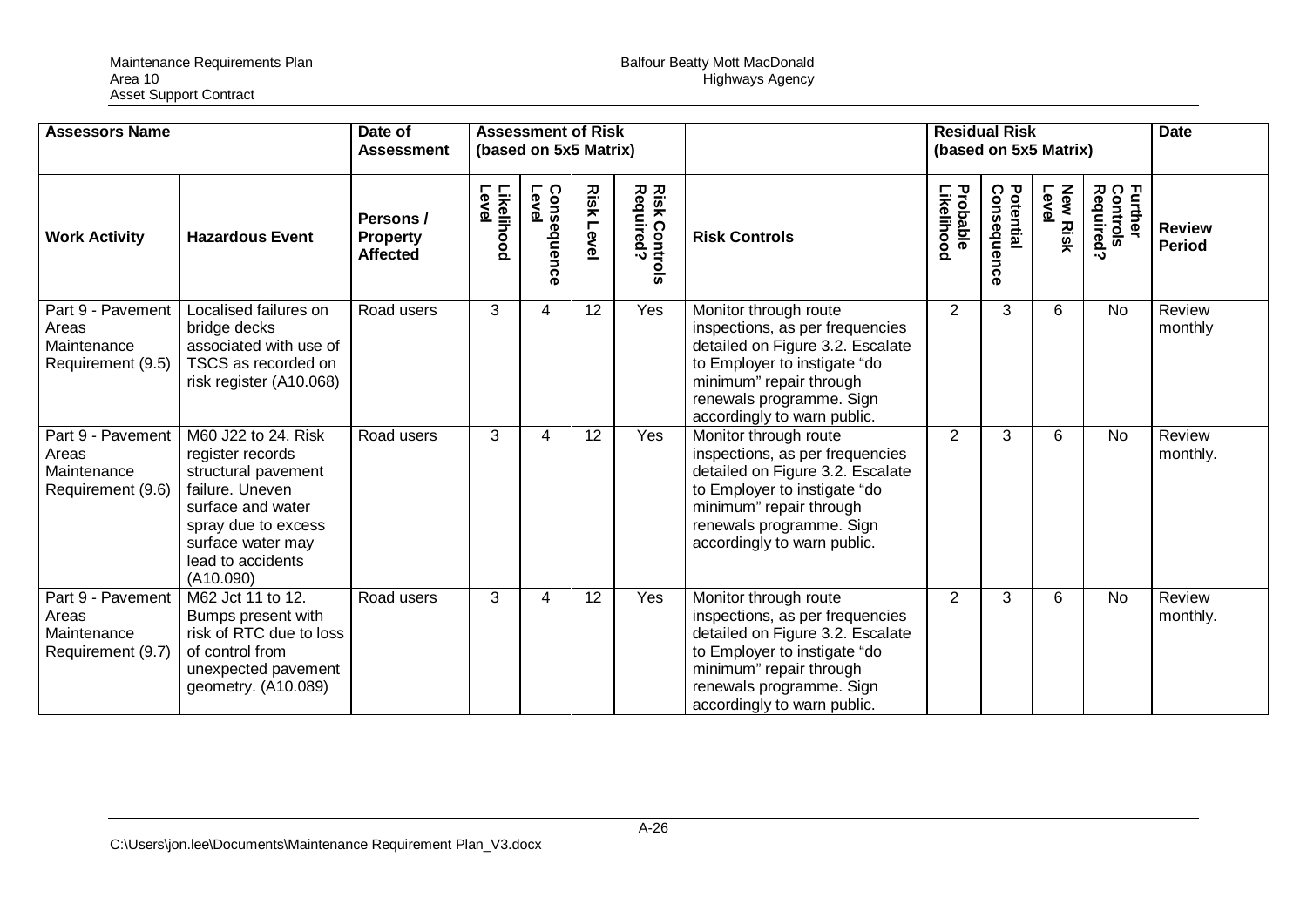| <b>Assessors Name</b>                                              |                                                                                                                                     | Date of<br><b>Assessment</b>                   | <b>Assessment of Risk</b><br>(based on 5x5 Matrix) |                         |              |                                   |                                                                                                                                                                                                                    | <b>Residual Risk</b><br>(based on 5x5 Matrix) |                          |                          | <b>Date</b>                                         |                                |
|--------------------------------------------------------------------|-------------------------------------------------------------------------------------------------------------------------------------|------------------------------------------------|----------------------------------------------------|-------------------------|--------------|-----------------------------------|--------------------------------------------------------------------------------------------------------------------------------------------------------------------------------------------------------------------|-----------------------------------------------|--------------------------|--------------------------|-----------------------------------------------------|--------------------------------|
| <b>Work Activity</b>                                               | <b>Hazardous Event</b>                                                                                                              | Persons/<br><b>Property</b><br><b>Affected</b> | Likelihood<br>Level                                | Consequel<br>Level<br>ດ | Risk<br>Leve | <b>Risk Controls</b><br>Required? | <b>Risk Controls</b>                                                                                                                                                                                               | Probable<br><b>ikelihood</b>                  | Potential<br>Consequence | <b>New Risk</b><br>Level | <b>Further</b><br>Control:<br>Controls<br>Required? | <b>Review</b><br><b>Period</b> |
| Part 9 - Pavement<br>Areas<br>Maintenance<br>Requirement (9.8)     | Rapid failure of TSCS<br>as identified in risk<br>register (A10.128)                                                                | Road users<br>and operatives                   | 3                                                  | 4                       | 12           | Yes                               | Monitor through route<br>inspections, as per frequencies<br>detailed on Figure 3.2. Escalate<br>to Employer to instigate "do<br>minimum" repair through<br>renewals programme. Sign<br>accordingly to warn public. | $\overline{2}$                                | 3                        | 6                        | <b>No</b>                                           | Review<br>monthly.             |
| Part 9 - Pavement<br>Areas<br>Maintenance<br>Requirement (9.9)     | M60 Jct 19 to 22.<br>Structural pavement<br>failures arising from<br>issues relating to<br>design and<br>construction (A10.<br>091) | Road users                                     | 3                                                  | 4                       | 12           | Yes                               | Monitor through route<br>inspections, as per frequencies<br>detailed on Figure 3.2. Escalate<br>to Employer to instigate "do<br>minimum" repair through<br>renewals programme. Sign<br>accordingly to warn public. | 2                                             | 3                        | 6                        | <b>No</b>                                           | Review<br>monthly              |
| Part 9 - Pavement<br>Areas<br>Maintenance<br>Requirement<br>(9.10) | Localised failure of<br>asphalt overlay to the<br>continuously<br>reinforced concrete<br>pavement between<br>M60 Jct 1 to 2         | Road users                                     | 3                                                  | 4                       | 12           | Yes                               | Monitor through route<br>inspections, as per frequencies<br>detailed on Figure 3.2. Escalate<br>to Employer to instigate "do<br>minimum" repair through<br>renewals programme. Sign<br>accordingly to warn public. | 2                                             | 3                        | 6                        | <b>No</b>                                           | Review<br>monthly.             |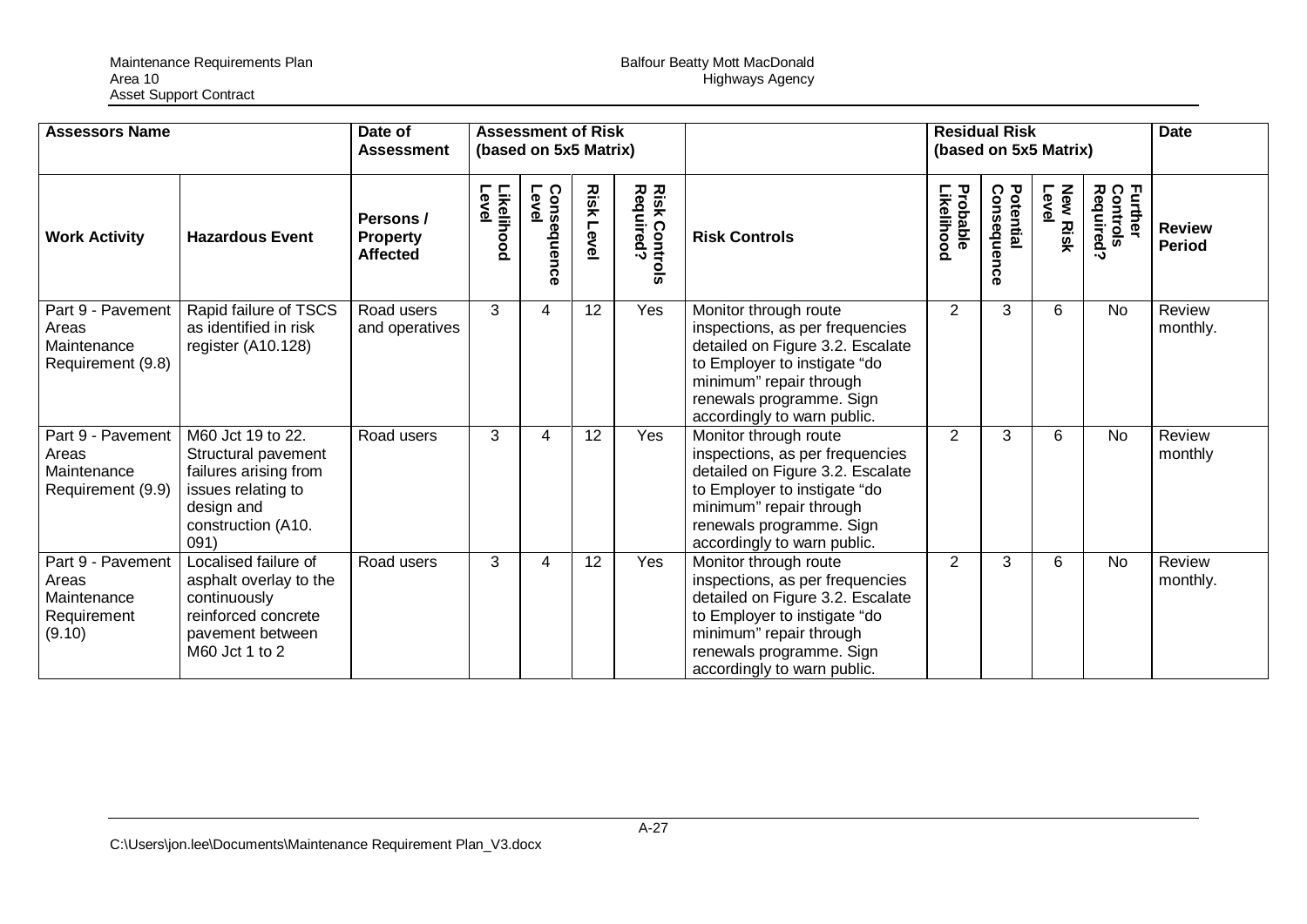| A.14 | Part 9 – Paved Areas - Risk Managed Inspection Procedure |
|------|----------------------------------------------------------|
|      |                                                          |

| Objective                                                                                                                                                                                                                                                                                                                                                                                                                                                                                                                                                                                                                                                                                                                                                                                                                                                                                                                                                                                                                                                                                                                    | To provide a safe and even surface for all road users.                                                                                                                                                                               |  |  |  |  |  |
|------------------------------------------------------------------------------------------------------------------------------------------------------------------------------------------------------------------------------------------------------------------------------------------------------------------------------------------------------------------------------------------------------------------------------------------------------------------------------------------------------------------------------------------------------------------------------------------------------------------------------------------------------------------------------------------------------------------------------------------------------------------------------------------------------------------------------------------------------------------------------------------------------------------------------------------------------------------------------------------------------------------------------------------------------------------------------------------------------------------------------|--------------------------------------------------------------------------------------------------------------------------------------------------------------------------------------------------------------------------------------|--|--|--|--|--|
| Output                                                                                                                                                                                                                                                                                                                                                                                                                                                                                                                                                                                                                                                                                                                                                                                                                                                                                                                                                                                                                                                                                                                       | <b>Network Condition Data</b>                                                                                                                                                                                                        |  |  |  |  |  |
| <b>Executive Owner</b>                                                                                                                                                                                                                                                                                                                                                                                                                                                                                                                                                                                                                                                                                                                                                                                                                                                                                                                                                                                                                                                                                                       | Asset Management Leader                                                                                                                                                                                                              |  |  |  |  |  |
| <b>Local Owner</b>                                                                                                                                                                                                                                                                                                                                                                                                                                                                                                                                                                                                                                                                                                                                                                                                                                                                                                                                                                                                                                                                                                           | Asset Manager                                                                                                                                                                                                                        |  |  |  |  |  |
| <b>Implementation Owner</b>                                                                                                                                                                                                                                                                                                                                                                                                                                                                                                                                                                                                                                                                                                                                                                                                                                                                                                                                                                                                                                                                                                  | <b>Asset Champion</b>                                                                                                                                                                                                                |  |  |  |  |  |
| 1. Activity                                                                                                                                                                                                                                                                                                                                                                                                                                                                                                                                                                                                                                                                                                                                                                                                                                                                                                                                                                                                                                                                                                                  | <b>Assess Risk for Each Asset Type</b>                                                                                                                                                                                               |  |  |  |  |  |
|                                                                                                                                                                                                                                                                                                                                                                                                                                                                                                                                                                                                                                                                                                                                                                                                                                                                                                                                                                                                                                                                                                                              | The Asset Manager will assess risk associated with paved areas as identified in Appendix<br>A.13. Consideration to be given to risk register; previous maintenance history, forward<br>renewals programme and value management data. |  |  |  |  |  |
| 2. Activity                                                                                                                                                                                                                                                                                                                                                                                                                                                                                                                                                                                                                                                                                                                                                                                                                                                                                                                                                                                                                                                                                                                  | <b>Determine Inspection Frequencies</b>                                                                                                                                                                                              |  |  |  |  |  |
| Route inspections will be undertaken at frequencies outlined in Figure 3.2. These<br>inspections will be carried out at traffic speed, in daylight hours and will identify hazardous<br>defects associated with the main carriageway and footways. It is anticipated that these<br>inspections will identify hazardous defects (refer to Appendix B for examples of defects)<br>as follows:-<br>Potholes >150mm diameter of > depth than that of the surface course thickness or<br>of > depth than 40mm.<br>Deformation >40mm<br>Ironwork with difference in level of >25mm.<br>٠<br>Potholes > 25mm deep or > 150mm, outside of trafficked areas<br>$\bullet$<br>Deformation >25mm outside of trafficked areas<br>$\bullet$<br>Any step change resulting in trip hazard > 25mm outside of trafficked areas.<br>The Asset Manager will programme asset inspections to record defects that are not<br>hazardous as part of the value management and renewals programmes. To comply with<br>AMOR procedure and the requirements of HD 40 a full footway inspection will be<br>undertaken within the duration of the contract. |                                                                                                                                                                                                                                      |  |  |  |  |  |
| 3. Activity                                                                                                                                                                                                                                                                                                                                                                                                                                                                                                                                                                                                                                                                                                                                                                                                                                                                                                                                                                                                                                                                                                                  | <b>Are Relaxations or Enhancements Required</b>                                                                                                                                                                                      |  |  |  |  |  |
|                                                                                                                                                                                                                                                                                                                                                                                                                                                                                                                                                                                                                                                                                                                                                                                                                                                                                                                                                                                                                                                                                                                              | The Asset Manager will agree with the Asset Management Leader relaxations or<br>enhancements as required through the length of the contract.                                                                                         |  |  |  |  |  |
| 4. Hold Point                                                                                                                                                                                                                                                                                                                                                                                                                                                                                                                                                                                                                                                                                                                                                                                                                                                                                                                                                                                                                                                                                                                | <b>Obtain Relaxation or Enhancement Approval</b>                                                                                                                                                                                     |  |  |  |  |  |
| Management Leader and Employer.                                                                                                                                                                                                                                                                                                                                                                                                                                                                                                                                                                                                                                                                                                                                                                                                                                                                                                                                                                                                                                                                                              | The Asset Manager will obtain approval to proceed with relaxation through Asset                                                                                                                                                      |  |  |  |  |  |
| 5. Activity                                                                                                                                                                                                                                                                                                                                                                                                                                                                                                                                                                                                                                                                                                                                                                                                                                                                                                                                                                                                                                                                                                                  | <b>Update MRP as Required</b>                                                                                                                                                                                                        |  |  |  |  |  |
|                                                                                                                                                                                                                                                                                                                                                                                                                                                                                                                                                                                                                                                                                                                                                                                                                                                                                                                                                                                                                                                                                                                              | Update MRP with revised inspection intervals and defect management strategy. In any                                                                                                                                                  |  |  |  |  |  |
|                                                                                                                                                                                                                                                                                                                                                                                                                                                                                                                                                                                                                                                                                                                                                                                                                                                                                                                                                                                                                                                                                                                              | event the MRP will be subject to a review every 2 years.                                                                                                                                                                             |  |  |  |  |  |
| 6. Activity<br><b>Undertake Inspections</b><br>Route inspections are to be undertaken by the MRT's travelling at traffic speed in daylight<br>hours.<br>Asset Inspections will be walked or surveyed inspections as directed by the Asset                                                                                                                                                                                                                                                                                                                                                                                                                                                                                                                                                                                                                                                                                                                                                                                                                                                                                    |                                                                                                                                                                                                                                      |  |  |  |  |  |
| Manager.                                                                                                                                                                                                                                                                                                                                                                                                                                                                                                                                                                                                                                                                                                                                                                                                                                                                                                                                                                                                                                                                                                                     |                                                                                                                                                                                                                                      |  |  |  |  |  |
| 7. Activity                                                                                                                                                                                                                                                                                                                                                                                                                                                                                                                                                                                                                                                                                                                                                                                                                                                                                                                                                                                                                                                                                                                  | <b>Record Asset Condition</b>                                                                                                                                                                                                        |  |  |  |  |  |
| Employer systems following technical surveys.<br>8. Activity                                                                                                                                                                                                                                                                                                                                                                                                                                                                                                                                                                                                                                                                                                                                                                                                                                                                                                                                                                                                                                                                 | During the course of inspections data relating to the condition of the network will be<br>collected and recorded on CONFIRM. Asset Manager will be responsible for updating<br><b>Non Compliance</b>                                 |  |  |  |  |  |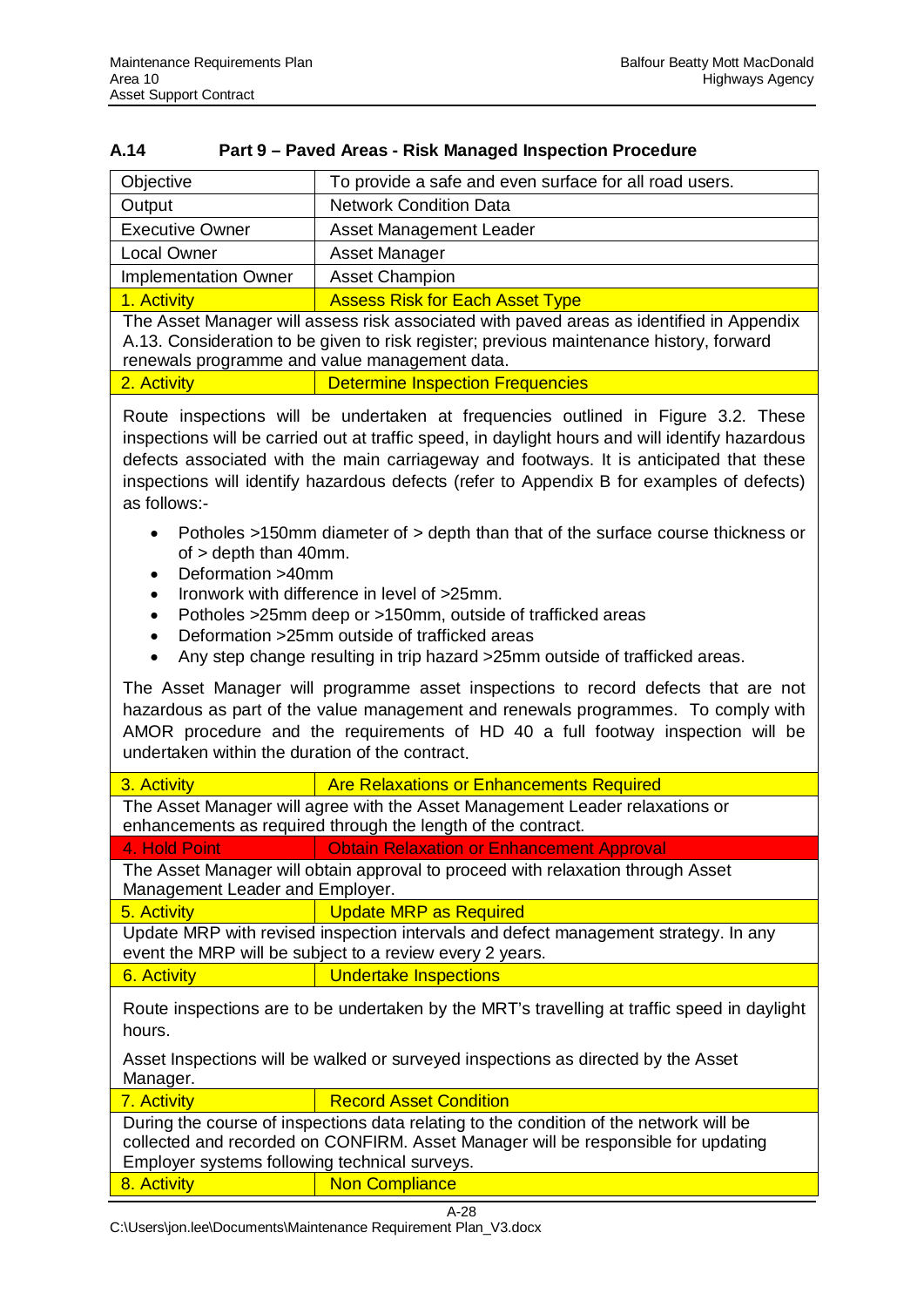The Asset Manager is to review inspection data and produce maintenance schedule for rectification, either through MRP or transfer to Value Management Scheme. Refer to Appendix E for the Risk Managed Inspection process. Areas of pavement that do not comply with HD 28 in relation to SCRIM co-efficiencies shall have appropriate interventions to mitigate risk to road user implement, through VM process (usually through temporary signing).

| - 9. Hold Point | Transfer to Maintenance Manager for Risk managed |
|-----------------|--------------------------------------------------|
|                 | Rectification – Refer to Appendix A.15.          |

| A.15 |  |  | Part 9 – Paved Areas - Risk managed Make Safe and Repair Procedure |
|------|--|--|--------------------------------------------------------------------|
|------|--|--|--------------------------------------------------------------------|

| Objective                                                                                                                                                                                                                                                                                                                                                                                                                                                               | To repair carriageways defects as directed by Asset Manager<br>to allow safe and even surface for all road users                                                                                                                                                                                                                                                  |  |  |  |  |  |  |
|-------------------------------------------------------------------------------------------------------------------------------------------------------------------------------------------------------------------------------------------------------------------------------------------------------------------------------------------------------------------------------------------------------------------------------------------------------------------------|-------------------------------------------------------------------------------------------------------------------------------------------------------------------------------------------------------------------------------------------------------------------------------------------------------------------------------------------------------------------|--|--|--|--|--|--|
| Output                                                                                                                                                                                                                                                                                                                                                                                                                                                                  | <b>Resilient</b>                                                                                                                                                                                                                                                                                                                                                  |  |  |  |  |  |  |
| <b>Executive Owner</b>                                                                                                                                                                                                                                                                                                                                                                                                                                                  | <b>AMOR Service Leader</b>                                                                                                                                                                                                                                                                                                                                        |  |  |  |  |  |  |
| <b>Local Owner</b>                                                                                                                                                                                                                                                                                                                                                                                                                                                      | Network Manager                                                                                                                                                                                                                                                                                                                                                   |  |  |  |  |  |  |
| <b>Implementation Owner</b>                                                                                                                                                                                                                                                                                                                                                                                                                                             | <b>Network Supervisor</b>                                                                                                                                                                                                                                                                                                                                         |  |  |  |  |  |  |
| 10. Hold Point                                                                                                                                                                                                                                                                                                                                                                                                                                                          | Transfer from Asset Manager for Risk managed Rectification -<br><b>Refer to Appendix A.14</b>                                                                                                                                                                                                                                                                     |  |  |  |  |  |  |
| The Maintenance Manager will programme and rectify non-compliance as identified by the<br>Asset Manager from the Risk Managed Inspection Process indentified within Appendix<br>A.14. In all cases hazard shall be mitigated while solution is being reviewed, on occasion it<br>may be necessary to temporary sign a hazard.                                                                                                                                           |                                                                                                                                                                                                                                                                                                                                                                   |  |  |  |  |  |  |
| 11. Activity                                                                                                                                                                                                                                                                                                                                                                                                                                                            | Site specific Risk Assessment of non-compliance                                                                                                                                                                                                                                                                                                                   |  |  |  |  |  |  |
| The Supervisor is to carry out a site specific assessment of the identified non-compliance<br>and adopt Risk managed approach to determine timescale for rectification dependant<br>upon the grade of defect. Safe system of work to be raised, taking into account site<br>specific hazards likely to be present on site. Hazards to be mitigated and made safe within<br>24 hours, and strategy for long term solution reviewed through defect management<br>process. |                                                                                                                                                                                                                                                                                                                                                                   |  |  |  |  |  |  |
| 12. Activity                                                                                                                                                                                                                                                                                                                                                                                                                                                            | Programme and identify resource                                                                                                                                                                                                                                                                                                                                   |  |  |  |  |  |  |
| and diamond patching                                                                                                                                                                                                                                                                                                                                                                                                                                                    | The Supervisor shall review current works programme within Area 10 to incorporate paved<br>area maintenance into other activities where achievable through Risk managed approach.<br>The defect maintenance will be carried out by MRT to mitigate any hazardous defects,<br>through the use of HAPAS approved bituminous materials, such as instamac, rhinopatch |  |  |  |  |  |  |
| Network Manager through the supply chain.                                                                                                                                                                                                                                                                                                                                                                                                                               | It the event of an area requiring planing and machine laying, this will be arranged by the                                                                                                                                                                                                                                                                        |  |  |  |  |  |  |
| resulting in a "do minimum" renewals scheme.                                                                                                                                                                                                                                                                                                                                                                                                                            | Areas of concern as identified on the risk register and locations that are life expired and<br>incorporated in a forward programme, works will be agreed with the Employer, often                                                                                                                                                                                 |  |  |  |  |  |  |
| 13. Hold Point                                                                                                                                                                                                                                                                                                                                                                                                                                                          | Review training capabilities of assigned resource and issue<br><b>SSW</b>                                                                                                                                                                                                                                                                                         |  |  |  |  |  |  |
| Safe System of Work (SSW) Permit produced by supervisor and to be approved by<br>Network Manager prior to release of Hold Point.                                                                                                                                                                                                                                                                                                                                        |                                                                                                                                                                                                                                                                                                                                                                   |  |  |  |  |  |  |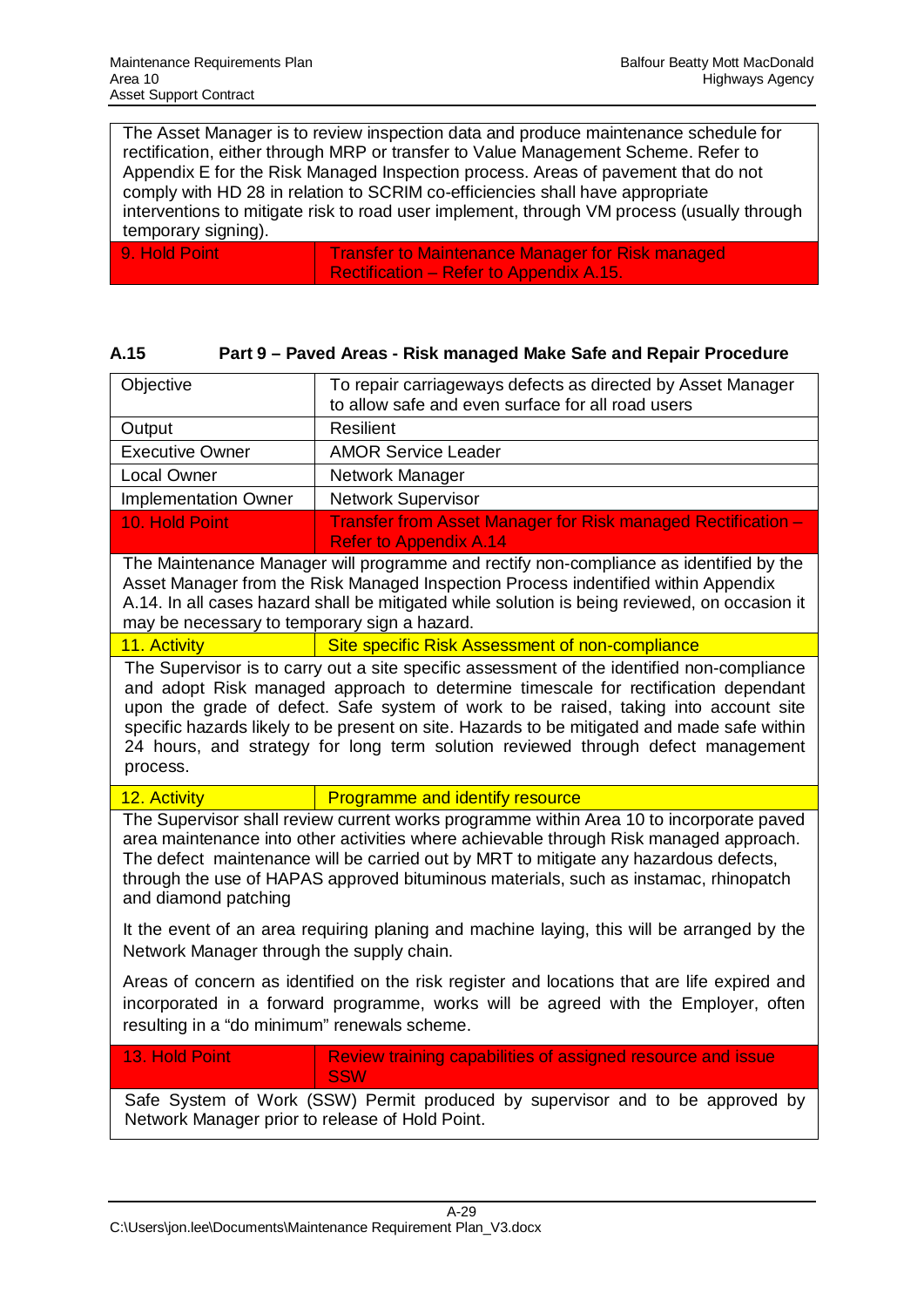| 14. Activity                                                                                                                                                                                                                                                                                                                       | <b>Handover Briefing</b>                                                                                                                 |  |  |  |  |  |  |  |  |  |
|------------------------------------------------------------------------------------------------------------------------------------------------------------------------------------------------------------------------------------------------------------------------------------------------------------------------------------|------------------------------------------------------------------------------------------------------------------------------------------|--|--|--|--|--|--|--|--|--|
| Supervisor to brief ganger into SSW at shift handover, ensuring all resource is available to<br>undertake assigned task.                                                                                                                                                                                                           |                                                                                                                                          |  |  |  |  |  |  |  |  |  |
| 15. Activity                                                                                                                                                                                                                                                                                                                       | Undertake pavement maintenance                                                                                                           |  |  |  |  |  |  |  |  |  |
| Carry out activity in accordance with Safe System of Work and as directed by Network<br>Manager and to specified rectification period as agreed with Asset Manager.                                                                                                                                                                |                                                                                                                                          |  |  |  |  |  |  |  |  |  |
| 16. Activity                                                                                                                                                                                                                                                                                                                       | <b>Records Asset Condition</b>                                                                                                           |  |  |  |  |  |  |  |  |  |
| handover:-                                                                                                                                                                                                                                                                                                                         | The following records are to be collated on site and passed to supervisor at end of shift                                                |  |  |  |  |  |  |  |  |  |
| $\bullet$                                                                                                                                                                                                                                                                                                                          | Nature of maintenance undertaken inclusive of materials<br>Condition of surrounding assets<br>Any residual issues that were encountered. |  |  |  |  |  |  |  |  |  |
| 17. Activity                                                                                                                                                                                                                                                                                                                       | <b>End of shift Handover</b>                                                                                                             |  |  |  |  |  |  |  |  |  |
| Supervisor and Maintenance Manager to discuss operation undertaken and record any<br>opportunities for improvement, taking into account the Task, Constraints of<br>Individuals/Operatives and the Environment. All information to be returned to Network<br>Manager for works sign off and forwarded to Asset Manager for review. |                                                                                                                                          |  |  |  |  |  |  |  |  |  |

18. Hold Point Transfer to Asset Manager for approval and signing off defect.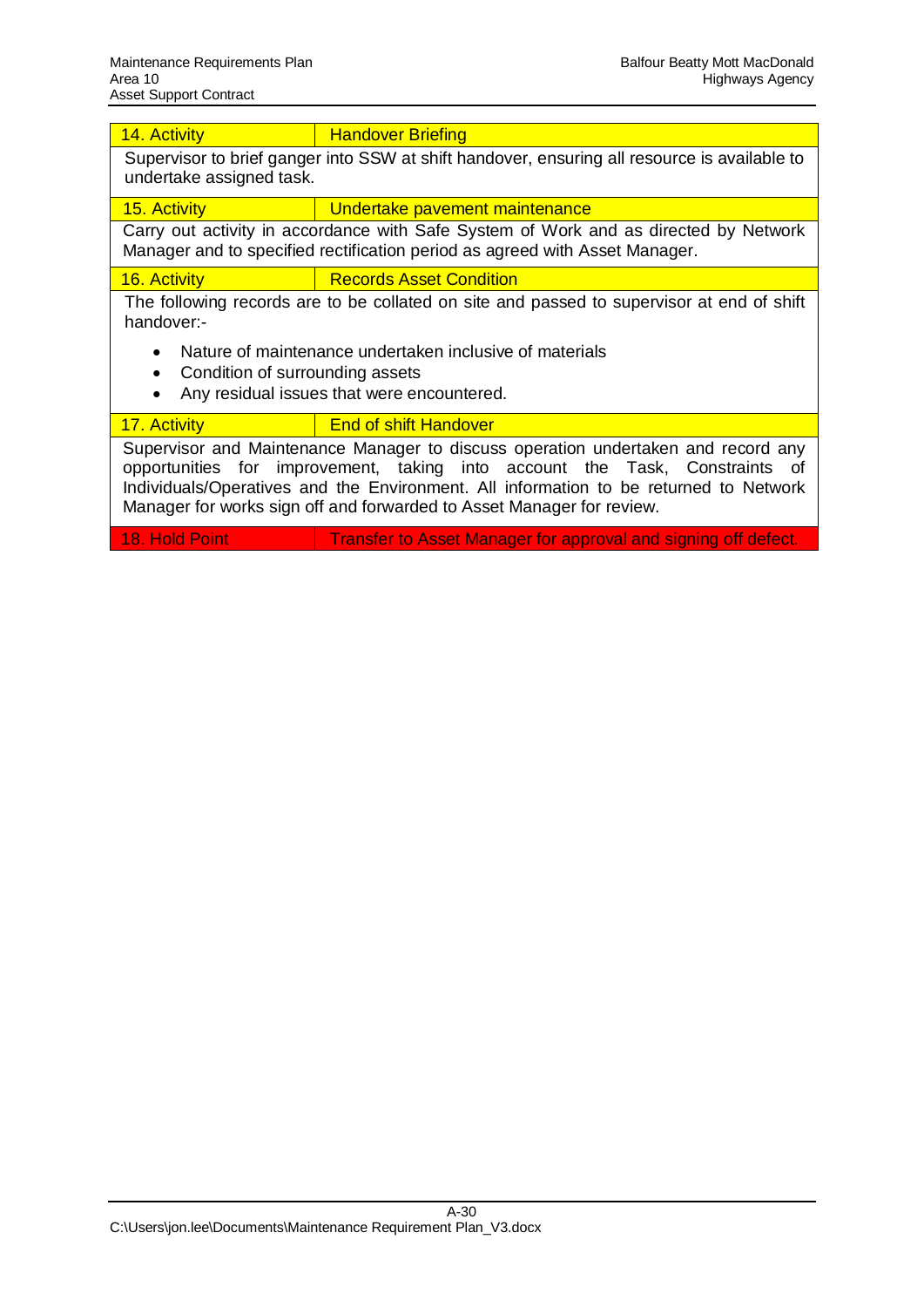# **A.16 Part 10 – Road markings and Road Studs**

| <b>Assessors Name</b>                                                                |                                                                           | <b>Assessment of Risk</b><br>Date of<br>(based on 5x5 Matrix)<br><b>Assessment</b> |                     |                          |                  |                                    |                                                                                                                                                                                                                                                                                                | <b>Residual Risk</b><br>(based on 5x5 Matrix) |                          |                          |                                                    | <b>Date</b>                    |
|--------------------------------------------------------------------------------------|---------------------------------------------------------------------------|------------------------------------------------------------------------------------|---------------------|--------------------------|------------------|------------------------------------|------------------------------------------------------------------------------------------------------------------------------------------------------------------------------------------------------------------------------------------------------------------------------------------------|-----------------------------------------------|--------------------------|--------------------------|----------------------------------------------------|--------------------------------|
| <b>Work Activity</b>                                                                 | <b>Hazardous Event</b>                                                    | Persons /<br><b>Property</b><br><b>Affected</b>                                    | Level<br>Likelihood | Consequen<br>Level<br>O. | <b>Risk Leve</b> | <b>Risk Controls<br/>Required?</b> | <b>Risk Controls</b>                                                                                                                                                                                                                                                                           | Probable<br><b>ikelihood</b>                  | Potential<br>Consequence | <b>New Risk</b><br>Level | <b>Further</b><br>Control<br>Controls<br>Required? | <b>Review</b><br><b>Period</b> |
| Part 10 - Road<br>Markings and<br>Road Studs<br>Maintenance<br>Requirement<br>(10.1) | Road marking failure<br>resulting in lack of<br>visibility and direction. | Road users                                                                         | 4                   | 4                        | 16               | Yes                                | Route inspections as per<br>frequencies detailed in Figure<br>3.2 and review of Asset<br>information to comply with TD<br>26. Inspection process referred<br>to in Appendix A.17 and make<br>safe process referenced in<br>Appendix A.18. Review<br>reflectivity as part of night<br>scouting. | 2                                             | 3                        | 6                        | <b>No</b>                                          | Review 12<br>monthly.          |
| Part 10 - Road<br>Markings and<br>Road Studs<br>Maintenance<br>Requirement<br>(10.2) | Missing road studs<br>resulting in lack of<br>direction.                  | Road users                                                                         | 3                   | 4                        | 12               | Yes                                | Route inspections as per<br>frequencies detailed in Figure<br>3.2 and review of Asset<br>information to comply with TD<br>26. Inspection process referred<br>to in Appendix A.17 and make<br>safe process referenced in<br>Appendix A.18. Review<br>reflectivity as part of night<br>scouting. | 2                                             | 3                        | 6                        | <b>No</b>                                          | Review 12<br>monthly.          |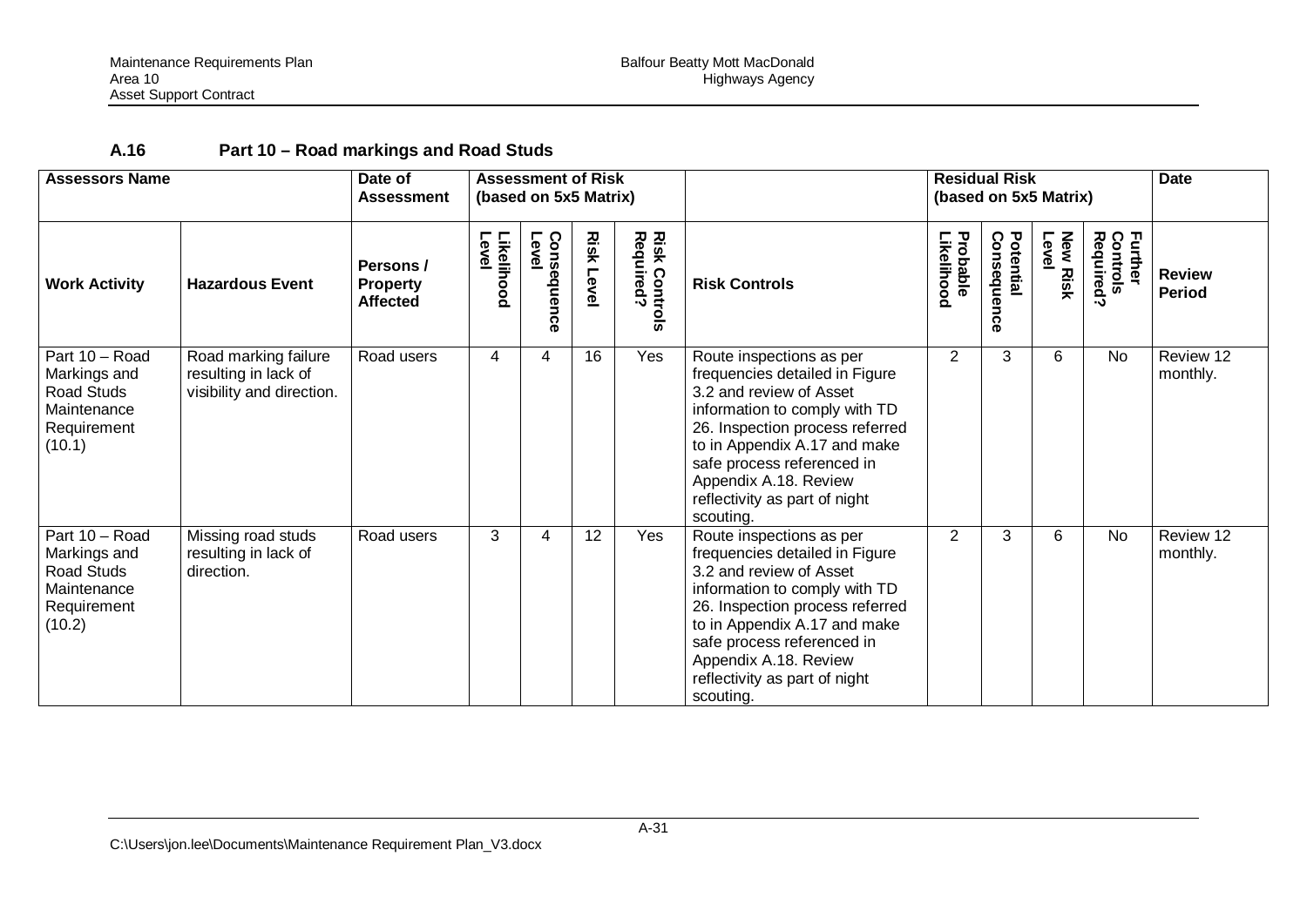| <b>Assessors Name</b>                                                                  |                        | <b>Assessment of Risk</b><br>Date of<br>(based on 5x5 Matrix)<br><b>Assessment</b> |                     |                              |               | <b>Residual Risk</b><br>(based on 5x5 Matrix) |                                                                                                      |                        |                              | Date                       |                                  |                                |
|----------------------------------------------------------------------------------------|------------------------|------------------------------------------------------------------------------------|---------------------|------------------------------|---------------|-----------------------------------------------|------------------------------------------------------------------------------------------------------|------------------------|------------------------------|----------------------------|----------------------------------|--------------------------------|
| <b>Work Activity</b>                                                                   | <b>Hazardous Event</b> | Persons /<br><b>Property</b><br><b>Affected</b>                                    | Likelihood<br>Level | Conse<br>Level<br>sdneu<br>ດ | Risk<br>Level | <b>Risk Controng</b><br>$rac{1}{2}$           | <b>Risk Controls</b>                                                                                 | Likelihood<br>Probable | Potential<br>Consequen<br>ခွ | Leve<br>New<br><b>Risk</b> | Further<br>Controls<br>Required? | <b>Review</b><br><b>Period</b> |
| Part 10 - Road<br>Markings and<br>Road Studs<br>Maintenance<br>Requirement<br>(10.3)   | Struck by vehicle      | Operative                                                                          | 4                   | 4                            | 16            | Yes                                           | Ensure safe system of work in<br>place for stud replacement and<br>roadmarking recovery.             | 2                      | 4                            | 8                          | <b>No</b>                        | Review 12<br>monthly.          |
| Part $10 - Road$<br>Markings and<br>Road Studs<br>Maintenance<br>Requirement<br>(10.4) | Hot works              | Operatives                                                                         | 3                   | 3                            | 9             | Yes                                           | Ensure safe system of work in<br>place including hot works permit,<br>employ competent supply chain. | 2                      | 2                            | 4                          | <b>No</b>                        | Review 12<br>monthly           |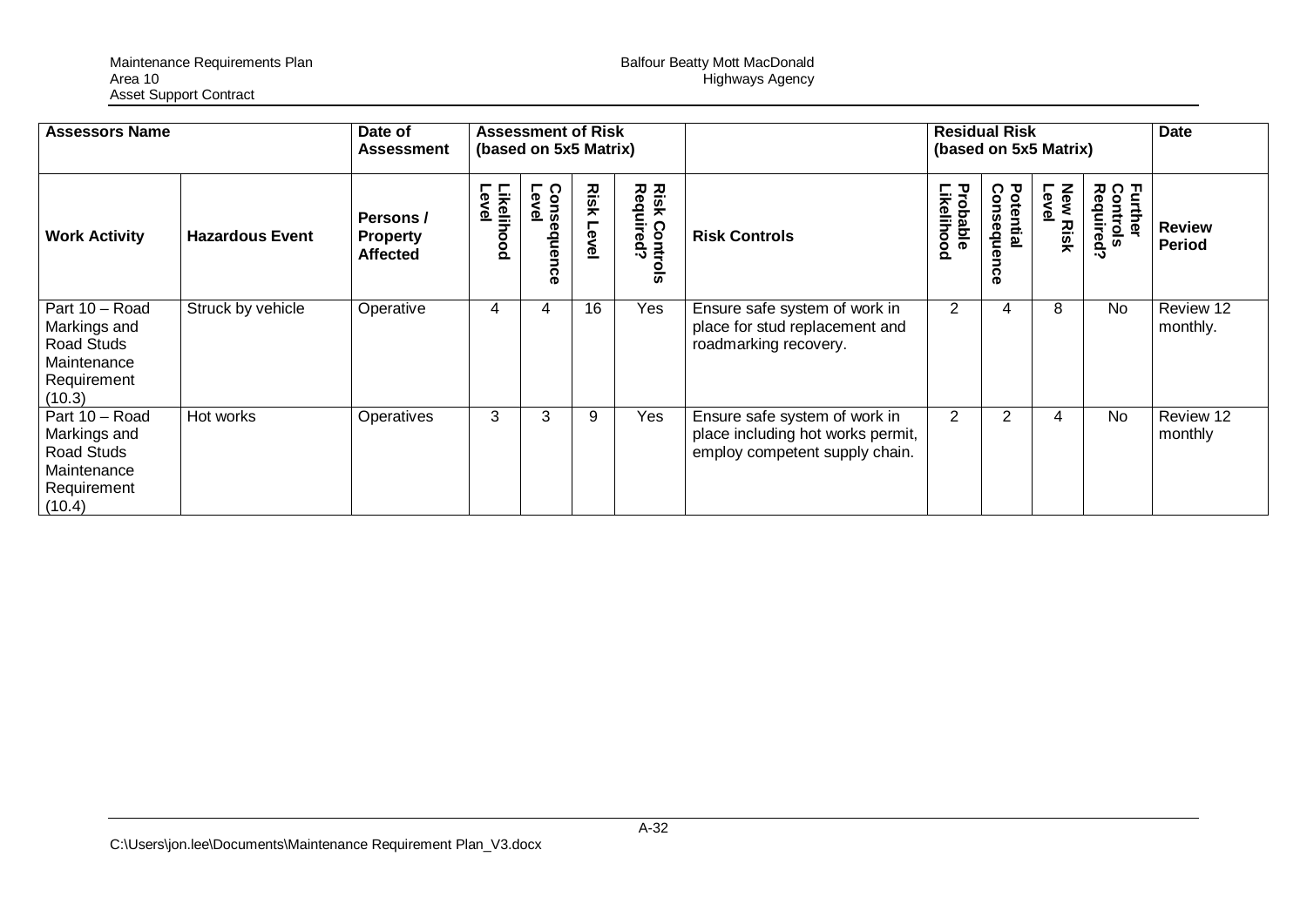## **A.17 Part 10 – Road Markings and Road Studs - Risk Managed Inspection Procedure**

| Objective                   | Road markings and road studs are safe and visible.                                                                                                                                                                                                    |  |  |  |  |  |  |  |  |
|-----------------------------|-------------------------------------------------------------------------------------------------------------------------------------------------------------------------------------------------------------------------------------------------------|--|--|--|--|--|--|--|--|
| Output                      | <b>Network Condition Data</b>                                                                                                                                                                                                                         |  |  |  |  |  |  |  |  |
| <b>Executive Owner</b>      | <b>Asset Management Leader</b>                                                                                                                                                                                                                        |  |  |  |  |  |  |  |  |
| <b>Local Owner</b>          | Asset Manager                                                                                                                                                                                                                                         |  |  |  |  |  |  |  |  |
| <b>Implementation Owner</b> | <b>Asset Champion</b>                                                                                                                                                                                                                                 |  |  |  |  |  |  |  |  |
| 1. Activity                 | <b>Assess Risk for Each Asset Type</b>                                                                                                                                                                                                                |  |  |  |  |  |  |  |  |
|                             | The Asset Manager will assess risk associated with road markings and road studs as<br>identified in Appendix A.16. Consideration to be given to risk register; previous<br>maintenance history, forward renewals programme and value management data. |  |  |  |  |  |  |  |  |

2. Activity **Determine Inspection Frequencies** 

Route inspections will be undertaken at frequencies outlined in Figure 3.2. These inspections will be carried out at traffic speed, in daylight hours and will identify hazardous defects associated with the main carriageway. It is anticipated that these inspections will identify hazard defects (refer to Appendix B and TD 26 for examples of defects) as follows:-

- Defects (Cat 1) that require prompt attention because they represent an immediate or imminent hazard, there is a breach of statutory duty (e.g. a badly worn STOP or GIVE WAY line, double white lines) or a slippery road marking.
- All other defects shall be deemed as Cat 2 as per TD 26.

Route inspections will be supplemented with night time inspections to visually inspect reflectivity of road markings and road studs. The night time inspections will be carried out 6 times per year as follows:-

• April; August; October; November; January and February.

Annual technical surveys will be carried out utilising a High Speed Monitor to measure reflectivity as part of the roads renewal programme.

| 3. Activity                                                                                                                                     | <b>Are Relaxations or Enhancements Required</b>                                                                                                                                  |  |  |  |  |  |  |  |  |
|-------------------------------------------------------------------------------------------------------------------------------------------------|----------------------------------------------------------------------------------------------------------------------------------------------------------------------------------|--|--|--|--|--|--|--|--|
| The Asset Manager will agree with the Asset Management Leader relaxations or<br>enhancements as required through the length of the contract.    |                                                                                                                                                                                  |  |  |  |  |  |  |  |  |
| Obtain Relaxation or Enhancement Approval<br>4. Hold Point                                                                                      |                                                                                                                                                                                  |  |  |  |  |  |  |  |  |
| relaxations are applied.                                                                                                                        | The Asset Manager will review inspection/survey results and determine locations that may<br>require an increased frequency of inspection and vice-versa identify locations where |  |  |  |  |  |  |  |  |
| 5. Activity                                                                                                                                     | <b>Update MRP as Required</b>                                                                                                                                                    |  |  |  |  |  |  |  |  |
| Update MRP with revised inspection intervals and defect management strategy. In any<br>event the MRP will be subject to a review every 2 years. |                                                                                                                                                                                  |  |  |  |  |  |  |  |  |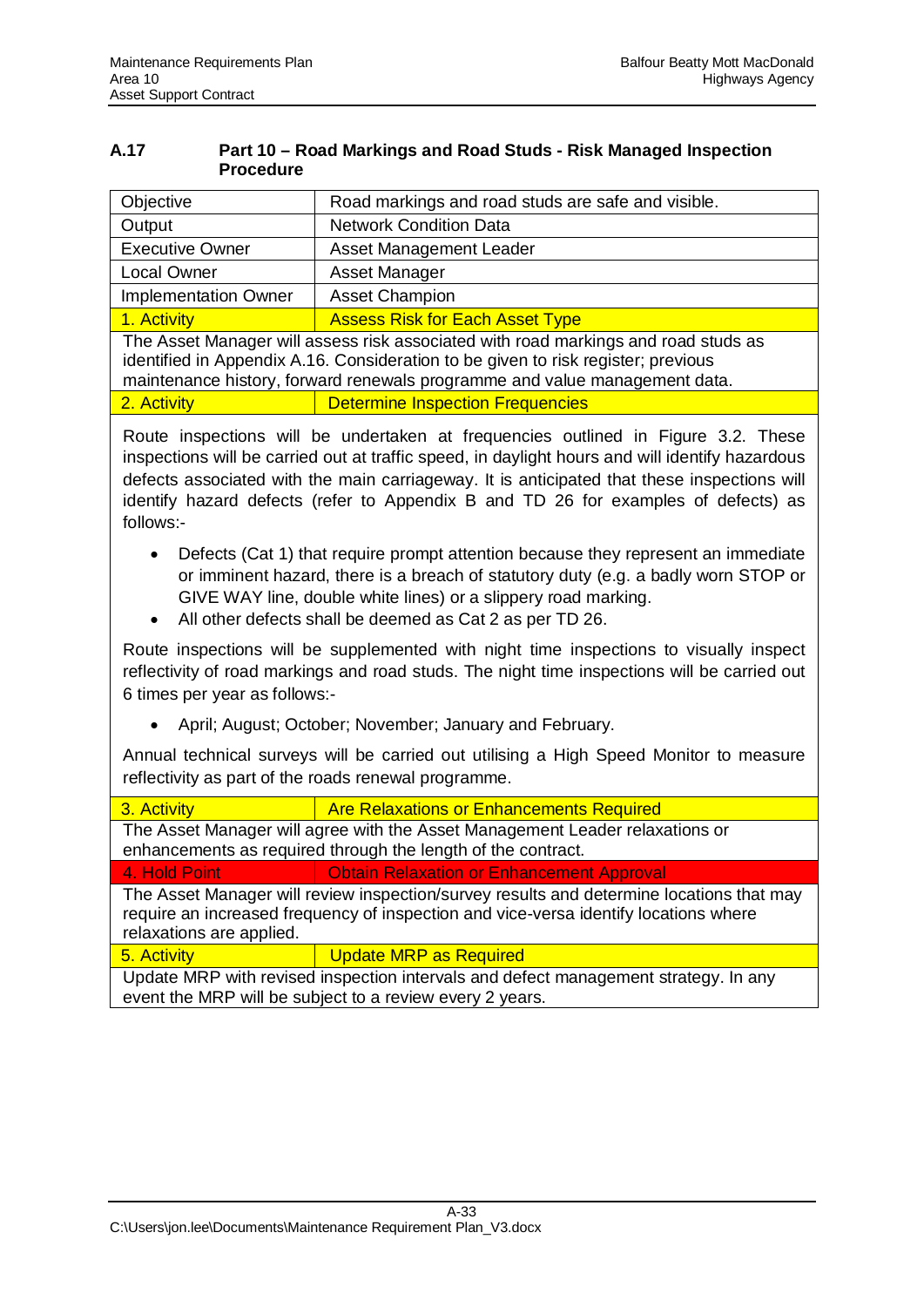6. Activity **Conservation Undertake Inspections** 

Route inspections are to be undertaken by the MRT's travelling at traffic speed in daylight hours.

Night time inspections will be undertaken using scouting crews as assigned.

Asset Inspections to measure reflectivity will usually be instructed through programmed schemes often using Ecodyn surveys.

| 7. Activity                                                                                                                                                                                                                  | <b>Record Asset Condition</b>                                                                                                                                                                                                                                                                                                                                |  |  |  |  |  |  |  |  |
|------------------------------------------------------------------------------------------------------------------------------------------------------------------------------------------------------------------------------|--------------------------------------------------------------------------------------------------------------------------------------------------------------------------------------------------------------------------------------------------------------------------------------------------------------------------------------------------------------|--|--|--|--|--|--|--|--|
| During the course of inspections data relating to the condition of the network will be<br>collected and recorded on CONFIRM. Asset Manager will be responsible for updating<br>Employer systems following technical surveys. |                                                                                                                                                                                                                                                                                                                                                              |  |  |  |  |  |  |  |  |
| 8. Activity                                                                                                                                                                                                                  | <b>Non Compliance</b>                                                                                                                                                                                                                                                                                                                                        |  |  |  |  |  |  |  |  |
|                                                                                                                                                                                                                              | The Asset Manager is to review inspection data and produce maintenance schedule for<br>rectification, either through MRP or transfer to Value Management Scheme. To comply<br>with TD 26, the Asset Manager will arrange appropriate signage to mitigate any hazard<br>associated with road markings and road studs, all life expired road markings shall be |  |  |  |  |  |  |  |  |

rectified as part of forward renewals programme. Cat 1 defects shall require mitigation within 24 hours, Cat 2 defects shall be incorporated into a future renewals programme. 9. Hold Point **Transfer to Maintenance Manager for Risk managed** 

Rectification – Refer to Appendix A.18.

## **A.18 Part 10 – Road Markings and Road Studs - Risk managed Make Safe and Repair Procedure**

| Objective                                                                                                                                                                                                                                                                                                                                                                                                                                             | To repair carriageways defects as directed by Asset Manager<br>to allow safe and even surface for all road users                                                                                                                                                        |  |  |  |  |  |  |  |
|-------------------------------------------------------------------------------------------------------------------------------------------------------------------------------------------------------------------------------------------------------------------------------------------------------------------------------------------------------------------------------------------------------------------------------------------------------|-------------------------------------------------------------------------------------------------------------------------------------------------------------------------------------------------------------------------------------------------------------------------|--|--|--|--|--|--|--|
| Output                                                                                                                                                                                                                                                                                                                                                                                                                                                | Resilient                                                                                                                                                                                                                                                               |  |  |  |  |  |  |  |
| <b>Executive Owner</b>                                                                                                                                                                                                                                                                                                                                                                                                                                | <b>AMOR Service Leader</b>                                                                                                                                                                                                                                              |  |  |  |  |  |  |  |
| <b>Local Owner</b>                                                                                                                                                                                                                                                                                                                                                                                                                                    | Maintenance Manager                                                                                                                                                                                                                                                     |  |  |  |  |  |  |  |
| <b>Implementation Owner</b>                                                                                                                                                                                                                                                                                                                                                                                                                           | <b>Network Supervisor</b>                                                                                                                                                                                                                                               |  |  |  |  |  |  |  |
| 10. Hold Point                                                                                                                                                                                                                                                                                                                                                                                                                                        | Transfer from Asset Manager for Risk managed Rectification -<br>Refer to Appendix A.17.                                                                                                                                                                                 |  |  |  |  |  |  |  |
|                                                                                                                                                                                                                                                                                                                                                                                                                                                       | The Maintenance Manager will programme and rectify non-compliance as identified by the<br>Asset Manager from the Risk Managed Inspection Process indentified within Appendix<br>A.17. On occasion mitigation to erect temporary signs on the network could be required. |  |  |  |  |  |  |  |
| 11. Activity                                                                                                                                                                                                                                                                                                                                                                                                                                          | Site specific Risk Assessment of non-compliance                                                                                                                                                                                                                         |  |  |  |  |  |  |  |
| The Supervisor is to carry out a site specific assessment of the identified non-compliance<br>and adopt Risk managed approach to determine timescale for rectification dependent<br>upon the grade of defect. Safe system of work to be raised, taking into account site<br>specific hazards likely to be present on site. Road marking and road stud hazards will be<br>mitigated within 24hrs, either by temporary signing or replacement of asset. |                                                                                                                                                                                                                                                                         |  |  |  |  |  |  |  |
| 12. Activity                                                                                                                                                                                                                                                                                                                                                                                                                                          | <b>Programme and identify resource</b>                                                                                                                                                                                                                                  |  |  |  |  |  |  |  |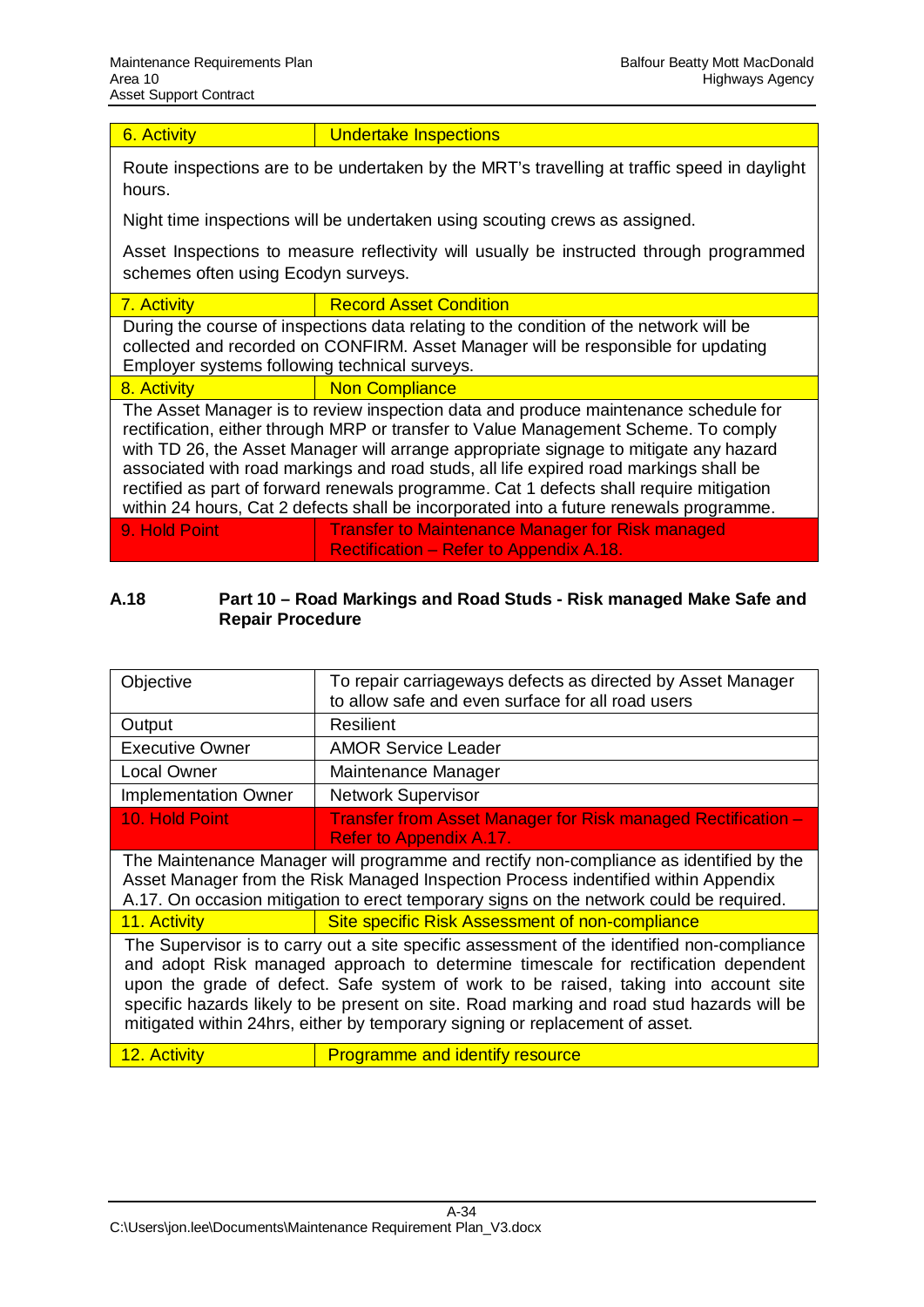The Supervisor shall review current works programme within Area 10 to incorporate paved area maintenance into other activities where achievable through Risk managed approach. The defect maintenance will be carried out by MRT to mitigate any hazardous defects.

Areas of concern as identified on the risk register and locations that are life expired and incorporated in a forward programme, works will be agreed with the Employer, often resulting in a "do minimum" renewals scheme.

| - 13. Hold Point | Review training capabilities of assigned resource and issue<br>l SSW          |
|------------------|-------------------------------------------------------------------------------|
|                  | Safe System of Work (SSW) Dermit produced by supervisor and to be approved by |

Safe System of Work (SSW) Permit produced by supervisor and to be approved by Maintenance Manager prior to release of Hold Point.

14. Activity **Handover Briefing** 

Supervisor to brief ganger into SSW at shift handover, ensuring all resource is available to undertake assigned task.

15. Activity **Undertake pavement maintenance** 

Carry out activity in accordance with Safe System of Work and as directed by Maintenance Manager and to specified rectification period as agreed with Asset Manager.

16. Activity Records Asset Condition

The following records are to be collated on site and passed to supervisor at end of shift handover:-

- Nature of maintenance undertaken inclusive of materials
- Condition of surrounding assets
- Any residual issues that were encountered.
- Location of temporary signs

## 17. Activity **End of shift Handover**

Supervisor and Maintenance Manager to discuss operation undertaken and record any opportunities for improvement, taking into account the Task, Constraints of Individuals/Operatives and the Environment. All information to be returned to Network Manager for works sign off and forwarded to Asset Manager for review.

18. Hold Point **Transfer to Asset Manager for approval and signing off defect.**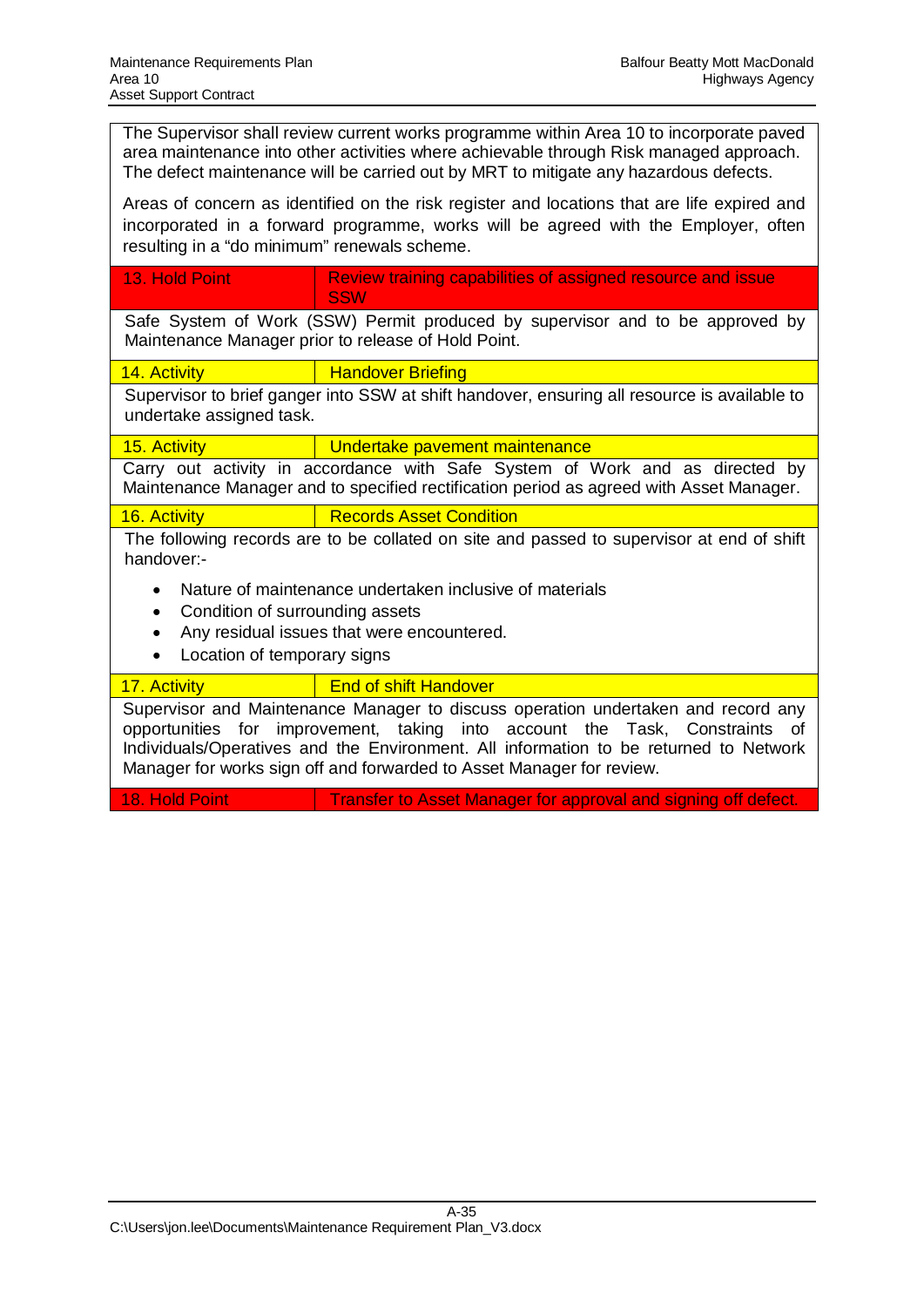# **A.19 Part 11 – Road Restraint Systems**

| <b>Assessors Name</b>                                                             |                                                                                          | Date of<br><b>Assessment</b>                                             |                            | <b>Assessment of Risk</b><br>(based on 5x5 Matrix) |                  |                                   |                                                                                                                                               |                        | <b>Residual Risk</b><br>(based on 5x5 Matrix) |                         |                                  | <b>Date</b>                    |
|-----------------------------------------------------------------------------------|------------------------------------------------------------------------------------------|--------------------------------------------------------------------------|----------------------------|----------------------------------------------------|------------------|-----------------------------------|-----------------------------------------------------------------------------------------------------------------------------------------------|------------------------|-----------------------------------------------|-------------------------|----------------------------------|--------------------------------|
| <b>Work Activity</b>                                                              | <b>Hazardous Event</b>                                                                   | Persons /<br><b>Property</b><br><b>Affected</b>                          | <b>Likelihood</b><br>Level | Consequen<br>Level<br>ດ                            | <b>Risk Leve</b> | <b>Risk Controls</b><br>Required? | <b>Risk Controls</b>                                                                                                                          | Probable<br>Likelihood | Consequence<br>Potential                      | <b>New Risk</b><br>Leve | Further<br>Controls<br>Required? | <b>Review</b><br><b>Period</b> |
| Part 11 Road<br><b>Restraint Systems</b><br>Maintenance<br>Requirements<br>(11.1) | RRS incorrect height                                                                     | Road user,<br>third parties,<br>major<br>infrastructure<br>and property. | 3                          | 4                                                  | 12               | Yes                               | Route inspection regime, Asset<br>Inspections in accordance with<br>BS 7669 and Appendix A.20 will<br>reduce the likelihood of<br>occurrence. | 2                      | 4                                             | 8                       | No                               | Every 2 years                  |
| Part 11 Road<br><b>Restraint Systems</b><br>Maintenance<br>Requirements<br>(11.2) | Corroded metal that<br>affects functionality                                             | Road user,<br>third parties,<br>major<br>infrastructure<br>and property. | 3                          | 3                                                  | 9                | Yes                               | Route inspection regime, Asset<br>Inspections in accordance with<br>BS 7669 and Appendix A.20 will<br>reduce the likelihood of<br>occurrence. | $\overline{2}$         | 3                                             | 6                       | No                               | Every 2 years                  |
| Part 11 Road<br><b>Restraint Systems</b><br>Maintenance<br>Requirements<br>(11.3) | Concrete cracking,<br>spalling or<br>reinforcement<br>corrosion that affects<br>function | Road user,<br>third parties,<br>major<br>infrastructure<br>and property. | 2                          | $\overline{\mathbf{4}}$                            | 8                | Yes                               | Route inspection regime, Asset<br>Inspections in accordance with<br>BS 7669 and Appendix A.20 will<br>reduce the likelihood of<br>occurrence. | 1                      | 3                                             | 3                       | <b>No</b>                        | Every 2 years                  |
| Part 11 Road<br><b>Restraint Systems</b><br>Maintenance<br>Requirements<br>(11.4) | Loose nuts, bolts or<br>missing / broken<br>components                                   | Road user,<br>third parties,<br>major<br>infrastructure<br>and property. | 4                          | 3                                                  | 12               | Yes                               | Route inspection regime, Asset<br>Inspections in accordance with<br>BS 7669 and Appendix A.20 will<br>reduce the likelihood of<br>occurrence. | $\overline{2}$         | 3                                             | 6                       | No                               | Every 2 years                  |
| Part 11 Road<br><b>Restraint Systems</b><br>Maintenance<br>Requirements<br>(11.5) | Lack of tension                                                                          | Road user,<br>third parties,<br>major<br>infrastructure<br>and property. | 3                          | $\overline{4}$                                     | 12               | Yes                               | Route inspection regime, Asset<br>Inspections in accordance with<br>BS 7669 and Appendix A.20 will<br>reduce the likelihood of<br>occurrence. | $\overline{2}$         | 3                                             | 6                       | <b>No</b>                        | Every 2 years                  |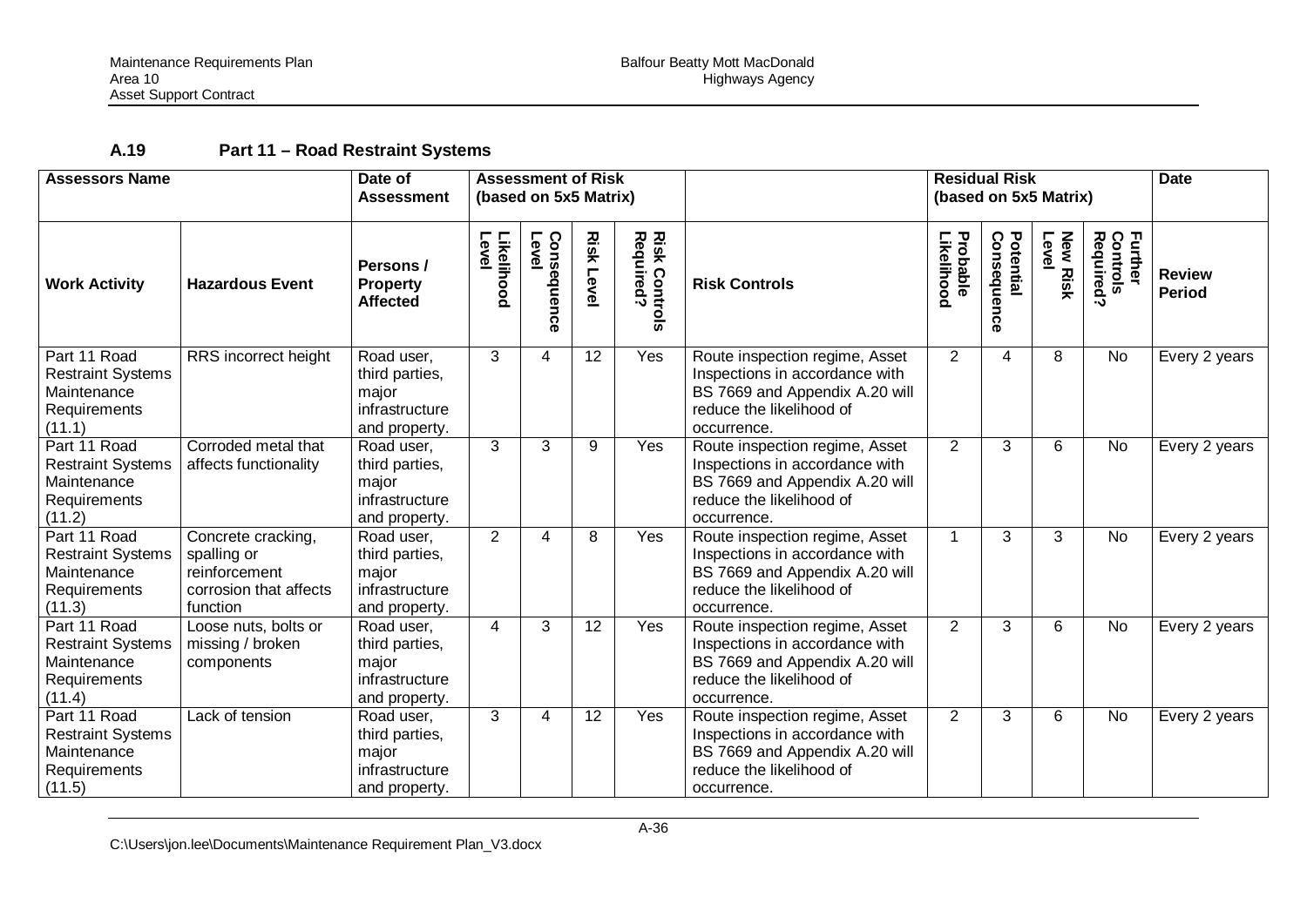| <b>Assessors Name</b>                                                             |                                                                                  | Date of<br><b>Assessment</b>                                                            | <b>Assessment of Risk</b><br>(based on 5x5 Matrix) |                      |                  |                               |                                                                                                                                                                                                                                                                                                      |                        | <b>Residual Risk</b><br>(based on 5x5 Matrix) |                          |                                  | <b>Date</b>                    |
|-----------------------------------------------------------------------------------|----------------------------------------------------------------------------------|-----------------------------------------------------------------------------------------|----------------------------------------------------|----------------------|------------------|-------------------------------|------------------------------------------------------------------------------------------------------------------------------------------------------------------------------------------------------------------------------------------------------------------------------------------------------|------------------------|-----------------------------------------------|--------------------------|----------------------------------|--------------------------------|
| <b>Work Activity</b>                                                              | <b>Hazardous Event</b>                                                           | Persons /<br><b>Property</b><br><b>Affected</b>                                         | Likelihood<br>Level                                | Consequence<br>Level | <b>Risk Leve</b> | Risk<br>Required?<br>Controls | <b>Risk Controls</b>                                                                                                                                                                                                                                                                                 | Likelihood<br>Probable | Consequence<br>Potential                      | <b>New Risk</b><br>Level | Further<br>Controls<br>Required? | <b>Review</b><br><b>Period</b> |
| Part 11 Road<br><b>Restraint Systems</b><br>Maintenance<br>Requirements<br>(11.6) | Ingress of water to<br>post sockets resulting<br>in corrosion and failure        | Road user,<br>third parties,<br>major<br>infrastructure<br>and property.                | 3                                                  | 4                    | 12               | Yes                           | Route inspection regime, Asset<br>Inspections in accordance with<br>BS 7669 and Appendix A.20 will<br>reduce the likelihood of<br>occurrence.                                                                                                                                                        | $\overline{2}$         | 3                                             | 6                        | No                               | Every 2 years                  |
| Part 11 Road<br><b>Restraint Systems</b><br>Maintenance<br>Requirements<br>(11.7) | Damages that affect<br>the integrity of the<br><b>Road Restraint</b><br>System   | Road user,<br>third parties,<br>major<br>infrastructure<br>and property.                | 3                                                  | 4                    | 12               | Yes                           | Route inspection regime, Asset<br>Inspections in accordance with<br>BS 7669 and Route inspection<br>regime, Asset Inspections in<br>accordance with BS 7669 and<br>Appendix A.20 will reduce the<br>likelihood of occurrence. Assess<br>rectification against scoring<br>matrix in AMOR appendix 11. | $\overline{2}$         | 3                                             | 6                        | <b>No</b>                        | Every 2 years                  |
| Part 11 Road<br><b>Restraint Systems</b><br>Maintenance<br>Requirements<br>(11.8) | Functionality of<br>terminals / crash<br>cushions do not<br>perform as required. | Road user,<br>third parties,<br>operatives,<br>major<br>infrastructure<br>and property. | $\overline{2}$                                     | 4                    | 8                | <b>No</b>                     | Route inspection regime, Asset<br>Inspections in accordance with<br>BS 7669 and planned<br>preventative maintenance will<br>reduce the likelihood of<br>occurrence.                                                                                                                                  | $\overline{2}$         | 4                                             | 8                        | No                               | Every 2 years                  |
| Part 11 Road<br><b>Restraint Systems</b><br>Maintenance<br>Requirements<br>(11.9) | Maintenance /<br>emergency cross over<br>gates malfunction                       | Road User and<br>operative /<br>emergency<br>services                                   | 3                                                  | 4                    | 12               | Yes                           | Route inspection regime, Asset<br>Inspections in accordance with<br>BS 7669 and planned<br>preventative maintenance will<br>reduce the likelihood of<br>occurrence.                                                                                                                                  | $\overline{2}$         | 3                                             | 6                        | <b>No</b>                        | Every 2 years                  |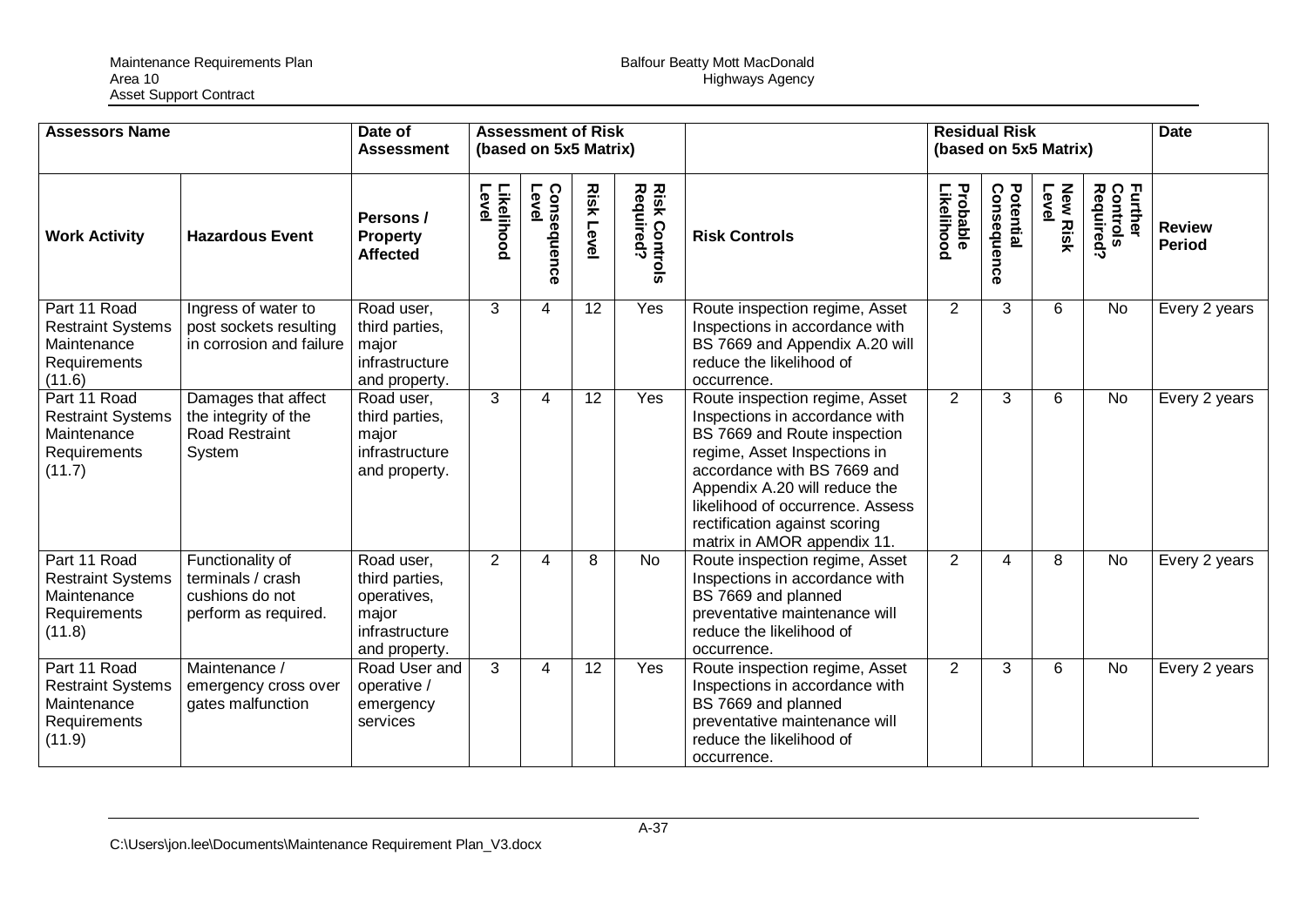| <b>Assessors Name</b>                                                              |                                                                                                 | Date of<br><b>Assessment</b>                    | <b>Assessment of Risk</b><br>(based on 5x5 Matrix) |                              |                   |                                       |                                                                                                                       | <b>Residual Risk</b><br>(based on 5x5 Matrix) |                               |                             | <b>Date</b>                      |                         |
|------------------------------------------------------------------------------------|-------------------------------------------------------------------------------------------------|-------------------------------------------------|----------------------------------------------------|------------------------------|-------------------|---------------------------------------|-----------------------------------------------------------------------------------------------------------------------|-----------------------------------------------|-------------------------------|-----------------------------|----------------------------------|-------------------------|
| <b>Work Activity</b>                                                               | <b>Hazardous Event</b>                                                                          | Persons /<br><b>Property</b><br><b>Affected</b> | <b>Likelihood</b><br>ද<br>உ                        | Conse<br>Level<br>squen<br>ດ | Risk<br>level     | <b>Risk Controng</b><br>$\frac{8}{5}$ | <b>Risk Controls</b>                                                                                                  | Probable<br><b>ikelihod</b><br>Ō.             | Consequen<br>Potential<br>ခဲ့ | Level<br>New<br><b>Risk</b> | Further<br>Controls<br>Required? | <b>Review</b><br>Period |
| Part 11 Road<br><b>Restraint Systems</b><br>Maintenance<br>Requirements<br>(11.10) | Slips, trips and falls<br>associated with<br>working in long<br>vegetation and night<br>working | Operatives                                      | 3                                                  | 4                            | $12 \overline{ }$ | Yes                                   | Use of trained site inducted<br>operatives, traffic management<br>and appropriate plant will reduce<br>the likelihood | 2                                             | 3                             | 6                           | <b>No</b>                        | Every 12<br>months      |
| Part 11 Road<br><b>Restraint Systems</b><br>Maintenance<br>Requirements<br>(11.11) | Struck by vehicles                                                                              | Operatives                                      | 4                                                  |                              | 16                | Yes                                   | Use of trained site inducted<br>operatives, traffic management<br>and appropriate plant will reduce<br>the likelihood | 2                                             | 3                             | 6                           | No                               | Every 12<br>months      |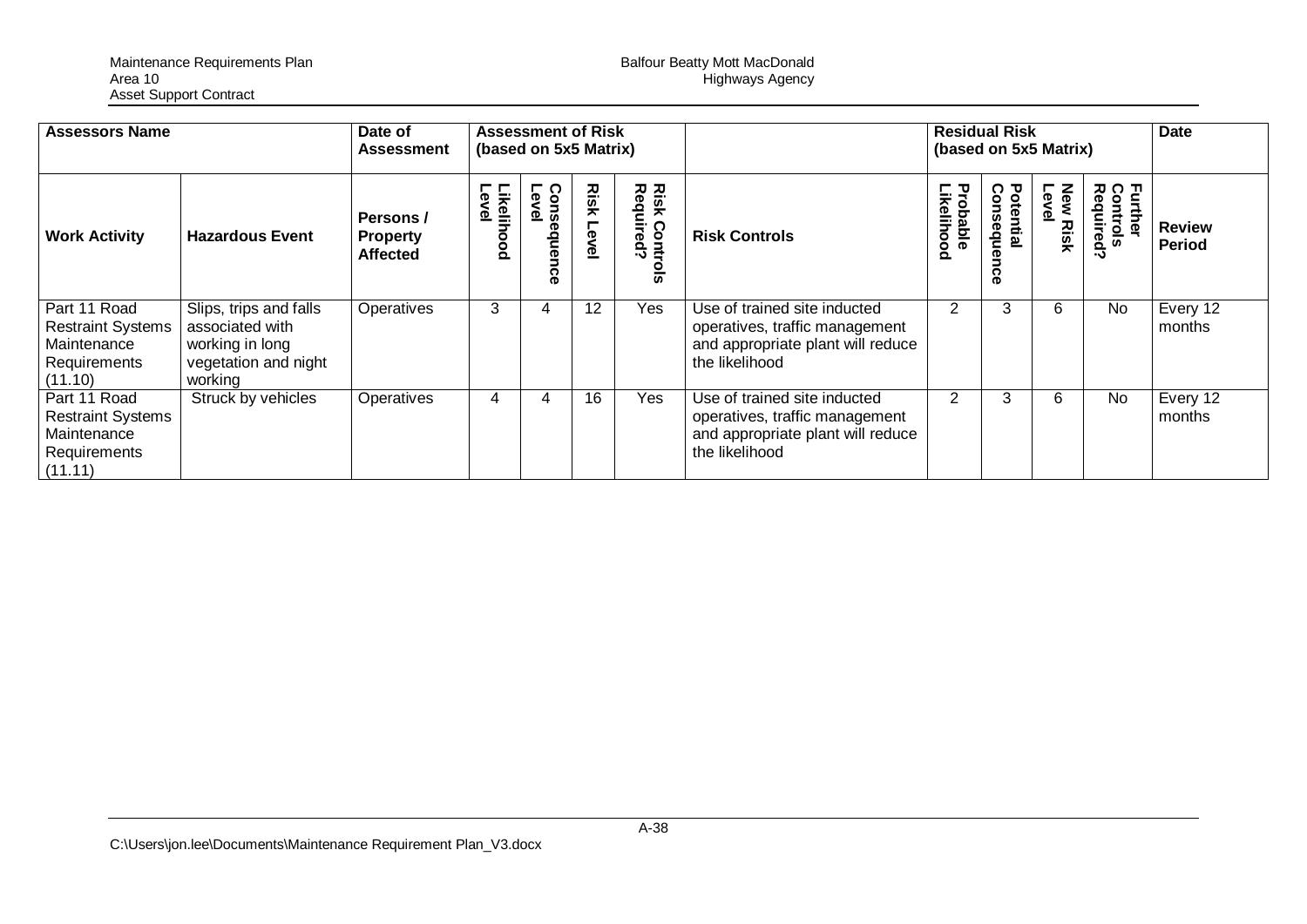| A.20                                                                                                                                                                                                                                                                                                                                                                   | Part 11 - Road Restraint Systems - Risk Managed Inspection Procedure                                                                                                                                                                                                                                                                                                  |  |  |  |  |  |  |
|------------------------------------------------------------------------------------------------------------------------------------------------------------------------------------------------------------------------------------------------------------------------------------------------------------------------------------------------------------------------|-----------------------------------------------------------------------------------------------------------------------------------------------------------------------------------------------------------------------------------------------------------------------------------------------------------------------------------------------------------------------|--|--|--|--|--|--|
| Objective                                                                                                                                                                                                                                                                                                                                                              | Road restraint systems are managed and maintained to<br>function in accordance with their intended design and<br>performance requirements                                                                                                                                                                                                                             |  |  |  |  |  |  |
| Output                                                                                                                                                                                                                                                                                                                                                                 | <b>Network Condition Data</b>                                                                                                                                                                                                                                                                                                                                         |  |  |  |  |  |  |
| <b>Executive Owner</b>                                                                                                                                                                                                                                                                                                                                                 | <b>Asset Management Leader</b>                                                                                                                                                                                                                                                                                                                                        |  |  |  |  |  |  |
| <b>Local Owner</b>                                                                                                                                                                                                                                                                                                                                                     | <b>Asset Manager</b>                                                                                                                                                                                                                                                                                                                                                  |  |  |  |  |  |  |
| <b>Implementation Owner</b>                                                                                                                                                                                                                                                                                                                                            | <b>Asset Champion</b>                                                                                                                                                                                                                                                                                                                                                 |  |  |  |  |  |  |
| 1. Activity                                                                                                                                                                                                                                                                                                                                                            | <b>Assess Risk for Each Asset Type</b>                                                                                                                                                                                                                                                                                                                                |  |  |  |  |  |  |
|                                                                                                                                                                                                                                                                                                                                                                        | The Asset Manager will develop a framework for the inspection programme and re-<br>tensioning programme by reviewing manufacturer's requirements for proprietary systems<br>and in accordance with BS 7669-3 for non-proprietary systems. Refer to Appendix A.19<br>for risk assessment and controls identified for this maintenance requirement.                     |  |  |  |  |  |  |
| 2. Activity                                                                                                                                                                                                                                                                                                                                                            | <b>Determine Inspection Frequencies</b>                                                                                                                                                                                                                                                                                                                               |  |  |  |  |  |  |
| with the integrity of the Road Restraint System.                                                                                                                                                                                                                                                                                                                       | The Asset Manager will arrange for Route inspections to be undertaken as per the<br>frequencies detailed in Figure 3.2. The route inspections will highlight defects associated                                                                                                                                                                                       |  |  |  |  |  |  |
| Asset Inspections will be carried out in accordance with manufacturer's recommendations<br>to record height; corrosion and missing components.                                                                                                                                                                                                                         |                                                                                                                                                                                                                                                                                                                                                                       |  |  |  |  |  |  |
| 3. Activity                                                                                                                                                                                                                                                                                                                                                            | <b>Are Relaxations or Enhancements Required</b>                                                                                                                                                                                                                                                                                                                       |  |  |  |  |  |  |
| accordance with AMOR appendix 11.                                                                                                                                                                                                                                                                                                                                      | All RRS Defects which affect the integrity of the system will be scored and prioritised in                                                                                                                                                                                                                                                                            |  |  |  |  |  |  |
| 4. Hold Point                                                                                                                                                                                                                                                                                                                                                          | <b>Obtain Relaxation or Enhancement Approval</b>                                                                                                                                                                                                                                                                                                                      |  |  |  |  |  |  |
| accordance with AMOR appendix 11.                                                                                                                                                                                                                                                                                                                                      | Relaxations through risk assessment and mitigation measures will be reviewed in                                                                                                                                                                                                                                                                                       |  |  |  |  |  |  |
| 5. Activity                                                                                                                                                                                                                                                                                                                                                            | <b>Update MRP as Required</b>                                                                                                                                                                                                                                                                                                                                         |  |  |  |  |  |  |
| accordingly                                                                                                                                                                                                                                                                                                                                                            | Where an improvement opportunity has been approved the MRP shall be updated                                                                                                                                                                                                                                                                                           |  |  |  |  |  |  |
| 6. Activity                                                                                                                                                                                                                                                                                                                                                            | <b>Undertake Inspections</b>                                                                                                                                                                                                                                                                                                                                          |  |  |  |  |  |  |
|                                                                                                                                                                                                                                                                                                                                                                        | Route inspections will be undertaken as per frequencies detailed in Figure 3.2. These will<br>be undertaken by the MRT at traffic speed and in daylight hours.                                                                                                                                                                                                        |  |  |  |  |  |  |
|                                                                                                                                                                                                                                                                                                                                                                        | A full asset inspection will be carried out once throughout the contract, with programme<br>continued through from previous service provider records. The full asset inspection will be<br>supplemented with inspections carried out during network closures to maximise network<br>occupancy opportunities and reduced operative time spent in vulnerable locations. |  |  |  |  |  |  |
| 7. Activity                                                                                                                                                                                                                                                                                                                                                            | <b>Record Asset Condition</b>                                                                                                                                                                                                                                                                                                                                         |  |  |  |  |  |  |
| collected and added to CONFIRM.                                                                                                                                                                                                                                                                                                                                        | During the course of inspections data relating to the condition of the network will be                                                                                                                                                                                                                                                                                |  |  |  |  |  |  |
| 8. Activity                                                                                                                                                                                                                                                                                                                                                            | <b>Non Compliance</b>                                                                                                                                                                                                                                                                                                                                                 |  |  |  |  |  |  |
| Asset Manager to determine if non compliance is present and if it affects the integrity of<br>the RRS. Damage related defects will be scored in accordance with AMOR appendix 11<br>and rectification timescales will be determined. Life expired asset or defects not affecting<br>the integrity of the RRS will be added to forward renewals programme and monitored |                                                                                                                                                                                                                                                                                                                                                                       |  |  |  |  |  |  |
| 9. Hold Point                                                                                                                                                                                                                                                                                                                                                          | <b>Transfer to Maintenance Manager for Risk managed</b><br>Rectification - Refer to Appendix A.21.                                                                                                                                                                                                                                                                    |  |  |  |  |  |  |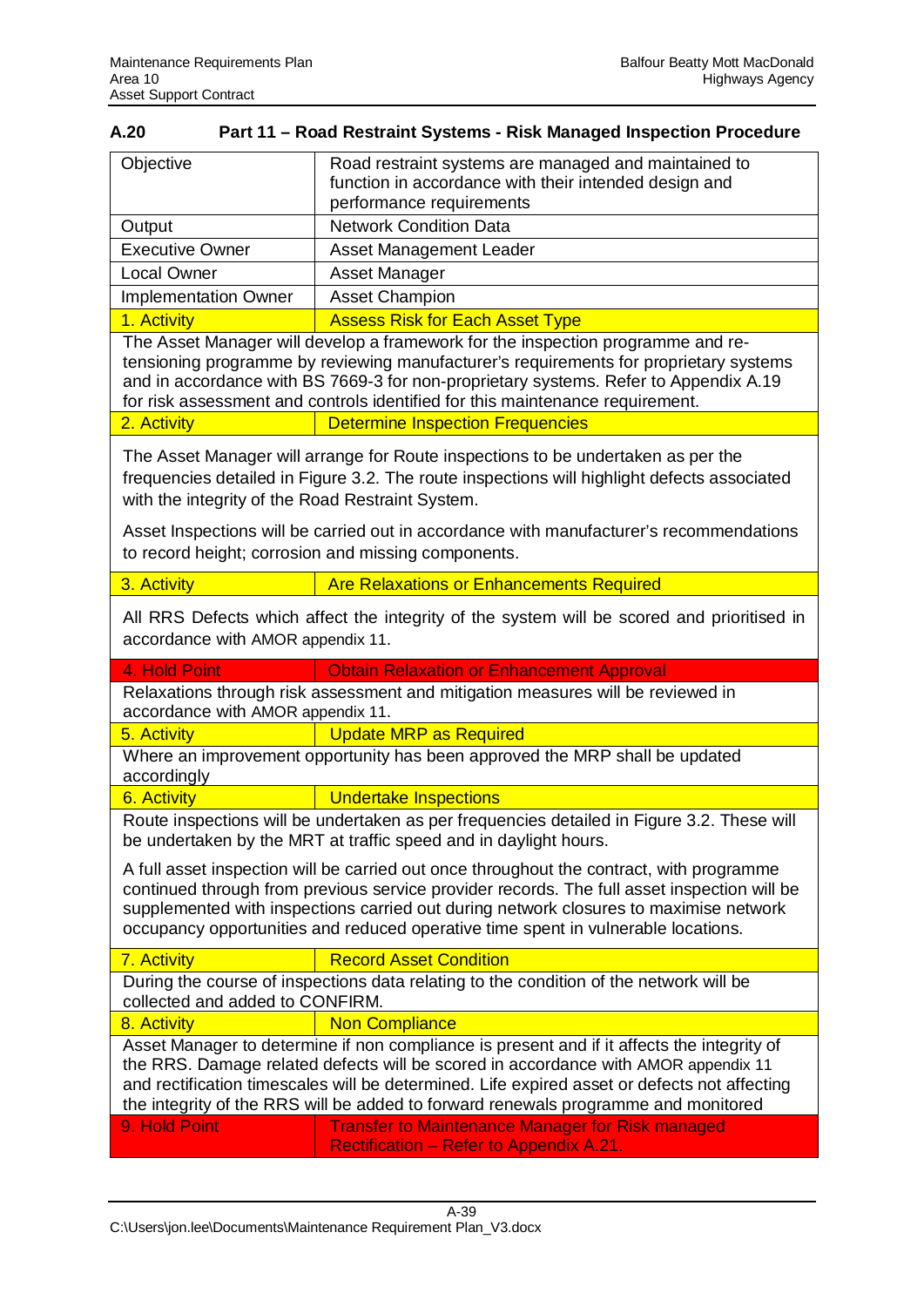| A.21 | Part 11 - Road Restraint Systems - Risk managed Make Safe and Repair |
|------|----------------------------------------------------------------------|
|      | <b>Procedure</b>                                                     |

| Objective                                                                                                                                                                                                                                                                                                                                                                                                                                                                                                                                                                   | To address Road Restraint Systems maintenance<br>requirements.                                                                                                    |  |  |  |  |  |  |  |  |
|-----------------------------------------------------------------------------------------------------------------------------------------------------------------------------------------------------------------------------------------------------------------------------------------------------------------------------------------------------------------------------------------------------------------------------------------------------------------------------------------------------------------------------------------------------------------------------|-------------------------------------------------------------------------------------------------------------------------------------------------------------------|--|--|--|--|--|--|--|--|
| Output                                                                                                                                                                                                                                                                                                                                                                                                                                                                                                                                                                      | <b>Resilient</b>                                                                                                                                                  |  |  |  |  |  |  |  |  |
| <b>Executive Owner</b>                                                                                                                                                                                                                                                                                                                                                                                                                                                                                                                                                      | <b>AMOR Service Leader</b>                                                                                                                                        |  |  |  |  |  |  |  |  |
| <b>Local Owner</b>                                                                                                                                                                                                                                                                                                                                                                                                                                                                                                                                                          | Maintenance Manager                                                                                                                                               |  |  |  |  |  |  |  |  |
| <b>Implementation Owner</b>                                                                                                                                                                                                                                                                                                                                                                                                                                                                                                                                                 | <b>Network Supervisor</b>                                                                                                                                         |  |  |  |  |  |  |  |  |
| 10. Hold Point                                                                                                                                                                                                                                                                                                                                                                                                                                                                                                                                                              | Transfer from Asset Manager for Risk managed Rectification -                                                                                                      |  |  |  |  |  |  |  |  |
|                                                                                                                                                                                                                                                                                                                                                                                                                                                                                                                                                                             | <b>Refer to Appendix A.20</b>                                                                                                                                     |  |  |  |  |  |  |  |  |
| The Maintenance Manager will programme and rectify non-compliance as identified by the<br>Asset Manager. The rectification of non-compliance defects will be scored in accordance<br>with AMOR appendix 11, High Risk > 24 required to be repaired within 24hrs if it can be<br>done outside of peak flow. Medium Risk 13-24 Required to be repaired within 7 days, low<br>risk <13 preferred to be repaired within 7 days (consider within 28 days). All the scoring<br>scenarios are permissible to be extended beyond 7 days, as referred to within AMOR<br>appendix 11. |                                                                                                                                                                   |  |  |  |  |  |  |  |  |
| 11. Activity                                                                                                                                                                                                                                                                                                                                                                                                                                                                                                                                                                | Site specific Risk Assessment of non-compliance                                                                                                                   |  |  |  |  |  |  |  |  |
| The Maintenance Manager is to carry out a site specific assessment of non-compliance<br>and adopt Risk managed approach to rectify within timescale instructed by Asset<br>Manager.                                                                                                                                                                                                                                                                                                                                                                                         |                                                                                                                                                                   |  |  |  |  |  |  |  |  |
| 12. Activity                                                                                                                                                                                                                                                                                                                                                                                                                                                                                                                                                                | <b>Programme and identify resource</b>                                                                                                                            |  |  |  |  |  |  |  |  |
| The Maintenance Manager shall review current works programme within Area 10 to<br>incorporate Road Restraint Systems re-tensioning into other activities where achievable<br>through Risk managed approach, bringing other works forward if necessary. The road<br>restraint system re-tensioning will be carried out by the supply MRT crews                                                                                                                                                                                                                               |                                                                                                                                                                   |  |  |  |  |  |  |  |  |
| 13. Hold Point                                                                                                                                                                                                                                                                                                                                                                                                                                                                                                                                                              | Review training capabilities of assigned resource and issue<br><b>SSW</b>                                                                                         |  |  |  |  |  |  |  |  |
|                                                                                                                                                                                                                                                                                                                                                                                                                                                                                                                                                                             | Safe System of Work (SSW) Permit and re-tensioning programme produced by Network<br>Manager to be approved by AMOR Service Leader prior to release of Hold Point. |  |  |  |  |  |  |  |  |
| 14. Activity                                                                                                                                                                                                                                                                                                                                                                                                                                                                                                                                                                | <b>Handover Briefing</b>                                                                                                                                          |  |  |  |  |  |  |  |  |
| undertake assigned task.                                                                                                                                                                                                                                                                                                                                                                                                                                                                                                                                                    | Supervisor to brief ganger into SSW at shift handover, ensuring all resource is available to                                                                      |  |  |  |  |  |  |  |  |
| <u>15. Activity</u>                                                                                                                                                                                                                                                                                                                                                                                                                                                                                                                                                         | Undertake drainage maintenance                                                                                                                                    |  |  |  |  |  |  |  |  |
| Maintenance Manager and agreed procedures.                                                                                                                                                                                                                                                                                                                                                                                                                                                                                                                                  | Carry out activity in accordance with Safe System of Work and as directed by                                                                                      |  |  |  |  |  |  |  |  |
| 16. Activity                                                                                                                                                                                                                                                                                                                                                                                                                                                                                                                                                                | <b>Records Asset Condition</b>                                                                                                                                    |  |  |  |  |  |  |  |  |
| of shift handover:-                                                                                                                                                                                                                                                                                                                                                                                                                                                                                                                                                         | The following records are to be collated by MRT on site and passed to supervisor at end                                                                           |  |  |  |  |  |  |  |  |
| Exact location and type of asset, including type of product<br>Works undertaken<br>Any issues unresolved<br>Condition of asset<br>Condition of surrounding assets<br>$\bullet$<br>Any residual issues that were encountered.                                                                                                                                                                                                                                                                                                                                                |                                                                                                                                                                   |  |  |  |  |  |  |  |  |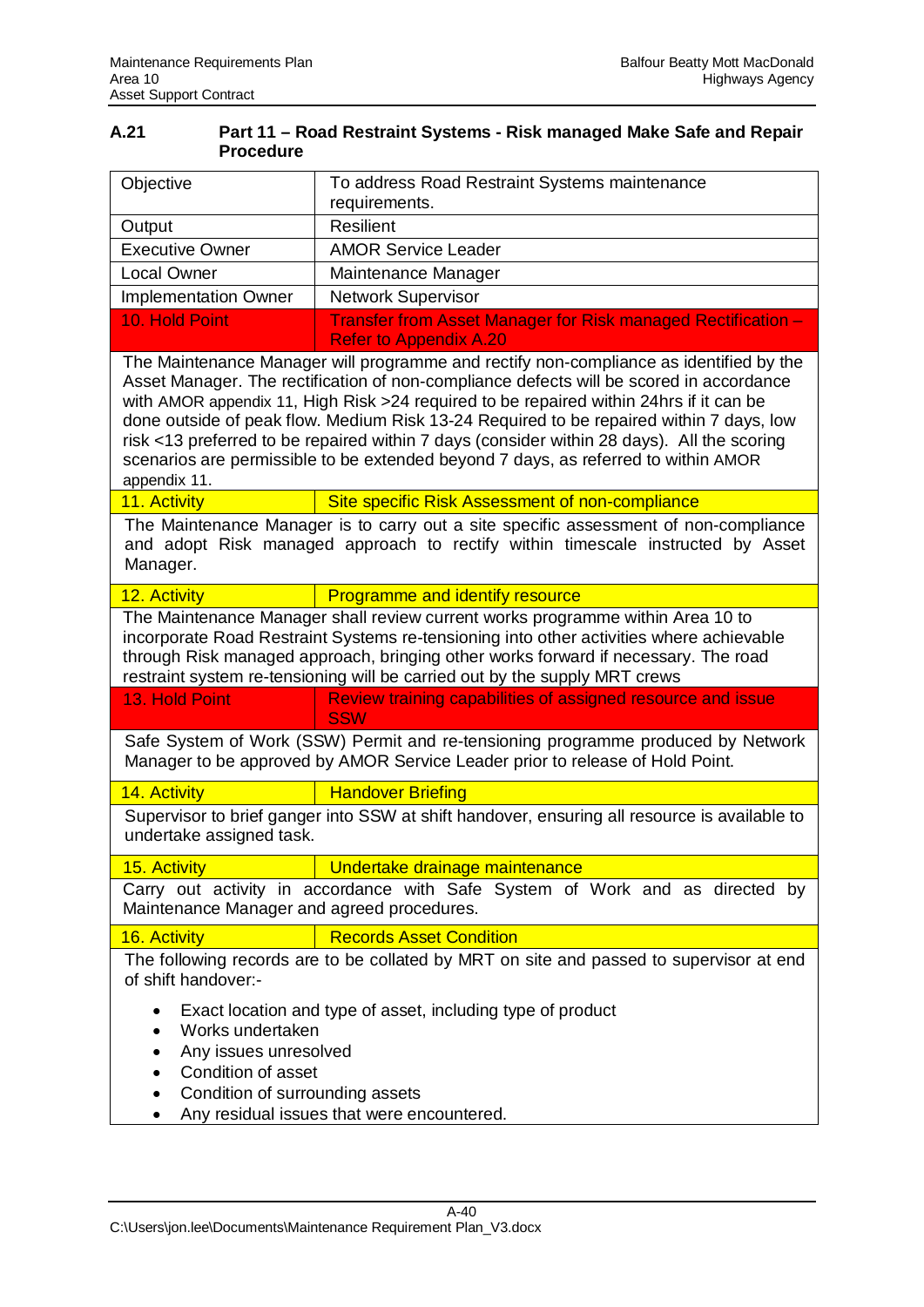| 17. Activity                                                                                                                                                                                                                                                             | <b>End of shift Handover</b>                                                                                                                                             |  |  |  |  |  |  |  |  |
|--------------------------------------------------------------------------------------------------------------------------------------------------------------------------------------------------------------------------------------------------------------------------|--------------------------------------------------------------------------------------------------------------------------------------------------------------------------|--|--|--|--|--|--|--|--|
| Supervisor and MRT to discuss operation undertaken and record any opportunities for<br>improvement, taking into account the Task, Constraints of Individuals/Operatives and the<br>Environment. All information to be returned to Maintenance Manager for works sign off |                                                                                                                                                                          |  |  |  |  |  |  |  |  |
| <b>18. Hold Point</b>                                                                                                                                                                                                                                                    | <b>Transfer to Maintenance Manager for approval and signing off</b><br>defect. Maintenance Manager to update re-tensioning register<br>and review outstanding programme. |  |  |  |  |  |  |  |  |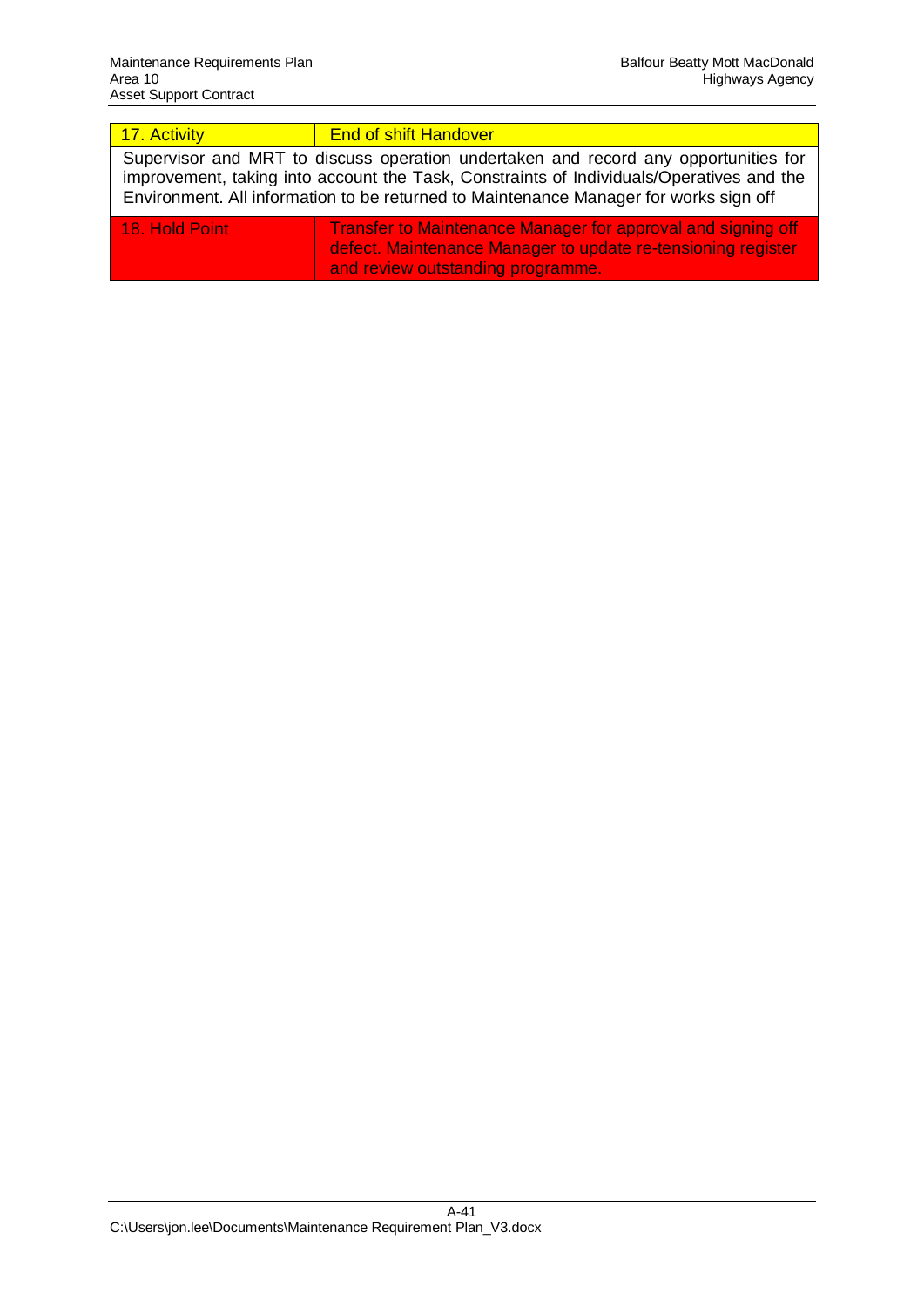# **A.22 Part 12 – Road Traffic Signs**

| <b>Assessors Name</b>                                                       |                                                                                                                                       | <b>Assessment of Risk</b><br>Date of<br>(based on 5x5 Matrix)<br><b>Assessment</b> |                     |                              |                  |                                   | <b>Residual Risk</b><br>(based on 5x5 Matrix)                                                                                                                                                                                                               |                                |                               |                          |                                  | <b>Date</b>                    |
|-----------------------------------------------------------------------------|---------------------------------------------------------------------------------------------------------------------------------------|------------------------------------------------------------------------------------|---------------------|------------------------------|------------------|-----------------------------------|-------------------------------------------------------------------------------------------------------------------------------------------------------------------------------------------------------------------------------------------------------------|--------------------------------|-------------------------------|--------------------------|----------------------------------|--------------------------------|
| <b>Work Activity</b>                                                        | <b>Hazardous Event</b>                                                                                                                | Persons /<br><b>Property</b><br><b>Affected</b>                                    | Level<br>Likelihood | Level<br>Conse<br>sdneu<br>ດ | <b>Risk Leve</b> | <b>Risk Controls</b><br>Required? | <b>Risk Controls</b>                                                                                                                                                                                                                                        | <b>Probable<br/>Likelihood</b> | Potential<br>Consequen<br>င္ပ | <b>New Risk</b><br>Level | Further<br>Controls<br>Required? | <b>Review</b><br><b>Period</b> |
| Part 12 - Road<br><b>Traffic Signs</b><br>Maintenance<br>Requirement(12.1)  | Maintenance<br>Requirement<br>Access to signing<br>restricted due to soft<br>verges                                                   | Operative                                                                          | 3                   | 4                            | 12               | Yes                               | Use of trained site inducted<br>operatives, traffic management<br>and appropriate plant will<br>reduce the likelihood                                                                                                                                       | $\overline{2}$                 | 3                             | 6                        | No                               | 12 Months                      |
| Part 12 - Road<br><b>Traffic Signs</b><br>Maintenance<br>Requirement (12.2) | Maintenance<br>Requirement<br>Struck by vehicle                                                                                       | Operative                                                                          | 3                   | 5                            | 15               | Yes                               | Use of trained site inducted<br>operatives, traffic management<br>and appropriate plant will<br>reduce the likelihood                                                                                                                                       | $\overline{2}$                 | 3                             | 6                        | No                               | 12 Months                      |
| Part 12 - Road<br><b>Traffic Signs</b><br>Maintenance<br>Requirement (12.3) | Maintenance<br>Requirement<br>Working at height                                                                                       | Operative                                                                          | 3                   | 5                            | 15               | Yes                               | Use of trained site inducted<br>operatives, traffic management<br>and appropriate plant will<br>reduce the likelihood                                                                                                                                       | $\overline{2}$                 | 4                             | 8                        | <b>No</b>                        | 12 Months                      |
| Part 12 - Road<br><b>Traffic Signs</b><br>Maintenance<br>Requirement (12.4) | Structural Integrity<br>Damage / corrosion to<br>fittings / posts / plates<br>resulting in possible<br>collapse / falling<br>objects. | Road user                                                                          | 3                   | 3                            | 15               | Yes                               | Route inspection as detailed in<br>Figure 3.2. Asset review,<br>utilising previous provider<br>records, asset inspections as<br>per Appendix A.23 and as<br>review with TD25/01, and<br>planned preventative<br>maintenance, will reduce the<br>likelihood. | $\overline{2}$                 | $\overline{2}$                | 4                        | No                               | 12 Months                      |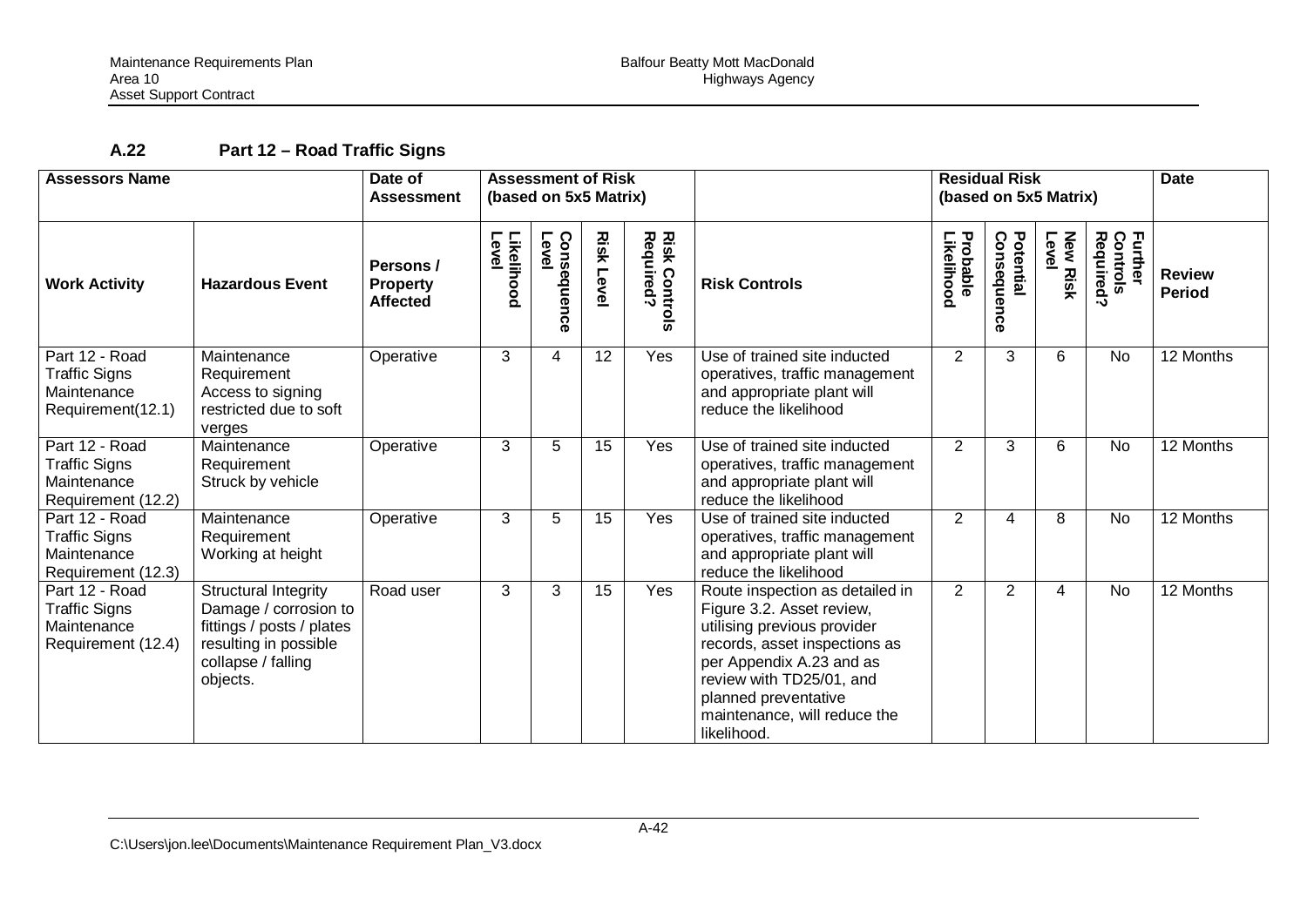| <b>Assessors Name</b>                                                       |                                                                                                                                                                  | Date of<br><b>Assessment</b>                    |                     | <b>Assessment of Risk</b><br>(based on 5x5 Matrix) |                  |                                             |                                                                                                                                                                                                                                                                  | <b>Residual Risk</b><br>(based on 5x5 Matrix) |                          |                          |                                  | <b>Date</b>                    |
|-----------------------------------------------------------------------------|------------------------------------------------------------------------------------------------------------------------------------------------------------------|-------------------------------------------------|---------------------|----------------------------------------------------|------------------|---------------------------------------------|------------------------------------------------------------------------------------------------------------------------------------------------------------------------------------------------------------------------------------------------------------------|-----------------------------------------------|--------------------------|--------------------------|----------------------------------|--------------------------------|
| <b>Work Activity</b>                                                        | <b>Hazardous Event</b>                                                                                                                                           | Persons /<br><b>Property</b><br><b>Affected</b> | Likelihood<br>Level | Consequence<br>Level                               | <b>Risk Leve</b> | <b>Risk Contr<br/>Required?</b><br>Controls | <b>Risk Controls</b>                                                                                                                                                                                                                                             | Probable<br>Likelihood                        | Potential<br>Consequence | <b>New Risk</b><br>Level | Further<br>Controls<br>Required? | <b>Review</b><br><b>Period</b> |
| Part 12 - Road<br><b>Traffic Signs</b><br>Maintenance<br>Requirement (12.5) | <b>Visual Performance</b><br>Signs obscured by<br>overgrown vegetation                                                                                           | Road user                                       | 4                   | 3                                                  | 12               | Yes                                         | Route inspection as detailed in<br>Figure 3.2. Rectification as per<br>Appendix A.24.                                                                                                                                                                            | $\overline{2}$                                | 3                        | 6                        | <b>No</b>                        | 12 Months                      |
| Part 12 - Road<br><b>Traffic Signs</b><br>Maintenance<br>Requirement (12.6) | <b>Visual Performance</b><br>Missing regulatory or<br>warning signs<br>resulting in speed<br>infringements /<br>accident.                                        | Road user                                       | 3                   | 4                                                  | 12               | Yes                                         | Route inspection as detailed in<br>Figure 3.2. Inspection review as<br>Appendix A.23. Rectification as<br>per Appendix A.24.                                                                                                                                     | $\overline{2}$                                | 4                        | 8                        | No                               | 12 Months                      |
| Part 12 - Road<br><b>Traffic Signs</b><br>Maintenance<br>Requirement (12.7) | <b>Structural Integrity</b><br>Moving parts of secret<br>/ variable signs<br>malfunction rendering<br>sign unusable                                              | Road user and<br>operative                      | 4                   | 4                                                  | 16               | Yes                                         | Asset Inspections as per<br>Appendix B.8. and TD25/01.<br>Planned preventative<br>maintenance will reduce the<br>likelihood.                                                                                                                                     | $\overline{2}$                                | 4                        | 8                        | <b>No</b>                        | 12 Months                      |
| Part 12 - Road<br><b>Traffic Signs</b><br>Maintenance<br>Requirement (12.8) | <b>Visual Performance</b><br>Reduction of retro-<br>reflectivity of white<br>sign face material<br>resulting in indistinct<br>signage causing drive<br>confusion | Road user                                       | 4                   | 3                                                  | 12               | Yes                                         | Night time inspection as detailed<br>in Figure 3.2. Asset review,<br>utilising previous provider<br>records, asset inspections as<br>per Appendix A.23 and as<br>review with TD25/01, and<br>planned preventative<br>maintenance, will reduce the<br>likelihood. | $\overline{2}$                                | 3                        | 6                        | <b>No</b>                        | 6 Months                       |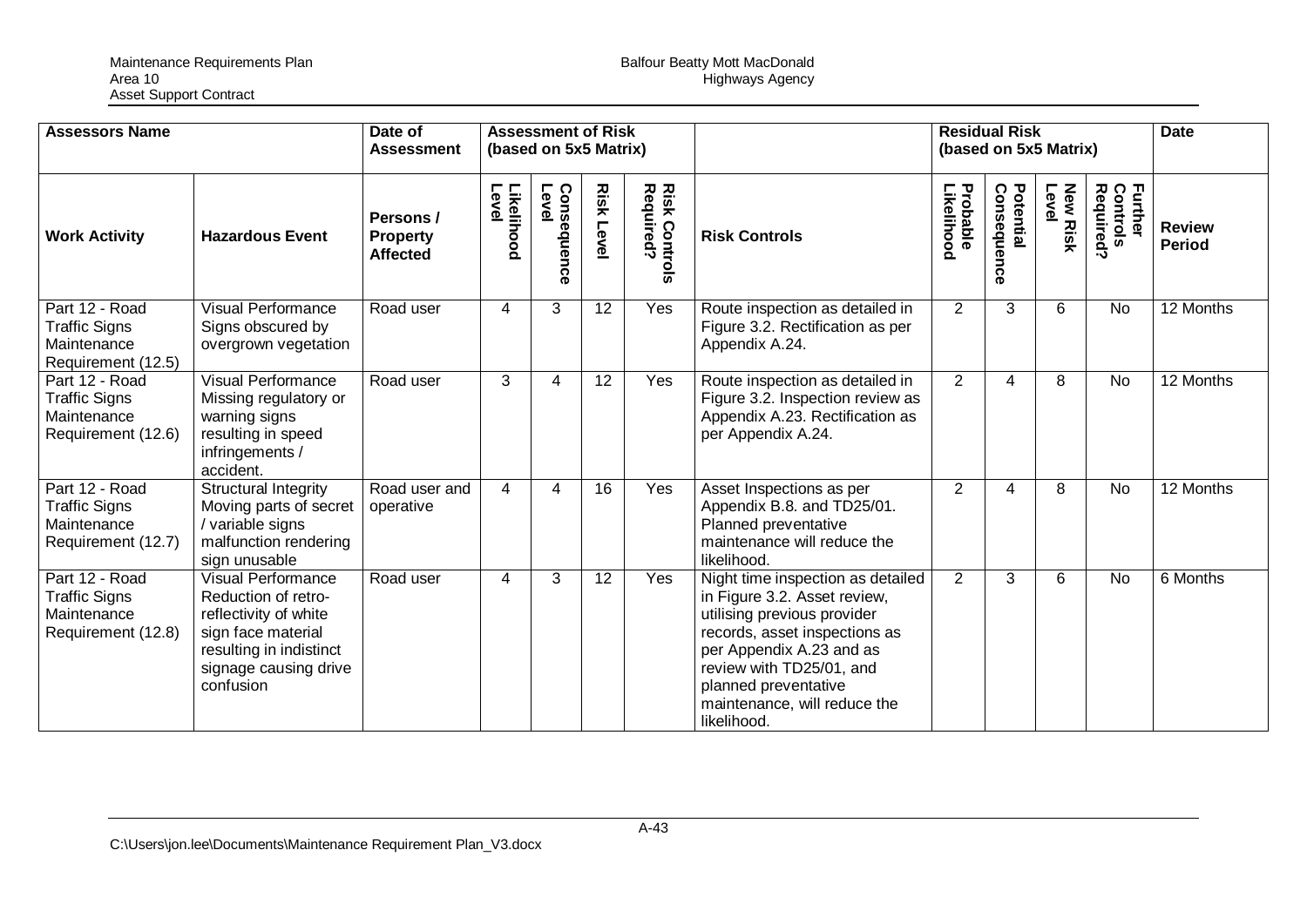| A.23 | Part 12 – Road Traffic Signs - Risk Managed Inspection Procedure |
|------|------------------------------------------------------------------|

| Objective                                                                            | Road signs are safe and clearly legible and give effect to<br>regulatory provision. |  |  |  |  |  |  |
|--------------------------------------------------------------------------------------|-------------------------------------------------------------------------------------|--|--|--|--|--|--|
| Output                                                                               | <b>Network Condition Data</b>                                                       |  |  |  |  |  |  |
| <b>Executive Owner</b>                                                               | Asset Management Leader                                                             |  |  |  |  |  |  |
| <b>Local Owner</b>                                                                   | Asset Manager                                                                       |  |  |  |  |  |  |
| <b>Implementation Owner</b>                                                          | <b>Asset Champion</b>                                                               |  |  |  |  |  |  |
| 1. Activity                                                                          | <b>Assess Risk for Each Asset Type</b>                                              |  |  |  |  |  |  |
| The Asset Manager will develop a framework for the inspection programme by reviewing |                                                                                     |  |  |  |  |  |  |

the risk assessments in Appendix A.22, previous providers inspection records and requirements of TD25/01.

2. Activity **Determine Inspection Frequencies** 

The route inspections will be undertaken as scheduled in Figure 3.2, and will identify hazards relating to visibility of signs or if any sign faces are missing.

Night time scouting will identify issues associated with lit signs and reflectivity and will be carried out 7 times per year as per lighting scouts. A survey will be undertaken in each of the following months, April; August; October; November; January and February amounting to 6 per annum, plus one additional undertaken within 5 days following 26th December. All results are to be reported to Employer by the third working day the following month, with the exception of the 26th December scout, which shall be with the Employer within 10 working days after 26th December.

The asset inspections for traffic signs will be Risk managed and assessed from inspection records provided by the previous service provider. This will be applied to assess the structural integrity and electrical elements of the traffic signs.

## 3. Activity **Are Relaxations or Enhancements Required**

TD 25/01 requires a 28 day inspection of lit signs on motorways, increasing to14 days for lit signs on APTR's in the winter. As a number of signs are linked to feeder pillars and in turn linked to the street lighting switch off, a relaxation will be requested to adopt scouting regime linked to AMOR pt 8 for lighting.

The structural integrity of signs will be assessed from inspections provided by the previous service provider, based on the RWSC requirements. Relaxation to be proposed to deviate from TD 25/01 to fall in line with AMOR part 8, which is to adopt the same principles applied to lighting.

4. Hold Point **Calculation Obtain Relaxation or Enhancement Approval** 

The Asset Management Leader is to agree and implement relaxation after discussing with the Employer.

5. Activity **Update MRP** as Required

Where an improvement opportunity has been approved the MRP shall be updated accordingly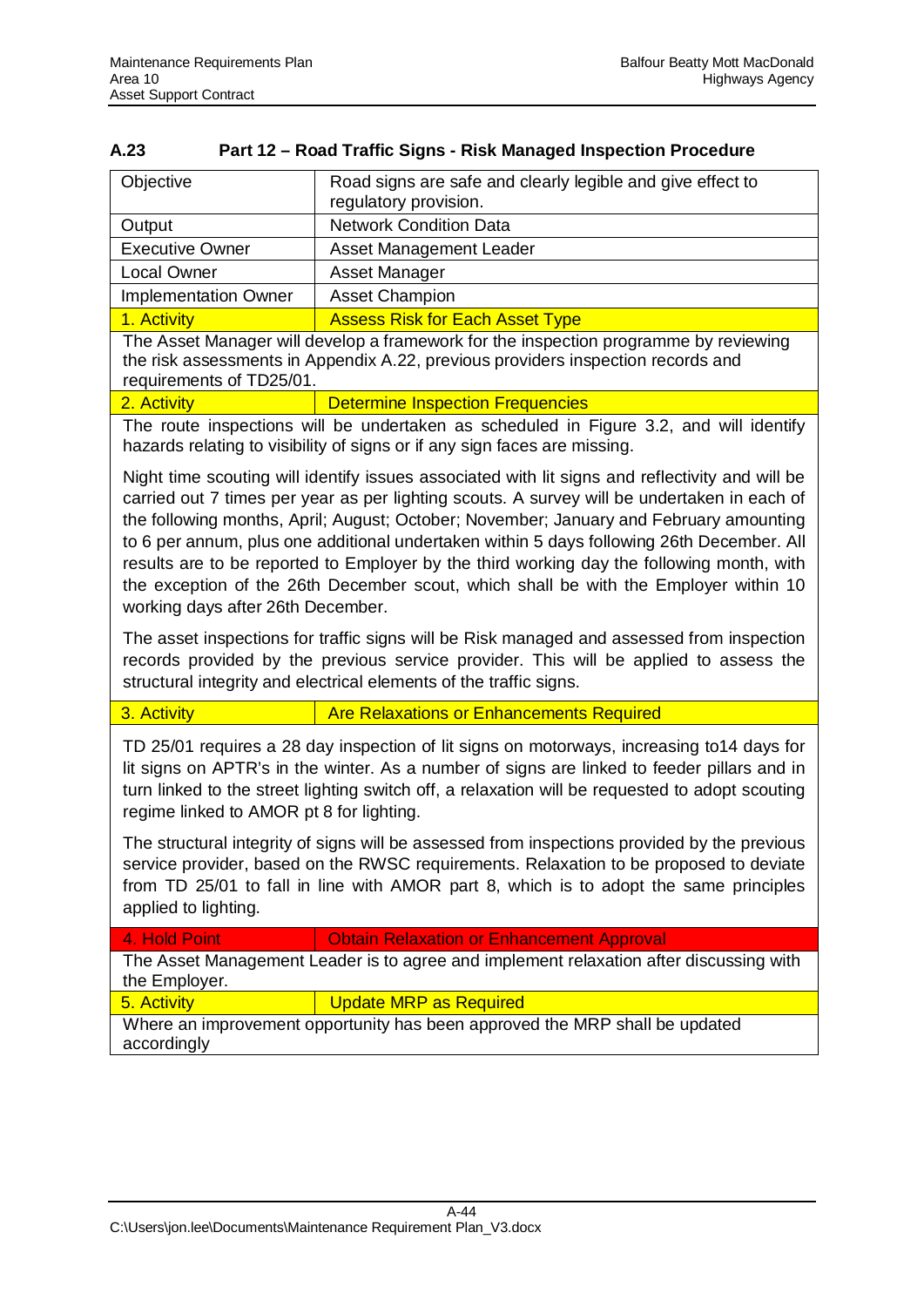## 6. Activity **Conservation Conservation** Activity **Conservation** Undertake Inspections

Route inspections will be undertaken by the MRT at frequencies specified in Figure 3.2. Night time scouts and electrical inspections will be undertaken by supply chain.

Structural sign inspections will be undertaken by RMMS inspectors, with all life expired inspections undertaken as part of value management specialist inspections.

7. Activity **Record Asset Condition** 

During the course of inspections data relating to the condition of the network will be collected graded and added to CONFIRM.

8. Activity **Non Compliance** 

Asset Manager is to determine if non compliance is to be repaired or hazard mitigated by the Network Management team or if the defect is to be repaired through forward renewals programme.

- 9. Hold Point **Transfer to Network Manager for Risk managed Rectification** Refer to Appendix A.24.
- **A.24 Part 12 Traffic Signs Risk managed Make Safe and Repair Procedure**

| Objective                   | To address Road Traffic Signs maintenance requirements.                                               |
|-----------------------------|-------------------------------------------------------------------------------------------------------|
| Output                      | Resilient                                                                                             |
| <b>Executive Owner</b>      | <b>AMOR Service Leader</b>                                                                            |
| <b>Local Owner</b>          | Maintenance Manager                                                                                   |
| <b>Implementation Owner</b> | <b>Network Supervisor</b>                                                                             |
| 10. Hold Point              | <b>Transfer from Asset Manager for Risk managed Rectification -</b><br><b>Refer to Appendix A.23.</b> |

The Maintenance Manager will programme and rectify non-compliance as identified by the Asset Manager.

11. Activity **Site specific Risk Assessment of non-compliance** 

The Maintenance Manager is to carry out a site specific assessment of non-compliance and adopt Risk managed approach to rectify in given timescale as outlined in Appendix A.23 of the MRP.

Non compliance defects as per TD 25 are to be rectified within set timescales for Cat 1; Cat 2 LP and Cat 2 HM, i.e. 24 hrs, 6 months and 7/14 days. This will not apply to life expired equipment, which will be subject to VM review. Note that AMOR part 8: Lighting has been relaxed against TD 26; it is therefore proposed that the requirements of TD 25 are relaxed accordingly.

12. Activity **Programme and identify resource** 

The Maintenance Manager shall review current works programme within Area 10 to incorporate Road Traffic Signs maintenance into other activities where achievable through Risk managed approach, bring other works forward if necessary. The Road Traffic Signs general maintenance will be carried out by the supply chain and MRT crews. General maintenance will include strimming of vegetation and sign face cleaning to restore sign visibility.

The Maintenance Manager will oversee and instruct the supply chain to restore lighting levels to non-hazardous levels as defined in TD25/01.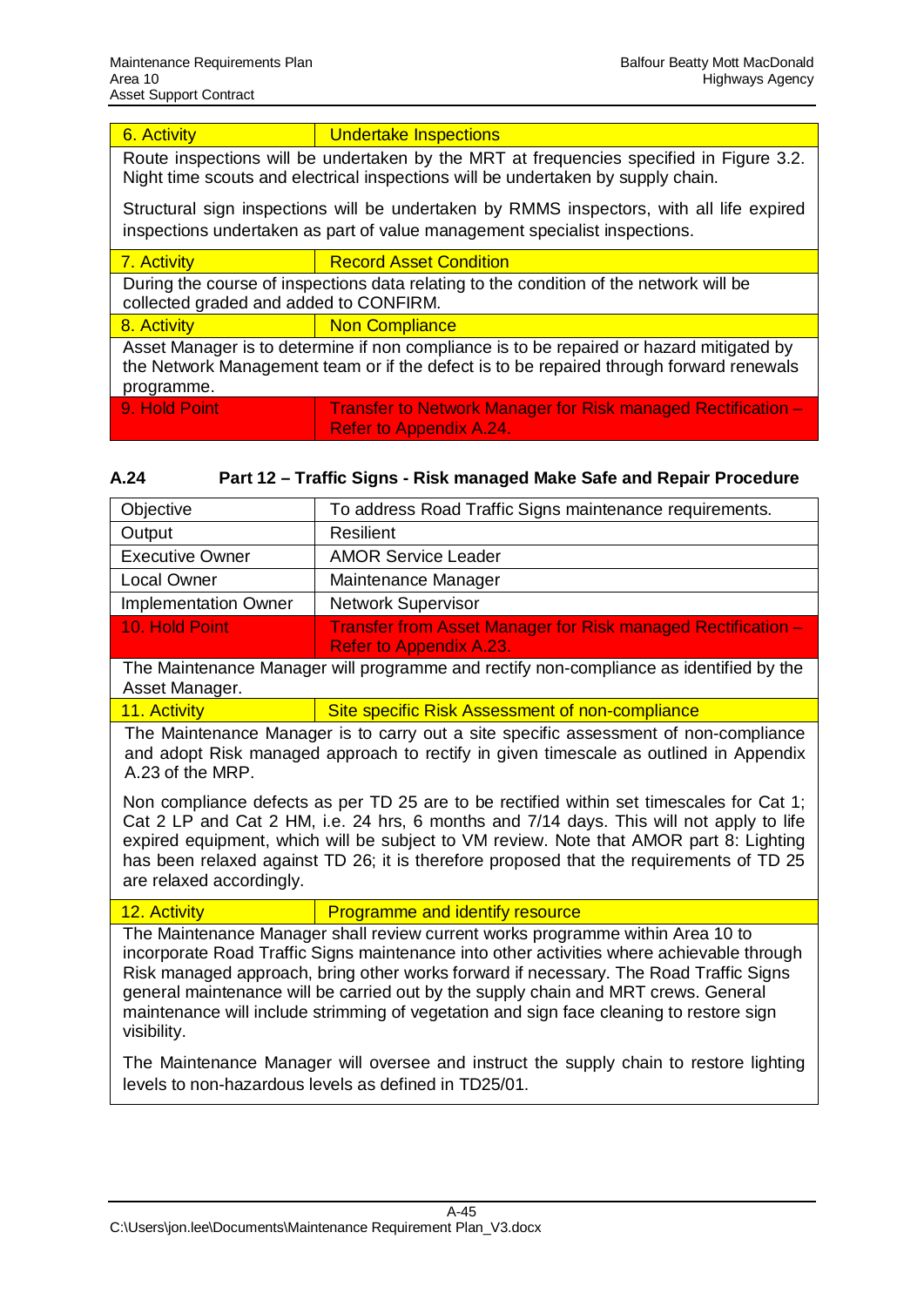| 13. Hold Point                                                                                                                                                                                                                                                                                              | Review training capabilities of assigned resource and issue<br><b>SSW</b>                                                                                                                                                                                         |  |  |  |  |  |  |  |  |
|-------------------------------------------------------------------------------------------------------------------------------------------------------------------------------------------------------------------------------------------------------------------------------------------------------------|-------------------------------------------------------------------------------------------------------------------------------------------------------------------------------------------------------------------------------------------------------------------|--|--|--|--|--|--|--|--|
| Safe System of Work (SSW) Permit produced by supervisor and to be approved by<br>Maintenance Manager prior to release of Hold Point.                                                                                                                                                                        |                                                                                                                                                                                                                                                                   |  |  |  |  |  |  |  |  |
| 14. Activity<br><b>Handover Briefing</b>                                                                                                                                                                                                                                                                    |                                                                                                                                                                                                                                                                   |  |  |  |  |  |  |  |  |
| Supervisor to brief ganger into Safe System of Work (SSW) at shift handover, ensuring all<br>resource is available to undertake assigned task.                                                                                                                                                              |                                                                                                                                                                                                                                                                   |  |  |  |  |  |  |  |  |
| 15. Activity                                                                                                                                                                                                                                                                                                | Undertake drainage maintenance                                                                                                                                                                                                                                    |  |  |  |  |  |  |  |  |
|                                                                                                                                                                                                                                                                                                             | Carry out activity in accordance with SSW and as directed by Area Manager.                                                                                                                                                                                        |  |  |  |  |  |  |  |  |
| 16. Activity                                                                                                                                                                                                                                                                                                | <b>Records Asset Condition</b>                                                                                                                                                                                                                                    |  |  |  |  |  |  |  |  |
| The following records are to be collated by MRT on site and passed to supervisor at end<br>of shift handover:-<br>Asset reference attended<br>Works undertaken<br>Any issues unresolved<br>Condition of asset<br>$\bullet$<br>Condition of surrounding assets<br>Any residual issues that were encountered. |                                                                                                                                                                                                                                                                   |  |  |  |  |  |  |  |  |
| 17. Activity                                                                                                                                                                                                                                                                                                | <b>End of shift Handover</b>                                                                                                                                                                                                                                      |  |  |  |  |  |  |  |  |
|                                                                                                                                                                                                                                                                                                             | Supervisor and MRT to discuss operation undertaken and record any opportunities for<br>improvement, taking into account the Task, Constraints of Individuals/Operatives and the<br>Environment. All information to be returned to Area Manager for works sign off |  |  |  |  |  |  |  |  |
| <b>18. Hold Point</b>                                                                                                                                                                                                                                                                                       | <b>Transfer to Maintenance Manager for approval and signing off</b><br>defect.                                                                                                                                                                                    |  |  |  |  |  |  |  |  |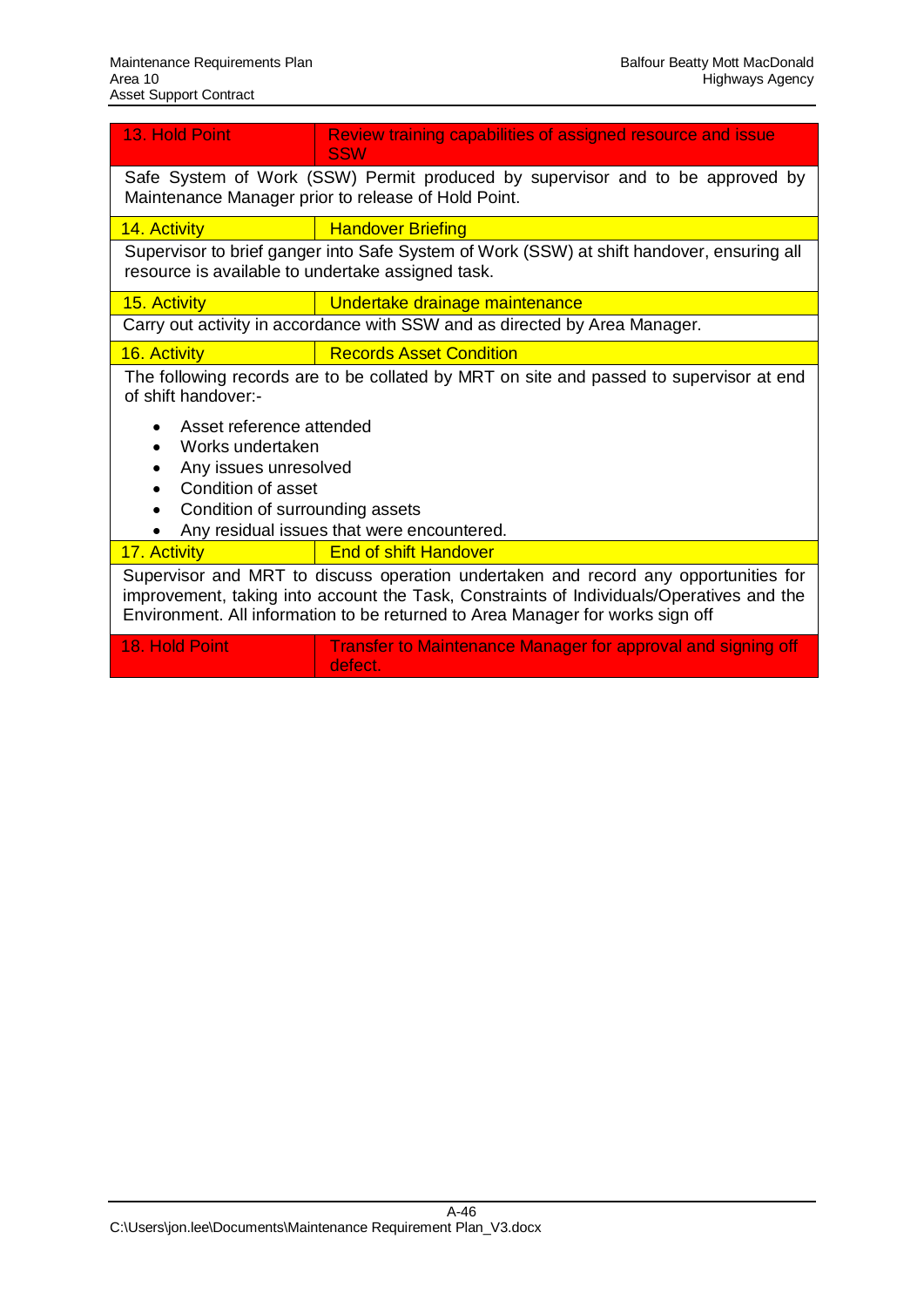# **A.25 Part 13 – Soft Estate**

| <b>Assessors Name</b>                                               |                                                                                                            | Date of<br><b>Assessment</b>                    | <b>Assessment of Risk</b><br>(based on 5x5 Matrix) |                         |                     |                                                         |                                                                                                                                   |                                | <b>Residual Risk</b><br>(based on 5x5 Matrix) | <b>Date</b>              |                                  |                                |
|---------------------------------------------------------------------|------------------------------------------------------------------------------------------------------------|-------------------------------------------------|----------------------------------------------------|-------------------------|---------------------|---------------------------------------------------------|-----------------------------------------------------------------------------------------------------------------------------------|--------------------------------|-----------------------------------------------|--------------------------|----------------------------------|--------------------------------|
| <b>Work Activity</b>                                                | <b>Hazardous Event</b>                                                                                     | Persons /<br><b>Property</b><br><b>Affected</b> | Likelihood<br>Level                                | Level<br>Consequen<br>ō | <b>Risk</b><br>Leve | <b>Risk Control</b><br>Required?<br>$\bar{\bm{\sigma}}$ | <b>Risk Controls</b>                                                                                                              | <b>Probable<br/>Likelihood</b> | Potential<br>Consequen<br>ō<br>$\bullet$      | Level<br><b>New Risk</b> | Further<br>Controls<br>Required? | <b>Review</b><br><b>Period</b> |
| Part 13 - Soft<br>Estate Maintenance<br>Requirement (13.1)          | Signs obscured by<br>overgrown vegetation<br>affecting visual<br>performance                               | Road user                                       | 4                                                  | 3                       | 12                  | Yes                                                     | Route inspection as detailed in<br>Figure 3.2 and Appendix A.26.<br>Rectification as per Appendix<br>A.27.                        | $\overline{2}$                 | $\overline{2}$                                | 4                        | No                               | $\overline{12}$ Months         |
| Part 13 - Soft<br><b>Estate Maintenance</b><br>Requirement (13.2)   | Junctions and<br>accesses obscured by<br>overgrown vegetation<br>affecting visual<br>performance           | Road user                                       | 4                                                  | 4                       | 16                  | Yes                                                     | Route inspection as detailed in<br>Figure 3.2 and Appendix A.26.<br>Rectification as per Appendix<br>A.27.                        | $\overline{2}$                 | 3                                             | 6                        | No                               | 12 Months                      |
| Part 13 - Soft<br><b>Estate Maintenance</b><br>Requirement (13.3)   | CCTV obscured by<br>overgrown vegetation<br>affecting visual<br>performance                                | Employer                                        | 4                                                  | 3                       | 12                  | Yes                                                     | Route inspection as detailed in<br>Figure 3.2 and Appendix A.26.<br>Rectification as per Appendix<br>A.27.                        | $\overline{2}$                 | 2                                             | 4                        | No                               | 12 Months                      |
| Part 13 - Soft<br>Estate Maintenance<br>Requirement (13.4)          | <b>Injurious Weeds</b><br>creating hazard to<br>wildlife and property.                                     | Public,<br>property and<br>wildlife             | 3                                                  | 3                       | 9                   | Yes                                                     | Route inspection as detailed in<br>Figure 3.2 and Appendix A.26.<br>Rectification as per Appendix<br>A.27. Management as per EMP. | $\overline{2}$                 | 3                                             | 6                        | <b>No</b>                        | 12 Months                      |
| Part $13 - Soft$<br><b>Estate Maintenance</b><br>Requirement (13.5) | Telecommunication<br>equipment becomes<br>overgrown, presenting<br>trip hazard to 3rd<br>party contractors | Contractors                                     | 4                                                  | 3                       | 12                  | Yes                                                     | Route inspection as detailed in<br>Figure 3.2 and Appendix A.26.<br>Rectification as per Appendix<br>A.27.                        | $\overline{2}$                 | $\overline{2}$                                | 4                        | No                               | 12 Months                      |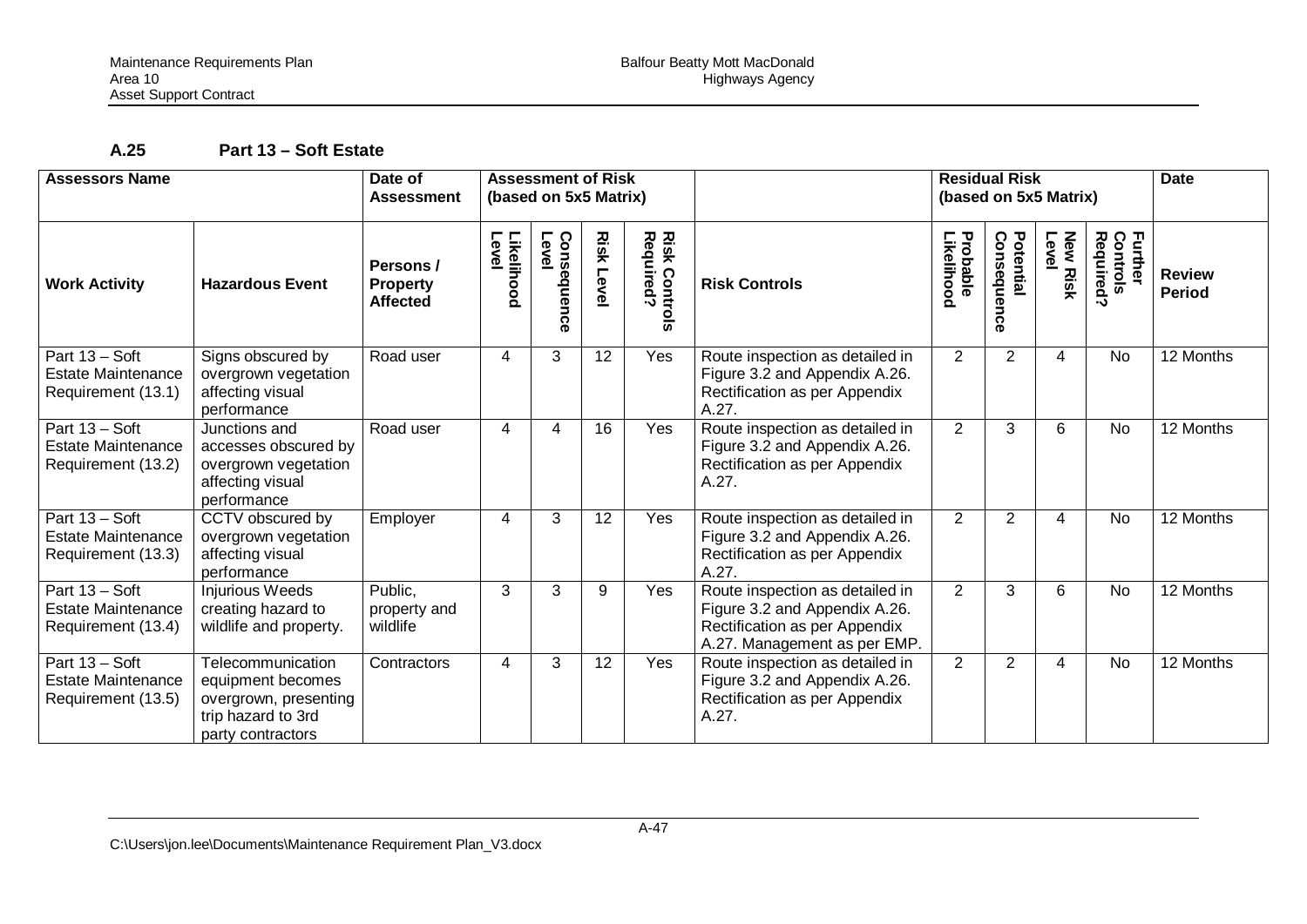Maintenance Requirements Plan Balfour Beatty Mott MacDonald Area 10 Highways Agency Asset Support Contract

| <b>Assessors Name</b>                                             |                                                          | Date of<br><b>Assessment</b>                    |                           | <b>Assessment of Risk</b><br>(based on 5x5 Matrix) |               |                                       |                                                                                                                                                                                                                                                                       | <b>Residual Risk</b><br>(based on 5x5 Matrix) |                     |                           |                                                    | <b>Date</b>                    |
|-------------------------------------------------------------------|----------------------------------------------------------|-------------------------------------------------|---------------------------|----------------------------------------------------|---------------|---------------------------------------|-----------------------------------------------------------------------------------------------------------------------------------------------------------------------------------------------------------------------------------------------------------------------|-----------------------------------------------|---------------------|---------------------------|----------------------------------------------------|--------------------------------|
| <b>Work Activity</b>                                              | <b>Hazardous Event</b>                                   | Persons /<br><b>Property</b><br><b>Affected</b> | Level<br><b>ikelihood</b> | Con<br>ന<br>sequen<br>င္ဖ                          | Risk<br>Level | Risk Contr<br>Required?<br><u>sls</u> | <b>Risk Controls</b>                                                                                                                                                                                                                                                  | <b>Probable<br/>Likelihood</b>                | Potential<br>욷<br>႙ | New<br>-ev<br><b>Risk</b> | Further<br>Control:<br>Require<br>nire<br>Si<br>د٠ | <b>Review</b><br><b>Period</b> |
| Part 13 - Soft<br><b>Estate Maintenance</b><br>Requirement (13.6) | Slips, trips and falls<br>working in long<br>vegetation. | Operatives                                      | 4                         | 3                                                  | 12            | Yes                                   | Route inspection as detailed in<br>Figure 3.2 and Appendix A.26.<br>Rectification as per Appendix<br>A.27. Risk assessment for all<br>activities required to be<br>undertaken and site specific<br>safe system of work to include<br>localised strimming if required. | 2                                             |                     | 4                         | <b>No</b>                                          | 12 Months                      |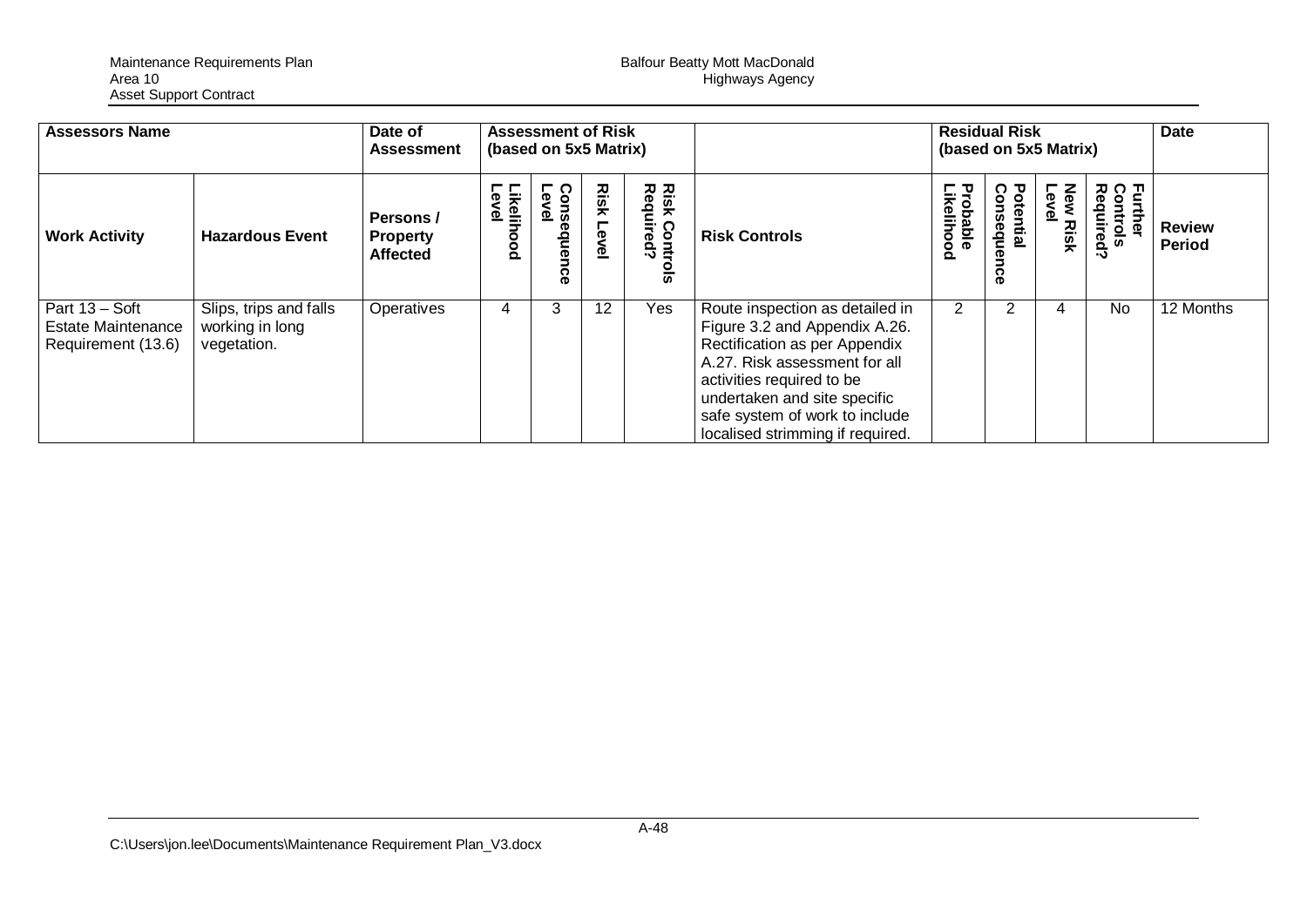| Objective                                                                                                                                                                                                                                                                                                                                                                                                                                                                                                                     | Soft Estate condition is managed and maintained to minimise                                               |  |  |  |  |  |  |  |  |
|-------------------------------------------------------------------------------------------------------------------------------------------------------------------------------------------------------------------------------------------------------------------------------------------------------------------------------------------------------------------------------------------------------------------------------------------------------------------------------------------------------------------------------|-----------------------------------------------------------------------------------------------------------|--|--|--|--|--|--|--|--|
|                                                                                                                                                                                                                                                                                                                                                                                                                                                                                                                               | risks to road users, road workers and adjacent affected parties.                                          |  |  |  |  |  |  |  |  |
| Output                                                                                                                                                                                                                                                                                                                                                                                                                                                                                                                        | <b>Network Condition Data</b>                                                                             |  |  |  |  |  |  |  |  |
| <b>Executive Owner</b>                                                                                                                                                                                                                                                                                                                                                                                                                                                                                                        | <b>Asset Management Leader</b>                                                                            |  |  |  |  |  |  |  |  |
| <b>Local Owner</b>                                                                                                                                                                                                                                                                                                                                                                                                                                                                                                            | Asset Manager                                                                                             |  |  |  |  |  |  |  |  |
| <b>Implementation Owner</b>                                                                                                                                                                                                                                                                                                                                                                                                                                                                                                   | <b>Asset Champion</b>                                                                                     |  |  |  |  |  |  |  |  |
| 1. Activity                                                                                                                                                                                                                                                                                                                                                                                                                                                                                                                   | <b>Assess Risk for Each Asset Type</b>                                                                    |  |  |  |  |  |  |  |  |
|                                                                                                                                                                                                                                                                                                                                                                                                                                                                                                                               | The Asset Manager will develop a framework of route inspections to ensure visibility is not               |  |  |  |  |  |  |  |  |
|                                                                                                                                                                                                                                                                                                                                                                                                                                                                                                                               | compromised to junctions, visibility splays and signs                                                     |  |  |  |  |  |  |  |  |
| 2. Activity                                                                                                                                                                                                                                                                                                                                                                                                                                                                                                                   | <b>Determine Inspection Frequencies</b>                                                                   |  |  |  |  |  |  |  |  |
| hazards relating to the following aspects:-<br>Visibility of junctions and splays<br>Visibility of signs<br>Access to Telecommunication equipment<br>Access to lighting columns and signs<br><b>CCTV</b> visibility<br>Injurious weeds affecting wildlife, persons, property or watercourses. (All other<br>injurious weeds will be managed through plot management programme, within the<br>Environmental Management Plan (EMP)).<br>Further inspections affecting stability of the soft estate asset and management of plot |                                                                                                           |  |  |  |  |  |  |  |  |
| areas will be undertaken as specialist inspections in the EMP.<br><b>Are Relaxations or Enhancements Required</b><br>3. Activity                                                                                                                                                                                                                                                                                                                                                                                              |                                                                                                           |  |  |  |  |  |  |  |  |
|                                                                                                                                                                                                                                                                                                                                                                                                                                                                                                                               | The likelihood is that no relaxations will be applied for.                                                |  |  |  |  |  |  |  |  |
| 4. Hold Point                                                                                                                                                                                                                                                                                                                                                                                                                                                                                                                 | <b>Obtain Relaxation or Enhancement Approval</b>                                                          |  |  |  |  |  |  |  |  |
|                                                                                                                                                                                                                                                                                                                                                                                                                                                                                                                               |                                                                                                           |  |  |  |  |  |  |  |  |
| Not applicable<br>5. Activity                                                                                                                                                                                                                                                                                                                                                                                                                                                                                                 |                                                                                                           |  |  |  |  |  |  |  |  |
|                                                                                                                                                                                                                                                                                                                                                                                                                                                                                                                               | <b>Update MRP as Required</b>                                                                             |  |  |  |  |  |  |  |  |
|                                                                                                                                                                                                                                                                                                                                                                                                                                                                                                                               | MRP will be updated with hot spot locations as they arise                                                 |  |  |  |  |  |  |  |  |
| <b>Undertake Inspections</b><br>6. Activity                                                                                                                                                                                                                                                                                                                                                                                                                                                                                   |                                                                                                           |  |  |  |  |  |  |  |  |
| Route inspections will be undertaken by the MRT at frequencies specified in Figure 3.2.<br>and in daylight hours                                                                                                                                                                                                                                                                                                                                                                                                              |                                                                                                           |  |  |  |  |  |  |  |  |
| <b>Record Asset Condition</b><br>7. Activity                                                                                                                                                                                                                                                                                                                                                                                                                                                                                  |                                                                                                           |  |  |  |  |  |  |  |  |
| During the course of inspections data relating to the condition of the network will be<br>collected graded and added to CONFIRM.                                                                                                                                                                                                                                                                                                                                                                                              |                                                                                                           |  |  |  |  |  |  |  |  |
| <b>Non Compliance</b><br>8. Activity                                                                                                                                                                                                                                                                                                                                                                                                                                                                                          |                                                                                                           |  |  |  |  |  |  |  |  |
| Asset Manager is to determine if non compliance is hazardous, requiring mitigation by the<br>Network Management team or if the defect is to be repaired through forward renewals<br>programme. The MRT will rectify and record as a find and fix.                                                                                                                                                                                                                                                                             |                                                                                                           |  |  |  |  |  |  |  |  |
| 9. Hold Point                                                                                                                                                                                                                                                                                                                                                                                                                                                                                                                 | <b>Transfer to Maintenance Manager for Risk managed</b><br><b>Rectification - Refer to Appendix A.27.</b> |  |  |  |  |  |  |  |  |

## **A.26 Part 13 – Soft Estate - Risk Managed Inspection Procedure**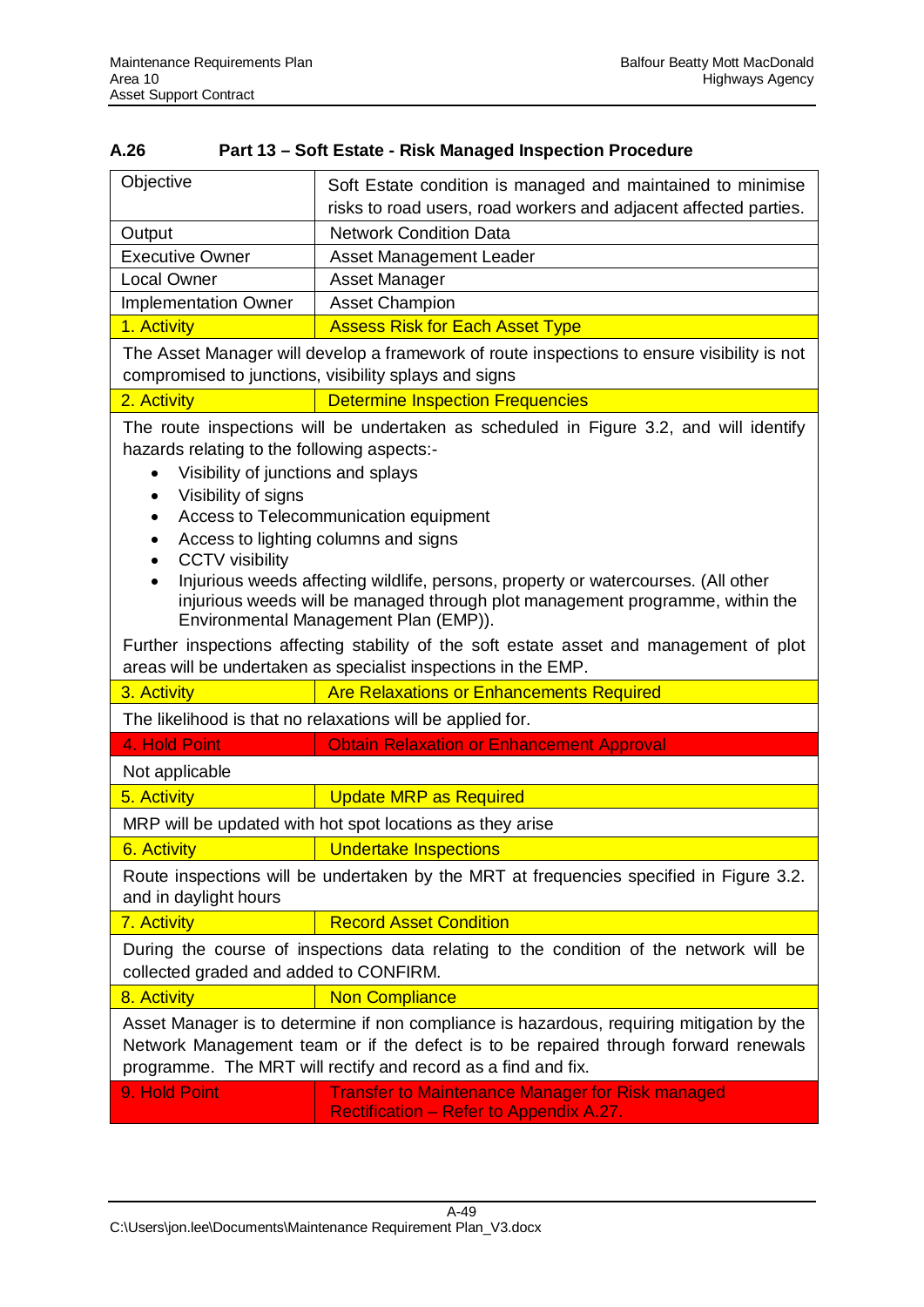| Objective                                                                                                                                                                                                                                                                                                                                                                                                                    | To address Soft Estate Maintenance Requirements.                                               |  |  |  |  |  |  |  |
|------------------------------------------------------------------------------------------------------------------------------------------------------------------------------------------------------------------------------------------------------------------------------------------------------------------------------------------------------------------------------------------------------------------------------|------------------------------------------------------------------------------------------------|--|--|--|--|--|--|--|
| Output                                                                                                                                                                                                                                                                                                                                                                                                                       | <b>Resilient</b>                                                                               |  |  |  |  |  |  |  |
| <b>Executive Owner</b>                                                                                                                                                                                                                                                                                                                                                                                                       | <b>AMOR Service Leader</b>                                                                     |  |  |  |  |  |  |  |
| <b>Local Owner</b>                                                                                                                                                                                                                                                                                                                                                                                                           | Maintenance Manager                                                                            |  |  |  |  |  |  |  |
| <b>Implementation Owner</b>                                                                                                                                                                                                                                                                                                                                                                                                  | <b>Network Supervisor</b>                                                                      |  |  |  |  |  |  |  |
| 10. Hold Point                                                                                                                                                                                                                                                                                                                                                                                                               | Transfer from Asset Manager for Risk managed Rectification -<br><b>Refer to Appendix A.26.</b> |  |  |  |  |  |  |  |
| The Maintenance Manager will programme and rectify non-compliance as identified by the<br>Asset Manager.                                                                                                                                                                                                                                                                                                                     |                                                                                                |  |  |  |  |  |  |  |
| 11. Activity                                                                                                                                                                                                                                                                                                                                                                                                                 | Site specific Risk Assessment of non-compliance                                                |  |  |  |  |  |  |  |
| The Maintenance Manager is to carry out a site specific assessment of non-compliance<br>and adopt Risk managed approach to rectify in given timescale as outlined in Appendix<br>A.26 of the MRP. All visibility and injurious weed related hazards are to be mitigated<br>within 24hrs; with follow up treatment within 28 days.                                                                                            |                                                                                                |  |  |  |  |  |  |  |
| 12. Activity                                                                                                                                                                                                                                                                                                                                                                                                                 | Programme and identify resource                                                                |  |  |  |  |  |  |  |
| The Maintenance Manager shall review current works programme within Area 10 to<br>incorporate soft estate maintenance into other activities where achievable through Risk<br>managed approach, bringing other works forward if necessary. The general maintenance<br>will include strimming of vegetation, application of growth retardant and local weed spray<br>by the MRT on a find and fix regime.                      |                                                                                                |  |  |  |  |  |  |  |
| Previous service provider's maintenance history will be subject to review, and will be used<br>to determine forward programme. It is also envisaged that access to equipment will be<br>inevitable outside of planned maintenance programme. It would be expected that others<br>carrying out works on the network will undertake a risk assessment prior to access and at<br>times arrange for their own clearance regimes. |                                                                                                |  |  |  |  |  |  |  |
| Strategy is to carry out 2 visibility splays cuts per season and growth retardant applied<br>after each cut, preventing re-growth.                                                                                                                                                                                                                                                                                           |                                                                                                |  |  |  |  |  |  |  |
| A blanket spray will be applied to specific areas such as adjacent to RRS and structures<br>as directed in the Environmental Management Plan.                                                                                                                                                                                                                                                                                |                                                                                                |  |  |  |  |  |  |  |
| 13. Hold Point<br>Review training capabilities of assigned resource and issue<br><b>SSW</b>                                                                                                                                                                                                                                                                                                                                  |                                                                                                |  |  |  |  |  |  |  |
| Safe System of Work (SSW) Permit produced by supervisor and to be approved by<br>Maintenance Manager prior to release of Hold Point.                                                                                                                                                                                                                                                                                         |                                                                                                |  |  |  |  |  |  |  |
| 14. Activity<br><b>Handover Briefing</b>                                                                                                                                                                                                                                                                                                                                                                                     |                                                                                                |  |  |  |  |  |  |  |
| Supervisor to brief ganger into Safe System of Work (SSW) at shift handover, ensuring all<br>resource is available to undertake assigned task.                                                                                                                                                                                                                                                                               |                                                                                                |  |  |  |  |  |  |  |
| 15. Activity<br>Undertake drainage maintenance                                                                                                                                                                                                                                                                                                                                                                               |                                                                                                |  |  |  |  |  |  |  |
|                                                                                                                                                                                                                                                                                                                                                                                                                              | Carry out activity in accordance with SSW and as directed by Area Manager.                     |  |  |  |  |  |  |  |
| 16. Activity                                                                                                                                                                                                                                                                                                                                                                                                                 | <b>Records Asset Condition</b>                                                                 |  |  |  |  |  |  |  |

## **A.27 Part 13 – Soft Estate - Risk managed Make Safe and Repair Procedure**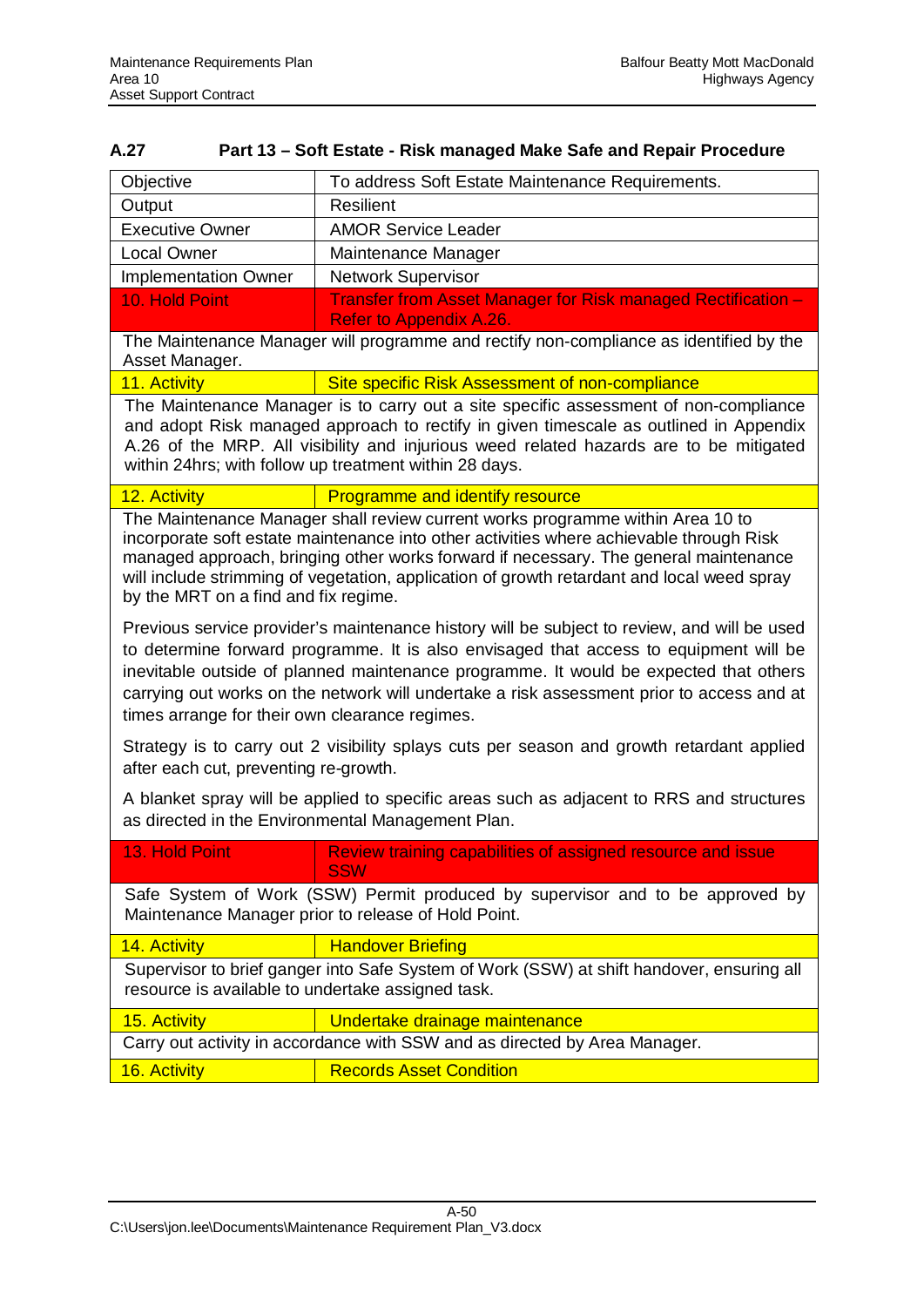The following records are to be collated by MRT on site and passed to supervisor at end of shift handover:-

- Asset reference attended
- Junctions cut
- Weed hot spot locations monitoring records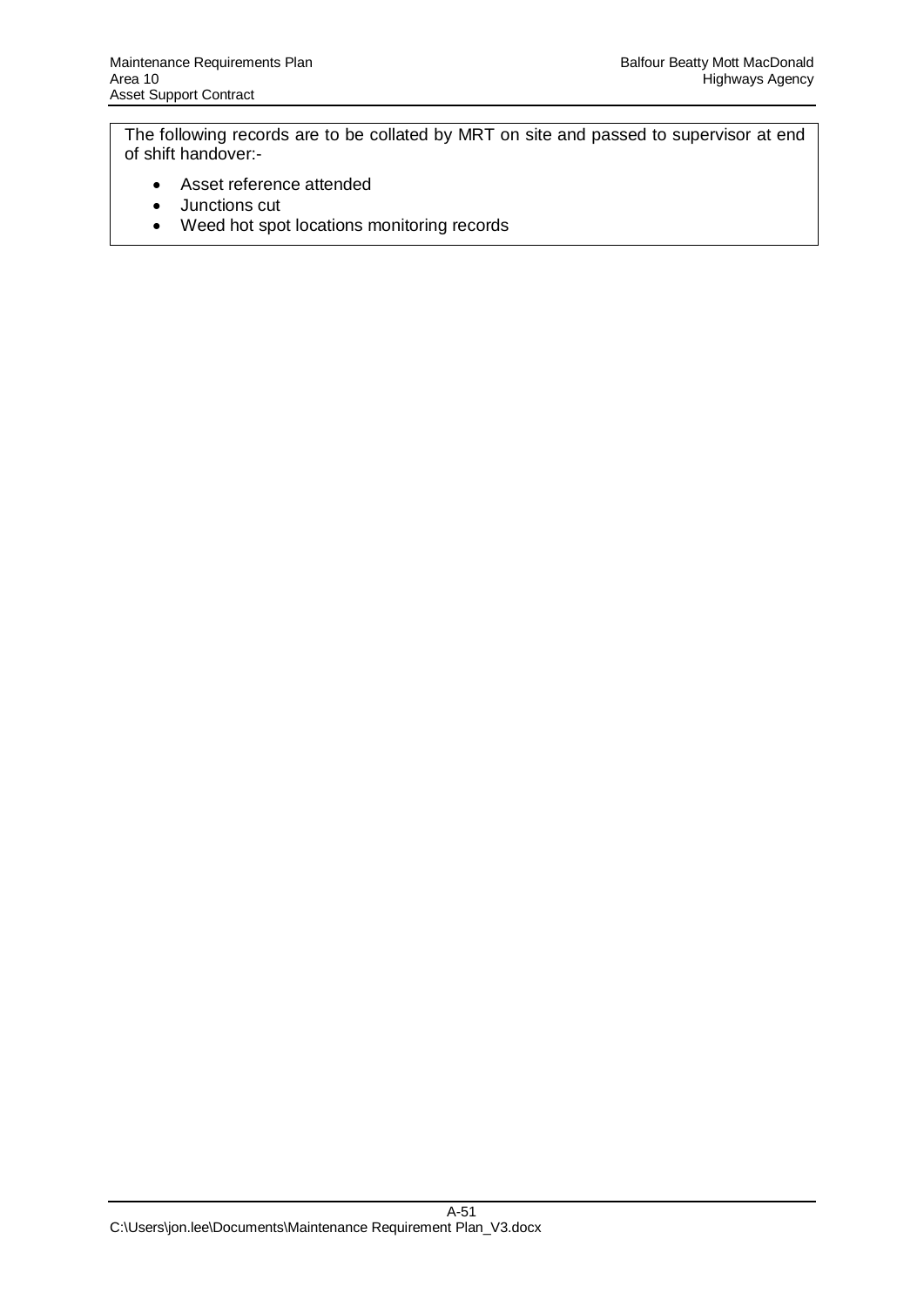| 17. Activity                                                                                                                                                                                                                                                      | <b>End of shift Handover</b>                                            |  |  |  |  |  |  |
|-------------------------------------------------------------------------------------------------------------------------------------------------------------------------------------------------------------------------------------------------------------------|-------------------------------------------------------------------------|--|--|--|--|--|--|
| Supervisor and MRT to discuss operation undertaken and record any opportunities for<br>improvement, taking into account the Task, Constraints of Individuals/Operatives and the<br>Environment. All information to be returned to Area Manager for works sign off |                                                                         |  |  |  |  |  |  |
| <b>18. Hold Point</b>                                                                                                                                                                                                                                             | Transfer to Maintenance Manager for approval and signing off<br>defect. |  |  |  |  |  |  |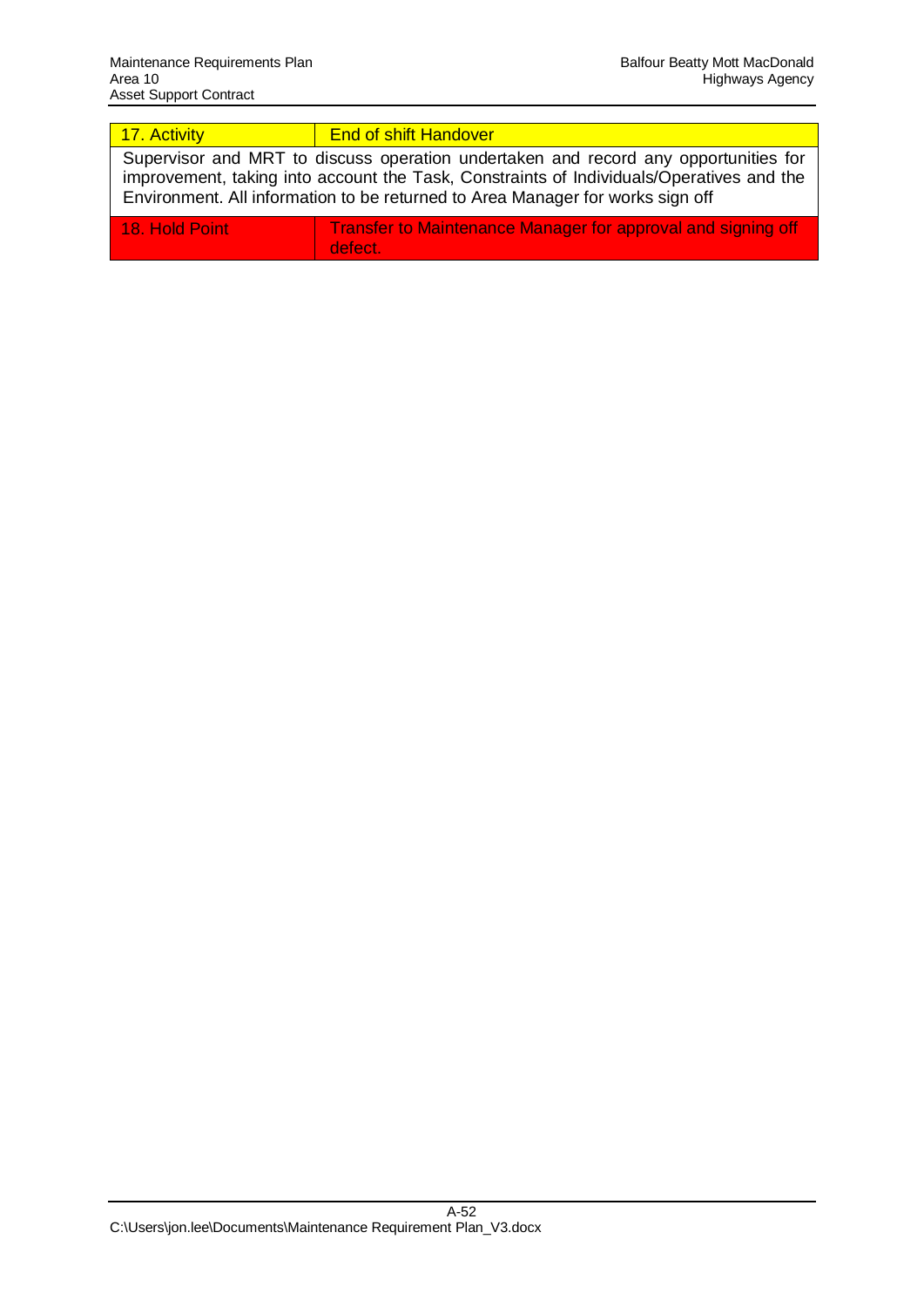# **A.28 Part 14 – Structures**

| <b>Assessors Name</b>                                     |                                                                                                                                                                                                                                              | Date of<br><b>Assessment</b>                    | <b>Assessment of Risk</b><br>(based on 5x5 Matrix) |                     |                  |                                                               |                                                                                                                                                                                                                                            |                        | <b>Residual Risk</b><br>(based on 5x5 Matrix) | <b>Date</b>              |                                  |                                |
|-----------------------------------------------------------|----------------------------------------------------------------------------------------------------------------------------------------------------------------------------------------------------------------------------------------------|-------------------------------------------------|----------------------------------------------------|---------------------|------------------|---------------------------------------------------------------|--------------------------------------------------------------------------------------------------------------------------------------------------------------------------------------------------------------------------------------------|------------------------|-----------------------------------------------|--------------------------|----------------------------------|--------------------------------|
| <b>Work Activity</b>                                      | <b>Hazardous Event</b>                                                                                                                                                                                                                       | Persons /<br><b>Property</b><br><b>Affected</b> | Likelihood<br>Level                                | Leve<br>Consequence | <b>Risk Leve</b> | <b>Risk Control</b><br>Required?<br>$\bar{\bar{\bm{\omega}}}$ | <b>Risk Controls</b>                                                                                                                                                                                                                       | Probable<br>Likelihood | Potential<br>Consequel<br>င္ဖ                 | <b>New Risk</b><br>Level | Further<br>Controls<br>Required? | <b>Review</b><br><b>Period</b> |
| Part 14 - Structures<br>Maintenance<br>Requirement (14.1) | Removal of graffiti to<br>structures - working at<br>height; working<br>adjacent to live traffic                                                                                                                                             | Operative and<br>Road User                      | 3                                                  | 4                   | 12               | Yes                                                           | Planned and safety methods of<br>working will reduce the<br>consequence level. Refer to<br>Appendix A.29 and B.30 for<br>inspection and maintenance<br>regime.                                                                             | 3                      | $\overline{2}$                                | 6                        | <b>No</b>                        | Review 12<br>monthly           |
| Part 14 - Structures<br>Maintenance<br>Requirement (14.2) | Blockages to drains,<br>culverts and weep<br>holes causing<br>flooding, including all<br>ancillary equipment                                                                                                                                 | Road user and<br>property                       | 3                                                  | 3                   | 9                | Yes                                                           | Asset Inspections and planned<br>preventative maintenance will<br>reduce the likelihood and<br>severity of consequence, refer<br>to Appendix A.29 and B.30 and<br>Figure 3.2.                                                              | $\overline{4}$         | $2^{\overline{}}$                             | 6                        | <b>No</b>                        | Review 12<br>monthly           |
| Part 14 - Structures<br>Maintenance<br>Requirement (14.3) | Removal of debris,<br>bird droppings and<br>other detritus that<br>blocks drainage and<br>promotes corrosion<br>and other<br>deterioration; working<br>at height, working<br>adjacent to live traffic,<br>working with<br>hazardous material | Operatives,<br>Road user and<br>property        | 3                                                  | 4                   | $\overline{12}$  | Yes                                                           | Asset Inspections and planned<br>preventative maintenance will<br>reduce the likelihood and<br>severity of consequence, refer<br>to Appendix A.29 and B.30 and<br>Figure 3.2. Refer to HSE<br>guidance note for handling bird<br>droppings | 3                      | $\overline{2}$                                | 6                        | <b>No</b>                        | Review 12<br>monthly           |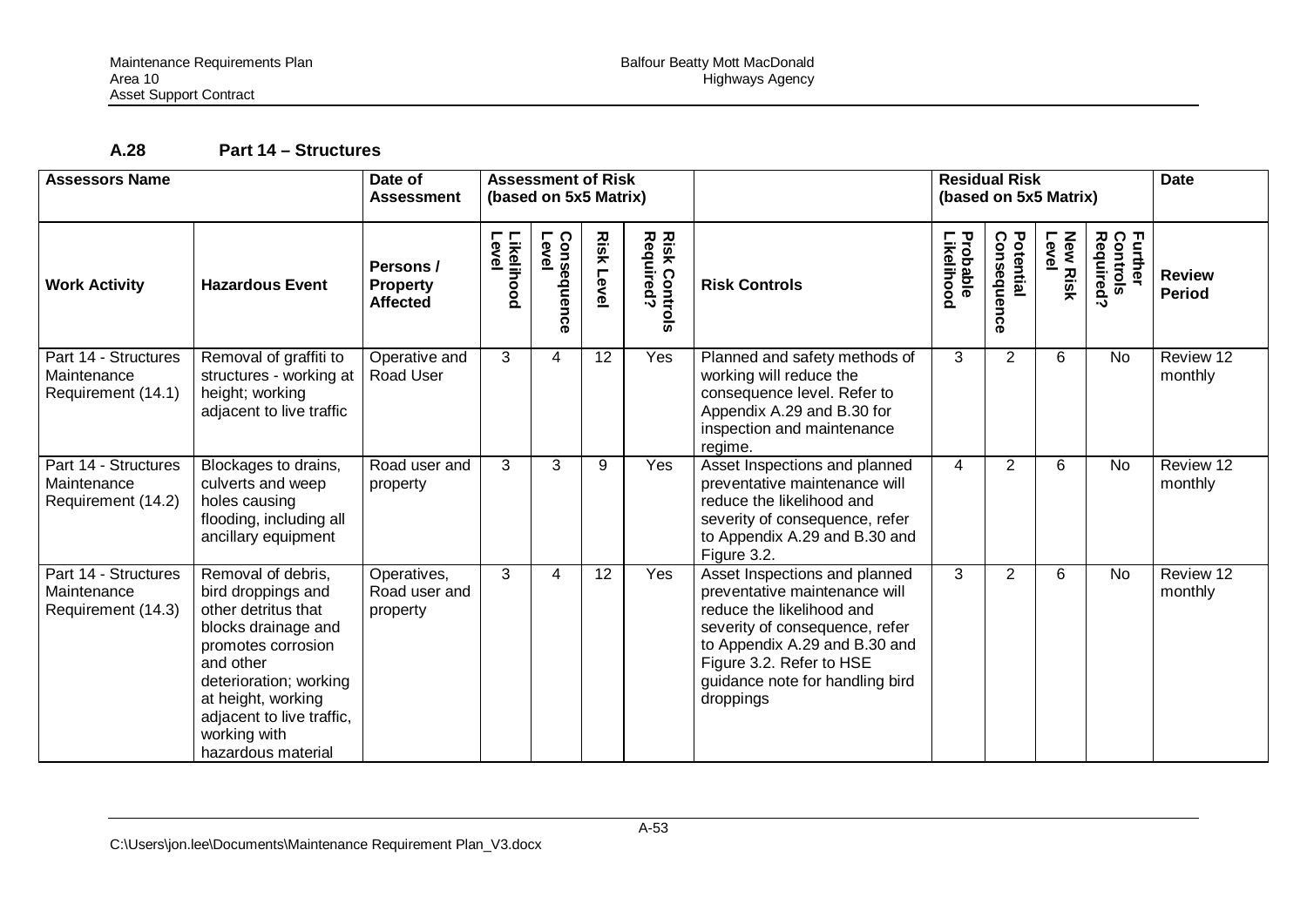| <b>Assessors Name</b>                                     |                                                                                                             | <b>Assessment of Risk</b><br>Date of<br>(based on 5x5 Matrix)<br><b>Assessment</b> |                     |                           |                      |                                             | <b>Residual Risk</b><br>(based on 5x5 Matrix)                                                                                                                                |                                  |                                      |                          | Date                                  |                                |
|-----------------------------------------------------------|-------------------------------------------------------------------------------------------------------------|------------------------------------------------------------------------------------|---------------------|---------------------------|----------------------|---------------------------------------------|------------------------------------------------------------------------------------------------------------------------------------------------------------------------------|----------------------------------|--------------------------------------|--------------------------|---------------------------------------|--------------------------------|
| <b>Work Activity</b>                                      | <b>Hazardous Event</b>                                                                                      | Persons /<br><b>Property</b><br><b>Affected</b>                                    | Likelihood<br>Level | Level<br>Consequen<br>င္ပ | <b>Risk</b><br>Level | <b>Risk Contro</b><br>Required?<br><u>o</u> | <b>Risk Controls</b>                                                                                                                                                         | τ<br><b>ikelihood</b><br>robable | ດ<br>Potential<br>onsequen<br>ō<br>Φ | <b>New Risk</b><br>Level | Further<br>Controls<br>Required<br>Ő. | <b>Review</b><br><b>Period</b> |
| Part 14 - Structures<br>Maintenance<br>Requirement (14.4) | Loose parapet<br>connections and other<br>defects that affect the<br>integrity of the<br>containment system | Road user                                                                          | 3                   | 4                         | 12                   | Yes                                         | Asset Inspections and planned<br>preventative maintenance will<br>reduce the likelihood and<br>severity of consequence, refer<br>to Appendix A.29 and B30 and<br>Figure 3.2. | 3                                | 2                                    | 6                        | <b>No</b>                             | Review 12<br>monthly           |
| Part 14 - Structures<br>Maintenance<br>Requirement (14.5) | Working adjacent to<br>water                                                                                | Operative                                                                          | 4                   | 5                         | 20                   | Yes                                         | Plan and risk assess<br>maintenance activities                                                                                                                               | 3                                |                                      | 6                        | <b>No</b>                             | Review 12<br>monthly           |
| Part 14 - Structures<br>Maintenance<br>Requirement (14.6) | <b>Confined Space Entry</b><br>to beams                                                                     | Operative                                                                          | 3                   | 5                         | 15                   | Yes                                         | Plan and risk assess<br>maintenance activities                                                                                                                               | 3                                |                                      | 6                        | No                                    | Review 12<br>monthly           |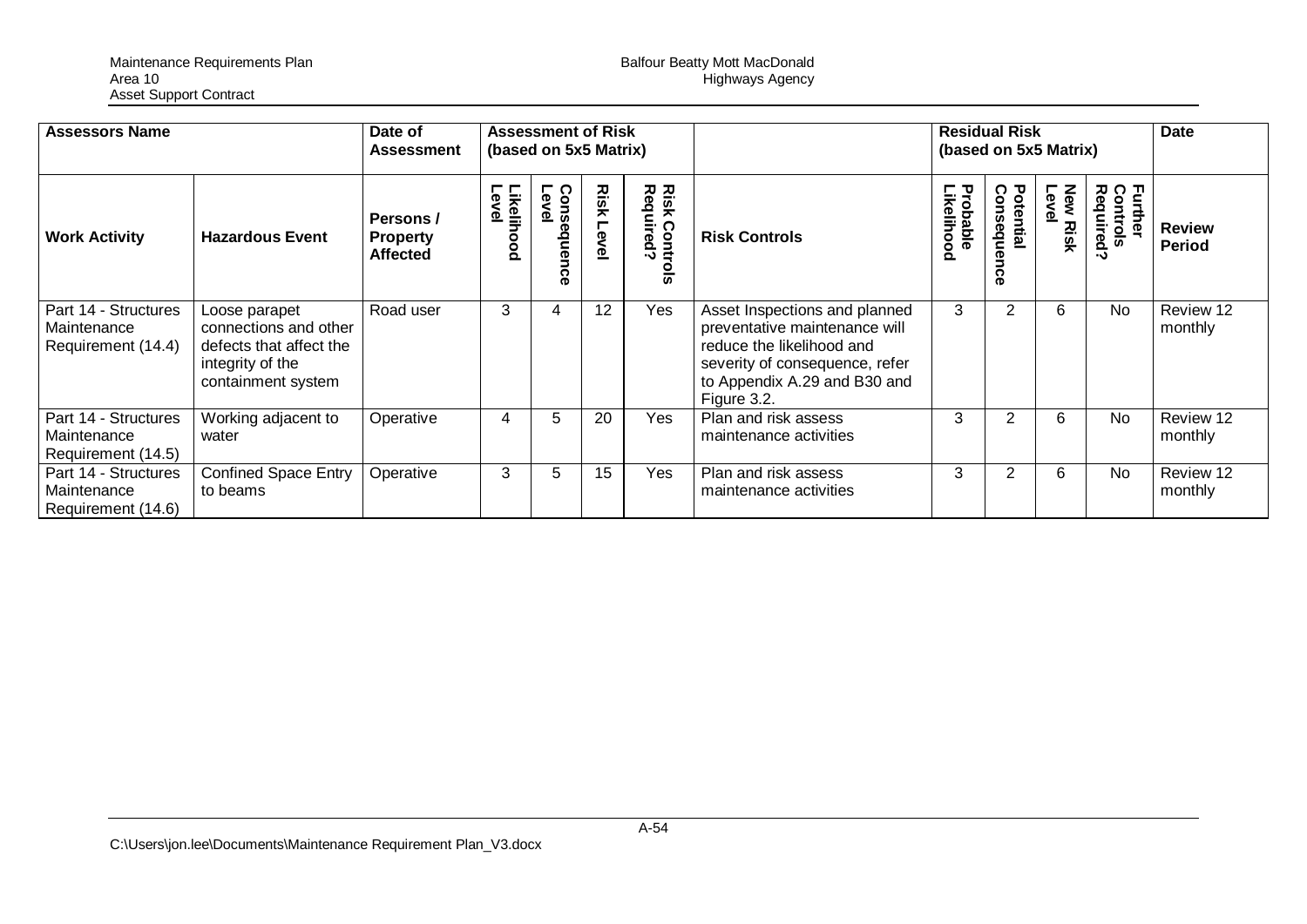|                                                                                                                                                                                                                                                                                                                   | <b>UNIVERSITY OF THE CONTRACT CONTRACT</b>                                                                                                                                                                                                                                                                                                                            |  |  |  |  |  |  |
|-------------------------------------------------------------------------------------------------------------------------------------------------------------------------------------------------------------------------------------------------------------------------------------------------------------------|-----------------------------------------------------------------------------------------------------------------------------------------------------------------------------------------------------------------------------------------------------------------------------------------------------------------------------------------------------------------------|--|--|--|--|--|--|
| Objective                                                                                                                                                                                                                                                                                                         | Structures and their constituent parts are managed and<br>maintained to minimise risks to road users.                                                                                                                                                                                                                                                                 |  |  |  |  |  |  |
| Output                                                                                                                                                                                                                                                                                                            | <b>Network Condition Data</b>                                                                                                                                                                                                                                                                                                                                         |  |  |  |  |  |  |
| <b>Executive Owner</b>                                                                                                                                                                                                                                                                                            | <b>Asset Management Leader</b>                                                                                                                                                                                                                                                                                                                                        |  |  |  |  |  |  |
| <b>Local Owner</b>                                                                                                                                                                                                                                                                                                | Asset Manager                                                                                                                                                                                                                                                                                                                                                         |  |  |  |  |  |  |
| <b>Implementation Owner</b>                                                                                                                                                                                                                                                                                       | <b>Asset Champion</b>                                                                                                                                                                                                                                                                                                                                                 |  |  |  |  |  |  |
| 1. Activity                                                                                                                                                                                                                                                                                                       | <b>Assess Risk for Each Asset Type</b>                                                                                                                                                                                                                                                                                                                                |  |  |  |  |  |  |
| issues that may cause detriment to the structure.                                                                                                                                                                                                                                                                 | The Asset Manager will develop a framework of route inspections, general inspections<br>and principal inspections to ensure safety to the road user and identify maintenance                                                                                                                                                                                          |  |  |  |  |  |  |
| 2. Activity                                                                                                                                                                                                                                                                                                       | <b>Determine Inspection Frequencies</b>                                                                                                                                                                                                                                                                                                                               |  |  |  |  |  |  |
| hazards relating to the following aspects:-                                                                                                                                                                                                                                                                       | The route inspections will be undertaken as scheduled in Figure 3.2, and will identify                                                                                                                                                                                                                                                                                |  |  |  |  |  |  |
| Damage to parapets                                                                                                                                                                                                                                                                                                | Flooding to the carriageway or property                                                                                                                                                                                                                                                                                                                               |  |  |  |  |  |  |
|                                                                                                                                                                                                                                                                                                                   | Any other safety related issue visible at the time of the inspection.                                                                                                                                                                                                                                                                                                 |  |  |  |  |  |  |
|                                                                                                                                                                                                                                                                                                                   | General Inspections will be focussed on the requirements of BD63 and AMOR Pt 14. The<br>frequency of general inspections will be Risk managed and initial assessment will be<br>based on the inspection data provided by the previous service provider and data in SMIS.<br>It is anticipated that GI will be carried out at frequencies of between 2 to 4 years.     |  |  |  |  |  |  |
|                                                                                                                                                                                                                                                                                                                   | Principal Inspections will be focussed on the requirements of BD63 and AMOR Pt 14. The<br>frequency of principal inspections will be Risk managed and initial assessment will be<br>based on the inspection data provided by the previous service provider and data in SMIS.<br>It is anticipated that PI will be carried out at frequencies of between 6 to 8 years. |  |  |  |  |  |  |
| 3. Activity                                                                                                                                                                                                                                                                                                       | <b>Are Relaxations or Enhancements Required</b>                                                                                                                                                                                                                                                                                                                       |  |  |  |  |  |  |
|                                                                                                                                                                                                                                                                                                                   | Risk managed relaxations will be required to reduce or enhance frequencies away from<br>the requirements of BD63. To relax Principal Inspection frequencies greater than 6 years<br>intervals, a risk assessment must be undertaken in accordance with IAN 171/12 (issued<br>November 2012). In any event the frequency shall not exceed 12 years.                    |  |  |  |  |  |  |
| 4. Hold Point                                                                                                                                                                                                                                                                                                     | <b>Obtain Relaxation or Enhancement Approval</b>                                                                                                                                                                                                                                                                                                                      |  |  |  |  |  |  |
| To be confirmed                                                                                                                                                                                                                                                                                                   |                                                                                                                                                                                                                                                                                                                                                                       |  |  |  |  |  |  |
| 5. Activity                                                                                                                                                                                                                                                                                                       | <b>Update MRP as Required</b>                                                                                                                                                                                                                                                                                                                                         |  |  |  |  |  |  |
|                                                                                                                                                                                                                                                                                                                   | MRP will be updated with Risk managed frequencies as they arise                                                                                                                                                                                                                                                                                                       |  |  |  |  |  |  |
| 6. Activity                                                                                                                                                                                                                                                                                                       | <b>Undertake Inspections</b>                                                                                                                                                                                                                                                                                                                                          |  |  |  |  |  |  |
| and in daylight hours at prevailing traffic speed.                                                                                                                                                                                                                                                                | Route inspections will be undertaken by the MRT at frequencies specified in Figure 3.2.                                                                                                                                                                                                                                                                               |  |  |  |  |  |  |
|                                                                                                                                                                                                                                                                                                                   | General Inspections are likely to be undertaken by the supply chain. These inspections<br>will be undertaken from ground level, often under a short duration stop and as per<br>structure specific risk assessment and safe system of work.                                                                                                                           |  |  |  |  |  |  |
| Principal inspections will be undertaken by the supply chain and will involve working at<br>height, adjacent to water and possibly in confined spaces. These will often be undertaken<br>with Traffic Management, at all times a structure specific risk assessment and safe system<br>of work is to be in place. |                                                                                                                                                                                                                                                                                                                                                                       |  |  |  |  |  |  |

### **A.29 Part 14 – Structures - Risk Managed Inspection Procedure**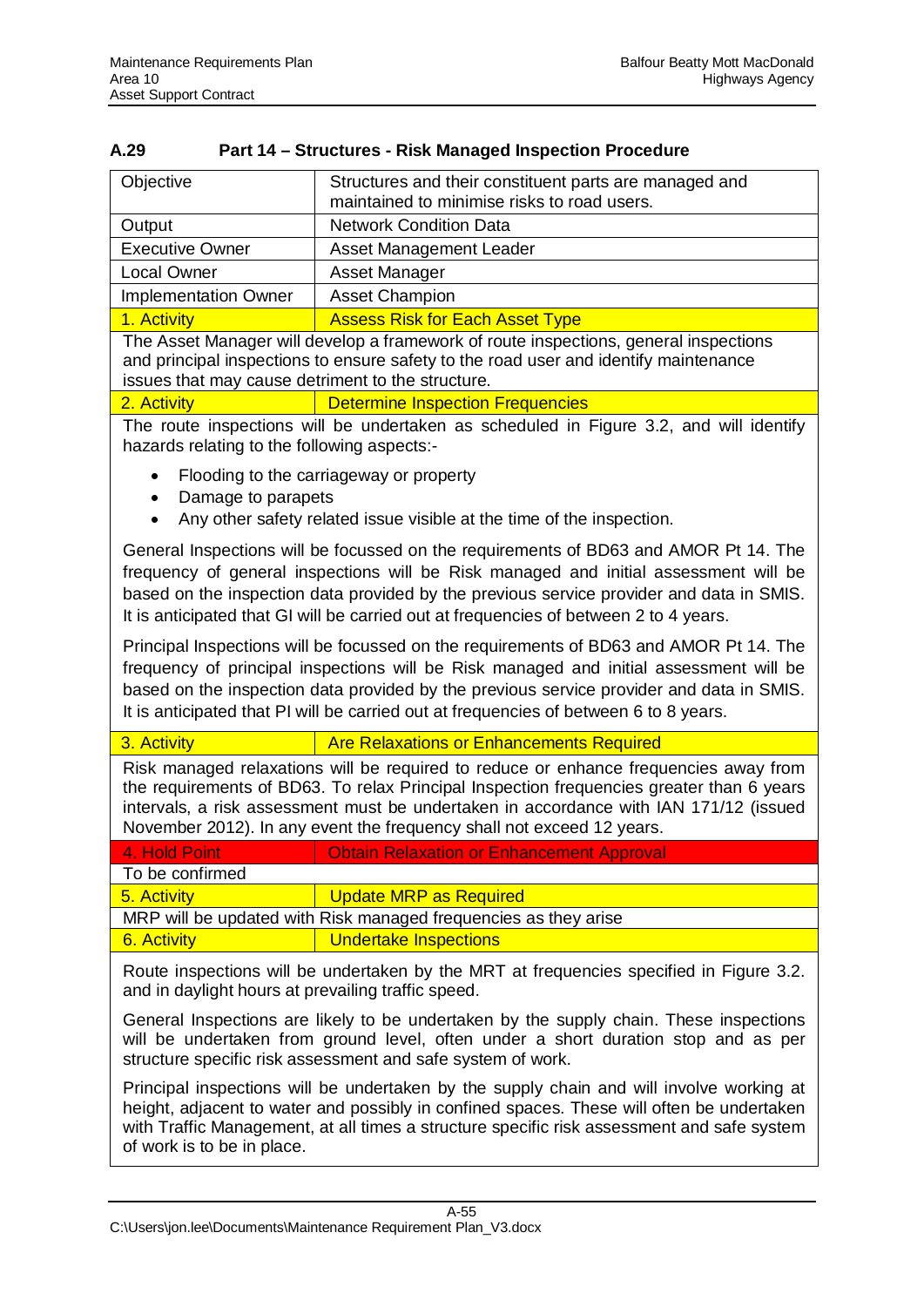| 7. Activity                                                                                                                                                                                                                                                                                    | <b>Record Asset Condition</b>                                                                      |  |  |  |  |  |
|------------------------------------------------------------------------------------------------------------------------------------------------------------------------------------------------------------------------------------------------------------------------------------------------|----------------------------------------------------------------------------------------------------|--|--|--|--|--|
| During the course of inspections data relating to the condition of the network will be<br>collected graded and added to SMIS and on occasion CONFIRM for damage related<br>defects.                                                                                                            |                                                                                                    |  |  |  |  |  |
| 8. Activity                                                                                                                                                                                                                                                                                    | <b>Non Compliance</b>                                                                              |  |  |  |  |  |
| Asset Manager is to determine if non compliance is hazardous, requiring mitigation by the<br>Network Management team or if the defect is to be repaired through forward renewals<br>programme, and monitored in SMIS. The MRT will rectify and record as a find and fix,<br>where practicable. |                                                                                                    |  |  |  |  |  |
| 9. Hold Point                                                                                                                                                                                                                                                                                  | <b>Transfer to Maintenance Manager for Risk managed</b><br>Rectification - Refer to Appendix A.30. |  |  |  |  |  |

| A.30 | Part 14 – Structures - Risk managed Make Safe and Repair Procedure |
|------|--------------------------------------------------------------------|

| Objective                   | To carry out maintenance                                                                |
|-----------------------------|-----------------------------------------------------------------------------------------|
| Output                      | <b>Resilient</b>                                                                        |
| <b>Executive Owner</b>      | <b>AMOR Service Leader</b>                                                              |
| <b>Local Owner</b>          | Maintenance Manager                                                                     |
| <b>Implementation Owner</b> | <b>Network Supervisor</b>                                                               |
| 10. Hold Point              | Transfer from Asset Manager for Risk managed Rectification -<br>Refer to Appendix A.29. |
|                             |                                                                                         |

The Maintenance Manager will programme and rectify non-compliance as identified by the Asset Manager. The Network Manager will also programme a maintenance review and rectification plan to comply with the requirements of BD62. Generally hazardous defects relating to structures maintenance, relate to other relevant sections of AMOR, for example, criteria for flooding will sit alongside drainage, and parapet damage will sit within RRS.

11. Activity Site specific Risk Assessment of non-compliance

The Maintenance Manager is to carry out a site specific assessment of maintenance requirements, taking into account the specific hazards encountered working on structures, which may include:-

- Working at height
- Working adjacent to water
- **Confined Space Entry**
- **Bird Droppings**
- Leptospirosis
- Struck by vehicles
- **Electrocution**
- Asbestos

12. Activity **Programme and identify resource** 

The Maintenance Manager shall review current works programme within Area 10 to incorporate maintenance into other activities where achievable through Risk managed approach, bring other works forward if necessary. The general maintenance will be carried out by the MRT on a find and fix regime.

The MRT will review each structure on or around a 12 month cycle to determine if the following maintenance activities are required:-

- Identify and treat graffiti (offensive graffiti to be over sprayed within 24hrs, other graffiti will be subject to planned intervention).
- Identify and remove vegetation likely to block drainage or cause structural damage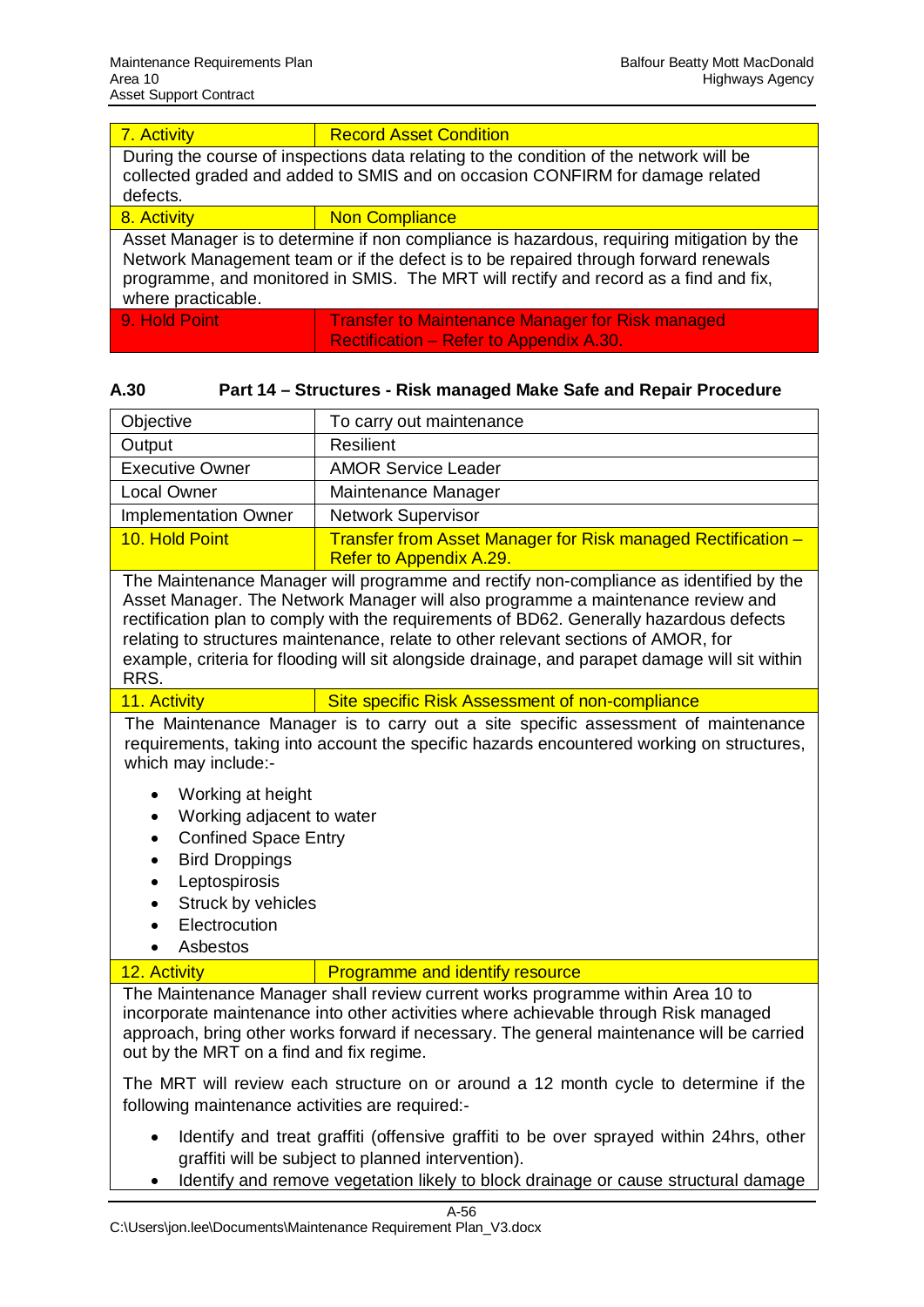or limit access.

- Remove bird droppings that are causing blockages to drainage or corrosion
- Unblock weep holes that are likely to cause flooding or damage to the structure.
- Identify gap sealants, expansion joints that are to be added to forward renewals programme
- **Ensure flap values are operational**
- Check and tighten loose bolts
- Remove dirt from bearings when access allows
- Inspect culverts to ensure free flowing
- Check covers are seated
- x Report any superficial damage and scouring

| 13. Hold Point                                                                                                                                                                                                                                                    | Review training capabilities of assigned resource and issue<br><b>SSW</b>           |  |  |  |  |  |  |  |
|-------------------------------------------------------------------------------------------------------------------------------------------------------------------------------------------------------------------------------------------------------------------|-------------------------------------------------------------------------------------|--|--|--|--|--|--|--|
| Network Manager prior to release of Hold Point.                                                                                                                                                                                                                   | Safe System of Work (SSW) Permit produced by supervisor and to be approved by       |  |  |  |  |  |  |  |
| <b>Handover Briefing</b><br>14. Activity                                                                                                                                                                                                                          |                                                                                     |  |  |  |  |  |  |  |
| Supervisor to brief ganger into Safe System of Work (SSW) at shift handover, ensuring all<br>resource is available to undertake assigned task.                                                                                                                    |                                                                                     |  |  |  |  |  |  |  |
| 15. Activity                                                                                                                                                                                                                                                      | Undertake drainage maintenance                                                      |  |  |  |  |  |  |  |
| Carry out activity in accordance with SSW and as directed by Area Manager.                                                                                                                                                                                        |                                                                                     |  |  |  |  |  |  |  |
| 16. Activity                                                                                                                                                                                                                                                      | <b>Records Asset Condition</b>                                                      |  |  |  |  |  |  |  |
| The following records are to be collated by MRT on site and passed to supervisor at end<br>of shift handover:-                                                                                                                                                    |                                                                                     |  |  |  |  |  |  |  |
|                                                                                                                                                                                                                                                                   | Asset reference attended<br>Maintenance carried out                                 |  |  |  |  |  |  |  |
|                                                                                                                                                                                                                                                                   | Create checklist of items in Appendix A30.12 have been reviewed                     |  |  |  |  |  |  |  |
|                                                                                                                                                                                                                                                                   | Identify any potential areas of concern                                             |  |  |  |  |  |  |  |
| 17. Activity                                                                                                                                                                                                                                                      | <b>End of shift Handover</b>                                                        |  |  |  |  |  |  |  |
| Supervisor and MRT to discuss operation undertaken and record any opportunities for<br>improvement, taking into account the Task, Constraints of Individuals/Operatives and the<br>Environment. All information to be returned to Area Manager for works sign off |                                                                                     |  |  |  |  |  |  |  |
| 18. Hold Point                                                                                                                                                                                                                                                    | <b>Transfer to Maintenance Manager for approval and signing off</b><br>maintenance. |  |  |  |  |  |  |  |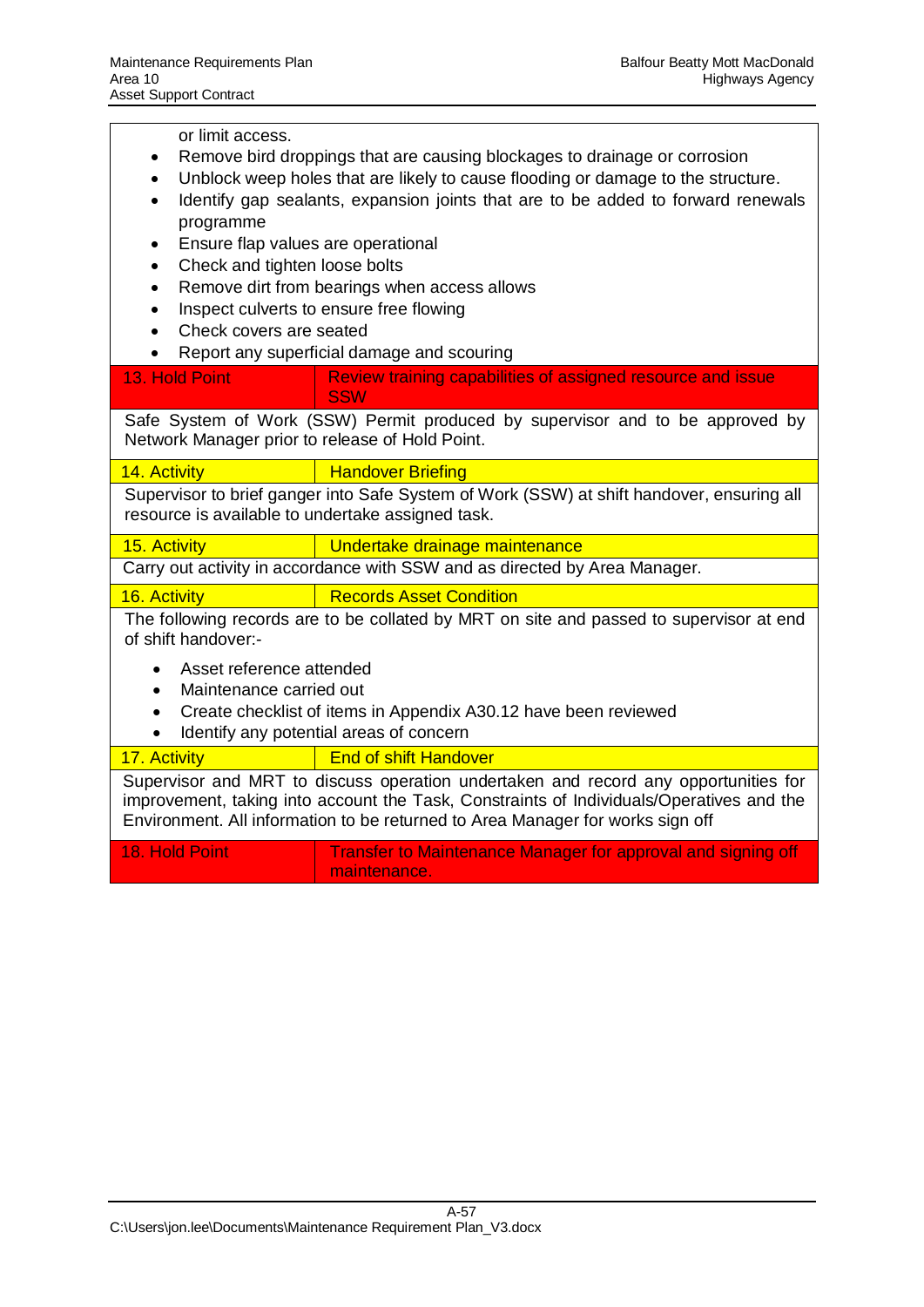## **A.31 Part 15 – Sweeping and Cleaning**

| <b>Assessors Name</b>                                                   |                                                                                                                                      | Date of<br><b>Assessment</b>                    | <b>Assessment of Risk</b><br>(based on 5x5 Matrix) |                         |                  |                                   |                                                                                                                                                                                                                                                                                       | <b>Residual Risk</b><br>(based on 5x5 Matrix) |                          |                          | <b>Date</b>                      |                                |
|-------------------------------------------------------------------------|--------------------------------------------------------------------------------------------------------------------------------------|-------------------------------------------------|----------------------------------------------------|-------------------------|------------------|-----------------------------------|---------------------------------------------------------------------------------------------------------------------------------------------------------------------------------------------------------------------------------------------------------------------------------------|-----------------------------------------------|--------------------------|--------------------------|----------------------------------|--------------------------------|
| <b>Work Activity</b>                                                    | <b>Hazardous Event</b>                                                                                                               | Persons /<br><b>Property</b><br><b>Affected</b> | Level<br>Likelihood                                | Level<br>Consequen<br>ດ | <b>Risk Leve</b> | <b>Risk Controls</b><br>Required? | <b>Risk Controls</b>                                                                                                                                                                                                                                                                  | Probable<br>Likelihood                        | Potential<br>Consequence | <b>New Risk</b><br>Level | Further<br>Controls<br>Required? | <b>Review</b><br><b>Period</b> |
| Part 15 - Sweeping<br>and Cleaning<br>Maintenance<br>Requirement (15.1) | Detritus build up on<br>trafficked areas, could<br>lead to slips trips and<br>falls for pedestrians<br>and skidding for<br>vehicles. | Road user                                       | 4                                                  | 3                       | 12               | Yes                               | Inspection regime to comply<br>with CoP on Litter and Refuse<br>for all Motorways; A56 and<br>A5103. Utilise API 4 and EAI to<br>monitor other routes maintained<br>by Local Authorities                                                                                              | $\overline{2}$                                | $\overline{2}$           | $\overline{2}$           | <b>No</b>                        | Review 12<br>monthly           |
| Part 15 - Sweeping<br>and Cleaning<br>Maintenance<br>Requirement (15.2) | Detritus build up on<br>trafficked areas, could<br>contribute to<br>blockages of drainage<br>asset and flooding                      | Road user and<br>property                       | $\overline{4}$                                     | 3                       | $\overline{12}$  | Yes                               | Inspection regime to comply<br>with CoP on Litter and Refuse<br>for all Motorways; A56 and<br>A5103. Utilise API 4 and EAI to<br>monitor other routes maintained<br>by Local Authorities                                                                                              | $\overline{2}$                                | $\overline{2}$           | 4                        | $\overline{N}$                   | Review 6<br>monthly            |
| Part 15 - Sweeping<br>and Cleaning<br>Maintenance<br>Requirement (15.3) | Detritus build up on<br>non-trafficked areas<br>(C/Res paved areas),<br>could lead to slips<br>trips and falls for<br>operatives.    | Operatives<br>and errant<br>vehicles            | 3                                                  | 3                       | 9                | Yes                               | Provide adequate lighting for<br>night time operations and<br>commit to inspection regime to<br>ensure compliance with CoP on<br>litter and refuse for all<br>Motorways; A56 and A5103.<br>Utilise API 4 and EAI to monitor<br>other routes maintained by<br><b>Local Authorities</b> | 1                                             | 2                        | 4                        | <b>No</b>                        | Review 6<br>monthly            |
| Part 15 - Sweeping<br>and Cleaning<br>Maintenance<br>Requirement (15.4) | Vehicle strike during<br>sweeping operations                                                                                         | Sweeper<br>Operator                             | 3                                                  | 3                       | 9                | Yes                               | Sweep in existing closures<br>where possible or carry out site<br>specific risk assessment                                                                                                                                                                                            | 1                                             | $\overline{2}$           | $\overline{2}$           | <b>No</b>                        | Review 12<br>monthly           |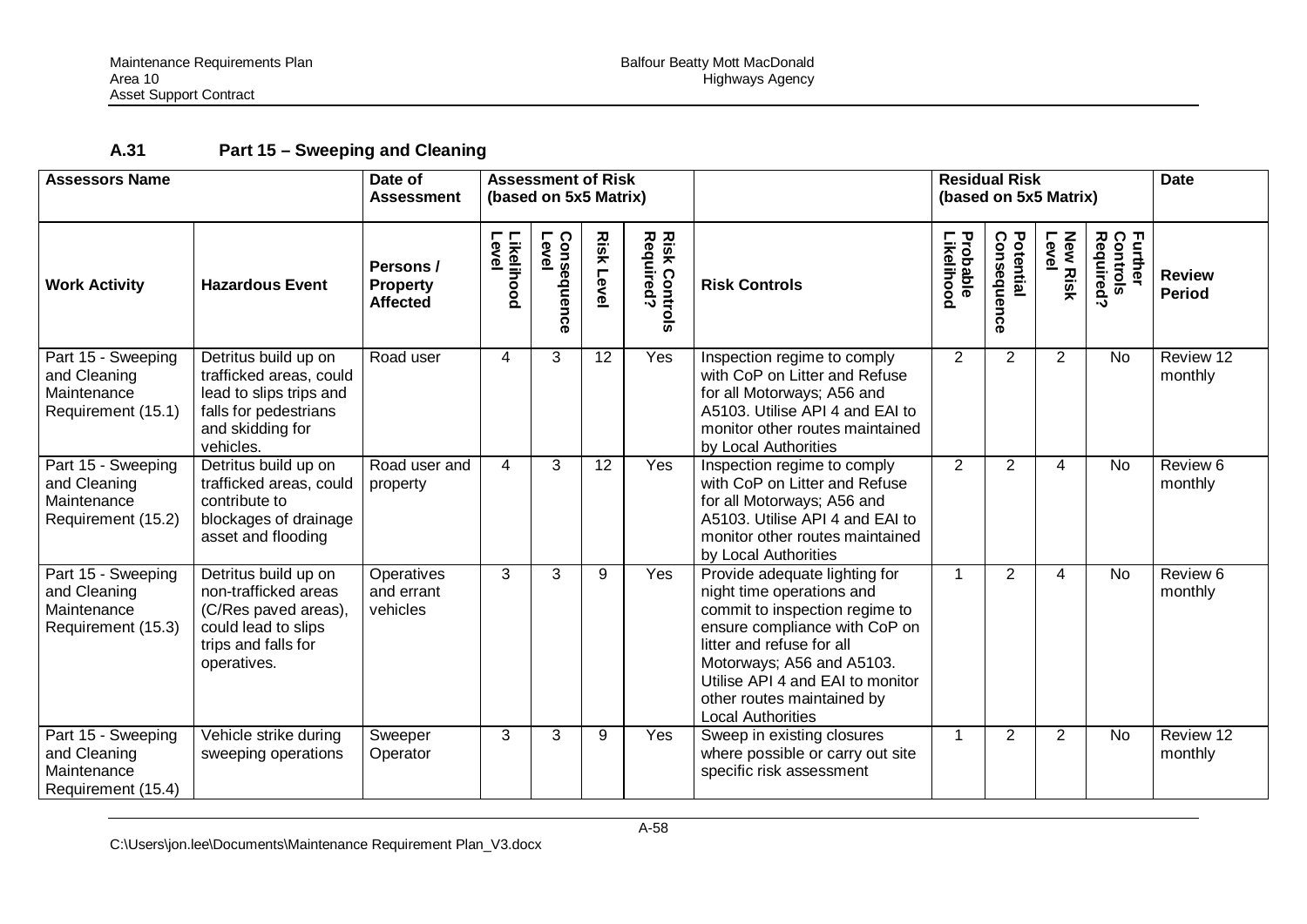| <b>Assessors Name</b>                                                   |                                                                                                               | Date of<br><b>Assessment</b>                    | <b>Assessment of Risk</b><br>(based on 5x5 Matrix) |                      |                      |                                                                              | <b>Residual Risk</b><br>(based on 5x5 Matrix)                                                                                                                                                                                                                                           |                        |                                  |                          | <b>Date</b>                      |                                |
|-------------------------------------------------------------------------|---------------------------------------------------------------------------------------------------------------|-------------------------------------------------|----------------------------------------------------|----------------------|----------------------|------------------------------------------------------------------------------|-----------------------------------------------------------------------------------------------------------------------------------------------------------------------------------------------------------------------------------------------------------------------------------------|------------------------|----------------------------------|--------------------------|----------------------------------|--------------------------------|
| <b>Work Activity</b>                                                    | <b>Hazardous Event</b>                                                                                        | Persons /<br><b>Property</b><br><b>Affected</b> | Likelihood<br>Level                                | Consequence<br>Level | <b>Risk</b><br>Level | <b>Risk Contr<br/>Required?</b><br><b>Contro</b><br>$\bar{\bar{\mathbf{w}}}$ | <b>Risk Controls</b>                                                                                                                                                                                                                                                                    | Probable<br>Likelihood | Potential<br>Consequel<br>ດ<br>ത | <b>New Risk</b><br>Level | Further<br>Controls<br>Required? | <b>Review</b><br><b>Period</b> |
| Part 15 - Sweeping<br>and Cleaning<br>Maintenance<br>Requirement (15.5) | Deposition of litter<br>leads to hazards for<br>environment and<br>encourages rodent<br>activity.             | Environment                                     | 3                                                  | 3                    | 9                    | Yes                                                                          | Inspection regime to comply<br>with CoP on Litter and Refuse<br>for all Motorways; A56 and<br>A5103. Utilise API 4 and EAI to<br>monitor other routes maintained<br>by Local Authorities.<br>Concentrate efforts at service<br>areas, watercourses, urban<br>areas and known hot spots. | $\overline{2}$         | $\overline{2}$                   | $\overline{4}$           | No                               | Review 6<br>monthly            |
| Part 15 - Sweeping<br>and Cleaning<br>Maintenance<br>Requirement (15.6) | Slips, trips and falls<br>associated with<br>collecting litter in long<br>grass/vegetation and<br>unlit areas | Property and<br>wildlife                        | 4                                                  | 3                    | 12                   | Yes                                                                          | Challenge grading associated<br>with CoP, review methods of<br>litter collection to extract loose<br>elements from long<br>grass/vegetation.                                                                                                                                            | $\overline{2}$         | 2                                | 4                        | No                               | Review 6<br>monthly            |
| Part 15 - Sweeping<br>and Cleaning<br>Maintenance<br>Requirement (15.6) | Collection of litter<br>blocking drain outfalls<br>and culverts                                               | Property                                        | 3                                                  | 3                    | 9                    | Yes                                                                          | Inspection regime to<br>concentrate efforts at culvert<br>locations adjacent to property.                                                                                                                                                                                               |                        | $\overline{2}$                   | $\overline{2}$           | No                               | Review 12<br>monthly           |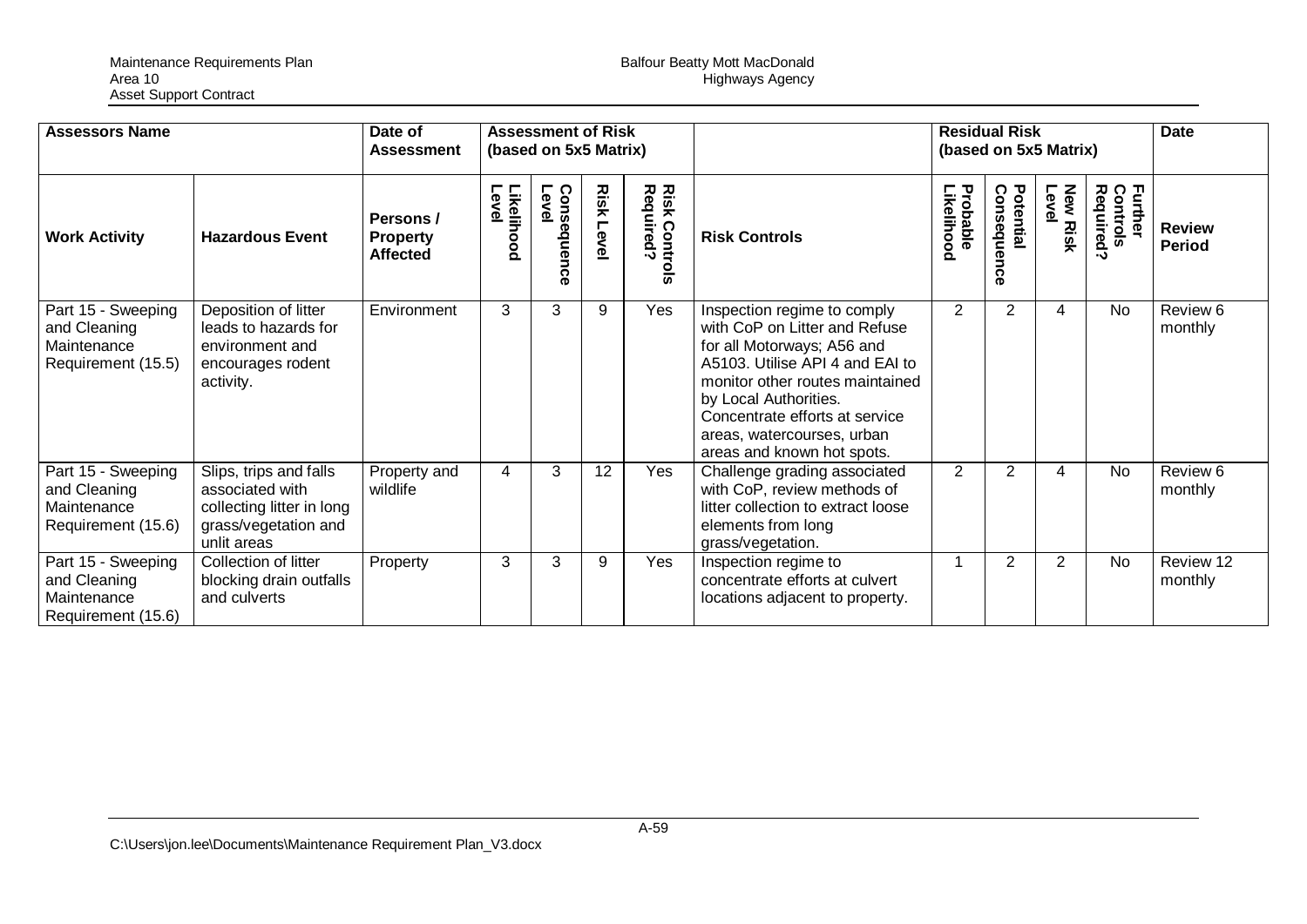| A.32 | <b>Part 15 - Sweeping and Cleaning - Risk Managed Inspection Procedure</b> |
|------|----------------------------------------------------------------------------|
|      |                                                                            |

| Objective                   | To provide an accurate record of the condition of the asset in<br>accordance with AMOR Part 15; MRP; CoP for Litter and<br>Refuse and EAI. |
|-----------------------------|--------------------------------------------------------------------------------------------------------------------------------------------|
| Output                      | <b>Network Condition Data</b>                                                                                                              |
| <b>Executive Owner</b>      | Asset Management Leader                                                                                                                    |
| <b>Local Owner</b>          | Asset Manager                                                                                                                              |
| <b>Implementation Owner</b> | <b>Asset Champion</b>                                                                                                                      |
| 1. Activity                 | <b>Assess Risk for Each Asset Type</b>                                                                                                     |

The Asset Manager will develop a framework for the inspection programme by reviewing the contractual requirements and risk assessment and controls identified within risk matrix.

2. Activity **Determine Inspection Frequencies** 

The Asset Manager will use all recommendations to develop a robust inspection programme. Where appropriate this should include a review of historic data for the purposes of identifying opportunities for relaxations or enhancements under the terms of AMOR. The CoP does not outline an inspection regime, but rather is outcome based with restoration periods highlighted.

With reference to the Code of Practice on Litter and Refuse, motorways and APTRs fall into 2 categories for both litter and detritus build up, as follows:-

- Low intensity of use Is applied to motorway and trunk road roundabouts and laybys, approach and slip roads connecting to these roads. These locations are subject to a 14 day restoration period to restore the network to grade A standard, if the standard falls to grade C. Working practice through continued patrols and by targeting hot spots, such as service areas will be to maintain standard at grade B.
- Special Circumstances Are applied to carriageway, verges and central reservations of motorways and trunk roads. These locations are subject to a 28 day restoration period or as soon as reasonably practicable, if the standard falls below grade B. Examples where it is considered impracticable to clear within duty timescales include:-
- a) when there are severe weather conditions;
- b) when special events present practical difficulty in meeting response times;
- c) health and safety considerations;
- d) to avoid damage to sensitive areas (can include natural habitats and heritage sites as well as, for example, the need to preserve forensic evidence at a crime scene)

e) where advance notice is required for traffic management or roadspace booking. Litter Grading Definitions are as follows:-

- Grade  $A No$  litter or refuse
- $\bullet$  Grade B Predominately free of litter and refuse apart from some small items
- Grade  $C$  Widespread distribution of litter and /or refuse with minor accumulations
- Grade D Heavily affected by litter and/or refuse with significant accumulations.

Detritus Grading Definitions, are as follows:-

- $\bullet$  Grade A No Detritus
- Grade B Predominately free of detritus except for some light scattering
- Grade C Widespread distribution of detritus with minor accumulations
- Grade D Heavily affected by detritus with significant accumulations.

There will not be a separate inspection for sweeping and litter, however the inspection will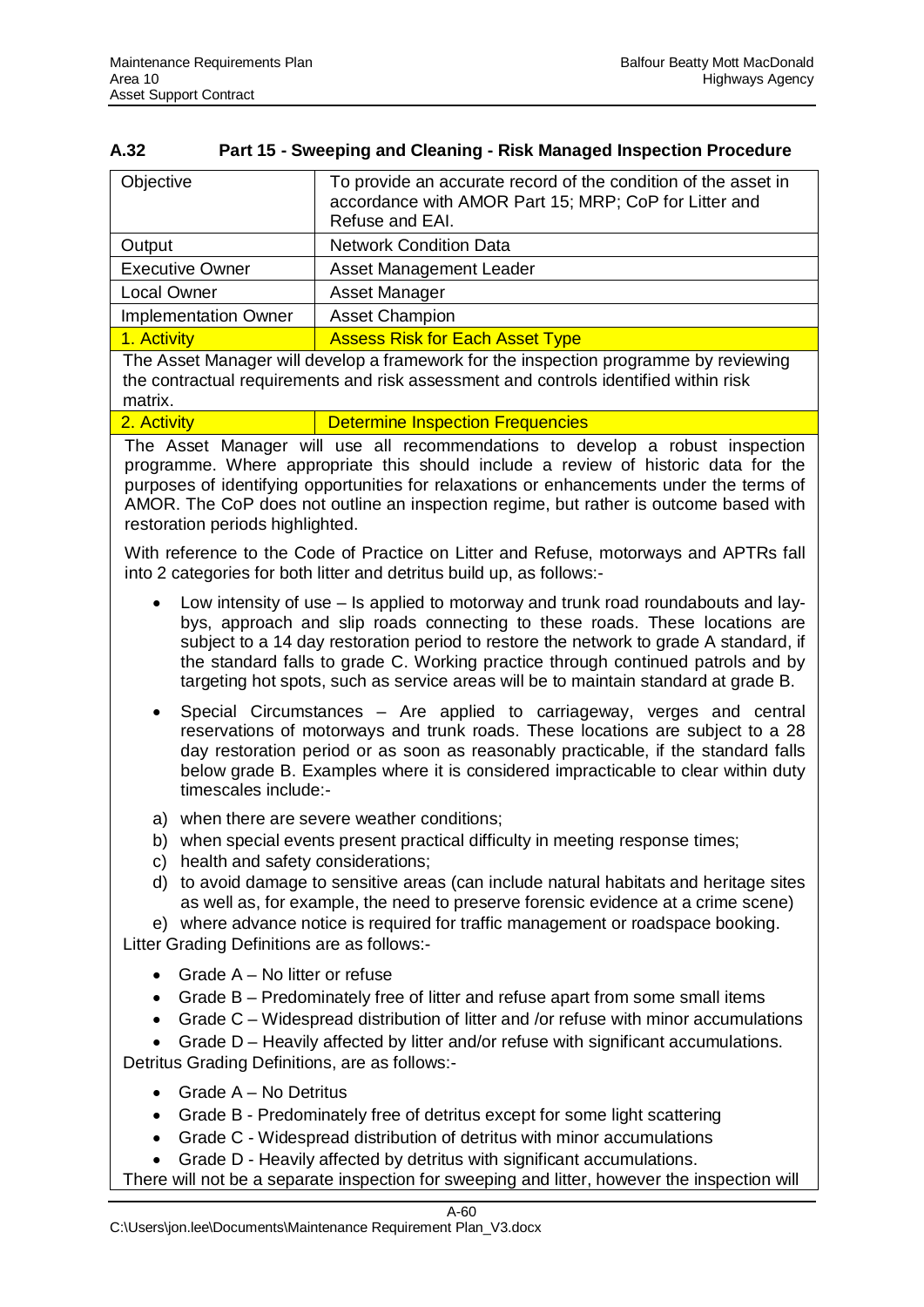be incorporated into the route inspections. Additional sources of information will be available from EAI monitors and watchman process.

The Code of Practice for Litter and Refuse, also refers to graffiti, basing the grading system A to D on the extent that is visible to the public. The MRP will address graffiti as follows:-

- Graffiti deemed to be offensive or affecting visibility will be over sprayed, using grey masking paint, on structures and removed from sign faces within 24hrs.
- All other graffiti will be programmed to be addressed within the structures maintenance programme or the sign cleaning programme.

3. Activity **Are Relaxations or Enhancements Required** 

The Asset Manager will liaise with relevant stakeholders to identify departures (relaxations and enhancements) from contractual requirements at site specific locations that are not detrimental to the asset. Current known locations can be associated with areas of long grass and vegetation that pose a risk to the individual associated with carrying out the activity. Relaxation to applied for until vegetation has died back and the risk of slips, trips and falls has been reduced.

### 4. Hold Point **Calculation Contain Relaxation or Enhancement Approval**

Robust evidence of enhancements will be forwarded to the Asset Manager. The Asset Manager will review changes to identify any adverse effects on safety and consider reallocating resources to prone hot spot locations. All approved relaxations will be regarded as improvements and be subjected to periodic review as identified in risk assessment matrix. Release of this hold point will be via written approval from the Asset Manager.

### 5. Activity **Update MRP** as Required

Where an improvement opportunity has been approved the MRP shall be updated accordingly

### 6. Activity **Constructs Undertake Inspections**

As previously highlighted there will not be an individual inspection associated with the Sweeping and Cleaning Maintenance Requirement, information will be obtained by Asset Manager from route inspections, EAI reports and Watchman process.

| <b>7. Activity</b> | <b>Record Asset Condition</b> |
|--------------------|-------------------------------|
|                    |                               |

During the course of inspections data relating to the condition of the network will be collected and graded in accordance with CoP for litter and refuse.

## 8. Activity **Non Compliance with CoP**

Asset Manager to determine if non compliance is subject to departure, otherwise confirm grading and forward to Maintenance Manager for rectification within forward programme, associated with motorways, A56 and A5103. Non compliance with CoP on other APTR's are the responsibility of Local Authorities and Asset Manager shall notify relevant Authority, ensuring the Client is made aware.

9. Hold Point **Transfer to Maintenance Manager for Risk managed** Rectification – Refer to Section B.33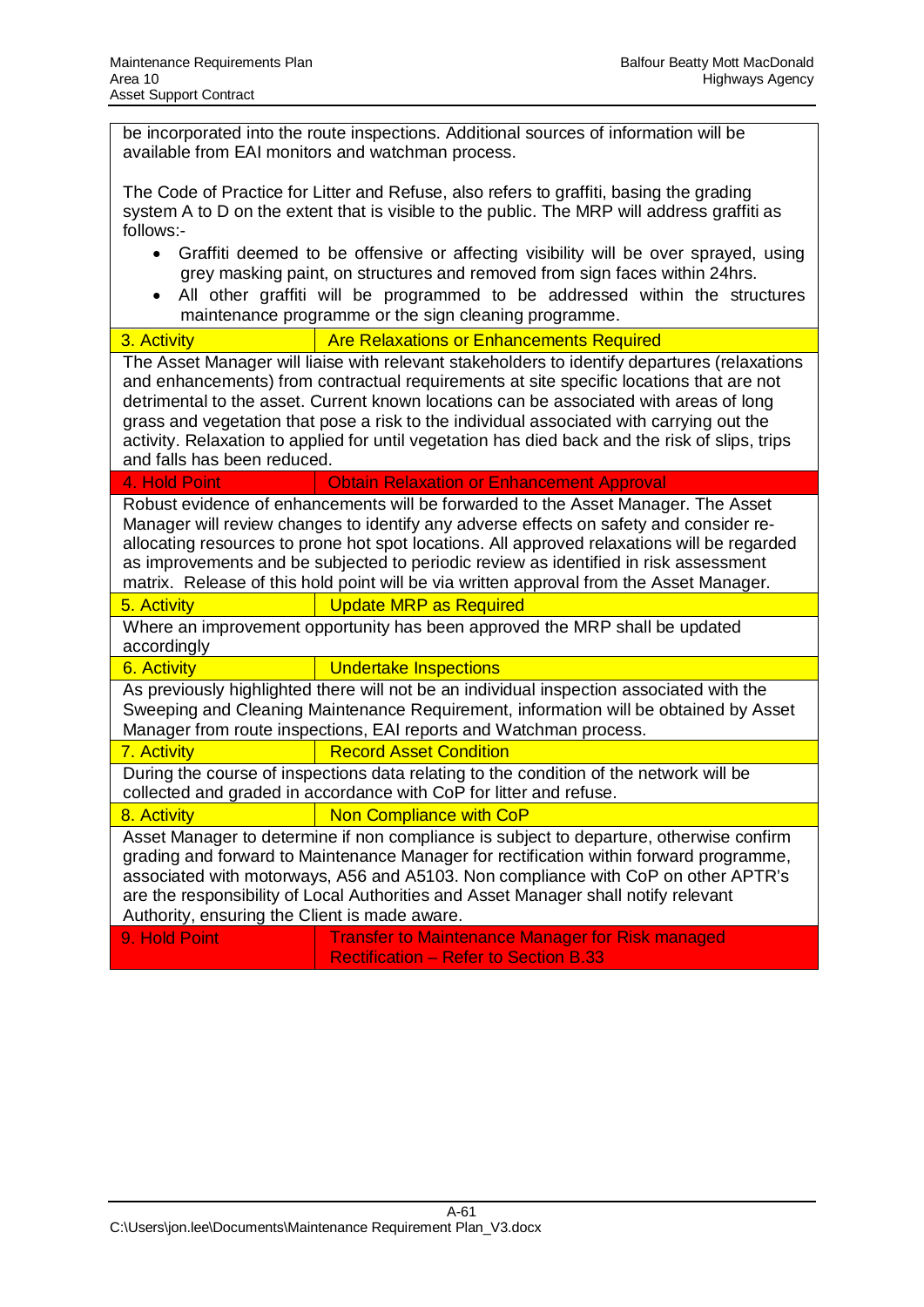### **A.33 Part 15 Sweeping and Cleaning - Risk managed Make Safe and Repair Procedure**

| Objective                   | To address sweeping and cleaning maintenance requirements<br>of Motorways, A56 and A5103.              |
|-----------------------------|--------------------------------------------------------------------------------------------------------|
| Output                      | Resilient                                                                                              |
| <b>Executive Owner</b>      | <b>AMOR Service Leader</b>                                                                             |
| <b>Local Owner</b>          | Maintenance Manager                                                                                    |
| <b>Implementation Owner</b> | <b>Network Supervisor</b>                                                                              |
| 10. Hold Point              | <b>Transfer from Maintenance Manager for Risk managed</b><br><b>Rectification - Refer to Section 3</b> |

The Maintenance Manager will programme and rectify non-compliance as identified by the Asset Champion.

11. Activity **Site specific Risk Assessment of non-compliance** 

The Maintenance Manager is to carry out a site specific assessment of non-compliance and adopt Risk managed approach to determine timescale for rectification utilising the thought process outlined with Section 4 of the MRP.

Non compliance will be rectified within the timescales outlined in the Code of Practice for Litter and Refuse, as follows if required:-

- Grade C to A  $-$  14 days for Low intensity areas
- Grade C to  $A 28$  days for special circumstance areas

It is the intention for the MRT to maintain standard at Grade B, as such these intervention levels will not be required.

Offensive Graffiti – Mitigate/overspray within 24 hrs.

| 12. Activity                                                                                                                                                                                                                                                                                                                                                                                                            | <b>Programme and identify resource</b>                                    |  |
|-------------------------------------------------------------------------------------------------------------------------------------------------------------------------------------------------------------------------------------------------------------------------------------------------------------------------------------------------------------------------------------------------------------------------|---------------------------------------------------------------------------|--|
| The Maintenance Manager shall review current works programme within Area 10 to<br>incorporate sweeping and cleaning into other activities where achievable through Risk<br>managed approach, bring other works forward if necessary. The sweeping operations will<br>be carried out by the supply crews and the litter/graffiti issues addressed by the MRT<br>crews. Waste shall be controlled as outlined in the EMP. |                                                                           |  |
| 13. Hold Point                                                                                                                                                                                                                                                                                                                                                                                                          | Review training capabilities of assigned resource and issue<br><b>SSW</b> |  |
| SSW/Permit produced by supervisor and to be approved by Area Manager prior to<br>release of Hold Point.                                                                                                                                                                                                                                                                                                                 |                                                                           |  |
| 14. Activity                                                                                                                                                                                                                                                                                                                                                                                                            | <b>Handover Briefing</b>                                                  |  |
| Supervisor to brief ganger into SSW at shift handover, ensuring all resource is available to<br>undertake assigned task.                                                                                                                                                                                                                                                                                                |                                                                           |  |
| 15. Activity                                                                                                                                                                                                                                                                                                                                                                                                            | Undertake sweeping and cleaning                                           |  |
| Carry out activity in accordance with Safe System of Work and as directed by Area<br>Manager.                                                                                                                                                                                                                                                                                                                           |                                                                           |  |
| 16. Activity                                                                                                                                                                                                                                                                                                                                                                                                            | <b>Records Asset Condition</b>                                            |  |
| The following records are to be collated by MRT on site and passed to supervisor at end<br>of shift handover:-                                                                                                                                                                                                                                                                                                          |                                                                           |  |
| <b>Returned SSW permit</b><br>$\bullet$<br>Record of no of bags of litter collected off network, including location.<br>$\bullet$<br>Lengths of sweeping undertaken                                                                                                                                                                                                                                                     |                                                                           |  |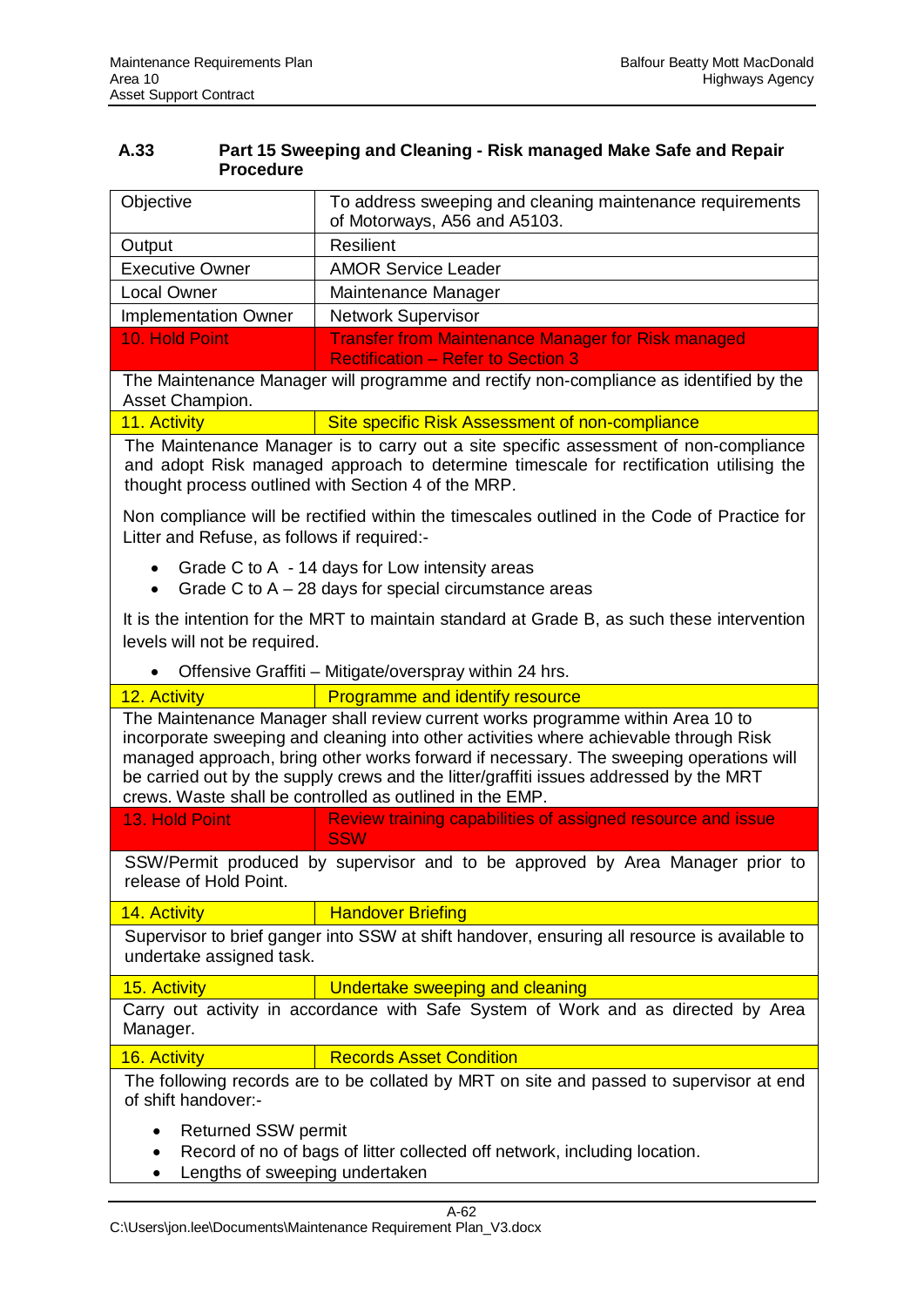| • Waste transfer notes<br>• Any residual issues that were encountered.                                                                                                                                                                                                   |                              |
|--------------------------------------------------------------------------------------------------------------------------------------------------------------------------------------------------------------------------------------------------------------------------|------------------------------|
| 17. Activity                                                                                                                                                                                                                                                             | <b>End of shift Handover</b> |
| Supervisor and MRT to discuss operation undertaken and record any opportunities for<br>improvement, taking into account the Task, Constraints of Individuals/Operatives and the<br>Environment. All information to be returned to Maintenance Manager for works sign off |                              |

18. Hold Point

## **Appendix B**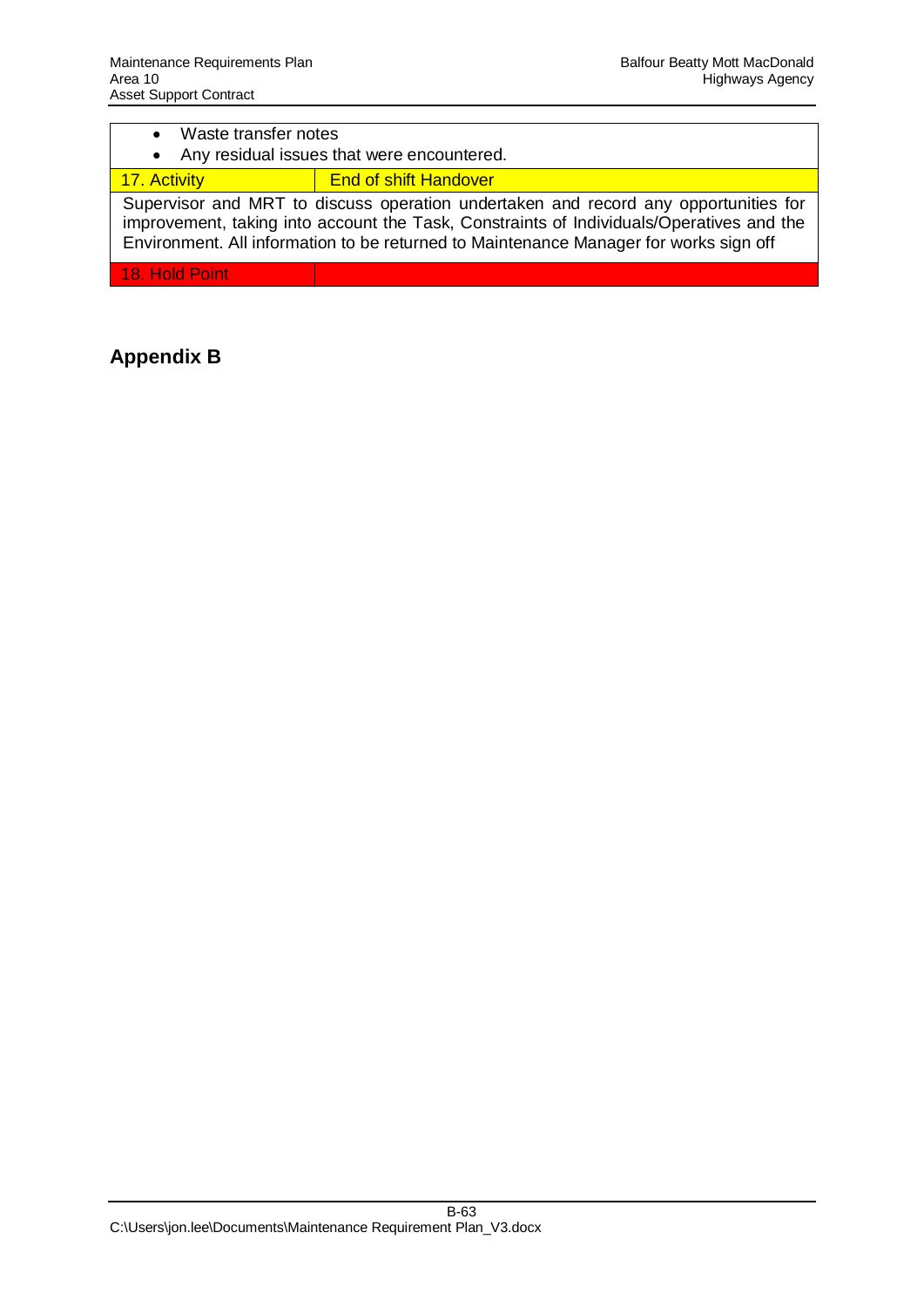# **Appendix C Examples of Hazardous Defects**

## **Part 5 – Drainage Related Hazards**



Blocked gully at low point will result in flooding to carriageway



Detritus build up in channel will prevent passage of water into Aquamax/Combined Drain & Kerb Units.



Blocked ditches and culverts adjacent to property or carriageway have potential to flood and result in damage.



Loose and damage covers/gratings present a hazard to persons on the network.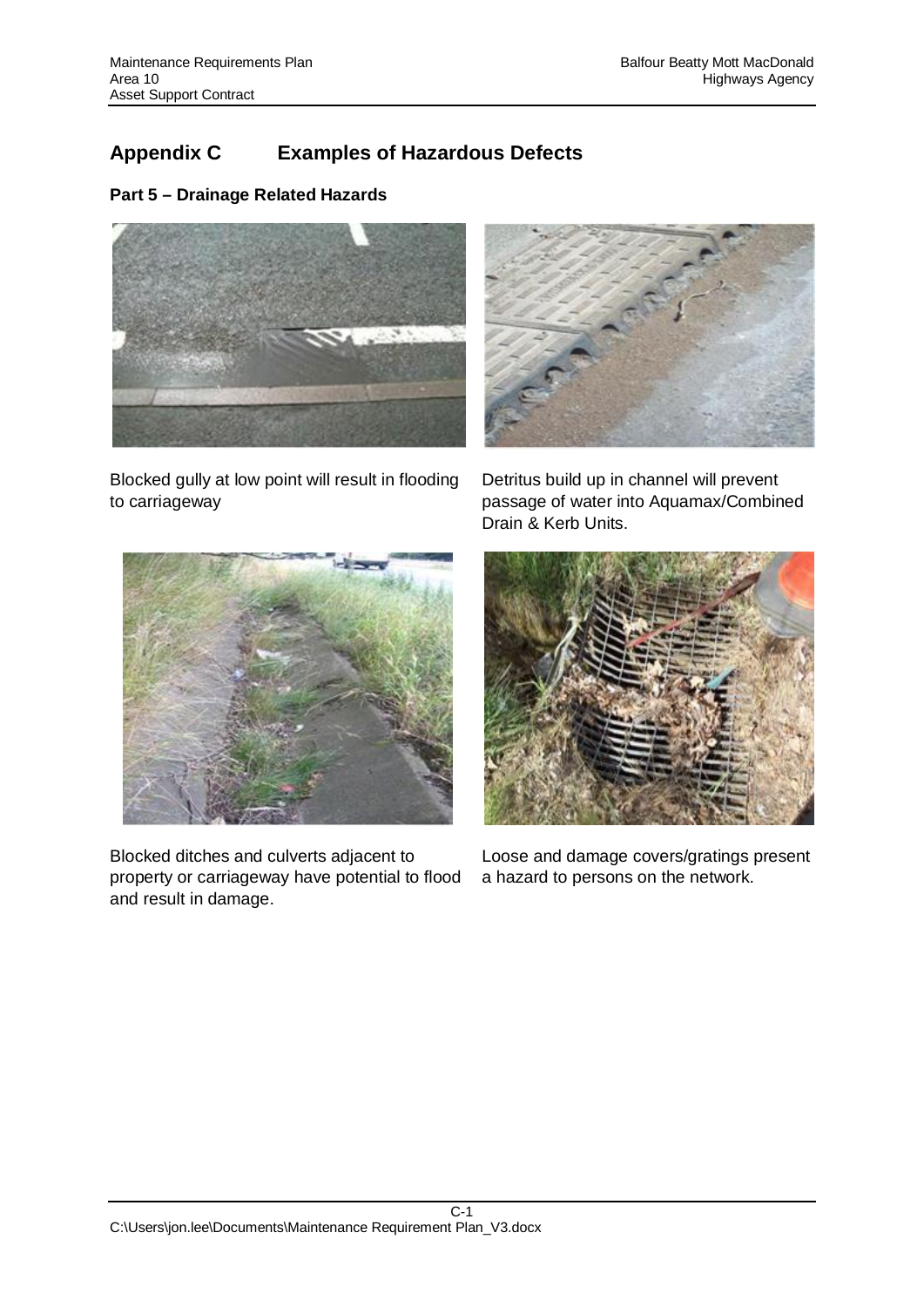## **Part 6 – Fences, Screens & Environmental Related Hazards**



Missing boundary fence rails in stocked fields and adjacent to public areas will allow direct access to Motorway for livestock and public.

## **Part 7 – Geotechnical Assets**



Embankment slips requiring intervention due to hazard.



**Part 8 – Lighting Related Hazards**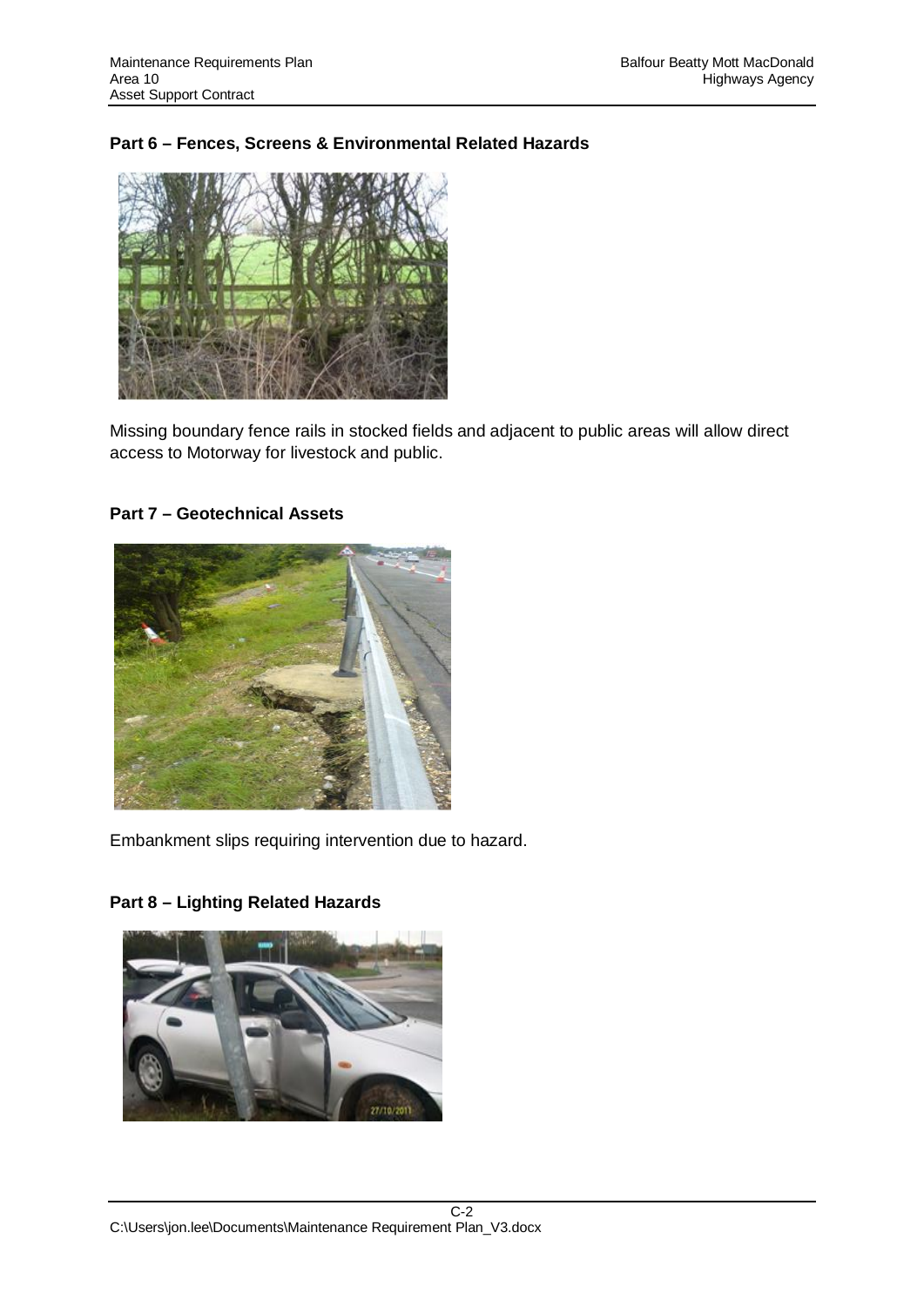## **Part 9 – Paved Areas Related Hazards**



Hazardous example of paved area failure within trafficked area resulting in potholes >150mm or of a greater depth than the surface course thickness or >40mm depth.



Hazardous example of a paved area failure in trafficked area with a deformation >40mm



Hazardous example of difference in level around ironwork >25mm in trafficked areas



Pothole in other areas >25mm or >150mm diameter





Deformation in other areas >25mm Trip hazards have a step change >25mm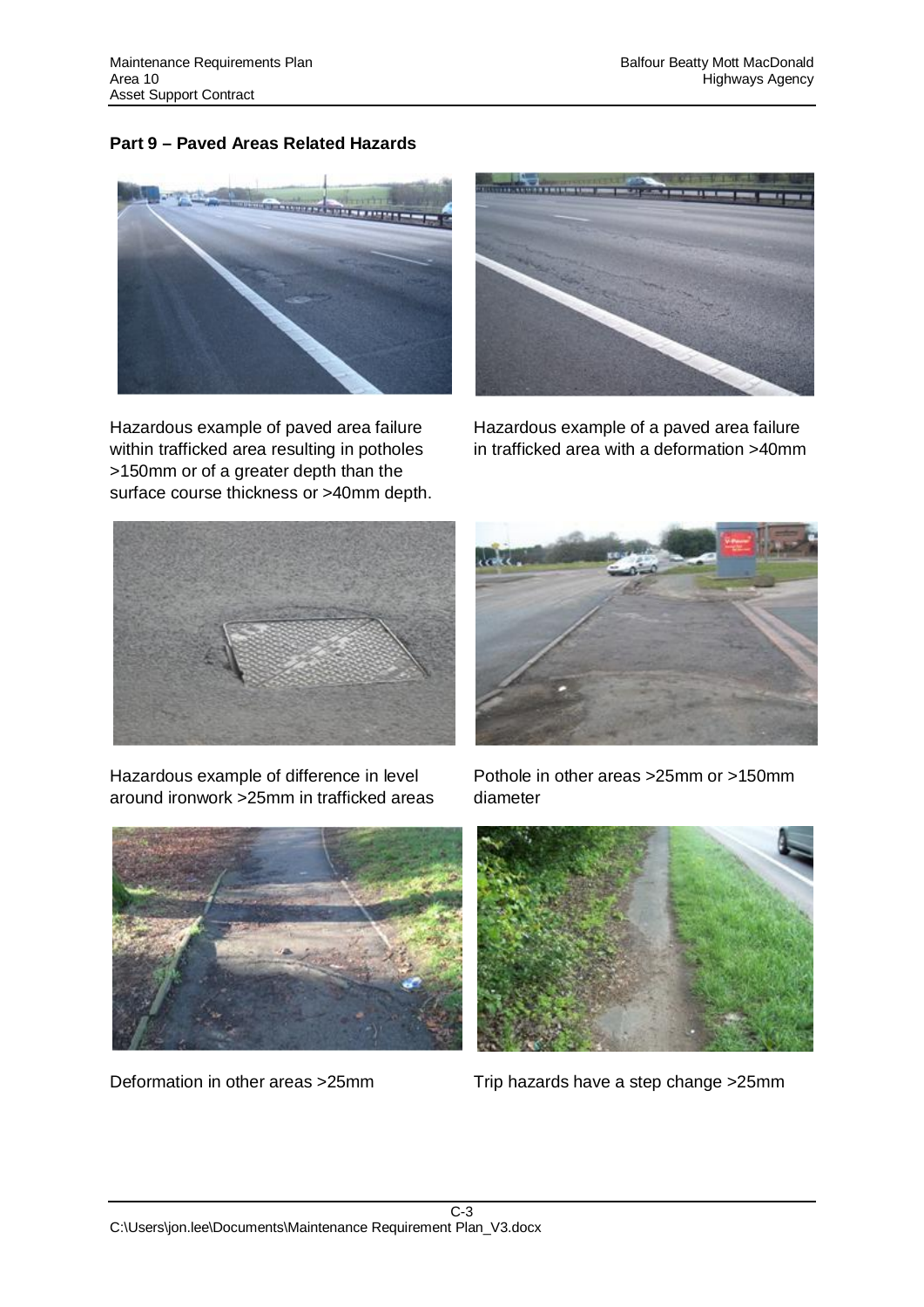## **Part 10 – Road Markings & Road Studs Related Hazards**



Hazards relating to road markings are defined in TD 26/07 as Category 1 defects as follows:-

- Reflectivity drops below 80mcd/m2/lux on unlit single carriageway and interchanges or affected lengths in excess of 1 mile.
- Less than 70% of marking remaining in critical safety areas.
- $\bullet$  Luminance factor <0.30 for white and <0.20 for yellow in safety critical areas.



Hazards relating to road studs are defined in TD 26/07 as Category 1 defects as follows, for any single road stud:-

- Loss of stud, missing or defective inserts on double white lines (legal requirement areas)
- Loose or displaced road stud on carriageway (this may cause damage to vehicles or persons if flicked into live lanes)
- Loose casing.



## **Part 11 – Road Restraint Systems Related Hazards**

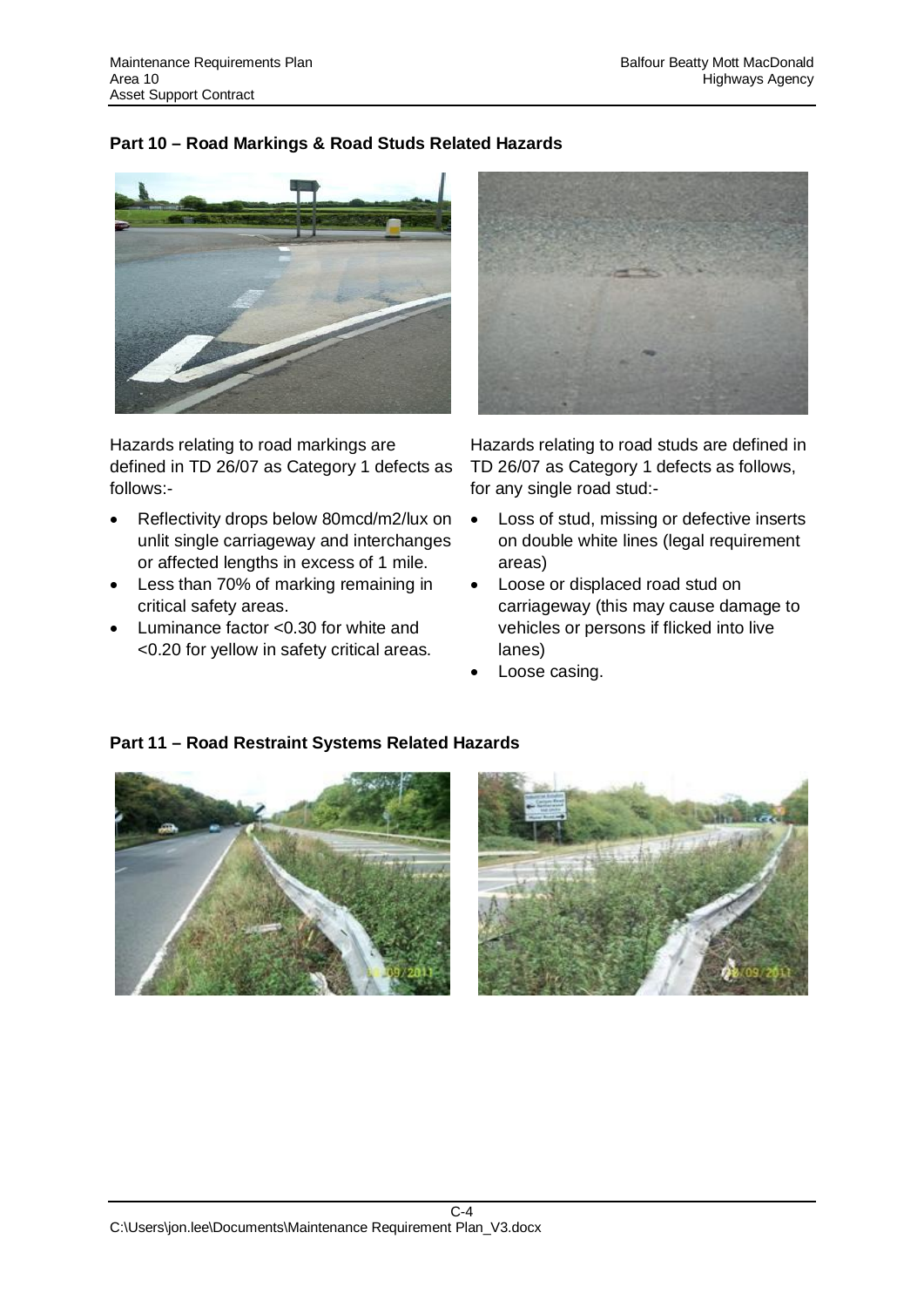## **Part 12 – Road Traffic Signs Related Hazards**



Example of a hazard sign as referred to in TD25.



## **Part 13 – Soft Estate Related Hazards**

Example of soft estate encroachment causing a hazard.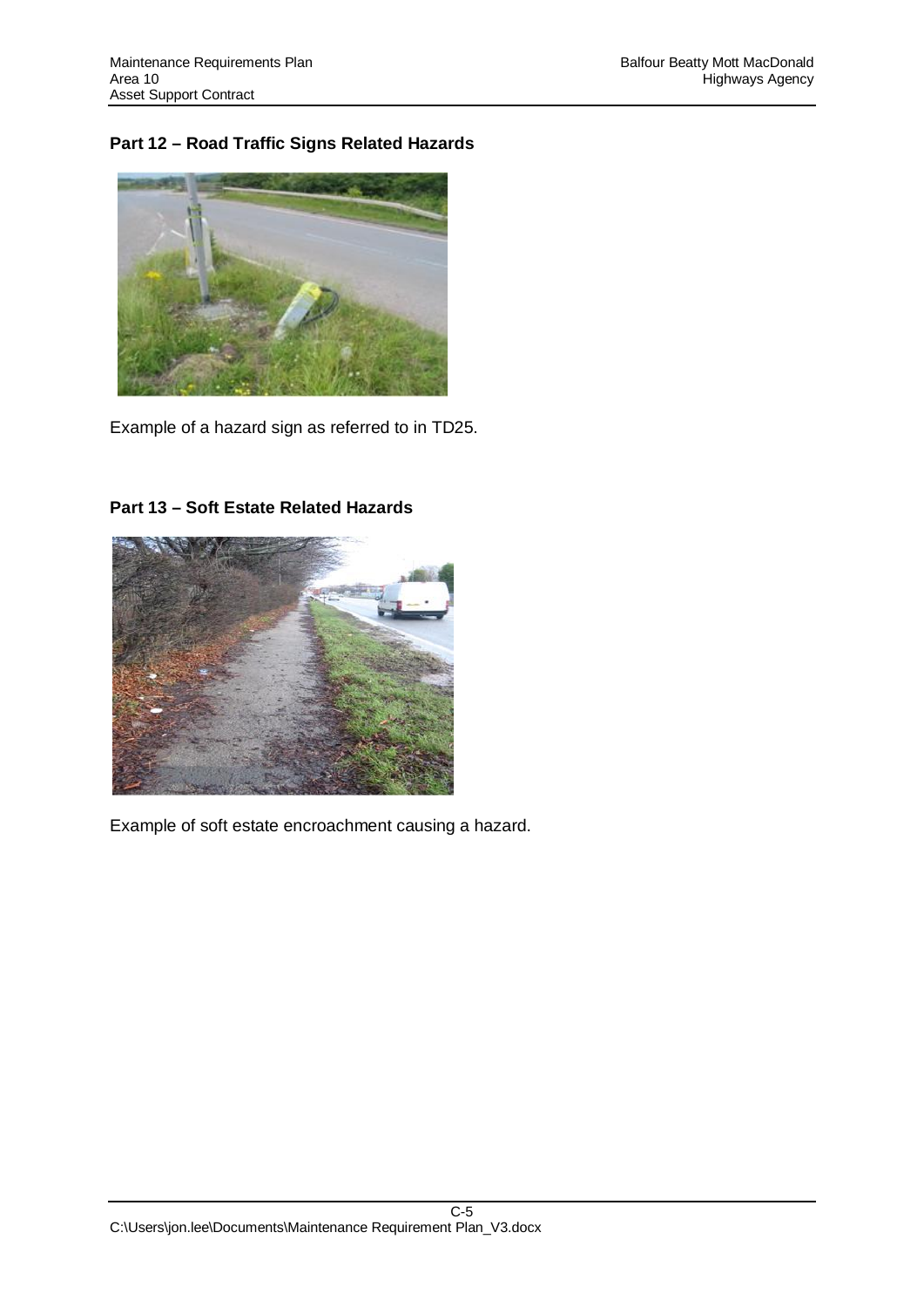## **Part 14 – Structures Related Hazards**



Parapet mesh missing, allowing direct access to carriageway from footway.



Bridge deck joint which has become dislodged and is an imminent hazard

## **Part 15 – Sweeping & Cleaning Related Hazards**



Excessive silt build up in channels can prevent surface water reaching outfalls and also presents a risk of skidding to motorists.



Removal of obscene and offensive graffiti